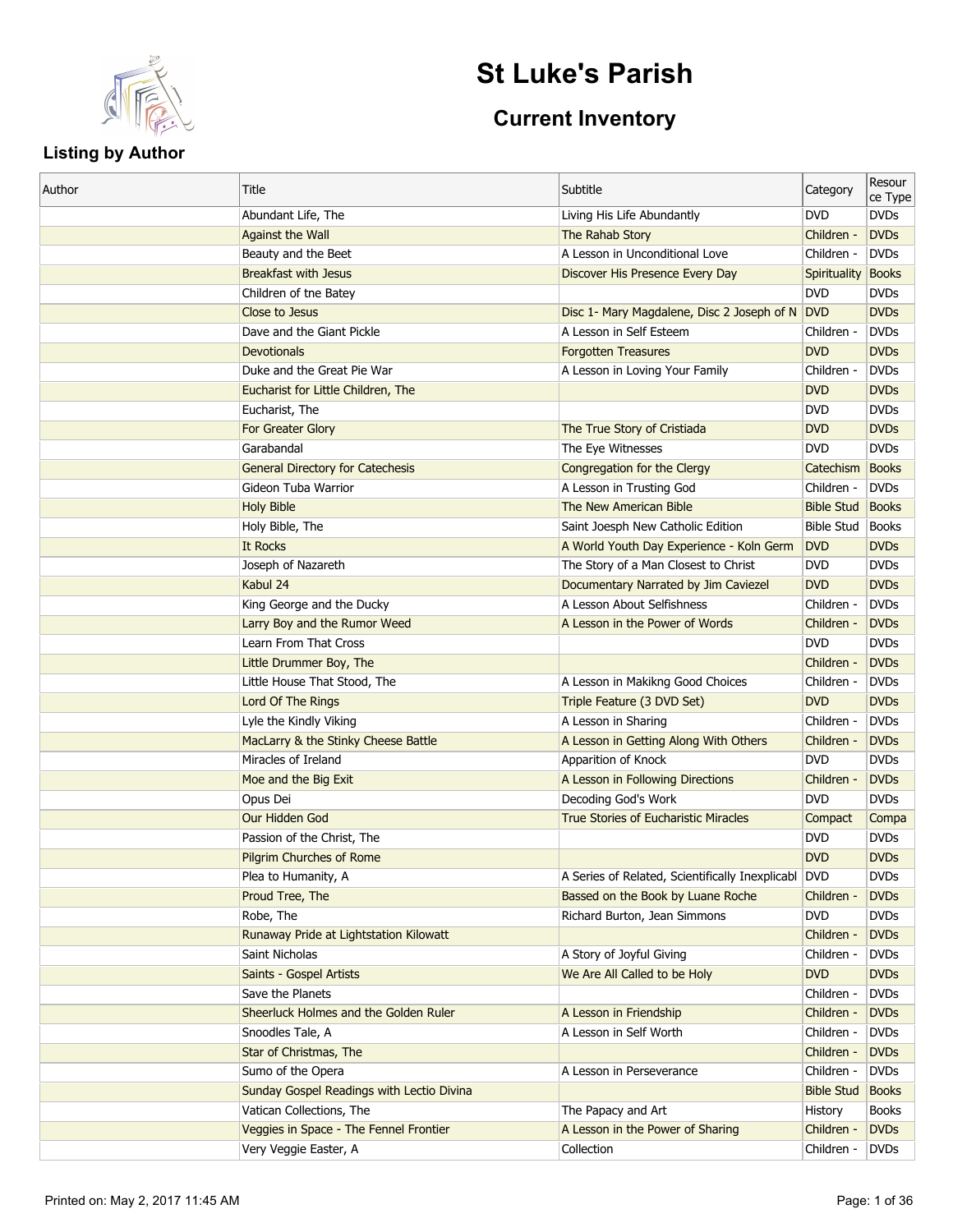| Author                                                       | Title                                     | Subtitle                                                   | Category            | Resour<br>ce Type |
|--------------------------------------------------------------|-------------------------------------------|------------------------------------------------------------|---------------------|-------------------|
|                                                              | Very Veggie Easter, A                     |                                                            | <b>DVD</b>          | <b>DVDs</b>       |
|                                                              | Vianney Speaks                            | The Powerful Sermons of St. John Vianney                   | <b>DVD</b>          | <b>DVDs</b>       |
|                                                              | Woman of our Time, A                      | St. Elizabeth of Hungry                                    | <b>DVD</b>          | <b>DVDs</b>       |
|                                                              | Wonderful Wizard of Ha's, The             | A Lesson in Forgiveness                                    | Children -          | <b>DVDs</b>       |
| Ackroyd, Peter                                               | Life of Thomas More                       |                                                            | <b>History</b>      | <b>Books</b>      |
| Adamson, William R.                                          | <b>Empowering Disciples</b>               | Adult Education in the Church                              | Lay Ministr Books   |                   |
| Aiken, Joan.                                                 | Whispering Mountain, The                  |                                                            | Children -          | <b>Books</b>      |
| Aladel, M.                                                   | Miraculous Medal                          | Its Orgin, History, Ciruclation and Results                | Mysticism           | <b>Books</b>      |
| Albright, Carol Rausch                                       | Growing in the Image of God               |                                                            | Spirituality        | <b>Books</b>      |
| Alderman, Margaret.                                          | Praying with Elizabeth Seton              |                                                            | Spirituality        | <b>Books</b>      |
| Alexander, Lloyd.                                            | Big Book for Peace, The                   |                                                            | Children            | <b>Books</b>      |
| Ali, Daniel.                                                 | Inside Islam                              | A Guide for Catholics                                      | Religion            | <b>Books</b>      |
| <b>All Nation Series</b>                                     | Life of Jesus, The                        | The Story of Jesus for Children                            | Christolog          | <b>DVDs</b>       |
| <b>All Nation Series</b>                                     | Life of Jesus, The                        | The Story of Jesus for Children                            | Christolog          | <b>DVDs</b>       |
| All, Saint John of the Cross (Author) Ascent of Mount Carmel |                                           | A Masterpiece in the Literature of Mysticism Mysticism     |                     | <b>Books</b>      |
| Allen, John L.                                               | Opus Dei                                  | An Objective Look Behind the Myths and Re Spirituality     |                     | <b>Books</b>      |
| Allen, John L., 1965-                                        | Conclave                                  | The Politics, Personalities, and Process of the History    |                     | <b>Books</b>      |
| Allen, John L., 1965-                                        | Future Church, The                        | How Ten Trends are Revolutionizing the Cat Religion        |                     | <b>Books</b>      |
| Allen, John L., 1965-                                        | Opus Dei                                  | An Objective Look Behind the Myths and Re Spirituality     |                     | <b>Books</b>      |
| Allende, Isabel.                                             | City of the Beasts                        |                                                            | Children -          | <b>Books</b>      |
| Allender, Father Tom                                         | God Within, The                           | A Spiritual Journey Through Modern Times                   | <b>Spirituality</b> | <b>Books</b>      |
| Allender, Tom.                                               | God Loves an Unmade Bed                   | Spirituality For the Imperfect                             | Spirituality        | <b>Books</b>      |
| Allender, Tom.                                               | God Loves an Unmade Bed                   | Spirituality for the Imperfect                             | Spirituality Books  |                   |
| Altemose, Charlene.                                          | What You Should Know About the Sacraments |                                                            | Sacrament   Books   |                   |
| <b>American Bible Society</b>                                | <b>Brave Believers</b>                    | An Illustrated Bible Storybook                             | Children            | <b>Books</b>      |
| American Bible Society                                       | Gospel According to Luke, The             |                                                            | Children            | <b>Books</b>      |
| American Life League                                         | <b>Baby Steps</b>                         | Live from the Womb - 16 Stages of Pre-Birt                 | Family              | <b>DVDs</b>       |
| Amorth, Gabriele.                                            | Exorcist-- More Stories, An               |                                                            | Spirituality        | <b>Books</b>      |
| Amorth, Gabriele.                                            | Exorcist Tells His Story, An              |                                                            | Biography           | <b>Books</b>      |
| Andersen, Frank.                                             | Making the Eucharist Matter               |                                                            | Liturgy             | <b>Books</b>      |
| Anderson, Carl A.                                            | Civilization of Love, A                   | What Every Catholic Can Do to Transform t                  | Spirituality        | <b>Books</b>      |
| Anderson, N.R.                                               | Oblate Fathers in Calgary                 | Roman Catholic Church, 1875-1889                           | History             | <b>Books</b>      |
| Andrew, Brother.                                             | <b>God's Smuggler</b>                     |                                                            | Biography           | <b>Books</b>      |
| Andrews, Richard                                             | Blood on the Mountain                     |                                                            | History             | <b>Books</b>      |
| Antall, Msgr. Richard C.                                     | Jesus Has a Question For You              |                                                            | Spirituality        | <b>Books</b>      |
| Apostoli, Andrew                                             | Following Mary to Jesus                   | Our Lady as Mother, Teacher, and Advocate                  |                     | <b>Books</b>      |
|                                                              |                                           | The Urgent Marian Message of Hope                          | Mary                | <b>Books</b>      |
| Apostoli, Andrew.                                            | Fatima For Today                          |                                                            | Spirituality        |                   |
| Aquilina, Mike                                               | How to Book of Catholic Devotions, The    | Everything You Need to Know But No One E Catechism         |                     | <b>Books</b>      |
| Aquilina, Mike.                                              | Mass of the Early Christians, The         |                                                            | Liturgy             | <b>Books</b>      |
| Aquilina, Mike.                                              | Resilient Church, The                     | The Glory, The Shame, and The Hope For T   History         |                     | <b>Books</b>      |
| Aquilina, Mike.                                              | <b>Signs &amp; Mysteries</b>              | Revealing Ancient Christian Symbols                        | Spirituality        | <b>Books</b>      |
| Aquilina, Mike.                                              | Way of the Fathers, The                   | Praying With the Early Christians                          | Spirituality        | <b>Books</b>      |
| Arkin, Alan                                                  | Fourth Wise Man, The                      |                                                            | <b>DVD</b>          | <b>DVDs</b>       |
| Armstrong, April Oursler                                     | Water in the Wine                         |                                                            | Fiction             | <b>Books</b>      |
| Armstrong, Karen, 1944-                                      | Battle for God, The                       | A History of Fundamentalism                                | Religion            | <b>Books</b>      |
| Armstrong, Patti Maguire                                     | Stories for the Homeschool Heart          | Heavenly Stories of Inspiration, Hope and J                | Family              | <b>Books</b>      |
| Arnold, Henry O., 1966-                                      | Kabul24                                   | The Story of a Taliban Kidnapping and Unw                  | Biography           | <b>Books</b>      |
| Arnold, Jeanne Gosselin                                      | Man of Faith, A                           | Father Patrick Peyton, C.S.C., his life, missio Biography  |                     | <b>Books</b>      |
| Arnold, Johann Christoph                                     | Why Forgive?                              |                                                            | Spirituality        | <b>Books</b>      |
| Arnold, Johann Christoph, 1940-                              | Seventy Times Seven                       | The Power of Forgiveness                                   | Spirituality        | <b>Books</b>      |
| Arnold, Matthew                                              | Overcoming the New Age Movement           |                                                            | Compact             | Compa             |
| Arroyo, Raymond, author.                                     | Relic of Perilous Falls, The              |                                                            | Fiction             | <b>Books</b>      |
| Auainas, Thomas                                              | Summa Theologiae                          | The Existance of God, Volume 1, Part 1, Qu Testimony Books |                     |                   |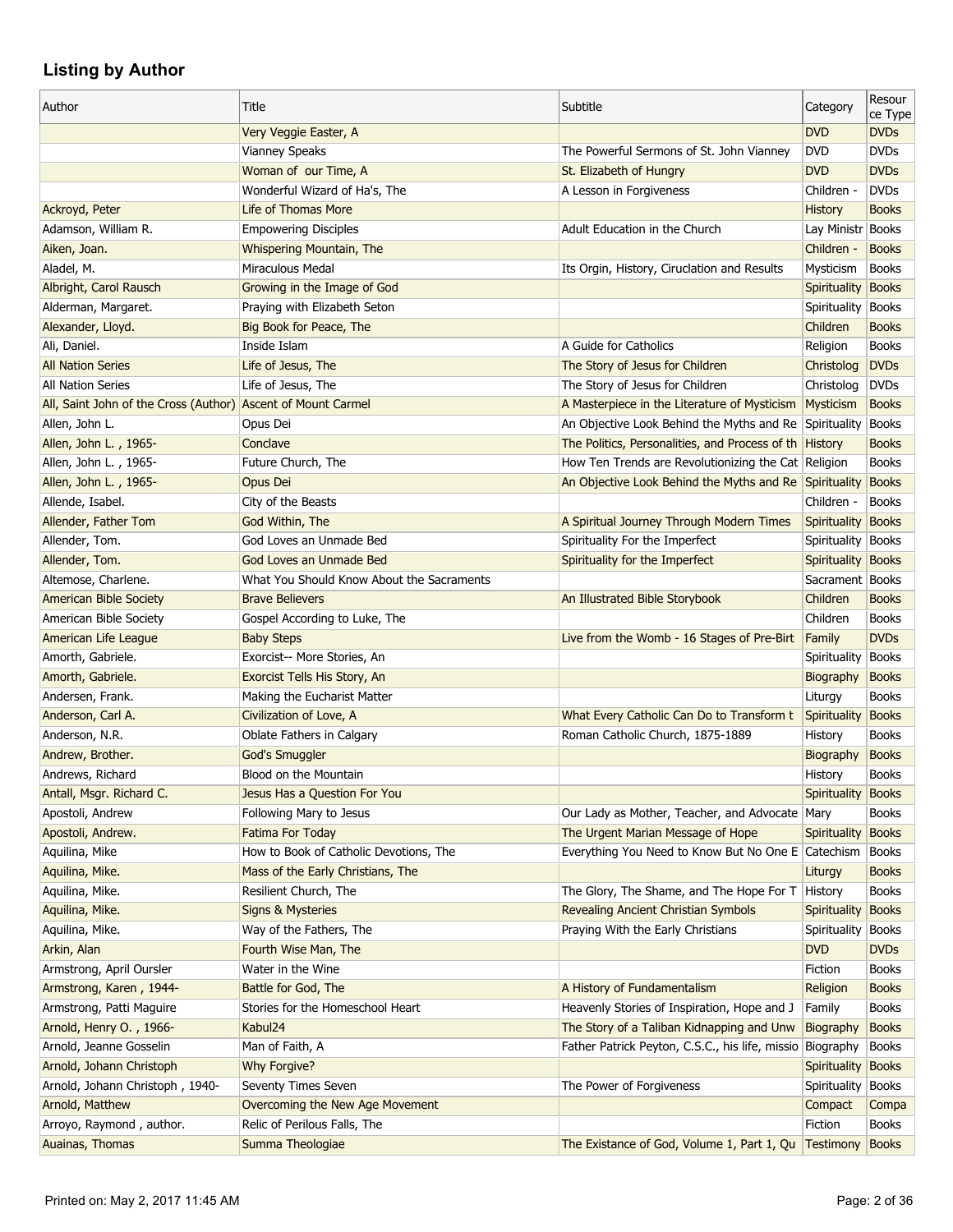|                                                    |                                                                                     |                                                           |                     | Resour       |
|----------------------------------------------------|-------------------------------------------------------------------------------------|-----------------------------------------------------------|---------------------|--------------|
| Author                                             | Title                                                                               | Subtitle                                                  | Category            | ce Type      |
| Aubry, Claude                                      | Agouhanna                                                                           |                                                           | Children -          | <b>Books</b> |
| Auer, Jim.                                         | Don't Read This Book!                                                               |                                                           | Spirituality        | <b>Books</b> |
| Augustine, Saint, Bishop of Hippo.                 | City of God, The                                                                    |                                                           | Theology            | <b>Books</b> |
| Augustine, Saint, Bishop of Hippo.                 | Confessions of St. Augustine., The                                                  |                                                           | Biography           | <b>Books</b> |
| Augustine, Saint, Bishop of Hippo.                 | Saint Augustine Confessions                                                         |                                                           | Biography           | <b>Books</b> |
| Augustine, Saint, Bishop of Hippo.                 | <b>Saint Augustine Confessions</b>                                                  |                                                           | Biography           | <b>Books</b> |
| Avila, St. Teresa of                               | <b>Interior Castle</b>                                                              |                                                           | Mysticism           | <b>Books</b> |
| Avila, Teresa Of                                   | <b>Interior Castle</b>                                                              |                                                           | Mysticism           | <b>Books</b> |
| Awwad, Dina                                        | Tour in the Holy Land                                                               | Visit of Hloy Shrines Built on Original Biblical DVD      |                     | <b>DVDs</b>  |
| Bach, Lester.                                      | Called to Rebuild the Church                                                        | A Spiritual Commentary on the General Con                 | Spirituality        | <b>Books</b> |
| Bacovcin, Helen, 1934-                             | Way of a Pilgrim; and, The Pilgrim Continues His Way                                | A New Translation                                         | Spirituality        | <b>Books</b> |
| Ball, Ann.                                         | <b>Catholic Bible Stories</b>                                                       |                                                           | Children            | <b>Books</b> |
| Ball, Ann.                                         | <b>Faces of Holiness</b>                                                            | Modern Saints in Photos and Words                         | Biography           | <b>Books</b> |
| Ball, Ann.                                         | <b>Faces of Holiness II</b>                                                         | Modern Saints in Photos and Words                         | Biography           | <b>Books</b> |
| Bangley, Bernard, 1935-                            | <b>Authentic Devotion</b>                                                           | Introduction to the Devout Life by Francis d Spirituality |                     | <b>Books</b> |
| Bangley, Bernard, 1935-                            | Cloud of Unknowing, The                                                             |                                                           | Spirituality Books  |              |
|                                                    |                                                                                     |                                                           |                     |              |
| Baranowski, Arthur R.                              | Creating Small Church Communities                                                   | A Plan for Restructuring the Parish and Ren               | Lay Ministr Books   |              |
| Barbariâc, Slavko.                                 | <b>Celebrate Mass With Your Heart</b>                                               |                                                           | Liturgy             | <b>Books</b> |
| Barber, Michael Patrick.                           | Coming Soon                                                                         | Unlocking the Book of Revelation and Applyi Bible Stud    |                     | <b>Books</b> |
| Bargellini, Piero, 1897-1980.                      | Pius XII,                                                                           | The Angelic Shepherd.                                     | Biography           | <b>Books</b> |
| Barrett, William Edmund, 1900-                     | Shepherd of Mankind                                                                 | A Biography of Pope Paul VI.                              | Biography           | <b>Books</b> |
| Barron, Robert E., 1959-                           | Catholicism                                                                         | A Journey to the Heart of the Faith                       | Spirituality        | <b>Books</b> |
| Barron, Robert E., 1959-                           | Catholicism                                                                         | A Journey to the Heart of the Faith                       | Spirituality        | <b>Books</b> |
| Barron, Very Rev. Robert E., 1959-                 | Glory of the Incarnation, The                                                       | Mediations for the Christmas Season                       | Compact             | Compa        |
| Barry, William A.                                  | Allowing the Creator to Deal With the Creature                                      | An Approach to the Spiritual Exercises of Ig              | Spirituality        | <b>Books</b> |
| Barry, William A.                                  | <b>Finding God in All Things</b>                                                    | A Companion To The Spiritual Exercises of S Spirituality  |                     | <b>Books</b> |
| Barry, William A.                                  | Finding God in All Things                                                           |                                                           | Spirituality        | <b>Books</b> |
| Barry, William A.                                  | Paying Attention to God                                                             | Discernment in Prayer                                     | Prayer              | <b>Books</b> |
| Barry, William A.                                  | Seek My Face                                                                        | Prayer as Personal Relationship in Scripture              | Prayer              | <b>Books</b> |
| Barry, William A.                                  | Spiritual Direction and the Encounter with God                                      |                                                           | Spirituality        | <b>Books</b> |
| Bartholomew, Professor Courtenay                   | Scientist Researches Mary, The Ark of the Covenant, A                               |                                                           | Mary                | <b>Books</b> |
| Batten, Alicia                                     | <b>Teachings of Jesus</b>                                                           |                                                           | Spirituality        | <b>Books</b> |
| Baum, Gregory, 1923-                               | Religion and Alienation                                                             | A Theological Reading of Sociology                        | Theology            | <b>Books</b> |
| Baum, L. Frank (Lyman Frank), 18 Wizard of Oz, The |                                                                                     |                                                           | Children -          | <b>Books</b> |
| Bausch, William J                                  | It Is The Lord!                                                                     | Sin and Confession Revisited                              | Sacrament Books     |              |
| Bausch, William J.                                 | Hands-on Parish, The                                                                | Reflections and Suggestions for Fostering C               | Lay Ministr Books   |              |
| Bausch, William J.                                 | While You Were Gone                                                                 | A Handbook For Returning Catholics, and T                 | Spirituality        | <b>Books</b> |
| Bayley, James Roosevelt, 1814-187 Frontier Bishop  |                                                                                     | The Life of Bishop Simon Brutâe.                          | Biography           | <b>Books</b> |
| Beahn, John E.                                     | Man Born Again                                                                      | Saint Thomas More                                         | Biography           | <b>Books</b> |
| Bechard, Henri                                     | Kaia'tano                                                                           | Ron Kateri Tekahkwitha [Tekakwitha]                       | Biography           | <b>Books</b> |
| Beck, Elonore                                      | God Speaks to His Children                                                          | Texts from the Bible                                      | Children            | <b>Books</b> |
| Beckett, Wendy.                                    | <b>Sister Wendy's Nativity</b>                                                      |                                                           | Spirituality        | <b>Books</b> |
| Bedard, Bob.                                       | Companions of the Cross                                                             |                                                           | <b>Spirituality</b> | <b>Books</b> |
| Bedard, Bob.                                       | <b>Companions of the Cross</b>                                                      |                                                           | Spirituality        | <b>Books</b> |
| Bedard, Bob. Father                                | Give God Permission                                                                 | Memoirs of Fr. Bob Bedard                                 | Biography           | <b>Books</b> |
|                                                    | Reflections of a Veteran Priest                                                     |                                                           |                     |              |
| Bedard, Father Bob                                 |                                                                                     |                                                           | Biography           | <b>DVDs</b>  |
| Beebe, Catherine                                   | St. Dominic and the Rosary                                                          |                                                           | Children            | <b>Books</b> |
| Beebe, Catherine                                   | St. John Bosco and Saint Dominic Savio                                              |                                                           | Children            | <b>Books</b> |
|                                                    | Beevers, John (translator) Saint The Autobiography of Saint Therese of Lisieux, The | The Story of a Soul                                       | Biography           | <b>Books</b> |
| Bellitto, Christopher M.                           | 101 Questions & Answers on Popes and the Papacy                                     |                                                           | Catechism           | <b>Books</b> |
| Belloc, Hilaire                                    | Path To Rome, The                                                                   |                                                           | Theology            | <b>Books</b> |
| Belmonte, Charles.                                 | <b>Understanding the Mass</b>                                                       | Its Relevance to Daily Life                               | Liturgy             | <b>Books</b> |
| Benagh, Christine L.                               | Daniel and the Lion's Den                                                           |                                                           | Children            | <b>Books</b> |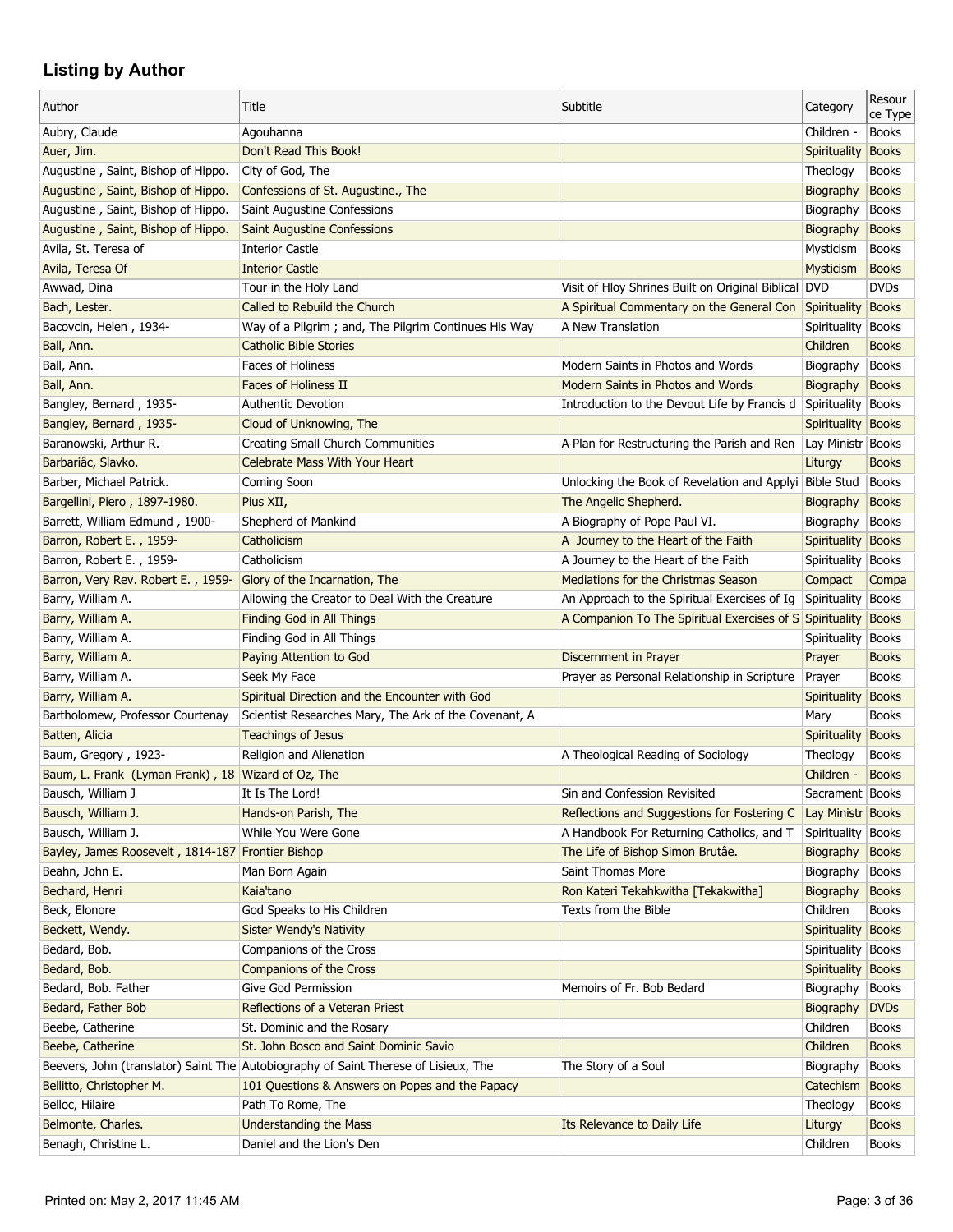| Author                                                       | Title                                      | Subtitle                                              | Category                              | Resour<br>ce Type |
|--------------------------------------------------------------|--------------------------------------------|-------------------------------------------------------|---------------------------------------|-------------------|
| Bendick, Jeanne                                              | Archimedes and the Door of Science         |                                                       | Children                              | <b>Books</b>      |
| Bendick, Jeanne.                                             | Galen and the Gateway to Medicine          |                                                       | Children -                            | <b>Books</b>      |
| Benedict, Saint, Abbot of Monte Ca Rule of St. Benedict, The |                                            |                                                       | Spirituality                          | <b>Books</b>      |
| Benedict, XVI, Pope, 1927-                                   | Apostles, The                              | The Origins of the Church and Their Co-Wor Bible Stud |                                       | <b>Books</b>      |
| Benedict, XVI, Pope, 1927-                                   | Behold the Pierced One                     | An Approach to a Spiritual Christology                | Christolog                            | <b>Books</b>      |
| Benedict, XVI, Pope, 1927-                                   | Behold the Pierced One                     | An Approach to a Spiritual Christology                | Christolog                            | <b>Books</b>      |
| Benedict, XVI, Pope, 1927-                                   | <b>Church Fathers</b>                      | From Clement of Rome to Augustine: gener Biography    |                                       | <b>Books</b>      |
| Benedict, XVI, Pope, 1927-                                   | Essential Pope Benedict XVI, The           | His Central Writings and Speeches                     | Theology                              | <b>Books</b>      |
| Benedict, XVI, Pope, 1927-                                   | Fathers, The                               |                                                       | <b>Biography</b>                      | <b>Books</b>      |
| Benedict, XVI, Pope, 1927-                                   | Jesus of Nazareth                          |                                                       | Christolog                            | <b>Books</b>      |
| Benedict, XVI, Pope, 1927-                                   | Jesus of Nazareth                          |                                                       | Christolog                            | <b>Books</b>      |
| Benedict, XVI, Pope, 1927-                                   | Jesus of Nazareth.                         | From the Entrance into Jerusalem to the Re            | Christolog                            | <b>Books</b>      |
| Benedict, XVI, Pope, 1927-                                   | Jesus, the Apostles, and the Early Church  | General Audiences, 15 March 2006-14 Febr              | Christolog                            | <b>Books</b>      |
| Benedict, XVI, Pope, 1927-                                   | Joy of Knowing Christ, The                 | meditations on the Gospels                            | Spirituality                          | <b>Books</b>      |
| Benedict, XVI, Pope, 1927-                                   | Light of the World                         | The Pope, The Church, And The Signs of th             | Spirituality                          | <b>Books</b>      |
| Benedict, XVI, Pope, 1927-                                   | Mary, the Church At the Source             |                                                       | Mary                                  | <b>Books</b>      |
| Benedict, XVI, Pope, 1927-                                   | Meaning of Christian Brotherhood, The      |                                                       | Theology                              | <b>Books</b>      |
| Benedict, XVI, Pope, 1927-                                   | Vatican II                                 | The Essential Texts                                   | Church Do Books                       |                   |
| Benkovic, Johnnette S.                                       | <b>Full of Grace</b>                       | Women and the Abundant Life                           | Spirituality Books                    |                   |
| Benkovic, Johnnette S.                                       | Full of Grace                              | Women and the Abundant Life                           | Spirituality                          | Books             |
| Bennett, Art                                                 | Temperament God Gave You, The              | The Classic Key to Knowing Yourself, Gettin           | Spirituality                          | <b>Books</b>      |
| Bennett, William J. - Editor                                 | Children's Book of Virtues, The            |                                                       | Children                              | <b>Books</b>      |
| Bennett, William J., (William John)                          | Children's Book of Virtues, The            |                                                       | Children                              | <b>Books</b>      |
| Beny, Roloff.                                                | Churches of Rome, The                      |                                                       | Reference                             | Books             |
|                                                              | Brother Andre, C.S.C.                      |                                                       |                                       | <b>Books</b>      |
| Bergeron, Henri-Paul<br>Bergoglio), Francesco (Jorge Mario   | Lumen Fidei                                | The wonder man of Mount Royal                         | <b>Biography</b><br>Church Do   Books |                   |
| Bergsma, John Sietze.                                        | <b>Bible Basics for Catholics</b>          | Francis (Pope)<br>A New Picture of Salvation History  | <b>Bible Stud</b>                     | <b>Books</b>      |
|                                                              |                                            |                                                       |                                       |                   |
| Bernardin, Joseph, 1928-1996.                                | Gift of Peace, The                         | <b>Personal Reflections</b>                           | Biography                             | Books             |
| Bernardin, Joseph Cardinal                                   | Journey to Peace, The                      | Reflections of Faith, Embracing Suffering, a          | Spirituality Books                    |                   |
| Bernier, Paul, 1937-                                         | Eucharist                                  | Celebrating Its Rhythms in our Lives                  | Sacrament   Books                     |                   |
| Bernstein, Carl, 1944-                                       | <b>His Holiness</b>                        | John Paul II and the Hidden History of Our            | <b>Biography</b>                      | <b>Books</b>      |
| Bertanzetti, Eileen Dunn.                                    | Rich in Love                               | The Story of Padre Pio of Pietrelcina                 | Children                              | <b>Books</b>      |
| Bertolucci, John.                                            | On Fire With the Spirit                    |                                                       | Testimony                             | <b>Books</b>      |
| Betz, Eva K.                                                 | Blessed Sebastian and the Oxen             |                                                       | Children                              | <b>Books</b>      |
| Betz, Eva K.                                                 | Saint Brigid and the Cows                  |                                                       | Children                              | <b>Books</b>      |
| Betz, Eva K.                                                 | Saint Colum and the Crane                  |                                                       | Children                              | <b>Books</b>      |
| Betz, Eva K.                                                 | Saint Germaine and the Sheep               |                                                       | Children                              | <b>Books</b>      |
| Beumer, Jurjen, 1947-                                        | Henri Nouwen                               | A Restless Seeking for God                            | Biography                             | <b>Books</b>      |
| Bibby, Reginald W.                                           | <b>Restless Gods</b>                       | The Renaissance of Religion in Canada                 | Religion                              | <b>Books</b>      |
| Bibby, Reginald Wayne, 1943-                                 | Restless Churches                          | How Canada's Churches Can Contribute to t Religion    |                                       | <b>Books</b>      |
| <b>Bible</b>                                                 | <b>Holy Bible</b>                          | NRSV - With the Apocryphal/Deuterocanoni              | <b>Bible Stud</b>                     | <b>Books</b>      |
| <b>Bible</b>                                                 | Way, The                                   | Catholic Edition                                      | <b>Bible Stud</b>                     | <b>Books</b>      |
| Biela, S.C.                                                  | Open Wide The Door To Christ               |                                                       | Spirituality Books                    |                   |
| Biela, Slawomir                                              | God Alone Suffices                         |                                                       | Spirituality Books                    |                   |
| Biela, Slawomir.                                             | Behold, I Stand at the Door and Knock      |                                                       | Spirituality Books                    |                   |
| Biela, Slawomir.                                             | In the Arms of Mary                        |                                                       | Spirituality Books                    |                   |
| Biela, Slawomir.                                             | Two Pillars, The                           |                                                       | Spirituality                          | <b>Books</b>      |
| Bigongiari, Dino; St. Thomas Aquin                           | Political Ideas of St. Thomas Aquinas, The | <b>Representative Selections</b>                      | Theology                              | <b>Books</b>      |
| Bildstein, Walter J.                                         | Spirit in the Body                         | A Guide to Understanding the Catholic Sacr            | Sacrament Books                       |                   |
| Bilinsky, Cornelia Mary.                                     | Queen & the Cross, The                     | The story of Saint Helen                              | Children                              | <b>Books</b>      |
| Billings, Evelyn.                                            | Billings Method, The                       | Controlling Fertility Without Drugs or Device Family  |                                       | <b>Books</b>      |
| Billings, John J.                                            | Ovulation Method, The                      | Natural Family Planning                               | Family                                | <b>Books</b>      |
| Binz, Stephen J., 1955-                                      | God of Freedom and Life, The               | A Commentary on the Book of Exodus                    | <b>Bible Stud   Books</b>             |                   |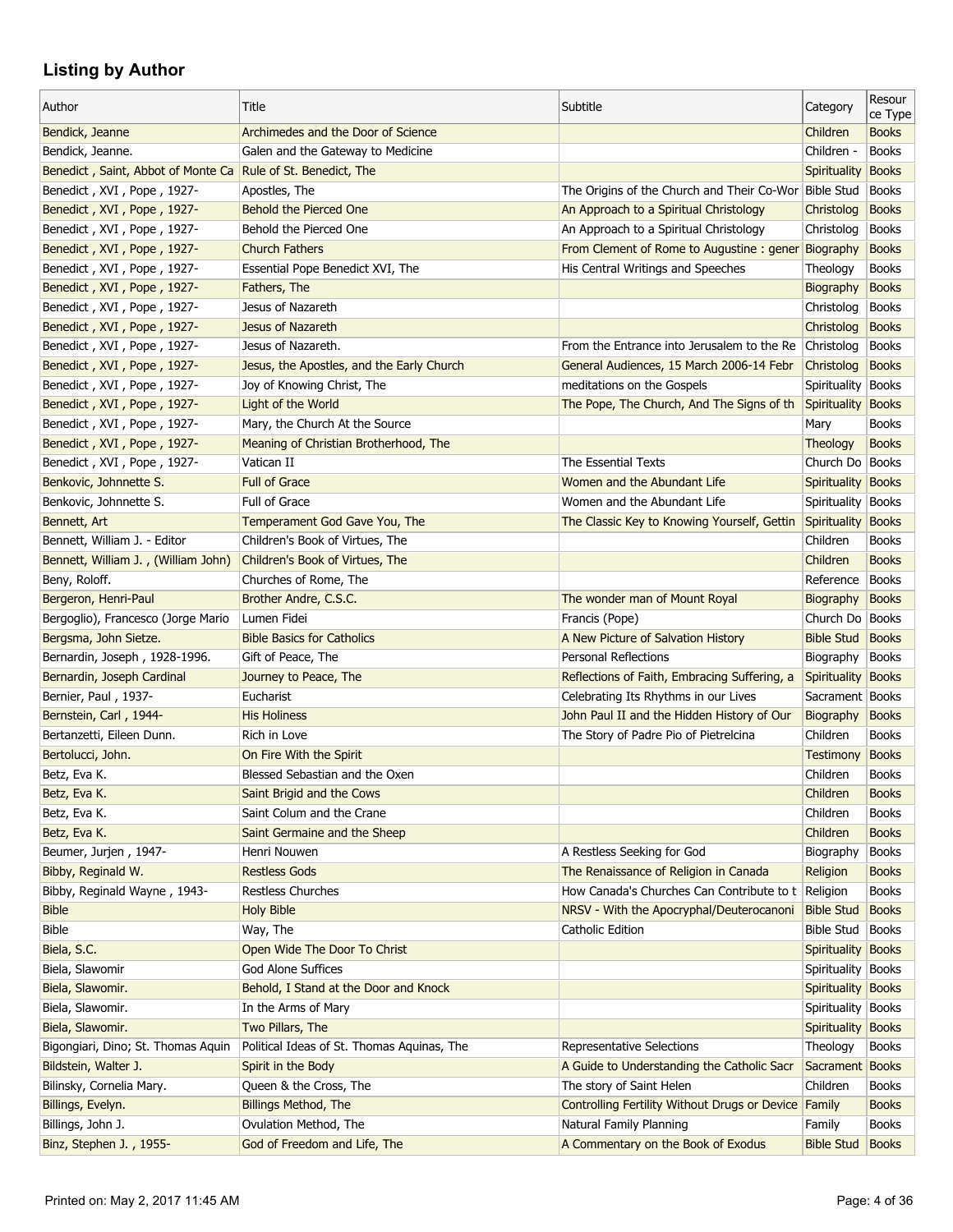| Author                                | Title                                                   | Subtitle                                                  | Category           | Resour<br>ce Type |
|---------------------------------------|---------------------------------------------------------|-----------------------------------------------------------|--------------------|-------------------|
| Binz, Stephen J., 1955-               | Passion and Resurrection Narratives of Jesus, The       | A Commentary                                              | Christolog         | <b>Books</b>      |
| Bishop, Jennie                        | Princess and the Kiss, The                              | A Story of God's Gift of Purity [With CD]                 | Children           | <b>Books</b>      |
| Bishop, Jennie.                       | Garden Wall, The                                        | A Story of Love Based on I Corinthians 13                 | Children           | <b>Books</b>      |
| Bishop, Jim, 1907-1987.               | Day Christ Died, The                                    |                                                           | Christolog         | <b>Books</b>      |
| Black, Claudia.                       | It Will Never Happen to Me                              | Growing Up With Addiction As Youngsters,                  | Family             | <b>Books</b>      |
| Blakely, Susan                        | Hiroshima Maiden                                        |                                                           | <b>DVD</b>         | <b>DVDs</b>       |
| Blyton, Enid                          | Story Book of Jesus, A                                  |                                                           | Children           | <b>Books</b>      |
| Boadt, Lawrence.                      | Life of St. Paul, The                                   |                                                           | <b>Bible Stud</b>  | <b>Books</b>      |
| Boadt, Lawrence.                      | Reading the Old Testament                               | an introduction                                           | <b>Bible Stud</b>  | <b>Books</b>      |
| Bodo, Murray                          | Way of St. Francis, The                                 | The Challenge of Franciscan Spirituality for              | Spirituality       | <b>Books</b>      |
| Bodo, Murray.                         | Francis                                                 | The Journey and the Dream                                 | Biography          | <b>Books</b>      |
| Bokenkotter, Thomas S.                | Concise History of the Catholic Church, A               |                                                           | <b>History</b>     | <b>Books</b>      |
| Bommel, Harry van                     | Caring for Loved Ones at Home                           | An Illustrated, Easy-to-Follow Guide to Shor   Pastoral C |                    | <b>Books</b>      |
| Bommel, Harry Van                     | <b>Family Hospice Care</b>                              | Pre-Planning & Care Guide                                 | Pastoral C         | <b>Books</b>      |
| Bonacci, Mary Beth.                   | Real Love                                               | Mary Beth Bonacci Answers Your Questions                  | Family             | <b>Books</b>      |
| Bonaldo, Nadia                        | My First Communion Book                                 | Remembrance Book                                          | Children           | <b>Books</b>      |
| Bonaventure, St. Bonaventure St.      | Life of St. Francis of Assisi, The                      |                                                           | Biography          | <b>Books</b>      |
| Bonfante-Warren, Alexandra.           | <b>Saints</b>                                           | Seventy Stories of Faith                                  | Biography          | <b>Books</b>      |
| Boom, Corrie Ten                      | Not I, But Christ                                       |                                                           | Spirituality       | <b>Books</b>      |
| Boom, Corrie Ten                      | Tramp for the Lord                                      |                                                           | Biography          | <b>Books</b>      |
| Borer, Wilbur J.                      | Book of the Lord                                        | Reflections on the Life of Christ                         | Christolog         | <b>Books</b>      |
| Borrelli, Mario, 1922-2007.           | Street Lamp and the Stars,, A                           | The Autobiography of Don Borrelli of Naples               | Biography          | <b>Books</b>      |
| Bosco, John                           | Forty Dreams Of St. John Bosco                          | From St. John Bosco's Biographical Memoirs                | Biography          | <b>Books</b>      |
| Bossis, Gabrielle.                    | He and $I$                                              |                                                           | Mysticism          | <b>Books</b>      |
| Bouchard, Mary Alban                  | Overcoming Loneliness Together                          | A Christian Approach                                      | Spirituality       | <b>Books</b>      |
| Boulding, Maria.                      | Prayer: Our Journey Home                                |                                                           | Prayer             | <b>Books</b>      |
| Bourke, Vernon J., ed                 | Pocket Aquainas, The                                    | Selections From The Writings of St. Thomas Theology       |                    | <b>Books</b>      |
| Bowring, Kelly.                       | Secrets, Chastisement & Triumph of the Two Hearts of Je | And What Heaven is Calling Us to Do                       | Mysticism          | <b>Books</b>      |
| Boyer, Mark G.                        | Day By Ordinary Day With Liuke                          | Daily Reflections for Ordinary Time: Weeks                | <b>Bible Stud</b>  | <b>Books</b>      |
| Bradford, Barbara Taylor              | Children's Stories of the Bible                         | From the Old and New Testaments                           | Children           | <b>Books</b>      |
| Breault, William.                     | Voice Over the Water, A                                 | An Invitation to Pray                                     | Prayer             | <b>Books</b>      |
| Brennan, M. Bridget, 1941-            | <b>Claiming our Deepest Desires</b>                     | The Power of an Intimate Marriage                         | Spirituality       | <b>Books</b>      |
| Briel, Elizabeth M., 1967-            | Seeker's Guide to the Rosary, The                       |                                                           | Prayer             | <b>Books</b>      |
| Briere, Emile-Marie                   | <b>Under Mary's Mantle</b>                              | Our Lady's Love for Canada                                | Mary               | <b>Books</b>      |
| Brill, Ethel C. (Ethel Claire), 1877- | Madeleine Takes Command                                 |                                                           | Children           | <b>Books</b>      |
| Brinkley, Douglas.                    | <b>Parish Priest</b>                                    | Father Michael McGivney and American Cat                  | Biography          | <b>Books</b>      |
| Brooke, Lauren                        | After the Storm                                         | Heartland #2                                              | Children -         | <b>Books</b>      |
| Brooke, Lauren.                       | <b>Breaking Free</b>                                    | Heartland #3                                              | Children -         | <b>Books</b>      |
| Brooke, Lauren.                       | Come What May                                           | Heartland #5                                              | Children -         | <b>Books</b>      |
| Brooke, Lauren.                       | <b>Every New Day</b>                                    | Heartland #9                                              | Children -         | <b>Books</b>      |
|                                       |                                                         | Heartland #7                                              |                    | <b>Books</b>      |
| Brooke, Lauren.                       | Out of the Darkness                                     |                                                           | Children -         |                   |
| Brooke, Lauren.                       | <b>Taking Chances</b><br>Thicker Than Water             | Heartland #4                                              | Children -         | <b>Books</b>      |
| Brooke, Lauren.                       |                                                         | Heartland #8                                              | Children -         | <b>Books</b>      |
| Brooke, Lauren.                       | <b>Tomorrow's Promise</b>                               | Heartland #10                                             | Children -         | <b>Books</b>      |
| Brophy, Don                           | One Hundred Great Catholic Books                        | From the Early Centuries to the Present                   | Spirituality       | <b>Books</b>      |
| Brophy, Don                           | One Hundred Great Catholic Books                        | From the Early Centuries to the Present                   | Spirituality       | <b>Books</b>      |
| Broughton, Pamela.                    | Daniel in the Lions' Den                                | Daniel 1-2,4-6                                            | Children           | <b>Books</b>      |
| Brouwer, Sigmund                      | Hitman Star                                             | A Hockey Novel                                            | Children           | <b>Books</b>      |
| Brown, Grayson Warren                 | Jesusgate                                               |                                                           | Fiction            | <b>Books</b>      |
| Brown, Nadine                         | God's Armor                                             | Ephesians 6:10-18                                         | Spirituality       | <b>Books</b>      |
| Brown, Raphael                        | Life of Mary as Seen by the Mystics                     |                                                           | Mary               | <b>Books</b>      |
| Brown, Raphael                        | <b>Saints Who Saw Mary</b>                              |                                                           | Mary               | <b>Books</b>      |
| Brown, Raymond E.                     | New Testament Essays                                    |                                                           | Bible Stud   Books |                   |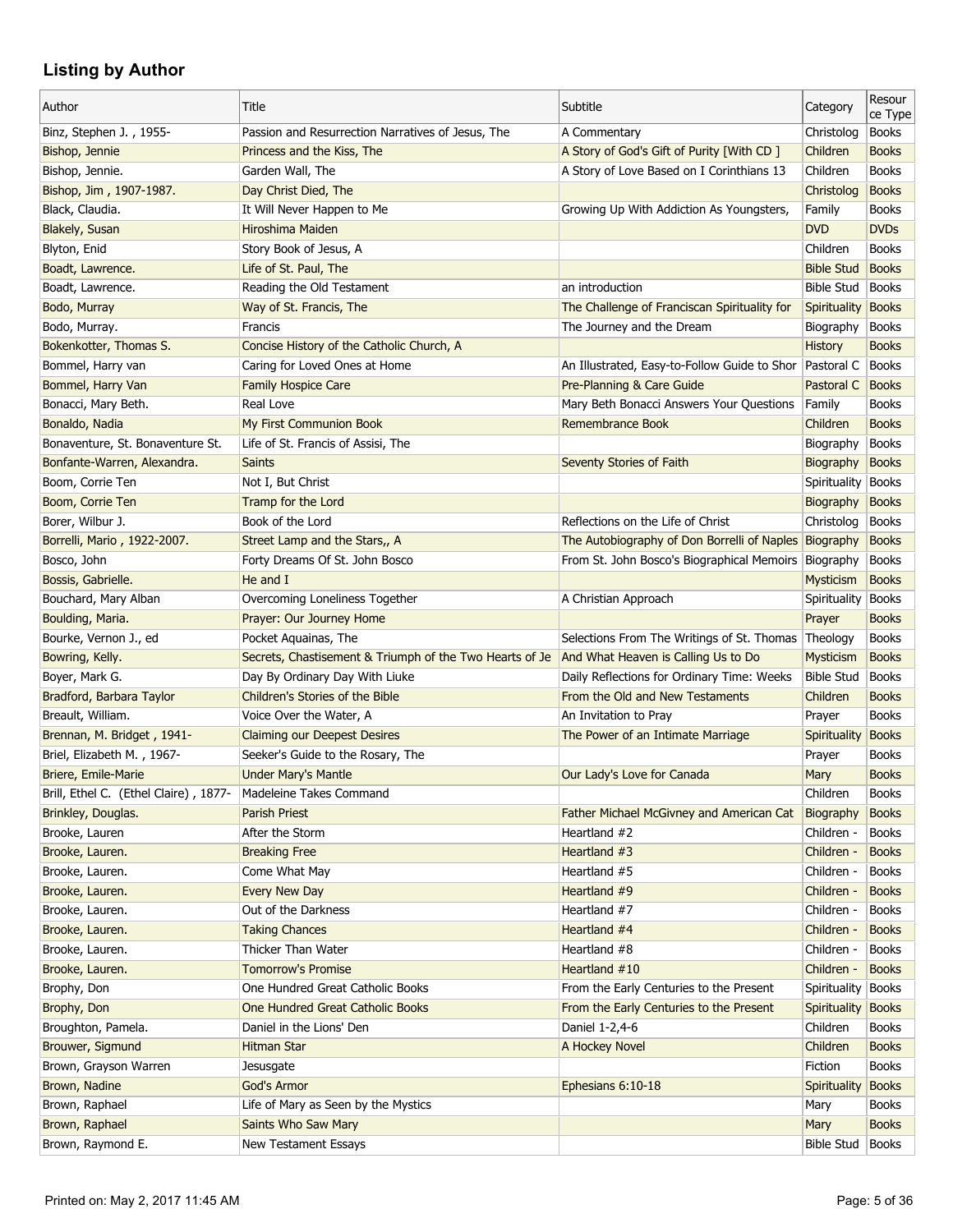| Author                              | Title                                                                                                                                    | Subtitle                                                 | Category           | Resour<br>ce Type |
|-------------------------------------|------------------------------------------------------------------------------------------------------------------------------------------|----------------------------------------------------------|--------------------|-------------------|
| Brown, Raymond E. (Raymond Ed       | Gospel and Epistles of John, The                                                                                                         | A Concise Commentary                                     | <b>Bible Stud</b>  | <b>Books</b>      |
| Brown, Raymond Edward.              | Adult Christ at Christmas, An                                                                                                            | Essays on the Three Biblical Christmas Stori             | Christolog         | <b>Books</b>      |
| Brown, Raymond Edward.              | Birth of the Messiah, The                                                                                                                | A commentary on the infancy narratives in                | <b>Bible Stud</b>  | <b>Books</b>      |
| Brown, Raymond Edward.              | Churches the Apostles Left Behind, The                                                                                                   |                                                          | <b>Bible Stud</b>  | Books             |
| Brown, Raymond Edward.              | Community Of The Beloved Disciple, The                                                                                                   | The Live, Loves, and Hates of an Individual              | <b>Bible Stud</b>  | Books             |
| Brown, Raymond Edward.              | Critical Meaning of the Bible, The                                                                                                       |                                                          | <b>Bible Stud</b>  | Books             |
| Brown, Raymond Edward.              | Gospel According to John, The                                                                                                            | I - XII, Volume 29                                       | <b>Bible Stud</b>  | Books             |
| Brown, Raymond Edward.              | Gospel According to John, The                                                                                                            | XIII - XXI, Volume 29A                                   | <b>Bible Stud</b>  | Books             |
| Brown, Raymond Edward.              | Introduction to New Testament Christology, An                                                                                            |                                                          | Christolog         | <b>Books</b>      |
| Brown, Raymond Edward.              | Introduction to the New Testament, An                                                                                                    |                                                          | <b>Bible Stud</b>  | Compa             |
| Brown, Raymond Edward.              | Reading the Gospels with the church                                                                                                      | from Christmas through Easter                            | <b>Bible Stud</b>  | <b>Books</b>      |
| Brunelli, Roberto                   | 366 Bible Stories                                                                                                                        |                                                          | Children           | <b>Books</b>      |
| Brunor.                             | Saint Bernadette                                                                                                                         | The Miracle of Lourdes                                   | Children           | <b>Books</b>      |
| Buckman, Rob.                       | I Don't Know What To Say                                                                                                                 | How To Help And Support Someone Who Is   Pastoral C      |                    | <b>Books</b>      |
| Bunson, Matthew.                    | Pope Francis                                                                                                                             |                                                          | Biography          | <b>Books</b>      |
| Bunson, Matthew.                    | Saint Kateri                                                                                                                             | Llily of the Mohawks                                     | Biography          | <b>Books</b>      |
| Bunson, Matthew.                    | We Have a Pope! Benedict XVI                                                                                                             |                                                          | Biography          | <b>Books</b>      |
| Bunyan, John                        | Pilgrim's Progress                                                                                                                       |                                                          | Fiction            | <b>Books</b>      |
| Burke, Bill Father                  | Table of Hope Conference, The                                                                                                            | Deepening Our Understanding of the Mass                  | <b>DVD</b>         | <b>DVDs</b>       |
| Burke, Daniel.                      | Navigating the Interior Life                                                                                                             | Spiritual Direction and the Journey to God               | Spirituality       | Books             |
| Burke, Herbert.                     | Rosary is the Answer, The                                                                                                                |                                                          | Prayer             | <b>Books</b>      |
| Burke, Stanley                      | Frog Fables & Beaver Tales                                                                                                               |                                                          | Children -         | <b>Books</b>      |
| Burke, Thomas J. M., 1920-, ed.     | Beyond all Horizons                                                                                                                      | Jesuits and the Missions.                                | Biography          | <b>Books</b>      |
| Burnett, Frances Hodgson            | Secret Garden, The                                                                                                                       |                                                          | Children           | <b>Books</b>      |
| Burpo, Todd                         | Heaven Is For Real                                                                                                                       | A Little Boy's Astounding Story Of His Trip T            | Biography          | <b>Books</b>      |
| Burpo, Todd.                        | Heaven is for Real                                                                                                                       | A Little Boy's Astounding Story of His Trip to Biography |                    | <b>Books</b>      |
| Buscaglia, Leo F.                   | Fall of Freddie the Leaf, The                                                                                                            | A Story of Life for All Ages                             | Children -         | <b>Books</b>      |
| Buscaglia, Leo F.                   | Seven Stories of Christmas Love                                                                                                          |                                                          | Children           | <b>Books</b>      |
| Bush, Richard Clarence, 1923-       | Religious World, The                                                                                                                     | <b>Communities of Faith</b>                              | Religion           | <b>Books</b>      |
| Butcher, Carmen Acevedo.            | Cloud of Unknowing, The                                                                                                                  | With the Book of Privy Counsel                           | Spirituality       | Books             |
| Buttigieg, Emanuel C.               | <b>Rerum Novarum</b>                                                                                                                     | Philosophical Footnotes to the Encyclical of             | Church Do Books    |                   |
| Byrne, Lavinia, 1947-               | Original Prayer                                                                                                                          | Themes From the Christian Tradition                      | Prayer             | <b>Books</b>      |
| Byrne, M. B. Venini                 | From the Buffalo to the Cross                                                                                                            | A History of the Roman Catholic Diocese of               | <b>History</b>     | <b>Books</b>      |
| C.S.C., Brother Ernest Brother Erne |                                                                                                                                          |                                                          | Children           | <b>Books</b>      |
|                                     | Story of St. John Bosco, A                                                                                                               |                                                          | Children           |                   |
|                                     | C.S.C., Brother Flavius Brother Flavi Story of St. Catherine of Alexandria, A<br>Devotion of The Holy Rosary and the Five Scapulars, The |                                                          |                    | <b>Books</b>      |
| C.SS.R., Fr. Michael Muller         |                                                                                                                                          |                                                          | Mary               | Books             |
| Cãamara, Hâelder, 1909-1999.        | Through the Gospel with Dom Helder Camara                                                                                                |                                                          | <b>Bible Stud</b>  | <b>Books</b>      |
| Cabie, Robert.                      | History of the Mass                                                                                                                      |                                                          | Liturgy            | <b>Books</b>      |
| Cahill, Thomas.                     | Gifts of the Jews, The                                                                                                                   | How a Tribe of Desert Nomads Changed the History         |                    | <b>Books</b>      |
| Cahill, Thomas.                     | Mysteries of the Middle Ages                                                                                                             | The Rise of Feminism, Acience, and Art Fro               | History            | Books             |
| Caine, Lynn.                        | Being a Widow                                                                                                                            | A Compassionate, Practical Guide                         | Pastoral C         | <b>Books</b>      |
| Calamari, Barbara.                  | <b>Holy Cards</b>                                                                                                                        |                                                          | Biography          | <b>Books</b>      |
| Caldwell, Lise, 1974-               | Old Testament, The                                                                                                                       | <b>Classic Bible Stories</b>                             | Children           | <b>Books</b>      |
| Caldwell, Taylor                    | Dear and Glorious Physician                                                                                                              |                                                          | Historical         | <b>Books</b>      |
| Caldwell, Taylor                    | Great Lion of God                                                                                                                        |                                                          | <b>Historical</b>  | <b>Books</b>      |
| Caldwell, Taylor, 1900-1985.        | Dear and Glorious Physician                                                                                                              |                                                          | Fiction            | <b>Books</b>      |
| Calloway, Fr. Donald H.             | Farther Donald Calloway and Our Lady of Medjugorje                                                                                       |                                                          | <b>DVD</b>         | <b>DVDs</b>       |
| Calloway, Fr. Donald H.             | Under the Mantle                                                                                                                         |                                                          | Spirituality       | Books             |
| Cam Clack                           | <b>Bible Mountaineering</b>                                                                                                              |                                                          | <b>Bible Stud</b>  | Books             |
| Cameron, Peter John, O.P.           | To Praise, to Bless, to Preach                                                                                                           | Spiritual Reflections on the Sunday Gospels              | Spirituality Books |                   |
| Campbell, Colleen Carroll, 1974-    | My Sisters the Saints                                                                                                                    |                                                          | Biography          | Books             |
| Campbell, Colleen Carroll, 1974-    | My Sisters the Saints                                                                                                                    |                                                          | Spirituality Books |                   |
| Campbell, Joan, S.P.                | Ministry to the Imprisoned, The                                                                                                          |                                                          | Lay Ministr Books  |                   |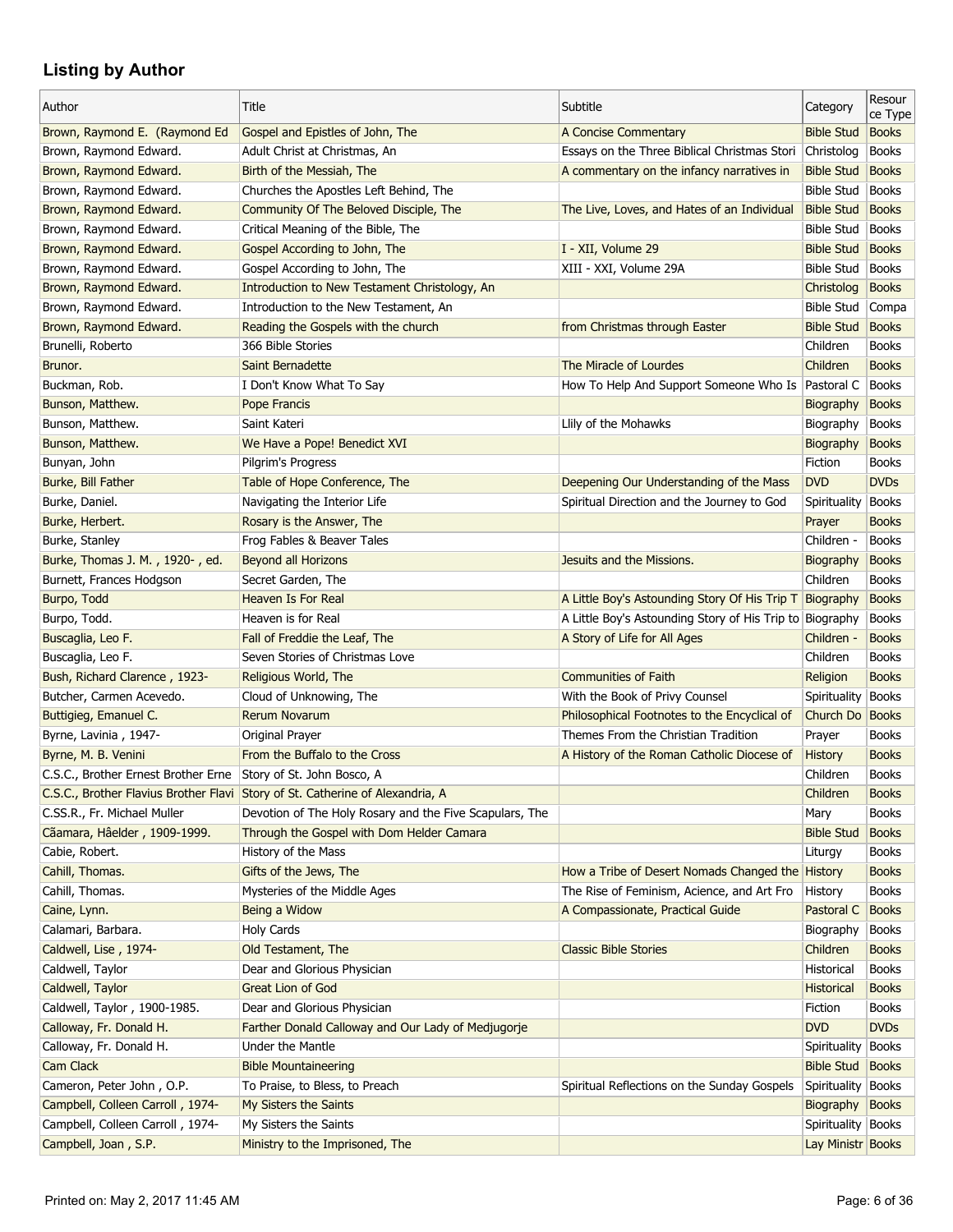| ce Type<br>Canadian Conference of Catholic Bis Living the Gospel in the New Mellennium<br>A Summary of the Apostolic Exhortation Ecc Church Do<br>Books<br>Cann, D. L.<br>Saint Nicholas, Bishop of Myra<br>The Life and Times of the Original Father C<br>Biography<br><b>Books</b><br>Carfagna, Rosemarie, 1947-<br>Contemplation and Midlife Crisis<br>Examples From Classical and Contemporay<br>Spirituality Books<br>Carlstrom, Nancy White.<br>Does God kKnow How to Tie Shoes?<br>Children<br><b>Books</b><br>Carnell, Geoffrey C.<br>When the Sun Sets<br>A Guide to Funeral Planning<br>Pastoral C<br><b>Books</b><br>Carreno, Mada<br>Jairus's Daughter<br><b>Books</b><br>Children<br>Palm Sunday<br>Children<br>Carreno, Mada<br><b>Books</b><br><b>Books</b><br>Carreño, Mada/Imbach, Josef<br><b>Good Samaritan and Blind Man</b><br>Children<br>Carretto, Carlo.<br><b>Books</b><br>I, Francis<br>Biography<br>Why O Lord?<br>Carretto, Carlo.<br>The Inner meaning of Suffering<br>Spirituality<br>Books<br>Carroll, L. Patrick<br>Chaos or Creation<br>Spirituality in Mid-Life<br><b>Books</b><br>Spirituality<br>Carroll, Malachy<br>St. Martin de Porres<br>Children<br><b>Books</b><br>Cather, Willa, 1873-1947.<br>Death Comes for the Archbishop<br>Fiction<br><b>Books</b><br>Children -<br>Catherall, Arthur<br>Strange Intrude, The<br><b>Books</b><br>Catherine, of Genoa, Saint, 1447-1 Catherin of Genoa<br>Purgation and Purgatory; The Spiritual Dialo<br><b>Books</b><br>Mysticism<br>Catherine, of Siena, Saint, 1347-1<br><b>Catherin of Siena</b><br>The Dialogue<br><b>Mysticism</b><br><b>Books</b><br><b>Catholic Bible Press</b><br>Good News Bible<br>With Deuterocanonicals and Apocrypha for<br><b>Bible Stud</b><br><b>Books</b><br><b>Catholic Bible Press</b><br><b>Bible Stud</b><br><b>Books</b><br>International Student Bible for Catholics, The<br>New Testament edition: Contemporary Eng<br><b>NRSV</b><br><b>Bible Stud</b><br><b>Books</b><br>Catholic Bible Society<br>Holy Bible<br>Catholic Church.<br>Code of Canon Law<br><b>English Translation</b><br>Church Do Books<br>Catholic Church., Pope (1878-1903 Church Speaks to the Modern World, The<br>The Social Teachings of Leo XIII.<br>Church Do   Books<br>Catholic Church., Pope (1922-1939<br>Church and the Reconstruction of the Modern World, The<br>The Social Encyclicals of Pius XI<br>Church Do   Books<br>Catholic Church., Pope (1978-: Jo<br>Catechesis in Our Time<br>Apostolic Exhortation - Catechesi Tradend<br>Church Do   Books<br>Catholic Church., Pope (1978-: Jo<br>Apostolic Letter - Rosarium Virginis Mariae<br>Church Do   Books<br>Rosary of the Virgin Mary, The<br>Catholic Church., Pope (1978-2005<br>Catechesi Tradendae - Apostolic Exhortation<br>On Catechesis in Our Time, of His Holiness J Church Do Books<br>Catholic Church., Pope (1978-2005)<br>Christian Meaning of Human Suffering<br>Apostolic Letter - Salvifici Doloris of the Su<br>Church Do Books<br>Catholic Church., Pope (1978-2005 Dominum et Vivificantem<br>Encyclical Letter of the Supreme Pontiff Joh<br>Church Do   Books<br>Catholic Church., Pope (1978-2005 Faith and Reason - Encyclical Letter<br>Fides Et Ratio of the Supreme Pontif John P<br>Church Do Books<br>Catholic Church., Pope (1978-2005 Lord's Day, The<br>Apostolic Letter - Dies Domini<br>Church Do   Books<br>Catholic Church., Pope (1978-2005 New Millennium, Novo Millennio Ineunte, The<br>Apostolic Letter of His Holiness Pope John P<br>Church Do   Books<br>Catholic Church., Pope (1978-2005   Reconciliatio Et Paenitentia - Apostolic Exhortation<br>John Paul II on Reconciliation and Penance i Church Do Books<br>Catholic Church., Pope (1978-2005 Splendor of Truth, The<br>Encyclical Letter - Regarding Certain Funda Church Do Books<br>Catholic Church., Pope (1978-2005)<br>Tertio Millennio Adveniente<br>Apostolic Letter - The Jubilee Of the Year 2<br>Church Do   Books<br>Catholic Church., Pope (1978-2005 Veritatis Splendor<br>Encyclical Letter - Regarding Certain Funda<br>Church Do Books<br>Catholic Church., Pope (2005-: Be Spe Salvi<br>Encyclical Letter On Christian Hope by the S Church Do Books<br>Caudill, Rebecca, 1899-1985.<br><b>Happy Little family</b><br>Children -<br><b>Books</b><br>Caudill, Rebecca, 1899-1985.<br>Schoolhouse in the Woods<br>Children -<br><b>Books</b><br>Caudill, Rebecca, 1899-1985.<br>Up and Down the River<br>Children<br><b>Books</b><br>Caussade, Father Jean-Pierre de<br>Self-Abandonment to Divine Providence<br><b>Books</b><br>Mysticism<br>Caussade, Jean Pierre de, d. 1751.<br>Abandonment to Divine Providence<br>Spirituality<br><b>Books</b><br>Caussade, Jean Pierre de, d. 1751.<br>Joy of Full Surrender, The<br><b>Books</b><br>Spirituality<br><b>Amazing Grace for Mothers</b><br>Cavins, Emily.<br>Family<br><b>Books</b><br>101 Stories of Faith, Hhope, Inspiration & H<br>Cavins, Jeff<br>15 Things to do in the Midst of Suffering<br>Compact<br>Compa<br>Cavins, Jeff<br>Amazing Grace for Fathers<br>75 Stories of Faith, Hope, Inspiration, and H Family<br><b>Books</b><br>12 Life-Changing Stories of Renewed Love<br>Cavins, Jeff<br>Amazing Grace for Married Couples<br>Family<br><b>Books</b><br>Cavins, Jeff<br>Amazing Grace for the Catholic Heart<br>101 Stories of Faith, Hope, Inspiration & Hu<br>Spirituality<br><b>Books</b><br>101 Stories of Faith, Hope, Inspiration & Hu<br>Cavins, Jeff<br>Amazing Grace for the Catholic Heart<br>Spirituality<br><b>Books</b><br>10 Life-Changing Stories of Hope and Healin Spirituality<br>Cavins, Jeff<br>Amazing Grace for Those Who Suffer<br><b>Books</b><br>Cavins, Jeff<br>Discovering the Food That Satisfies the Soul Spirituality<br>I'm Not Being Fed<br><b>Books</b><br><b>CEA Films</b><br><b>Special Edition</b><br><b>DVD</b><br><b>DVDs</b><br><b>Bernadette</b><br>Cecilia, Carla<br>View of the Vatican, A<br><b>Books</b><br>History<br>Chabannes, Jacques, 1902-<br>St. Augustine.<br><b>Books</b><br>Biography | Author           | Title      | Subtitle | Category   | Resour       |
|-----------------------------------------------------------------------------------------------------------------------------------------------------------------------------------------------------------------------------------------------------------------------------------------------------------------------------------------------------------------------------------------------------------------------------------------------------------------------------------------------------------------------------------------------------------------------------------------------------------------------------------------------------------------------------------------------------------------------------------------------------------------------------------------------------------------------------------------------------------------------------------------------------------------------------------------------------------------------------------------------------------------------------------------------------------------------------------------------------------------------------------------------------------------------------------------------------------------------------------------------------------------------------------------------------------------------------------------------------------------------------------------------------------------------------------------------------------------------------------------------------------------------------------------------------------------------------------------------------------------------------------------------------------------------------------------------------------------------------------------------------------------------------------------------------------------------------------------------------------------------------------------------------------------------------------------------------------------------------------------------------------------------------------------------------------------------------------------------------------------------------------------------------------------------------------------------------------------------------------------------------------------------------------------------------------------------------------------------------------------------------------------------------------------------------------------------------------------------------------------------------------------------------------------------------------------------------------------------------------------------------------------------------------------------------------------------------------------------------------------------------------------------------------------------------------------------------------------------------------------------------------------------------------------------------------------------------------------------------------------------------------------------------------------------------------------------------------------------------------------------------------------------------------------------------------------------------------------------------------------------------------------------------------------------------------------------------------------------------------------------------------------------------------------------------------------------------------------------------------------------------------------------------------------------------------------------------------------------------------------------------------------------------------------------------------------------------------------------------------------------------------------------------------------------------------------------------------------------------------------------------------------------------------------------------------------------------------------------------------------------------------------------------------------------------------------------------------------------------------------------------------------------------------------------------------------------------------------------------------------------------------------------------------------------------------------------------------------------------------------------------------------------------------------------------------------------------------------------------------------------------------------------------------------------------------------------------------------------------------------------------------------------------------------------------------------------------------------------------------------------------------------------------------------------------------------------------------------------------------------------------------------------------------------------------------------------------------------------------------------------------------------------------------------------------------------------------------------------------------------------------------------------------------------------------------------------------------------------------------------------------------------------------------------------------------------------------------------------------------------------------------------------------------------------------------------------------------------------------------------------------------------------------------------------------------------------------------------------------------------------------------------------------------------------------------------------------------------------------------------------------------------------------------------------------------------------------------------------------------------------------------------------------------------------------------------------------------------------------------------------------------------------------------------------------------------------------------------------------------|------------------|------------|----------|------------|--------------|
|                                                                                                                                                                                                                                                                                                                                                                                                                                                                                                                                                                                                                                                                                                                                                                                                                                                                                                                                                                                                                                                                                                                                                                                                                                                                                                                                                                                                                                                                                                                                                                                                                                                                                                                                                                                                                                                                                                                                                                                                                                                                                                                                                                                                                                                                                                                                                                                                                                                                                                                                                                                                                                                                                                                                                                                                                                                                                                                                                                                                                                                                                                                                                                                                                                                                                                                                                                                                                                                                                                                                                                                                                                                                                                                                                                                                                                                                                                                                                                                                                                                                                                                                                                                                                                                                                                                                                                                                                                                                                                                                                                                                                                                                                                                                                                                                                                                                                                                                                                                                                                                                                                                                                                                                                                                                                                                                                                                                                                                                                                                                                                                                                                                                                                                                                                                                                                                                                                                                                                                                                                                                                                           |                  |            |          |            |              |
|                                                                                                                                                                                                                                                                                                                                                                                                                                                                                                                                                                                                                                                                                                                                                                                                                                                                                                                                                                                                                                                                                                                                                                                                                                                                                                                                                                                                                                                                                                                                                                                                                                                                                                                                                                                                                                                                                                                                                                                                                                                                                                                                                                                                                                                                                                                                                                                                                                                                                                                                                                                                                                                                                                                                                                                                                                                                                                                                                                                                                                                                                                                                                                                                                                                                                                                                                                                                                                                                                                                                                                                                                                                                                                                                                                                                                                                                                                                                                                                                                                                                                                                                                                                                                                                                                                                                                                                                                                                                                                                                                                                                                                                                                                                                                                                                                                                                                                                                                                                                                                                                                                                                                                                                                                                                                                                                                                                                                                                                                                                                                                                                                                                                                                                                                                                                                                                                                                                                                                                                                                                                                                           |                  |            |          |            |              |
|                                                                                                                                                                                                                                                                                                                                                                                                                                                                                                                                                                                                                                                                                                                                                                                                                                                                                                                                                                                                                                                                                                                                                                                                                                                                                                                                                                                                                                                                                                                                                                                                                                                                                                                                                                                                                                                                                                                                                                                                                                                                                                                                                                                                                                                                                                                                                                                                                                                                                                                                                                                                                                                                                                                                                                                                                                                                                                                                                                                                                                                                                                                                                                                                                                                                                                                                                                                                                                                                                                                                                                                                                                                                                                                                                                                                                                                                                                                                                                                                                                                                                                                                                                                                                                                                                                                                                                                                                                                                                                                                                                                                                                                                                                                                                                                                                                                                                                                                                                                                                                                                                                                                                                                                                                                                                                                                                                                                                                                                                                                                                                                                                                                                                                                                                                                                                                                                                                                                                                                                                                                                                                           |                  |            |          |            |              |
|                                                                                                                                                                                                                                                                                                                                                                                                                                                                                                                                                                                                                                                                                                                                                                                                                                                                                                                                                                                                                                                                                                                                                                                                                                                                                                                                                                                                                                                                                                                                                                                                                                                                                                                                                                                                                                                                                                                                                                                                                                                                                                                                                                                                                                                                                                                                                                                                                                                                                                                                                                                                                                                                                                                                                                                                                                                                                                                                                                                                                                                                                                                                                                                                                                                                                                                                                                                                                                                                                                                                                                                                                                                                                                                                                                                                                                                                                                                                                                                                                                                                                                                                                                                                                                                                                                                                                                                                                                                                                                                                                                                                                                                                                                                                                                                                                                                                                                                                                                                                                                                                                                                                                                                                                                                                                                                                                                                                                                                                                                                                                                                                                                                                                                                                                                                                                                                                                                                                                                                                                                                                                                           |                  |            |          |            |              |
|                                                                                                                                                                                                                                                                                                                                                                                                                                                                                                                                                                                                                                                                                                                                                                                                                                                                                                                                                                                                                                                                                                                                                                                                                                                                                                                                                                                                                                                                                                                                                                                                                                                                                                                                                                                                                                                                                                                                                                                                                                                                                                                                                                                                                                                                                                                                                                                                                                                                                                                                                                                                                                                                                                                                                                                                                                                                                                                                                                                                                                                                                                                                                                                                                                                                                                                                                                                                                                                                                                                                                                                                                                                                                                                                                                                                                                                                                                                                                                                                                                                                                                                                                                                                                                                                                                                                                                                                                                                                                                                                                                                                                                                                                                                                                                                                                                                                                                                                                                                                                                                                                                                                                                                                                                                                                                                                                                                                                                                                                                                                                                                                                                                                                                                                                                                                                                                                                                                                                                                                                                                                                                           |                  |            |          |            |              |
|                                                                                                                                                                                                                                                                                                                                                                                                                                                                                                                                                                                                                                                                                                                                                                                                                                                                                                                                                                                                                                                                                                                                                                                                                                                                                                                                                                                                                                                                                                                                                                                                                                                                                                                                                                                                                                                                                                                                                                                                                                                                                                                                                                                                                                                                                                                                                                                                                                                                                                                                                                                                                                                                                                                                                                                                                                                                                                                                                                                                                                                                                                                                                                                                                                                                                                                                                                                                                                                                                                                                                                                                                                                                                                                                                                                                                                                                                                                                                                                                                                                                                                                                                                                                                                                                                                                                                                                                                                                                                                                                                                                                                                                                                                                                                                                                                                                                                                                                                                                                                                                                                                                                                                                                                                                                                                                                                                                                                                                                                                                                                                                                                                                                                                                                                                                                                                                                                                                                                                                                                                                                                                           |                  |            |          |            |              |
|                                                                                                                                                                                                                                                                                                                                                                                                                                                                                                                                                                                                                                                                                                                                                                                                                                                                                                                                                                                                                                                                                                                                                                                                                                                                                                                                                                                                                                                                                                                                                                                                                                                                                                                                                                                                                                                                                                                                                                                                                                                                                                                                                                                                                                                                                                                                                                                                                                                                                                                                                                                                                                                                                                                                                                                                                                                                                                                                                                                                                                                                                                                                                                                                                                                                                                                                                                                                                                                                                                                                                                                                                                                                                                                                                                                                                                                                                                                                                                                                                                                                                                                                                                                                                                                                                                                                                                                                                                                                                                                                                                                                                                                                                                                                                                                                                                                                                                                                                                                                                                                                                                                                                                                                                                                                                                                                                                                                                                                                                                                                                                                                                                                                                                                                                                                                                                                                                                                                                                                                                                                                                                           |                  |            |          |            |              |
|                                                                                                                                                                                                                                                                                                                                                                                                                                                                                                                                                                                                                                                                                                                                                                                                                                                                                                                                                                                                                                                                                                                                                                                                                                                                                                                                                                                                                                                                                                                                                                                                                                                                                                                                                                                                                                                                                                                                                                                                                                                                                                                                                                                                                                                                                                                                                                                                                                                                                                                                                                                                                                                                                                                                                                                                                                                                                                                                                                                                                                                                                                                                                                                                                                                                                                                                                                                                                                                                                                                                                                                                                                                                                                                                                                                                                                                                                                                                                                                                                                                                                                                                                                                                                                                                                                                                                                                                                                                                                                                                                                                                                                                                                                                                                                                                                                                                                                                                                                                                                                                                                                                                                                                                                                                                                                                                                                                                                                                                                                                                                                                                                                                                                                                                                                                                                                                                                                                                                                                                                                                                                                           |                  |            |          |            |              |
|                                                                                                                                                                                                                                                                                                                                                                                                                                                                                                                                                                                                                                                                                                                                                                                                                                                                                                                                                                                                                                                                                                                                                                                                                                                                                                                                                                                                                                                                                                                                                                                                                                                                                                                                                                                                                                                                                                                                                                                                                                                                                                                                                                                                                                                                                                                                                                                                                                                                                                                                                                                                                                                                                                                                                                                                                                                                                                                                                                                                                                                                                                                                                                                                                                                                                                                                                                                                                                                                                                                                                                                                                                                                                                                                                                                                                                                                                                                                                                                                                                                                                                                                                                                                                                                                                                                                                                                                                                                                                                                                                                                                                                                                                                                                                                                                                                                                                                                                                                                                                                                                                                                                                                                                                                                                                                                                                                                                                                                                                                                                                                                                                                                                                                                                                                                                                                                                                                                                                                                                                                                                                                           |                  |            |          |            |              |
|                                                                                                                                                                                                                                                                                                                                                                                                                                                                                                                                                                                                                                                                                                                                                                                                                                                                                                                                                                                                                                                                                                                                                                                                                                                                                                                                                                                                                                                                                                                                                                                                                                                                                                                                                                                                                                                                                                                                                                                                                                                                                                                                                                                                                                                                                                                                                                                                                                                                                                                                                                                                                                                                                                                                                                                                                                                                                                                                                                                                                                                                                                                                                                                                                                                                                                                                                                                                                                                                                                                                                                                                                                                                                                                                                                                                                                                                                                                                                                                                                                                                                                                                                                                                                                                                                                                                                                                                                                                                                                                                                                                                                                                                                                                                                                                                                                                                                                                                                                                                                                                                                                                                                                                                                                                                                                                                                                                                                                                                                                                                                                                                                                                                                                                                                                                                                                                                                                                                                                                                                                                                                                           |                  |            |          |            |              |
|                                                                                                                                                                                                                                                                                                                                                                                                                                                                                                                                                                                                                                                                                                                                                                                                                                                                                                                                                                                                                                                                                                                                                                                                                                                                                                                                                                                                                                                                                                                                                                                                                                                                                                                                                                                                                                                                                                                                                                                                                                                                                                                                                                                                                                                                                                                                                                                                                                                                                                                                                                                                                                                                                                                                                                                                                                                                                                                                                                                                                                                                                                                                                                                                                                                                                                                                                                                                                                                                                                                                                                                                                                                                                                                                                                                                                                                                                                                                                                                                                                                                                                                                                                                                                                                                                                                                                                                                                                                                                                                                                                                                                                                                                                                                                                                                                                                                                                                                                                                                                                                                                                                                                                                                                                                                                                                                                                                                                                                                                                                                                                                                                                                                                                                                                                                                                                                                                                                                                                                                                                                                                                           |                  |            |          |            |              |
|                                                                                                                                                                                                                                                                                                                                                                                                                                                                                                                                                                                                                                                                                                                                                                                                                                                                                                                                                                                                                                                                                                                                                                                                                                                                                                                                                                                                                                                                                                                                                                                                                                                                                                                                                                                                                                                                                                                                                                                                                                                                                                                                                                                                                                                                                                                                                                                                                                                                                                                                                                                                                                                                                                                                                                                                                                                                                                                                                                                                                                                                                                                                                                                                                                                                                                                                                                                                                                                                                                                                                                                                                                                                                                                                                                                                                                                                                                                                                                                                                                                                                                                                                                                                                                                                                                                                                                                                                                                                                                                                                                                                                                                                                                                                                                                                                                                                                                                                                                                                                                                                                                                                                                                                                                                                                                                                                                                                                                                                                                                                                                                                                                                                                                                                                                                                                                                                                                                                                                                                                                                                                                           |                  |            |          |            |              |
|                                                                                                                                                                                                                                                                                                                                                                                                                                                                                                                                                                                                                                                                                                                                                                                                                                                                                                                                                                                                                                                                                                                                                                                                                                                                                                                                                                                                                                                                                                                                                                                                                                                                                                                                                                                                                                                                                                                                                                                                                                                                                                                                                                                                                                                                                                                                                                                                                                                                                                                                                                                                                                                                                                                                                                                                                                                                                                                                                                                                                                                                                                                                                                                                                                                                                                                                                                                                                                                                                                                                                                                                                                                                                                                                                                                                                                                                                                                                                                                                                                                                                                                                                                                                                                                                                                                                                                                                                                                                                                                                                                                                                                                                                                                                                                                                                                                                                                                                                                                                                                                                                                                                                                                                                                                                                                                                                                                                                                                                                                                                                                                                                                                                                                                                                                                                                                                                                                                                                                                                                                                                                                           |                  |            |          |            |              |
|                                                                                                                                                                                                                                                                                                                                                                                                                                                                                                                                                                                                                                                                                                                                                                                                                                                                                                                                                                                                                                                                                                                                                                                                                                                                                                                                                                                                                                                                                                                                                                                                                                                                                                                                                                                                                                                                                                                                                                                                                                                                                                                                                                                                                                                                                                                                                                                                                                                                                                                                                                                                                                                                                                                                                                                                                                                                                                                                                                                                                                                                                                                                                                                                                                                                                                                                                                                                                                                                                                                                                                                                                                                                                                                                                                                                                                                                                                                                                                                                                                                                                                                                                                                                                                                                                                                                                                                                                                                                                                                                                                                                                                                                                                                                                                                                                                                                                                                                                                                                                                                                                                                                                                                                                                                                                                                                                                                                                                                                                                                                                                                                                                                                                                                                                                                                                                                                                                                                                                                                                                                                                                           |                  |            |          |            |              |
|                                                                                                                                                                                                                                                                                                                                                                                                                                                                                                                                                                                                                                                                                                                                                                                                                                                                                                                                                                                                                                                                                                                                                                                                                                                                                                                                                                                                                                                                                                                                                                                                                                                                                                                                                                                                                                                                                                                                                                                                                                                                                                                                                                                                                                                                                                                                                                                                                                                                                                                                                                                                                                                                                                                                                                                                                                                                                                                                                                                                                                                                                                                                                                                                                                                                                                                                                                                                                                                                                                                                                                                                                                                                                                                                                                                                                                                                                                                                                                                                                                                                                                                                                                                                                                                                                                                                                                                                                                                                                                                                                                                                                                                                                                                                                                                                                                                                                                                                                                                                                                                                                                                                                                                                                                                                                                                                                                                                                                                                                                                                                                                                                                                                                                                                                                                                                                                                                                                                                                                                                                                                                                           |                  |            |          |            |              |
|                                                                                                                                                                                                                                                                                                                                                                                                                                                                                                                                                                                                                                                                                                                                                                                                                                                                                                                                                                                                                                                                                                                                                                                                                                                                                                                                                                                                                                                                                                                                                                                                                                                                                                                                                                                                                                                                                                                                                                                                                                                                                                                                                                                                                                                                                                                                                                                                                                                                                                                                                                                                                                                                                                                                                                                                                                                                                                                                                                                                                                                                                                                                                                                                                                                                                                                                                                                                                                                                                                                                                                                                                                                                                                                                                                                                                                                                                                                                                                                                                                                                                                                                                                                                                                                                                                                                                                                                                                                                                                                                                                                                                                                                                                                                                                                                                                                                                                                                                                                                                                                                                                                                                                                                                                                                                                                                                                                                                                                                                                                                                                                                                                                                                                                                                                                                                                                                                                                                                                                                                                                                                                           |                  |            |          |            |              |
|                                                                                                                                                                                                                                                                                                                                                                                                                                                                                                                                                                                                                                                                                                                                                                                                                                                                                                                                                                                                                                                                                                                                                                                                                                                                                                                                                                                                                                                                                                                                                                                                                                                                                                                                                                                                                                                                                                                                                                                                                                                                                                                                                                                                                                                                                                                                                                                                                                                                                                                                                                                                                                                                                                                                                                                                                                                                                                                                                                                                                                                                                                                                                                                                                                                                                                                                                                                                                                                                                                                                                                                                                                                                                                                                                                                                                                                                                                                                                                                                                                                                                                                                                                                                                                                                                                                                                                                                                                                                                                                                                                                                                                                                                                                                                                                                                                                                                                                                                                                                                                                                                                                                                                                                                                                                                                                                                                                                                                                                                                                                                                                                                                                                                                                                                                                                                                                                                                                                                                                                                                                                                                           |                  |            |          |            |              |
|                                                                                                                                                                                                                                                                                                                                                                                                                                                                                                                                                                                                                                                                                                                                                                                                                                                                                                                                                                                                                                                                                                                                                                                                                                                                                                                                                                                                                                                                                                                                                                                                                                                                                                                                                                                                                                                                                                                                                                                                                                                                                                                                                                                                                                                                                                                                                                                                                                                                                                                                                                                                                                                                                                                                                                                                                                                                                                                                                                                                                                                                                                                                                                                                                                                                                                                                                                                                                                                                                                                                                                                                                                                                                                                                                                                                                                                                                                                                                                                                                                                                                                                                                                                                                                                                                                                                                                                                                                                                                                                                                                                                                                                                                                                                                                                                                                                                                                                                                                                                                                                                                                                                                                                                                                                                                                                                                                                                                                                                                                                                                                                                                                                                                                                                                                                                                                                                                                                                                                                                                                                                                                           |                  |            |          |            |              |
|                                                                                                                                                                                                                                                                                                                                                                                                                                                                                                                                                                                                                                                                                                                                                                                                                                                                                                                                                                                                                                                                                                                                                                                                                                                                                                                                                                                                                                                                                                                                                                                                                                                                                                                                                                                                                                                                                                                                                                                                                                                                                                                                                                                                                                                                                                                                                                                                                                                                                                                                                                                                                                                                                                                                                                                                                                                                                                                                                                                                                                                                                                                                                                                                                                                                                                                                                                                                                                                                                                                                                                                                                                                                                                                                                                                                                                                                                                                                                                                                                                                                                                                                                                                                                                                                                                                                                                                                                                                                                                                                                                                                                                                                                                                                                                                                                                                                                                                                                                                                                                                                                                                                                                                                                                                                                                                                                                                                                                                                                                                                                                                                                                                                                                                                                                                                                                                                                                                                                                                                                                                                                                           |                  |            |          |            |              |
|                                                                                                                                                                                                                                                                                                                                                                                                                                                                                                                                                                                                                                                                                                                                                                                                                                                                                                                                                                                                                                                                                                                                                                                                                                                                                                                                                                                                                                                                                                                                                                                                                                                                                                                                                                                                                                                                                                                                                                                                                                                                                                                                                                                                                                                                                                                                                                                                                                                                                                                                                                                                                                                                                                                                                                                                                                                                                                                                                                                                                                                                                                                                                                                                                                                                                                                                                                                                                                                                                                                                                                                                                                                                                                                                                                                                                                                                                                                                                                                                                                                                                                                                                                                                                                                                                                                                                                                                                                                                                                                                                                                                                                                                                                                                                                                                                                                                                                                                                                                                                                                                                                                                                                                                                                                                                                                                                                                                                                                                                                                                                                                                                                                                                                                                                                                                                                                                                                                                                                                                                                                                                                           |                  |            |          |            |              |
|                                                                                                                                                                                                                                                                                                                                                                                                                                                                                                                                                                                                                                                                                                                                                                                                                                                                                                                                                                                                                                                                                                                                                                                                                                                                                                                                                                                                                                                                                                                                                                                                                                                                                                                                                                                                                                                                                                                                                                                                                                                                                                                                                                                                                                                                                                                                                                                                                                                                                                                                                                                                                                                                                                                                                                                                                                                                                                                                                                                                                                                                                                                                                                                                                                                                                                                                                                                                                                                                                                                                                                                                                                                                                                                                                                                                                                                                                                                                                                                                                                                                                                                                                                                                                                                                                                                                                                                                                                                                                                                                                                                                                                                                                                                                                                                                                                                                                                                                                                                                                                                                                                                                                                                                                                                                                                                                                                                                                                                                                                                                                                                                                                                                                                                                                                                                                                                                                                                                                                                                                                                                                                           |                  |            |          |            |              |
|                                                                                                                                                                                                                                                                                                                                                                                                                                                                                                                                                                                                                                                                                                                                                                                                                                                                                                                                                                                                                                                                                                                                                                                                                                                                                                                                                                                                                                                                                                                                                                                                                                                                                                                                                                                                                                                                                                                                                                                                                                                                                                                                                                                                                                                                                                                                                                                                                                                                                                                                                                                                                                                                                                                                                                                                                                                                                                                                                                                                                                                                                                                                                                                                                                                                                                                                                                                                                                                                                                                                                                                                                                                                                                                                                                                                                                                                                                                                                                                                                                                                                                                                                                                                                                                                                                                                                                                                                                                                                                                                                                                                                                                                                                                                                                                                                                                                                                                                                                                                                                                                                                                                                                                                                                                                                                                                                                                                                                                                                                                                                                                                                                                                                                                                                                                                                                                                                                                                                                                                                                                                                                           |                  |            |          |            |              |
|                                                                                                                                                                                                                                                                                                                                                                                                                                                                                                                                                                                                                                                                                                                                                                                                                                                                                                                                                                                                                                                                                                                                                                                                                                                                                                                                                                                                                                                                                                                                                                                                                                                                                                                                                                                                                                                                                                                                                                                                                                                                                                                                                                                                                                                                                                                                                                                                                                                                                                                                                                                                                                                                                                                                                                                                                                                                                                                                                                                                                                                                                                                                                                                                                                                                                                                                                                                                                                                                                                                                                                                                                                                                                                                                                                                                                                                                                                                                                                                                                                                                                                                                                                                                                                                                                                                                                                                                                                                                                                                                                                                                                                                                                                                                                                                                                                                                                                                                                                                                                                                                                                                                                                                                                                                                                                                                                                                                                                                                                                                                                                                                                                                                                                                                                                                                                                                                                                                                                                                                                                                                                                           |                  |            |          |            |              |
|                                                                                                                                                                                                                                                                                                                                                                                                                                                                                                                                                                                                                                                                                                                                                                                                                                                                                                                                                                                                                                                                                                                                                                                                                                                                                                                                                                                                                                                                                                                                                                                                                                                                                                                                                                                                                                                                                                                                                                                                                                                                                                                                                                                                                                                                                                                                                                                                                                                                                                                                                                                                                                                                                                                                                                                                                                                                                                                                                                                                                                                                                                                                                                                                                                                                                                                                                                                                                                                                                                                                                                                                                                                                                                                                                                                                                                                                                                                                                                                                                                                                                                                                                                                                                                                                                                                                                                                                                                                                                                                                                                                                                                                                                                                                                                                                                                                                                                                                                                                                                                                                                                                                                                                                                                                                                                                                                                                                                                                                                                                                                                                                                                                                                                                                                                                                                                                                                                                                                                                                                                                                                                           |                  |            |          |            |              |
|                                                                                                                                                                                                                                                                                                                                                                                                                                                                                                                                                                                                                                                                                                                                                                                                                                                                                                                                                                                                                                                                                                                                                                                                                                                                                                                                                                                                                                                                                                                                                                                                                                                                                                                                                                                                                                                                                                                                                                                                                                                                                                                                                                                                                                                                                                                                                                                                                                                                                                                                                                                                                                                                                                                                                                                                                                                                                                                                                                                                                                                                                                                                                                                                                                                                                                                                                                                                                                                                                                                                                                                                                                                                                                                                                                                                                                                                                                                                                                                                                                                                                                                                                                                                                                                                                                                                                                                                                                                                                                                                                                                                                                                                                                                                                                                                                                                                                                                                                                                                                                                                                                                                                                                                                                                                                                                                                                                                                                                                                                                                                                                                                                                                                                                                                                                                                                                                                                                                                                                                                                                                                                           |                  |            |          |            |              |
|                                                                                                                                                                                                                                                                                                                                                                                                                                                                                                                                                                                                                                                                                                                                                                                                                                                                                                                                                                                                                                                                                                                                                                                                                                                                                                                                                                                                                                                                                                                                                                                                                                                                                                                                                                                                                                                                                                                                                                                                                                                                                                                                                                                                                                                                                                                                                                                                                                                                                                                                                                                                                                                                                                                                                                                                                                                                                                                                                                                                                                                                                                                                                                                                                                                                                                                                                                                                                                                                                                                                                                                                                                                                                                                                                                                                                                                                                                                                                                                                                                                                                                                                                                                                                                                                                                                                                                                                                                                                                                                                                                                                                                                                                                                                                                                                                                                                                                                                                                                                                                                                                                                                                                                                                                                                                                                                                                                                                                                                                                                                                                                                                                                                                                                                                                                                                                                                                                                                                                                                                                                                                                           |                  |            |          |            |              |
|                                                                                                                                                                                                                                                                                                                                                                                                                                                                                                                                                                                                                                                                                                                                                                                                                                                                                                                                                                                                                                                                                                                                                                                                                                                                                                                                                                                                                                                                                                                                                                                                                                                                                                                                                                                                                                                                                                                                                                                                                                                                                                                                                                                                                                                                                                                                                                                                                                                                                                                                                                                                                                                                                                                                                                                                                                                                                                                                                                                                                                                                                                                                                                                                                                                                                                                                                                                                                                                                                                                                                                                                                                                                                                                                                                                                                                                                                                                                                                                                                                                                                                                                                                                                                                                                                                                                                                                                                                                                                                                                                                                                                                                                                                                                                                                                                                                                                                                                                                                                                                                                                                                                                                                                                                                                                                                                                                                                                                                                                                                                                                                                                                                                                                                                                                                                                                                                                                                                                                                                                                                                                                           |                  |            |          |            |              |
|                                                                                                                                                                                                                                                                                                                                                                                                                                                                                                                                                                                                                                                                                                                                                                                                                                                                                                                                                                                                                                                                                                                                                                                                                                                                                                                                                                                                                                                                                                                                                                                                                                                                                                                                                                                                                                                                                                                                                                                                                                                                                                                                                                                                                                                                                                                                                                                                                                                                                                                                                                                                                                                                                                                                                                                                                                                                                                                                                                                                                                                                                                                                                                                                                                                                                                                                                                                                                                                                                                                                                                                                                                                                                                                                                                                                                                                                                                                                                                                                                                                                                                                                                                                                                                                                                                                                                                                                                                                                                                                                                                                                                                                                                                                                                                                                                                                                                                                                                                                                                                                                                                                                                                                                                                                                                                                                                                                                                                                                                                                                                                                                                                                                                                                                                                                                                                                                                                                                                                                                                                                                                                           |                  |            |          |            |              |
|                                                                                                                                                                                                                                                                                                                                                                                                                                                                                                                                                                                                                                                                                                                                                                                                                                                                                                                                                                                                                                                                                                                                                                                                                                                                                                                                                                                                                                                                                                                                                                                                                                                                                                                                                                                                                                                                                                                                                                                                                                                                                                                                                                                                                                                                                                                                                                                                                                                                                                                                                                                                                                                                                                                                                                                                                                                                                                                                                                                                                                                                                                                                                                                                                                                                                                                                                                                                                                                                                                                                                                                                                                                                                                                                                                                                                                                                                                                                                                                                                                                                                                                                                                                                                                                                                                                                                                                                                                                                                                                                                                                                                                                                                                                                                                                                                                                                                                                                                                                                                                                                                                                                                                                                                                                                                                                                                                                                                                                                                                                                                                                                                                                                                                                                                                                                                                                                                                                                                                                                                                                                                                           |                  |            |          |            |              |
|                                                                                                                                                                                                                                                                                                                                                                                                                                                                                                                                                                                                                                                                                                                                                                                                                                                                                                                                                                                                                                                                                                                                                                                                                                                                                                                                                                                                                                                                                                                                                                                                                                                                                                                                                                                                                                                                                                                                                                                                                                                                                                                                                                                                                                                                                                                                                                                                                                                                                                                                                                                                                                                                                                                                                                                                                                                                                                                                                                                                                                                                                                                                                                                                                                                                                                                                                                                                                                                                                                                                                                                                                                                                                                                                                                                                                                                                                                                                                                                                                                                                                                                                                                                                                                                                                                                                                                                                                                                                                                                                                                                                                                                                                                                                                                                                                                                                                                                                                                                                                                                                                                                                                                                                                                                                                                                                                                                                                                                                                                                                                                                                                                                                                                                                                                                                                                                                                                                                                                                                                                                                                                           |                  |            |          |            |              |
|                                                                                                                                                                                                                                                                                                                                                                                                                                                                                                                                                                                                                                                                                                                                                                                                                                                                                                                                                                                                                                                                                                                                                                                                                                                                                                                                                                                                                                                                                                                                                                                                                                                                                                                                                                                                                                                                                                                                                                                                                                                                                                                                                                                                                                                                                                                                                                                                                                                                                                                                                                                                                                                                                                                                                                                                                                                                                                                                                                                                                                                                                                                                                                                                                                                                                                                                                                                                                                                                                                                                                                                                                                                                                                                                                                                                                                                                                                                                                                                                                                                                                                                                                                                                                                                                                                                                                                                                                                                                                                                                                                                                                                                                                                                                                                                                                                                                                                                                                                                                                                                                                                                                                                                                                                                                                                                                                                                                                                                                                                                                                                                                                                                                                                                                                                                                                                                                                                                                                                                                                                                                                                           |                  |            |          |            |              |
|                                                                                                                                                                                                                                                                                                                                                                                                                                                                                                                                                                                                                                                                                                                                                                                                                                                                                                                                                                                                                                                                                                                                                                                                                                                                                                                                                                                                                                                                                                                                                                                                                                                                                                                                                                                                                                                                                                                                                                                                                                                                                                                                                                                                                                                                                                                                                                                                                                                                                                                                                                                                                                                                                                                                                                                                                                                                                                                                                                                                                                                                                                                                                                                                                                                                                                                                                                                                                                                                                                                                                                                                                                                                                                                                                                                                                                                                                                                                                                                                                                                                                                                                                                                                                                                                                                                                                                                                                                                                                                                                                                                                                                                                                                                                                                                                                                                                                                                                                                                                                                                                                                                                                                                                                                                                                                                                                                                                                                                                                                                                                                                                                                                                                                                                                                                                                                                                                                                                                                                                                                                                                                           |                  |            |          |            |              |
|                                                                                                                                                                                                                                                                                                                                                                                                                                                                                                                                                                                                                                                                                                                                                                                                                                                                                                                                                                                                                                                                                                                                                                                                                                                                                                                                                                                                                                                                                                                                                                                                                                                                                                                                                                                                                                                                                                                                                                                                                                                                                                                                                                                                                                                                                                                                                                                                                                                                                                                                                                                                                                                                                                                                                                                                                                                                                                                                                                                                                                                                                                                                                                                                                                                                                                                                                                                                                                                                                                                                                                                                                                                                                                                                                                                                                                                                                                                                                                                                                                                                                                                                                                                                                                                                                                                                                                                                                                                                                                                                                                                                                                                                                                                                                                                                                                                                                                                                                                                                                                                                                                                                                                                                                                                                                                                                                                                                                                                                                                                                                                                                                                                                                                                                                                                                                                                                                                                                                                                                                                                                                                           |                  |            |          |            |              |
|                                                                                                                                                                                                                                                                                                                                                                                                                                                                                                                                                                                                                                                                                                                                                                                                                                                                                                                                                                                                                                                                                                                                                                                                                                                                                                                                                                                                                                                                                                                                                                                                                                                                                                                                                                                                                                                                                                                                                                                                                                                                                                                                                                                                                                                                                                                                                                                                                                                                                                                                                                                                                                                                                                                                                                                                                                                                                                                                                                                                                                                                                                                                                                                                                                                                                                                                                                                                                                                                                                                                                                                                                                                                                                                                                                                                                                                                                                                                                                                                                                                                                                                                                                                                                                                                                                                                                                                                                                                                                                                                                                                                                                                                                                                                                                                                                                                                                                                                                                                                                                                                                                                                                                                                                                                                                                                                                                                                                                                                                                                                                                                                                                                                                                                                                                                                                                                                                                                                                                                                                                                                                                           |                  |            |          |            |              |
|                                                                                                                                                                                                                                                                                                                                                                                                                                                                                                                                                                                                                                                                                                                                                                                                                                                                                                                                                                                                                                                                                                                                                                                                                                                                                                                                                                                                                                                                                                                                                                                                                                                                                                                                                                                                                                                                                                                                                                                                                                                                                                                                                                                                                                                                                                                                                                                                                                                                                                                                                                                                                                                                                                                                                                                                                                                                                                                                                                                                                                                                                                                                                                                                                                                                                                                                                                                                                                                                                                                                                                                                                                                                                                                                                                                                                                                                                                                                                                                                                                                                                                                                                                                                                                                                                                                                                                                                                                                                                                                                                                                                                                                                                                                                                                                                                                                                                                                                                                                                                                                                                                                                                                                                                                                                                                                                                                                                                                                                                                                                                                                                                                                                                                                                                                                                                                                                                                                                                                                                                                                                                                           |                  |            |          |            |              |
|                                                                                                                                                                                                                                                                                                                                                                                                                                                                                                                                                                                                                                                                                                                                                                                                                                                                                                                                                                                                                                                                                                                                                                                                                                                                                                                                                                                                                                                                                                                                                                                                                                                                                                                                                                                                                                                                                                                                                                                                                                                                                                                                                                                                                                                                                                                                                                                                                                                                                                                                                                                                                                                                                                                                                                                                                                                                                                                                                                                                                                                                                                                                                                                                                                                                                                                                                                                                                                                                                                                                                                                                                                                                                                                                                                                                                                                                                                                                                                                                                                                                                                                                                                                                                                                                                                                                                                                                                                                                                                                                                                                                                                                                                                                                                                                                                                                                                                                                                                                                                                                                                                                                                                                                                                                                                                                                                                                                                                                                                                                                                                                                                                                                                                                                                                                                                                                                                                                                                                                                                                                                                                           |                  |            |          |            |              |
|                                                                                                                                                                                                                                                                                                                                                                                                                                                                                                                                                                                                                                                                                                                                                                                                                                                                                                                                                                                                                                                                                                                                                                                                                                                                                                                                                                                                                                                                                                                                                                                                                                                                                                                                                                                                                                                                                                                                                                                                                                                                                                                                                                                                                                                                                                                                                                                                                                                                                                                                                                                                                                                                                                                                                                                                                                                                                                                                                                                                                                                                                                                                                                                                                                                                                                                                                                                                                                                                                                                                                                                                                                                                                                                                                                                                                                                                                                                                                                                                                                                                                                                                                                                                                                                                                                                                                                                                                                                                                                                                                                                                                                                                                                                                                                                                                                                                                                                                                                                                                                                                                                                                                                                                                                                                                                                                                                                                                                                                                                                                                                                                                                                                                                                                                                                                                                                                                                                                                                                                                                                                                                           |                  |            |          |            |              |
|                                                                                                                                                                                                                                                                                                                                                                                                                                                                                                                                                                                                                                                                                                                                                                                                                                                                                                                                                                                                                                                                                                                                                                                                                                                                                                                                                                                                                                                                                                                                                                                                                                                                                                                                                                                                                                                                                                                                                                                                                                                                                                                                                                                                                                                                                                                                                                                                                                                                                                                                                                                                                                                                                                                                                                                                                                                                                                                                                                                                                                                                                                                                                                                                                                                                                                                                                                                                                                                                                                                                                                                                                                                                                                                                                                                                                                                                                                                                                                                                                                                                                                                                                                                                                                                                                                                                                                                                                                                                                                                                                                                                                                                                                                                                                                                                                                                                                                                                                                                                                                                                                                                                                                                                                                                                                                                                                                                                                                                                                                                                                                                                                                                                                                                                                                                                                                                                                                                                                                                                                                                                                                           |                  |            |          |            |              |
|                                                                                                                                                                                                                                                                                                                                                                                                                                                                                                                                                                                                                                                                                                                                                                                                                                                                                                                                                                                                                                                                                                                                                                                                                                                                                                                                                                                                                                                                                                                                                                                                                                                                                                                                                                                                                                                                                                                                                                                                                                                                                                                                                                                                                                                                                                                                                                                                                                                                                                                                                                                                                                                                                                                                                                                                                                                                                                                                                                                                                                                                                                                                                                                                                                                                                                                                                                                                                                                                                                                                                                                                                                                                                                                                                                                                                                                                                                                                                                                                                                                                                                                                                                                                                                                                                                                                                                                                                                                                                                                                                                                                                                                                                                                                                                                                                                                                                                                                                                                                                                                                                                                                                                                                                                                                                                                                                                                                                                                                                                                                                                                                                                                                                                                                                                                                                                                                                                                                                                                                                                                                                                           |                  |            |          |            |              |
|                                                                                                                                                                                                                                                                                                                                                                                                                                                                                                                                                                                                                                                                                                                                                                                                                                                                                                                                                                                                                                                                                                                                                                                                                                                                                                                                                                                                                                                                                                                                                                                                                                                                                                                                                                                                                                                                                                                                                                                                                                                                                                                                                                                                                                                                                                                                                                                                                                                                                                                                                                                                                                                                                                                                                                                                                                                                                                                                                                                                                                                                                                                                                                                                                                                                                                                                                                                                                                                                                                                                                                                                                                                                                                                                                                                                                                                                                                                                                                                                                                                                                                                                                                                                                                                                                                                                                                                                                                                                                                                                                                                                                                                                                                                                                                                                                                                                                                                                                                                                                                                                                                                                                                                                                                                                                                                                                                                                                                                                                                                                                                                                                                                                                                                                                                                                                                                                                                                                                                                                                                                                                                           |                  |            |          |            |              |
|                                                                                                                                                                                                                                                                                                                                                                                                                                                                                                                                                                                                                                                                                                                                                                                                                                                                                                                                                                                                                                                                                                                                                                                                                                                                                                                                                                                                                                                                                                                                                                                                                                                                                                                                                                                                                                                                                                                                                                                                                                                                                                                                                                                                                                                                                                                                                                                                                                                                                                                                                                                                                                                                                                                                                                                                                                                                                                                                                                                                                                                                                                                                                                                                                                                                                                                                                                                                                                                                                                                                                                                                                                                                                                                                                                                                                                                                                                                                                                                                                                                                                                                                                                                                                                                                                                                                                                                                                                                                                                                                                                                                                                                                                                                                                                                                                                                                                                                                                                                                                                                                                                                                                                                                                                                                                                                                                                                                                                                                                                                                                                                                                                                                                                                                                                                                                                                                                                                                                                                                                                                                                                           |                  |            |          |            |              |
|                                                                                                                                                                                                                                                                                                                                                                                                                                                                                                                                                                                                                                                                                                                                                                                                                                                                                                                                                                                                                                                                                                                                                                                                                                                                                                                                                                                                                                                                                                                                                                                                                                                                                                                                                                                                                                                                                                                                                                                                                                                                                                                                                                                                                                                                                                                                                                                                                                                                                                                                                                                                                                                                                                                                                                                                                                                                                                                                                                                                                                                                                                                                                                                                                                                                                                                                                                                                                                                                                                                                                                                                                                                                                                                                                                                                                                                                                                                                                                                                                                                                                                                                                                                                                                                                                                                                                                                                                                                                                                                                                                                                                                                                                                                                                                                                                                                                                                                                                                                                                                                                                                                                                                                                                                                                                                                                                                                                                                                                                                                                                                                                                                                                                                                                                                                                                                                                                                                                                                                                                                                                                                           |                  |            |          |            |              |
|                                                                                                                                                                                                                                                                                                                                                                                                                                                                                                                                                                                                                                                                                                                                                                                                                                                                                                                                                                                                                                                                                                                                                                                                                                                                                                                                                                                                                                                                                                                                                                                                                                                                                                                                                                                                                                                                                                                                                                                                                                                                                                                                                                                                                                                                                                                                                                                                                                                                                                                                                                                                                                                                                                                                                                                                                                                                                                                                                                                                                                                                                                                                                                                                                                                                                                                                                                                                                                                                                                                                                                                                                                                                                                                                                                                                                                                                                                                                                                                                                                                                                                                                                                                                                                                                                                                                                                                                                                                                                                                                                                                                                                                                                                                                                                                                                                                                                                                                                                                                                                                                                                                                                                                                                                                                                                                                                                                                                                                                                                                                                                                                                                                                                                                                                                                                                                                                                                                                                                                                                                                                                                           |                  |            |          |            |              |
|                                                                                                                                                                                                                                                                                                                                                                                                                                                                                                                                                                                                                                                                                                                                                                                                                                                                                                                                                                                                                                                                                                                                                                                                                                                                                                                                                                                                                                                                                                                                                                                                                                                                                                                                                                                                                                                                                                                                                                                                                                                                                                                                                                                                                                                                                                                                                                                                                                                                                                                                                                                                                                                                                                                                                                                                                                                                                                                                                                                                                                                                                                                                                                                                                                                                                                                                                                                                                                                                                                                                                                                                                                                                                                                                                                                                                                                                                                                                                                                                                                                                                                                                                                                                                                                                                                                                                                                                                                                                                                                                                                                                                                                                                                                                                                                                                                                                                                                                                                                                                                                                                                                                                                                                                                                                                                                                                                                                                                                                                                                                                                                                                                                                                                                                                                                                                                                                                                                                                                                                                                                                                                           |                  |            |          |            |              |
|                                                                                                                                                                                                                                                                                                                                                                                                                                                                                                                                                                                                                                                                                                                                                                                                                                                                                                                                                                                                                                                                                                                                                                                                                                                                                                                                                                                                                                                                                                                                                                                                                                                                                                                                                                                                                                                                                                                                                                                                                                                                                                                                                                                                                                                                                                                                                                                                                                                                                                                                                                                                                                                                                                                                                                                                                                                                                                                                                                                                                                                                                                                                                                                                                                                                                                                                                                                                                                                                                                                                                                                                                                                                                                                                                                                                                                                                                                                                                                                                                                                                                                                                                                                                                                                                                                                                                                                                                                                                                                                                                                                                                                                                                                                                                                                                                                                                                                                                                                                                                                                                                                                                                                                                                                                                                                                                                                                                                                                                                                                                                                                                                                                                                                                                                                                                                                                                                                                                                                                                                                                                                                           |                  |            |          |            |              |
|                                                                                                                                                                                                                                                                                                                                                                                                                                                                                                                                                                                                                                                                                                                                                                                                                                                                                                                                                                                                                                                                                                                                                                                                                                                                                                                                                                                                                                                                                                                                                                                                                                                                                                                                                                                                                                                                                                                                                                                                                                                                                                                                                                                                                                                                                                                                                                                                                                                                                                                                                                                                                                                                                                                                                                                                                                                                                                                                                                                                                                                                                                                                                                                                                                                                                                                                                                                                                                                                                                                                                                                                                                                                                                                                                                                                                                                                                                                                                                                                                                                                                                                                                                                                                                                                                                                                                                                                                                                                                                                                                                                                                                                                                                                                                                                                                                                                                                                                                                                                                                                                                                                                                                                                                                                                                                                                                                                                                                                                                                                                                                                                                                                                                                                                                                                                                                                                                                                                                                                                                                                                                                           |                  |            |          |            |              |
|                                                                                                                                                                                                                                                                                                                                                                                                                                                                                                                                                                                                                                                                                                                                                                                                                                                                                                                                                                                                                                                                                                                                                                                                                                                                                                                                                                                                                                                                                                                                                                                                                                                                                                                                                                                                                                                                                                                                                                                                                                                                                                                                                                                                                                                                                                                                                                                                                                                                                                                                                                                                                                                                                                                                                                                                                                                                                                                                                                                                                                                                                                                                                                                                                                                                                                                                                                                                                                                                                                                                                                                                                                                                                                                                                                                                                                                                                                                                                                                                                                                                                                                                                                                                                                                                                                                                                                                                                                                                                                                                                                                                                                                                                                                                                                                                                                                                                                                                                                                                                                                                                                                                                                                                                                                                                                                                                                                                                                                                                                                                                                                                                                                                                                                                                                                                                                                                                                                                                                                                                                                                                                           |                  |            |          |            |              |
|                                                                                                                                                                                                                                                                                                                                                                                                                                                                                                                                                                                                                                                                                                                                                                                                                                                                                                                                                                                                                                                                                                                                                                                                                                                                                                                                                                                                                                                                                                                                                                                                                                                                                                                                                                                                                                                                                                                                                                                                                                                                                                                                                                                                                                                                                                                                                                                                                                                                                                                                                                                                                                                                                                                                                                                                                                                                                                                                                                                                                                                                                                                                                                                                                                                                                                                                                                                                                                                                                                                                                                                                                                                                                                                                                                                                                                                                                                                                                                                                                                                                                                                                                                                                                                                                                                                                                                                                                                                                                                                                                                                                                                                                                                                                                                                                                                                                                                                                                                                                                                                                                                                                                                                                                                                                                                                                                                                                                                                                                                                                                                                                                                                                                                                                                                                                                                                                                                                                                                                                                                                                                                           |                  |            |          |            |              |
|                                                                                                                                                                                                                                                                                                                                                                                                                                                                                                                                                                                                                                                                                                                                                                                                                                                                                                                                                                                                                                                                                                                                                                                                                                                                                                                                                                                                                                                                                                                                                                                                                                                                                                                                                                                                                                                                                                                                                                                                                                                                                                                                                                                                                                                                                                                                                                                                                                                                                                                                                                                                                                                                                                                                                                                                                                                                                                                                                                                                                                                                                                                                                                                                                                                                                                                                                                                                                                                                                                                                                                                                                                                                                                                                                                                                                                                                                                                                                                                                                                                                                                                                                                                                                                                                                                                                                                                                                                                                                                                                                                                                                                                                                                                                                                                                                                                                                                                                                                                                                                                                                                                                                                                                                                                                                                                                                                                                                                                                                                                                                                                                                                                                                                                                                                                                                                                                                                                                                                                                                                                                                                           |                  |            |          |            |              |
|                                                                                                                                                                                                                                                                                                                                                                                                                                                                                                                                                                                                                                                                                                                                                                                                                                                                                                                                                                                                                                                                                                                                                                                                                                                                                                                                                                                                                                                                                                                                                                                                                                                                                                                                                                                                                                                                                                                                                                                                                                                                                                                                                                                                                                                                                                                                                                                                                                                                                                                                                                                                                                                                                                                                                                                                                                                                                                                                                                                                                                                                                                                                                                                                                                                                                                                                                                                                                                                                                                                                                                                                                                                                                                                                                                                                                                                                                                                                                                                                                                                                                                                                                                                                                                                                                                                                                                                                                                                                                                                                                                                                                                                                                                                                                                                                                                                                                                                                                                                                                                                                                                                                                                                                                                                                                                                                                                                                                                                                                                                                                                                                                                                                                                                                                                                                                                                                                                                                                                                                                                                                                                           |                  |            |          |            |              |
|                                                                                                                                                                                                                                                                                                                                                                                                                                                                                                                                                                                                                                                                                                                                                                                                                                                                                                                                                                                                                                                                                                                                                                                                                                                                                                                                                                                                                                                                                                                                                                                                                                                                                                                                                                                                                                                                                                                                                                                                                                                                                                                                                                                                                                                                                                                                                                                                                                                                                                                                                                                                                                                                                                                                                                                                                                                                                                                                                                                                                                                                                                                                                                                                                                                                                                                                                                                                                                                                                                                                                                                                                                                                                                                                                                                                                                                                                                                                                                                                                                                                                                                                                                                                                                                                                                                                                                                                                                                                                                                                                                                                                                                                                                                                                                                                                                                                                                                                                                                                                                                                                                                                                                                                                                                                                                                                                                                                                                                                                                                                                                                                                                                                                                                                                                                                                                                                                                                                                                                                                                                                                                           |                  |            |          |            |              |
|                                                                                                                                                                                                                                                                                                                                                                                                                                                                                                                                                                                                                                                                                                                                                                                                                                                                                                                                                                                                                                                                                                                                                                                                                                                                                                                                                                                                                                                                                                                                                                                                                                                                                                                                                                                                                                                                                                                                                                                                                                                                                                                                                                                                                                                                                                                                                                                                                                                                                                                                                                                                                                                                                                                                                                                                                                                                                                                                                                                                                                                                                                                                                                                                                                                                                                                                                                                                                                                                                                                                                                                                                                                                                                                                                                                                                                                                                                                                                                                                                                                                                                                                                                                                                                                                                                                                                                                                                                                                                                                                                                                                                                                                                                                                                                                                                                                                                                                                                                                                                                                                                                                                                                                                                                                                                                                                                                                                                                                                                                                                                                                                                                                                                                                                                                                                                                                                                                                                                                                                                                                                                                           |                  |            |          |            |              |
|                                                                                                                                                                                                                                                                                                                                                                                                                                                                                                                                                                                                                                                                                                                                                                                                                                                                                                                                                                                                                                                                                                                                                                                                                                                                                                                                                                                                                                                                                                                                                                                                                                                                                                                                                                                                                                                                                                                                                                                                                                                                                                                                                                                                                                                                                                                                                                                                                                                                                                                                                                                                                                                                                                                                                                                                                                                                                                                                                                                                                                                                                                                                                                                                                                                                                                                                                                                                                                                                                                                                                                                                                                                                                                                                                                                                                                                                                                                                                                                                                                                                                                                                                                                                                                                                                                                                                                                                                                                                                                                                                                                                                                                                                                                                                                                                                                                                                                                                                                                                                                                                                                                                                                                                                                                                                                                                                                                                                                                                                                                                                                                                                                                                                                                                                                                                                                                                                                                                                                                                                                                                                                           |                  |            |          |            |              |
|                                                                                                                                                                                                                                                                                                                                                                                                                                                                                                                                                                                                                                                                                                                                                                                                                                                                                                                                                                                                                                                                                                                                                                                                                                                                                                                                                                                                                                                                                                                                                                                                                                                                                                                                                                                                                                                                                                                                                                                                                                                                                                                                                                                                                                                                                                                                                                                                                                                                                                                                                                                                                                                                                                                                                                                                                                                                                                                                                                                                                                                                                                                                                                                                                                                                                                                                                                                                                                                                                                                                                                                                                                                                                                                                                                                                                                                                                                                                                                                                                                                                                                                                                                                                                                                                                                                                                                                                                                                                                                                                                                                                                                                                                                                                                                                                                                                                                                                                                                                                                                                                                                                                                                                                                                                                                                                                                                                                                                                                                                                                                                                                                                                                                                                                                                                                                                                                                                                                                                                                                                                                                                           | Chabon, Michael. | Summerland |          | Children - | <b>Books</b> |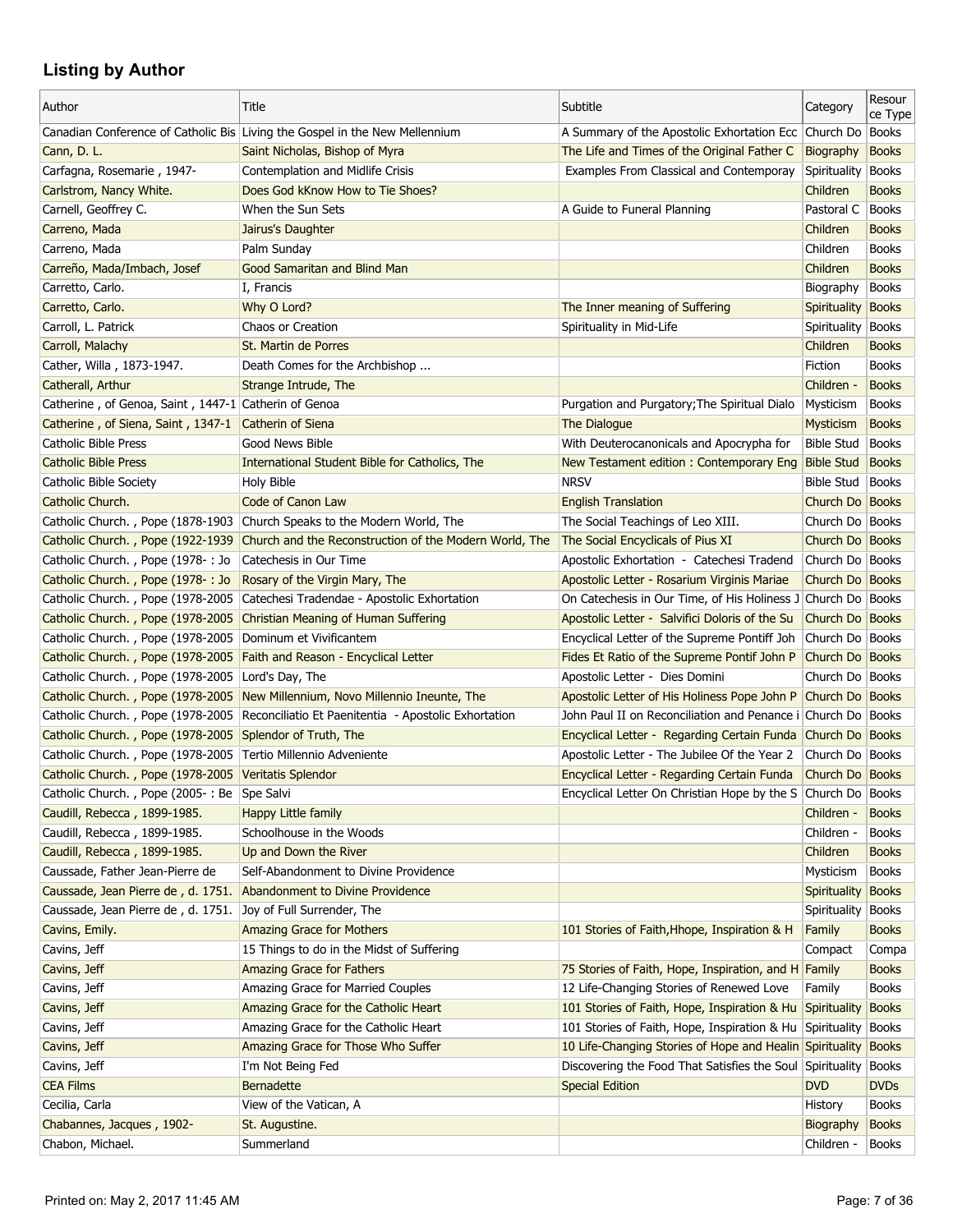| Author                                                       | Title                                                                                         | Subtitle                                                        | Category                       | Resour<br>ce Type |
|--------------------------------------------------------------|-----------------------------------------------------------------------------------------------|-----------------------------------------------------------------|--------------------------------|-------------------|
| Champlin, Joseph M.                                          | Catholic Perspective on the Purpose Driven Life, A                                            |                                                                 | Spirituality                   | <b>Books</b>      |
| Champlin, Joseph M.                                          | Mass in a World of Change, The                                                                |                                                                 | Liturgy                        | <b>Books</b>      |
| Chandler, Phyllis.                                           | Sharing the Faith With Your Child                                                             | From Birth to Age Six                                           | Family                         | <b>Books</b>      |
| Chaplin, Geraldine                                           | Mother Teresa                                                                                 | In the Name of God's Poor                                       | <b>DVD</b>                     | <b>DVDs</b>       |
| Chaput, Charles J.                                           | Render Unto Caesar                                                                            | Serving the Nation by Living Our Catholic Be Spirituality       |                                | <b>Books</b>      |
| Charles Choque                                               | Kauualuk                                                                                      | Missionary Oblate of Mary Immuaculate, Ap                       | Biography                      | <b>Books</b>      |
| Chawla, Navin                                                | <b>Mother Teresa</b>                                                                          | Authorized Biography                                            | Biography                      | <b>Books</b>      |
| Chervin, Ronda                                               | Widow's Walk, A                                                                               | Encouragement, Comfort, and Wisdom from Spirituality Books      |                                |                   |
| Chervin, Ronda.                                              | Kiss From the Cross, The                                                                      | Saints for Every Kind of Suffering                              | Spirituality Compa             |                   |
| Chesterton, G. K.                                            | Orthodoxy                                                                                     |                                                                 | Spirituality   Books           |                   |
|                                                              | Chesterton, G. K. (Gilbert Keith), 1 Autobiography of G.K. Chesterton, The                    |                                                                 | Biography                      | <b>Books</b>      |
| Chesterton, G. K. (Gilbert Keith), 1 Brave New Family        |                                                                                               | G.K. Chesterton On Men and Women, Childr                        | Family                         | <b>Books</b>      |
|                                                              |                                                                                               |                                                                 |                                |                   |
| Chesterton, G. K. (Gilbert Keith), 1 Saint Francis of Assisi |                                                                                               |                                                                 | Biography                      | <b>Books</b>      |
|                                                              | Chesterton, G. K. (Gilbert Keith), 1 St. Francis of Assisi; The Everlasting Man; St. Thomas A |                                                                 | Spirituality Books             |                   |
| Chittister, Joan                                             | <b>Gospel Days</b>                                                                            | Reflections for Every Day of the Year                           | Spirituality Books             |                   |
| Chittister, Joan                                             | Women Ministry and the Church                                                                 |                                                                 | Spirituality Books             |                   |
| Chittister, Joan.                                            | For Everything a Season                                                                       |                                                                 | Sacrament Books                |                   |
| Chittister, Joan.                                            | Gift of Years, The                                                                            | Growing Older Gracefully                                        | Spirituality Books             |                   |
| Chittister, Joan.                                            | Wisdom Distilled from the Daily                                                               | Living the Rule of St. Benedict Today                           | Spirituality Books             |                   |
| Chivot, Dominique                                            | Vatican                                                                                       |                                                                 | History                        | <b>Books</b>      |
| Choque, Charles, 1921-                                       | Ataatatsiaraluk                                                                               | Arsáene Turquetil, O.M.I. 1876-1955 : realiz Biography          |                                | <b>Books</b>      |
| Christian Community Bible                                    | Concise Bible, The                                                                            | Christian Community Bible, Catholic Pastoral Children           |                                | <b>Books</b>      |
| Christie, E.                                                 | Via Dolorosa                                                                                  | A Contemplative Journey to Calvary                              | Mysticism                      | <b>Books</b>      |
| Christie, E. Mary                                            | Story of Mary, Mother of Love, The                                                            | The Presence of Mary in the Life of Jesus                       | Mysticism                      | <b>Books</b>      |
| Cirner, Therese.                                             | Catholic Challenge, The                                                                       | Six Keys to a Deeper Spiritual Life                             | <b>Spirituality</b>            | <b>Books</b>      |
| Clancy, Matthew E                                            | <b>Promised Land</b>                                                                          |                                                                 | <b>Bible Stud</b>              | Books             |
| Clark, Edward Wm.                                            | <b>Five Great Catholic Ideas</b>                                                              |                                                                 | Spirituality Books             |                   |
| Clark, Keith, 1939-                                          | Experience of Celibacy, An                                                                    | A Creative Reflection on ntimacy, Loneliness Spirituality Books |                                |                   |
|                                                              |                                                                                               |                                                                 |                                |                   |
| Clark, Stephen B.                                            | <b>Building Christian Communities</b>                                                         | Strategy for Renewing the Church                                | Lay Ministr Books<br>Catechism |                   |
| Classen, Rev. Joseph F.                                      | Meat and Potatoes Catholicism                                                                 |                                                                 |                                | <b>Books</b>      |
| Coatsworth, Elizabeth Jane, 1893-1 Wonderful Day, The        |                                                                                               |                                                                 | Children -                     | <b>Books</b>      |
| Coatsworth, Elizabeth Jane, 1893-1 Away Goes Sally           |                                                                                               |                                                                 | Children -                     | <b>Books</b>      |
| Coatsworth, Elizabeth Jane, 1893-1 Fair American, The        |                                                                                               |                                                                 | Children -                     | <b>Books</b>      |
| Coatsworth, Elizabeth Jane, 1893-1 Five Bushel Farm          |                                                                                               |                                                                 | Children -                     | <b>Books</b>      |
| Coatsworth, Elizabeth Jane, 1893-1 White Horse, The          |                                                                                               |                                                                 | Children -                     | <b>Books</b>      |
| Cocagnac. A.M.                                               | Bible for Young Christians                                                                    | The Old Testament                                               | Children                       | <b>Books</b>      |
| Coleman, William L.                                          | <b>Counting Stars</b>                                                                         | <b>Inspiring Devotional Stories for Children</b>                | Family                         | <b>Books</b>      |
| Coll, Regina.                                                | Heart and Soul of Parish Ministry, The                                                        |                                                                 | Lay Ministr Books              |                   |
| Colledge, Edmund                                             | Julian of Norwich Showings                                                                    |                                                                 | Mysticism                      | <b>Books</b>      |
| Collins Fontana Books                                        | Common Bible                                                                                  | The Revised Standard Version                                    | <b>Bible Stud</b>              | <b>Books</b>      |
| Collins, David R.                                            | Got a Penny?                                                                                  | The Story of Dorothy Day                                        | Children                       | <b>Books</b>      |
| Collins, David R.                                            | You're Never Alone                                                                            | The Story of Thomas Merton                                      | Children                       | <b>Books</b>      |
| Collins, Michael                                             | Pope Benedict XVI                                                                             | Successor to Peter                                              | Biography                      | <b>Books</b>      |
| Comin, Paula Ripple.                                         | Growing Strong At Broken Places                                                               |                                                                 | Spirituality Books             |                   |
| Comiskey, James A.                                           | Ministry of Hospitality, The                                                                  |                                                                 | Lay Ministr Books              |                   |
| Comiskey, James A.                                           | Ministry of Hospitality, The                                                                  |                                                                 | Lay Ministr Books              |                   |
|                                                              |                                                                                               |                                                                 |                                |                   |
| Concilium Legionis Mariae                                    | Legio Mariae                                                                                  | The Official Handbook of the Legion of Mary                     | Mary                           | <b>Books</b>      |
| Conde, Angeles                                               | Legion of Christ, The                                                                         | A History                                                       | History                        | <b>Books</b>      |
| Connell, Jan                                                 | Queen of the Cosmos                                                                           | Interviews with the Visionaries of Medjugorj Mary               |                                | <b>Books</b>      |
| Connell, Janice T.                                           | Angel Power                                                                                   |                                                                 | Mysticism                      | <b>Books</b>      |
| Connell, Janice T.                                           | <b>Angel Power</b>                                                                            |                                                                 | <b>Spirituality</b>            | <b>Books</b>      |
| Connell, Janice T.                                           | Meetings with Mary                                                                            | Visions of the Blessed Mother                                   | Mary                           | <b>Books</b>      |
| Connell, Janice T.                                           | Visions Of The Children, The                                                                  | The Apparitions Of The Blessed Mother At M Mary                 |                                | <b>Books</b>      |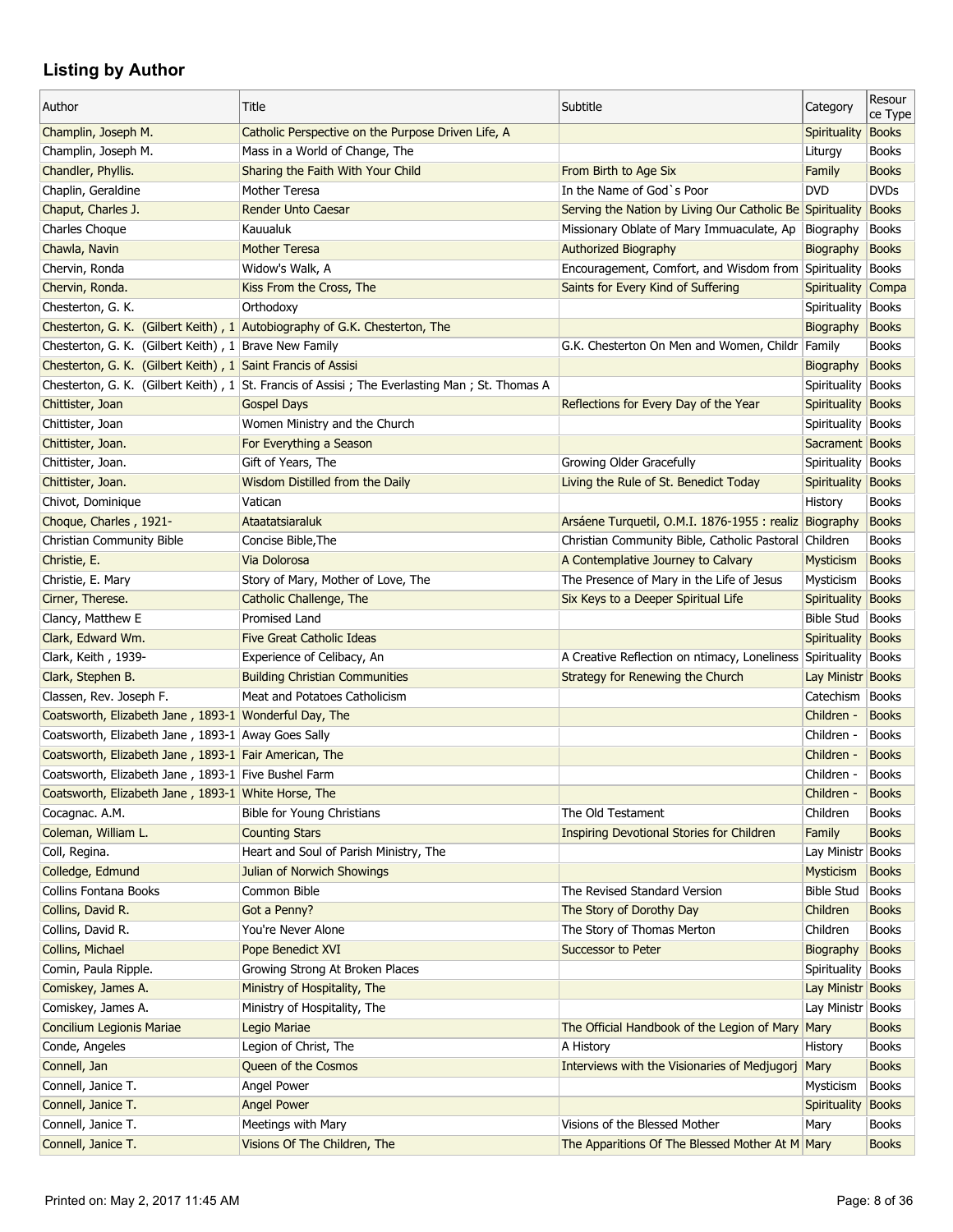| Author                                                                | Title                                                   | Subtitle                                                  | Category           | Resour<br>ce Type |
|-----------------------------------------------------------------------|---------------------------------------------------------|-----------------------------------------------------------|--------------------|-------------------|
| Connell, Janice T.                                                    | Visions of the Children, The                            | The Apparitions of the Blessed Mother at M                | Mary               | <b>Books</b>      |
| Connolly, Francis X. (Francis Xavier Saint Philip of the Joyous Heart |                                                         |                                                           | Children           | <b>Books</b>      |
| Connor, Charles P. (Charles Patrick   Classic Catholic Converts       |                                                         |                                                           | Biography          | <b>Books</b>      |
| Connor, Fr. Charles                                                   | Defenders of the Faith in Word and Deed                 |                                                           | Biography          | <b>Books</b>      |
| Cook, Diane L.M.                                                      | Kirby's Ocean Friend                                    | A Brief Therapy Tool For Young Children Wh Children       |                    | <b>Books</b>      |
| Cooke, Bernard J.                                                     | Ministry to Word and Sacraments                         | <b>History and Theology</b>                               | <b>History</b>     | <b>Books</b>      |
| Cooke, Bernard J.                                                     | Sacraments & Sacramentality                             |                                                           | Sacrament Books    |                   |
| Cooney, John.                                                         | American Pope, The                                      | The Life and Times of Francis Cardinal Spell Biography    |                    | <b>Books</b>      |
| Coren, Michael                                                        | Future of Catholicism, The                              |                                                           | Spirituality Books |                   |
| Coren, Michael.                                                       | Heresy                                                  | Ten Lies They Spread About Christianity                   | Spirituality Books |                   |
| Coren, Michael.                                                       | Why Catholics Are Right                                 |                                                           | Spirituality Books |                   |
| Coren, Michael.                                                       | Why Catholics Are Right                                 |                                                           | Spirituality       | <b>Books</b>      |
| Costain, Thomas Bertram, 1885-                                        | Silver Chalice,, The                                    | A Novel                                                   | Fiction            | <b>Books</b>      |
| Coughlin, Father Peter B.                                             | <b>He's Alive!</b>                                      | More Personal Stories of Faith, Conversion a Testimony    |                    | <b>Books</b>      |
| Craughwell, Thomas J.                                                 | Wisdom of the Popes, The                                | A Collection of Statements of the Popes Sinc Spirituality |                    | <b>Books</b>      |
| Cristiani, Leon, 1879-                                                | Saint Margaret Mary Alacoque and the Promises of the Sa |                                                           | <b>Mysticism</b>   | <b>Books</b>      |
| Critelli, Ida                                                         | Unmarried and Pregnant: What Now                        |                                                           | Family             | <b>Books</b>      |
| Crocetti, Enzo.                                                       | Crowd of Witnesses., A                                  |                                                           | Children           | <b>Books</b>      |
| Croiset, Jean, 1656-1738.                                             | Devotion to the Sacred Heart of Jesus Christ, The       | How to Practice the Sacred Heart Devotion                 | Mysticism          | <b>Books</b>      |
| Crosby, Michael, 1940-                                                | Paradox of Power, The                                   | From Control to Compassion                                | Spirituality       | <b>Books</b>      |
| Crosby, Michael, 1940-                                                | Thank God Ahead of Time                                 | The Life and Spirituality of Solanus Casey                | Biography          | <b>Books</b>      |
| Crossley-Holland, Kevin.                                              | Seeing Stone, The                                       |                                                           | Children -         | <b>Books</b>      |
| Cruden, Alexander                                                     | Cruden's Handy Concordance to the Bible                 | Includes 64 Page Index Of Persons, Places                 | Reference          | Books             |
| Cruz, Joan Carroll                                                    | Miraculous Images of Our Lady                           | 100 Famous Catholic Statues and Portraits                 | Mary               | <b>Books</b>      |
| Cruz, Joan Carroll, 1931-                                             | Incorruptibles, The                                     | A Study of the Incorruption of the Bodies of              | Mysticism          | <b>Books</b>      |
| Cruz, Joan Carroll, 1931-                                             | Incorruptibles, The                                     | A Study of the Incorruption of the Bodies of Mysticism    |                    | <b>Books</b>      |
| Cruz, Joan Carroll, 1931-                                             | Saintly Men of Modern Times                             |                                                           | Biography          | <b>Books</b>      |
| Cumble, Michael                                                       | How Then Shall We Worship                               | Conversion Story - Disc 1, Worship Protesta DVD           |                    | <b>DVDs</b>       |
| Cummings, Owen F.                                                     | Prophets, Guardians, and Saints                         | Shapers of Modern Catholic History                        | Biography          | <b>Books</b>      |
| Cunneen, Sally                                                        | In Search of Mary                                       | The Woman and the Symbol                                  | Mary               | <b>Books</b>      |
| Cunningham, Agnes, 1923-                                              | Significance of Mary, The                               |                                                           | Mary               | <b>Books</b>      |
| Currie, David B.                                                      | Born fundamentalist, Born Again Catholic                |                                                           | <b>Testimony</b>   | <b>Books</b>      |
| Currie, David B.                                                      | Born Fundamentalist, Born Again Catholic                |                                                           | Testimony          | Books             |
| Curry, Cathleen L.                                                    | When Your Spouse Dies                                   | A Concise and Practical Source of Help and                | Pastoral C Books   |                   |
| Cushing, Richard Cardinal                                             | <b>Blessed Mother Seton</b>                             |                                                           | Biography          | <b>Books</b>      |
| Dajczer, Tadeusz.                                                     | Gift of Faith, The                                      |                                                           | Spirituality       | <b>Books</b>      |
| Dajezer, Fr. Tadeusz                                                  | Reflections on Faith                                    |                                                           | Spirituality Books |                   |
| Daniel-Rops, Henri, 1901-1965.                                        | <b>Golden Legend of Young Saints</b>                    |                                                           | Children           | <b>Books</b>      |
| Daniel-Rops, Henri, 1901-1965.                                        | What is the Bible?                                      |                                                           | <b>Bible Stud</b>  | Books             |
| Daniel-Rops, Henri, 1901-1965.                                        | Church Of Apostles And Martyrs. Translated From The Fre | $\forall$ olume 1                                         | <b>History</b>     | <b>Books</b>      |
| Daniel-Rops, Henri, 1901-1965.                                        | Daily Life in the Time of Jesus                         |                                                           | <b>Bible Stud</b>  | Books             |
| Darcy-Berube, Francoise                                               | Growing Up a Friend of Jesus                            | A Guide to Discipleship for Children                      | Children           | <b>Books</b>      |
| Daughters of St. Paul                                                 | Catechism of Modern Man, The                            | All in the Words of Vatican II and Related D              | Church Do   Books  |                   |
| Daughters of St. Paul.                                                | Fifty-Seven Saints for Boys and Girls                   |                                                           | Children           | <b>Books</b>      |
| Day, Dorothy                                                          | Duty of Delight, The                                    | The Diaries of Dorothy Day                                | Spirituality       | Books             |
| Day, Dorothy, 1897-1980.                                              | Long Loneliness, The                                    | The Autobiography of Dorothy Day                          | Biography          | <b>Books</b>      |
| Day, Dorothy, 1897-1980.                                              | Long Loneliness, The                                    | An Autobiography of Dorothy Day; illustrat                | Biography          | <b>Books</b>      |
| Day, Father Edward C.SS.R.                                            | Catholic Church Story, The                              | Changing and Changeless                                   | <b>History</b>     | <b>Books</b>      |
| De Rosa, Tina.                                                        | Bishop John Baptist Scalabrini, Father to the Migrants  |                                                           | Biography          | <b>Books</b>      |
| De Saint-Pierre, Michel.                                              | Remarkable Curè of Ars., The                            | The Life and Achievements of St. John Mary                | <b>Biography</b>   | <b>Books</b>      |
| De Wohl, Louis, 1903-1961.                                            | Founded on a Rock                                       | A History of the Catholic Church.                         | History            | <b>Books</b>      |
| De Wohl, Louis, 1903-1961.                                            | Golden Thread, The                                      | A Novel About St. Ignatius Loyola                         | Fiction            | <b>Books</b>      |
| De Wohl, Louis, 1903-1961.                                            | Lay Siege to Heaven                                     | A Novel of Saint Catherine of Siena                       | Fiction            | Books             |
|                                                                       |                                                         |                                                           |                    |                   |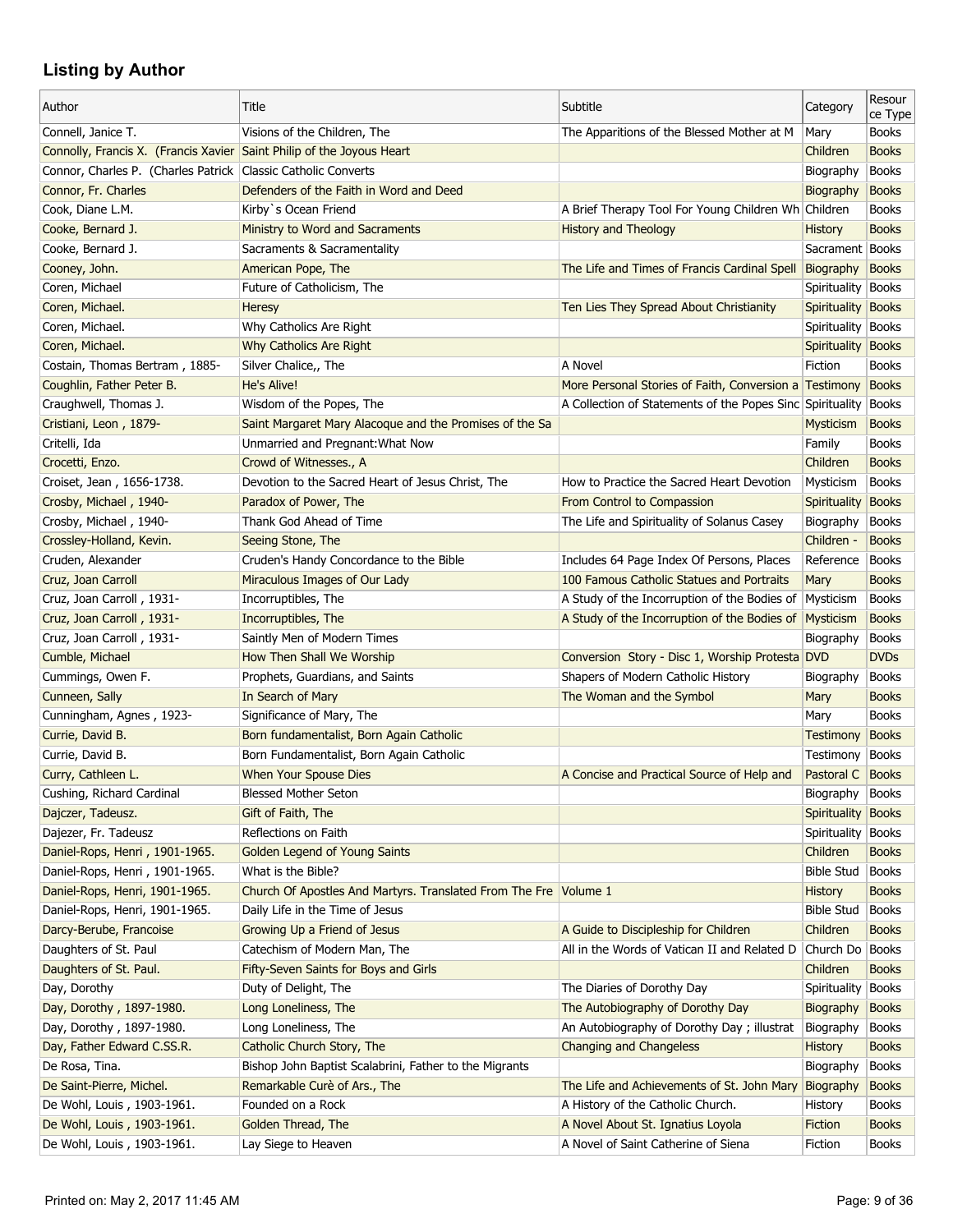| Author                                                             | Title                                                                  | Subtitle                                                        | Category             | Resour<br>ce Type |
|--------------------------------------------------------------------|------------------------------------------------------------------------|-----------------------------------------------------------------|----------------------|-------------------|
| De Wohl, Louis, 1903-1961.                                         | Living Wood, The                                                       | Saint Helena and the Emperor Constantine                        | <b>Historical</b>    | <b>Books</b>      |
| De Wohl, Louis, 1903-1961.                                         | Quiet Light, The                                                       | A Novel About Thomas Aquinas                                    | Fiction              | <b>Books</b>      |
| De Wohl, Louis, 1903-1961.                                         | Saint Joan                                                             | The Girl Soldier                                                | Children             | <b>Books</b>      |
| De Wohl, Louis, 1903-1961.                                         | Set All Afire                                                          | A Novel About Saint Francis Xavier                              | Fiction              | <b>Books</b>      |
| DeBona, Guerric, 1955-                                             | Praying with the Benedictines                                          | A Window on the Cloister                                        | Prayer               | <b>Books</b>      |
| Deen, Edith.                                                       | All of the Women of the Bible.                                         |                                                                 | <b>Bible Stud</b>    | Books             |
| DeGrandis, Robert                                                  | Come, Follow Me                                                        | An Introduction to Leadership in the Catholi Spirituality Books |                      |                   |
| DeGrandis, Robert.                                                 | Healing Through the Mass                                               |                                                                 | Spirituality Books   |                   |
| Del Fiorentino, Rev Monsignor Dant Catholic Bible In Pictures, The |                                                                        |                                                                 | <b>Bible Stud</b>    | Books             |
| DeLaney, John J.                                                   | Woman Clothed with the Sun, A                                          | Eight Great Appearances of Our Lady in Mo                       | Mary                 | <b>Books</b>      |
| Delio, Ilia.                                                       | Compassion                                                             | Living in the Spirit of Francis                                 | Spirituality Books   |                   |
| Dennis, Marie                                                      | Oscar Romero                                                           | Reflections on His Life and Writings                            | Biography            | <b>Books</b>      |
| Densmore, Brad                                                     | Nelson's Amazing Bible Trivia Book One                                 |                                                                 | <b>Bible Stud</b>    | Books             |
| Dent, Barbara.                                                     | Gifts of Lay Ministry, The                                             |                                                                 | Lay Ministr Books    |                   |
| Derleth, August William, 1909-197                                  | <b>Father Marquette and the Great Rivers</b>                           |                                                                 | Children             | <b>Books</b>      |
| Derleth, August William, 1909-197                                  | Saint Ignatius and the Company of Jesus                                |                                                                 | Children             | <b>Books</b>      |
| Derrick, Christopher, 1921-                                        | Sex and Sacredness                                                     | A Catholic Homage to Venus                                      | Spirituality Books   |                   |
| Desbois, Patrick.                                                  | Holocaust By Bullets, The                                              | A Priest's Journey To Uncover The Truth Be                      | Biography            | Books             |
| DeSiano, Frank P.                                                  | Sowing New Seed                                                        | Directions for Evangelization Today                             | Spirituality Books   |                   |
| Desrochers, Gerard                                                 | Alfred Pampalon                                                        | Redemptorist He Loved Mary He Loved Sain                        | Biography            | <b>Books</b>      |
| Desrochers, Gerard                                                 | Life and Cult of Saint Anne, The                                       |                                                                 | Mary                 | <b>Books</b>      |
| Development and Peace                                              | From Charity to Justice                                                | 7 Parables for a Changing World                                 | Lay Ministr Books    |                   |
| DeVries, Kelly, 1956-                                              | Joan of Arc                                                            | A Military Leader                                               | Biography            | <b>Books</b>      |
| Di Lorenzo, Maria.                                                 | Blessed Pier Giorgio Frassati                                          | An Ordinary Christian                                           | Spirituality   Books |                   |
| Dickens, Charles                                                   | Christmas Carol, A                                                     |                                                                 | Children             | <b>Books</b>      |
| Diethelm, Walter.                                                  | Saint Pius X                                                           | The Farm Boy Who Became Pope                                    | Children             | <b>Books</b>      |
| Doherty, Catherine De Hueck                                        | Dear Father                                                            | A Message of Love to Priests                                    | Spirituality Books   |                   |
| Doherty, Catherine De Hueck                                        | Gospel Without Compromise, The                                         |                                                                 | Spirituality Books   |                   |
| Doherty, Catherine de Hueck                                        | <b>Not Without Parables</b>                                            | Stories of Yesterday, Today and Eternity                        | Sacrament Books      |                   |
| Doherty, Catherine de Hueck                                        | Poustinia                                                              | Christian Spirituality of the East for Western                  | Spirituality Books   |                   |
| Doherty, Catherine De Hueck                                        | Sobornost                                                              | Eastern Unity of Mind and Heart for Wester                      | Spirituality Books   |                   |
| Doherty, Catherine de Hueck                                        | Soul of My Soul                                                        | Reflections from a Life of Prayer                               | Spirituality Books   |                   |
|                                                                    | <b>Coming Home</b>                                                     | Madonna House Reflects on the Gospel                            | Spirituality Books   |                   |
| Doherty, Catherine De Hueck ( Intr<br>Doig, Desmond                | Mother Teresa, Her People and Her Work                                 |                                                                 | Biography Books      |                   |
|                                                                    | Caregiving and Loss                                                    |                                                                 |                      |                   |
| Doka, Kenneth J.                                                   |                                                                        | Family Needs, Professional Responses                            | Pastoral C           | Books             |
| Doka, Kenneth J.                                                   | Living With Grief After Sudden Loss                                    | Suicide, Homicide, Accident, Heart Attack, S                    | Pastoral C           | <b>Books</b>      |
| Doka, Kenneth J.                                                   | Living With Grief When Illness is Prolonged                            |                                                                 | Pastoral C           | <b>Books</b>      |
| Dolan, Timothy M.                                                  | To Whom Shall We Go?                                                   | Lessons from the Apostle Peter                                  | Spirituality Books   |                   |
| Dolphin, Frank J. (Frank Joseph),                                  | Aurelia                                                                | A Thirst for Love: The Spiritual Journey of                     | Biography            | <b>Books</b>      |
| Dolphin, Frank J. (Frank Joseph), 1                                | Indian Bishop Of The West                                              | The Story Of Vital Justin Grandin, 1829-190                     | Biography            | <b>Books</b>      |
| <b>Dominican Sisters</b>                                           | Woman of Fire and Light                                                | Mother Julienne du Rosaire, Foundress of th Biography           |                      | <b>Books</b>      |
| Donaghy, Thomas J.                                                 | My Guardian Angel                                                      | Helper and Friend                                               | Children             | Books             |
| Donato, Pietro Di                                                  | <b>Immigrant Saint</b>                                                 | The Life of Mother Cabrini.                                     | Biography            | <b>Books</b>      |
| Doney, Meryl, 1942-                                                | Very Worried Sparrow, The                                              |                                                                 | Children             | <b>Books</b>      |
| Doohan, Leonard                                                    | John                                                                   | Gospel for a New Age                                            | <b>Bible Stud</b>    | Books             |
| Doohan, Leonard.                                                   | <b>Grass Roots Pastors</b>                                             | A Handbook for Career Lay Ministers                             | Lay Ministr Books    |                   |
| Doohan, Leonard.                                                   | Luke, The Perennial Spirituality                                       |                                                                 | <b>Bible Stud</b>    | <b>Books</b>      |
| Doohan, Leonard.                                                   | Mark, Visionary of Early Christianity                                  |                                                                 | <b>Bible Stud</b>    | <b>Books</b>      |
| Doohan, Leonard.                                                   | Matthew                                                                | Spirituality For The 80's And 90's                              | <b>Bible Stud</b>    | <b>Books</b>      |
|                                                                    | Dooley, L. M. (Lester Martin), b. 1 That Motherly Mother of Guadalupe. |                                                                 | Mary                 | <b>Books</b>      |
| Dooley, Thomas A. (Thomas Antho Three Great Books                  |                                                                        | Deliver Us From Evil, The Edge of Tomorro                       | Biography            | <b>Books</b>      |
| Doucet, Hubert                                                     | Some I Love is Dying Euthanasia?                                       |                                                                 | Pastoral C           | <b>Books</b>      |
| Douglas, Lloyd C.                                                  | Robe, The                                                              |                                                                 | <b>Fiction</b>       | <b>Books</b>      |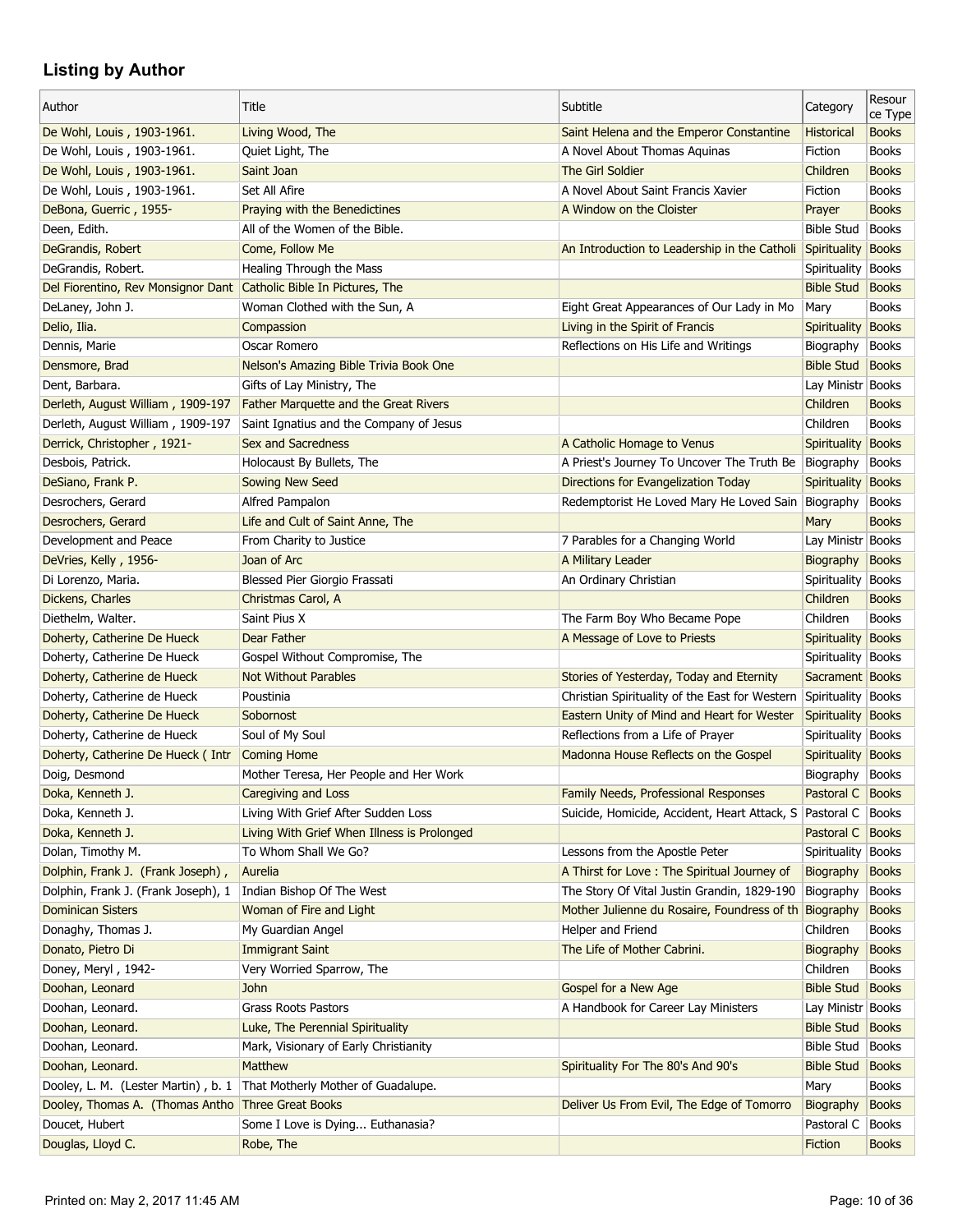| Author                                | Title                                                                           | Subtitle                                                       | Category                       | Resour<br>ce Type |
|---------------------------------------|---------------------------------------------------------------------------------|----------------------------------------------------------------|--------------------------------|-------------------|
| Downey, Michael                       | Hope Begins Where Hope Begins                                                   |                                                                | Spirituality                   | Books             |
| Downey, Michael                       | <b>Understanding Christian Spirituality</b>                                     |                                                                | Spirituality                   | <b>Books</b>      |
| D'Souza, Dinesh, 1961-                | Catholic Classics, The                                                          |                                                                | Biography                      | <b>Books</b>      |
| Dubay, Thomas                         | And You Are Christ's                                                            | The Charism of Virginity and the Celibate Lif Spirituality     |                                | <b>Books</b>      |
| DuBay, Thomas                         | Authenticity                                                                    | A Biblical Theology of Discernment                             | Spirituality   Books           |                   |
| Dubay, Thomas.                        | <b>Faith and Certitude</b>                                                      |                                                                | <b>Theology</b>                | <b>Books</b>      |
| Dubay, Thomas.                        | Prayer Primer                                                                   | Igniting A Fire Within                                         | Prayer                         | <b>Books</b>      |
| Dubruiel, Michael                     | How-To Book of the Mass, The                                                    | Everything You Need to Know but No One E Liturgy               |                                | <b>Books</b>      |
| Duggan, Alfred Leo, 1903-1964.        | My Life For My Sheep.                                                           |                                                                | <b>Bible Stud</b>              | Books             |
| Duggan, Michael W.                    | Consuming Fire, The                                                             | A Christian Guide to the Old Testament                         | <b>Bible Stud</b>              | <b>Books</b>      |
| Dujarier, Michel.                     | History of the Catechumenate, A                                                 | The First Six Centuries                                        | History                        | <b>Books</b>      |
| Dulles, Avery, 1918-2008.             | Craft of Theology, The                                                          | From Symbol to System                                          | <b>Theology</b>                | <b>Books</b>      |
| Duncan Buckman, Carole.               | Neighbors and Traitors                                                          |                                                                | Children -                     | <b>Books</b>      |
| Dunne, Tad.                           | <b>We Cannot Find Words</b>                                                     | The Foundations of Prayer                                      | Prayer                         | <b>Books</b>      |
| Durka, Gloria.                        | Praying with Hildegard of Bingen                                                |                                                                | Prayer                         | <b>Books</b>      |
| Dwyer, Jean Marie                     | Sacred Place of Prayer, The                                                     | The Human Person Created in God's Image                        | Prayer                         | <b>Books</b>      |
| Dyke, Henry Van                       | Story of the Other Wise Man, The                                                | And Other Christmas Stories                                    | Children -                     | <b>Books</b>      |
| Eden, Dawn, 1968-                     | My Peace I Give You                                                             | Healing Sexual Wounds With the Help of th Spirituality         |                                | Books             |
| Edmisten, Karen.                      | Rosary, The                                                                     | Keeping Company with Jesus and Mary                            | Prayer                         | <b>Books</b>      |
| Edwards, Anne                         | Child's Bible, A                                                                | The Old Testament - Book two of two                            | Children                       | <b>Books</b>      |
| Egan, Eileen                          | Such a Vision of the Street                                                     | Mother Teresa - The Spirit and the Work                        | Biography                      | <b>Books</b>      |
| Elderbroom, Yvette.                   | Naming Your Child                                                               | <b>Christian Names.</b>                                        | Reference                      | <b>Books</b>      |
| Elliot, Elisabeth                     | Savage My Kinsman, The                                                          | A True Story                                                   | Biography                      | Books             |
| Elliott, Peter J. (Peter John), 1943- | <b>Liturgical Question Box</b>                                                  | Answers to Common Questions About the M Liturgy                |                                | <b>Books</b>      |
| Ellis, Deborah, 1960-                 | Parvana's Journey                                                               | Sequel to the Breadwinner                                      | Children -                     | <b>Books</b>      |
| Ellis, Peter F.                       | Men and the Message of the Old Testament, The                                   |                                                                | <b>Bible Stud</b>              | <b>Books</b>      |
| Ellsberg, Robert                      | <b>Modern Spiritual Masters</b>                                                 | Writings on Contemplation and Compassion                       | Biography                      | <b>Books</b>      |
| Emmanuel, Sister                      | Hidden Children of Medjugorge, The                                              |                                                                | Mary                           | <b>Books</b>      |
| Emmanuel, Sister                      | Medjugorje, Triumph of the Heart                                                | Revised edition of Medjugorje of the 90's                      | Mary                           | <b>Books</b>      |
|                                       | Emmerich, Anna Katharina, 1774-1 Dolorous Passion of Our Lord Jesus Christ, The |                                                                | <b>Mysticism</b>               | <b>Books</b>      |
| Emmerson, Grace                       | Nahum to Malachi                                                                |                                                                | <b>Bible Stud</b>              | <b>Books</b>      |
| England, Randy.                       | Unicorn In The Sanctuary, The                                                   | The New Age Movement In The Catholic Ch                        | Religion                       | <b>Books</b>      |
| Englebert, Omer, 1893-                | Saint Francis of Assisi                                                         | A Biography                                                    | Biography                      | <b>Books</b>      |
| <b>ErA Films</b>                      | Molokai                                                                         | The Story of Father Damien                                     | <b>DVD</b>                     | <b>DVDs</b>       |
| Escrivâa de Balaguer, Josemarâia,     | Way, The                                                                        | The Essential Classic of Opus Dei's Founder Spirituality Books |                                |                   |
| Evert, Jason                          | <b>Delivered</b>                                                                | True Stories of Men and Women Who Turne Testimony              |                                | <b>Books</b>      |
| Evert, Jason                          | How to Find Your Soulmate Without Losing Your Soul                              |                                                                | Family                         | <b>Books</b>      |
| Evert, Jason                          | If You Really Loved Me                                                          | 100 Questions on Dating, Relationships, and Family             |                                | <b>Books</b>      |
| Evert, Jason                          | If You Really Loved Me                                                          |                                                                | Family                         | <b>Books</b>      |
| Evert, Jason                          | <b>Parenting for Purity</b>                                                     |                                                                | Compact                        | Compa             |
| Evert, Jason                          | Theology of His Body / Theology of Her Body                                     | Discovering the Strength & Misson of Mascu Spirituality Books  |                                |                   |
| Evert, Jason, author.                 | Saint John Paul the Great                                                       | <b>His Five Loves</b>                                          |                                | <b>Books</b>      |
| <b>EWTN</b>                           | Apparitions at Fatima                                                           |                                                                | <b>Biography</b><br><b>DVD</b> | <b>DVDs</b>       |
| <b>EWTN</b>                           |                                                                                 |                                                                | <b>DVD</b>                     | <b>DVDs</b>       |
|                                       | Crusades, The                                                                   |                                                                |                                |                   |
| <b>EWTN</b>                           | Night of the Prophet, The                                                       | The Story of Padre Pio from Pietrelciina                       | <b>DVD</b>                     | <b>DVDs</b>       |
| <b>EWTN</b>                           | <b>Sanctity Within Reach</b>                                                    | Pier Giorgio Frassati                                          | <b>DVD</b>                     | <b>DVDs</b>       |
| Faber, Adele.                         | Siblings Without Rivalry                                                        | How to Help Your Children Live Together So Family              |                                | <b>Books</b>      |
| Fahy, Mary, 1938-                     | Tree That Survived the Winter, The                                              |                                                                | Children -                     | <b>Books</b>      |
| Family Theater Productions            | Rosary Stars - Praying the Gospel                                               | The Four Mysteries of the Rosary                               | <b>DVD</b>                     | <b>DVDs</b>       |
| Fanzaga, Livie, Fr.                   | Why I Believe in Medjugorje                                                     | Medjugorje Explained                                           | Mary                           | <b>Books</b>      |
| Farrell, Christopher.                 | Sacraments Today, The                                                           | Their Meaning and Celebration                                  | Sacrament   Books              |                   |
| Farrell, Melvin L.                    | <b>Getting To Know Christ</b>                                                   |                                                                | Christolog                     | <b>Books</b>      |
| Farrell, Melvin L.                    | Getting to Know the Bible                                                       | An Introduction to Sacred Scripture for Cath Bible Stud Books  |                                |                   |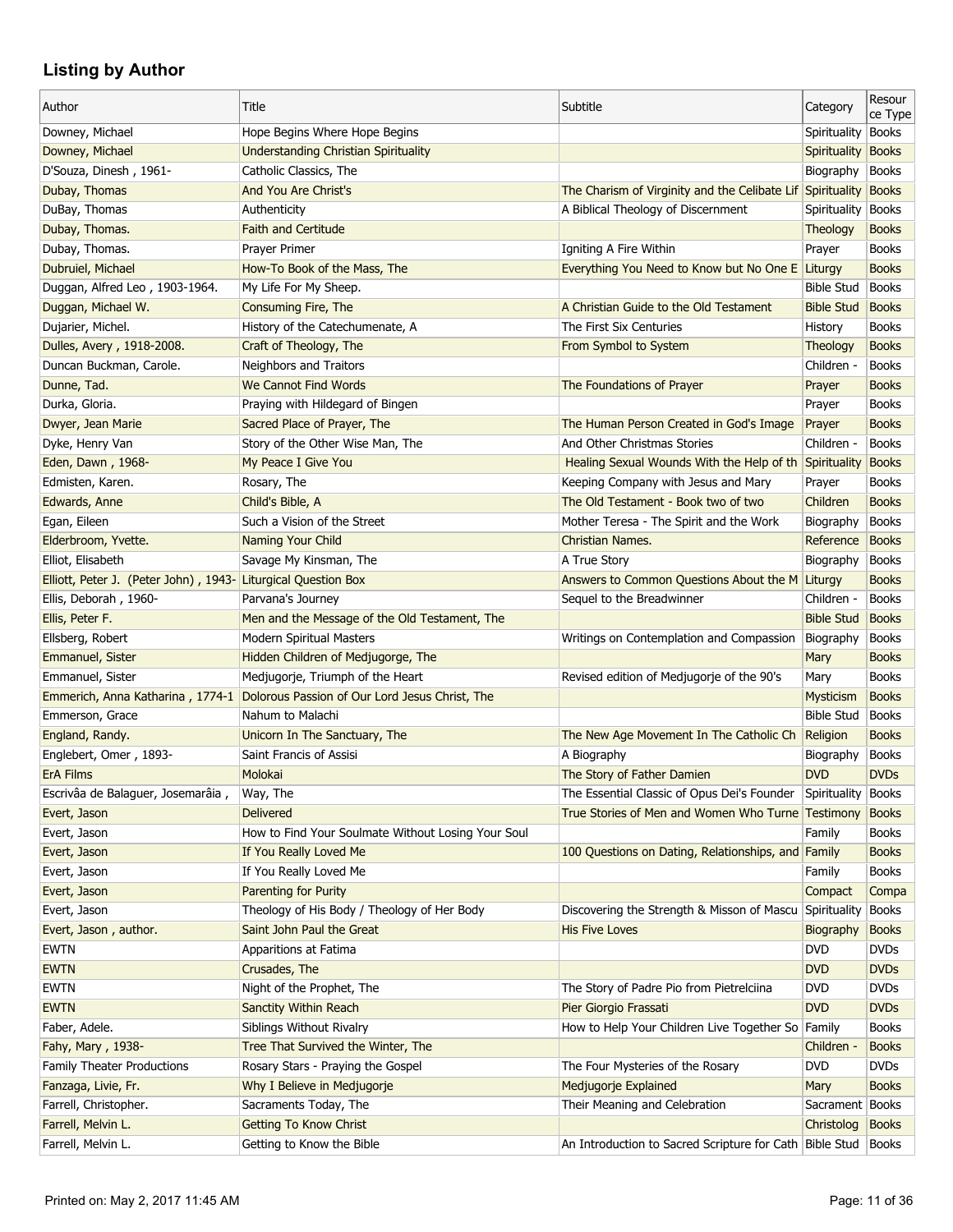| Author                                                                 | Title                                      | Subtitle                                                     | Category             | Resour<br>ce Type            |
|------------------------------------------------------------------------|--------------------------------------------|--------------------------------------------------------------|----------------------|------------------------------|
| Farrow, John, 1904-1963.                                               | Damien, the Leper,                         |                                                              | Biography            | <b>Books</b>                 |
| Father Boniface O.M.I.                                                 | Pioneering in the West                     | Memories of his life and experiences in the                  | History              | <b>Books</b>                 |
| Faustina, Saint, 1905-1938.                                            | Diary                                      | Divine Mercy in My Soul                                      | Mysticism            | <b>Books</b>                 |
| Fein, Leonard J.                                                       | Against the Dying of the Light             | A Father's Journey Through Loss                              | Pastoral C           | <b>Books</b>                 |
| Felix, Antonia.                                                        | <b>Silent Soul</b>                         | The Miracles and Mysteries of Audrey Santo                   | <b>Mysticism</b>     | <b>Books</b>                 |
| Fellows, Mark.                                                         | Sister Lucia                               | Apostle of Mary's Immaculate Heart                           | Biography            | <b>Books</b>                 |
| Ffinch, Michael.                                                       | <b>Newman</b>                              | <b>Towards the Second Spring</b>                             | Biography            | <b>Books</b>                 |
| Fine, Carla.                                                           | No Time To Say Goodbye                     | Surviving the Suicide of a Loved One                         | Spirituality   Books |                              |
| Finley, Mitch.                                                         | Joy of Being a Eucharistic Minister, The   |                                                              | Lay Ministr Books    |                              |
| Finley, Mitch.                                                         | What Faith is Not                          |                                                              | Spirituality Books   |                              |
| Fireside, NAB                                                          | <b>Catholic New American Bible</b>         | Personal Study Edition - Green Cover                         | <b>Bible Stud</b>    | <b>Books</b>                 |
| Fischer, Heinz-Joachim, 1944-                                          | Pope Benedict XVI                          | A Personal Portrait                                          | Biography            | <b>Books</b>                 |
| Fischer, Kathleen R.                                                   | Promises to Keep                           | Developing the Skills of Marriage                            | Family               | <b>Books</b>                 |
| Fischer, Kathleen R., 1940-                                            | Autumn Gospel                              | Women in the Second Half of Life                             | Spirituality         | <b>Books</b>                 |
| Fischer, Kathleen R., 1940-                                            | <b>Winter Grace</b>                        | Spirituality for the Later Years                             | Spirituality         | <b>Books</b>                 |
| Fitts, Mary Pauline.                                                   | Hands to the Needy                         | Blessed Marguerite d'Youville, Apostle to the Biography      |                      | <b>Books</b>                 |
| Flaherty, Regis J.                                                     | <b>Catholic Customs</b>                    | A Fresh Look at Traditional Practices                        | Spirituality Books   |                              |
| Flannery, Austin.                                                      | Vatican Council II                         | The Conciliar and Post Conciliar Documents                   | Church Do   Books    |                              |
| Flinders, Carol L.                                                     | <b>Enduring Grace</b>                      | Living Portraits of Seven Women Mystics                      | Biography            | <b>Books</b>                 |
| Flynn, Vinny                                                           | 7 Secrets of Confession                    |                                                              | Sacrament   Books    |                              |
| Flynn, Vinny                                                           | 7 Secrets of Confession                    |                                                              | Sacrament Books      |                              |
| Flynn, Vinny                                                           | 7 Secrets of Divine Mercy                  |                                                              | Spirituality Books   |                              |
| Flynn, Vinny                                                           | 7 Secrets of Divine Mercy                  |                                                              | Spirituality Books   |                              |
| Flynn, Vinny.                                                          | 7 Secrets of the Eucharist                 |                                                              | Sacrament   Books    |                              |
| Focus on the Family Films                                              | <b>Vive La Difference</b>                  | Improving Your Marriage by Embracing the                     | Family               | Video T                      |
| Foley, Gerald.                                                         | Courage to Love-- When Your Marriage Hurts |                                                              | Family               | <b>Books</b>                 |
| Foley, Leonard, 1913-                                                  | Believing in Jesus                         | A Popular Overview of the Catholic Faith                     | Christolog           | <b>Books</b>                 |
| Foley, Leonard O.F.M., 1913-                                           | Saint of the Day                           | A Life and Lesoon for Each of the Saints of t Biography      |                      | <b>Books</b>                 |
| Fonck, Benet A.                                                        | <b>Called to Follow Christ</b>             | Commentary on the Secular Franciscan Rule Spirituality Books |                      |                              |
| Fonck, Benet A.                                                        | Called to Proclaim Christ                  | Short Reflections on the SFO Rule                            | Spirituality         | <b>Books</b>                 |
| Fonck, Benet A.                                                        | To Cling With All Her Heart to Him         | The Spirituality of St. Clare of Assisi                      | Spirituality         | <b>Books</b>                 |
| Ford, Michael, 1956-                                                   | Father Mychal Judge                        | An Authentic American Hero                                   | Biography            | <b>Books</b>                 |
| Forliti, John E.                                                       | Reverence For Life and Family              | Parent/Teacher Background Resource: Cat                      | Family               | <b>Books</b>                 |
| Fortman, Edmund J., 1901-, ed.                                         | Theology of Man and Grace: Commentary, The | Readings in the Theology of Grace                            | Theology             | <b>Books</b>                 |
| Fosdick, Harry Emerson, 1878-1969 Life of Saint Paul. Illustrated, The |                                            |                                                              | Children             | <b>Books</b>                 |
| Foy, Felician A.                                                       | Catholic Almanac - 1991                    | The Most Complete one-Volume Encycloped                      | Reference            | <b>Books</b>                 |
| Fradd, Matt                                                            | <b>Delivered</b>                           | True Stories of Men and Women Who Turne Testimony            |                      | <b>Books</b>                 |
| Francis, Pope, 1936-                                                   | <b>Beautiful Mercy</b>                     | Experiencing God's Unconditional Love So                     | Spirituality         | <b>Books</b>                 |
| Francis, Pope, 1936-                                                   | Church of Mercy, The                       | A Vision for the Church                                      | Spirituality Books   |                              |
| Francis, Pope, 1936-                                                   | Church of Mercy, The                       | A Vision for the Church                                      | Spirituality Books   |                              |
| Francis, Pope, 1936-                                                   | On Heaven and Earth                        | Pope Francis on Faith, Family, and the Chur                  | Spirituality Books   |                              |
| Francis, Pope, 1936-                                                   | Pope Francis                               | Conversations With Jorge Bergoglio                           | Spirituality   Books |                              |
| Francis J. Maloney                                                     | James-Jude                                 |                                                              | <b>Bible Stud</b>    | <b>Books</b>                 |
| Francis, Pope                                                          | Amoris Laetitia-The Joy of Love            |                                                              | Church Do   Books    |                              |
| Francis, Pope                                                          | Evangelii Gaudium -Apostolic Exhortation   | Joy of the Gospel                                            | Church Do Books      |                              |
| Francis, Pope                                                          | Open Mind, Faithful Heart                  | Reflections on Following Jesus                               | Spirituality   Books |                              |
| Frank, Anne                                                            | Diary of a Young Girl, The                 | The Definitive Edition                                       | Biography            | <b>Books</b>                 |
| Franklin, Regina.                                                      | Who Calls Me Beautiful?                    | Finding Our True Image in the Mirror of Go                   | Spirituality         | <b>Books</b>                 |
| Frassati, Luciana                                                      | Man of the Beatitudes                      | Piergiorgio Frassoti                                         | Biography            | <b>Books</b>                 |
| Fredette, Albert A.                                                    | His Power is Among Us!                     | A Story of a Healing Ministry                                | Spirituality         | <b>Books</b>                 |
|                                                                        | Jesus of Nazareth, King of the Jews        |                                                              | Christolog           |                              |
| Fredriksen, Paula<br>Freyne, Seâan.                                    | World of the New Testament, The            | A Jewish Life and the Emergence of Christia                  | Bible Stud           | <b>Books</b><br><b>Books</b> |
| Frykholm, Amy                                                          | Julian of Norwich                          |                                                              | Biography Books      |                              |
|                                                                        |                                            |                                                              |                      |                              |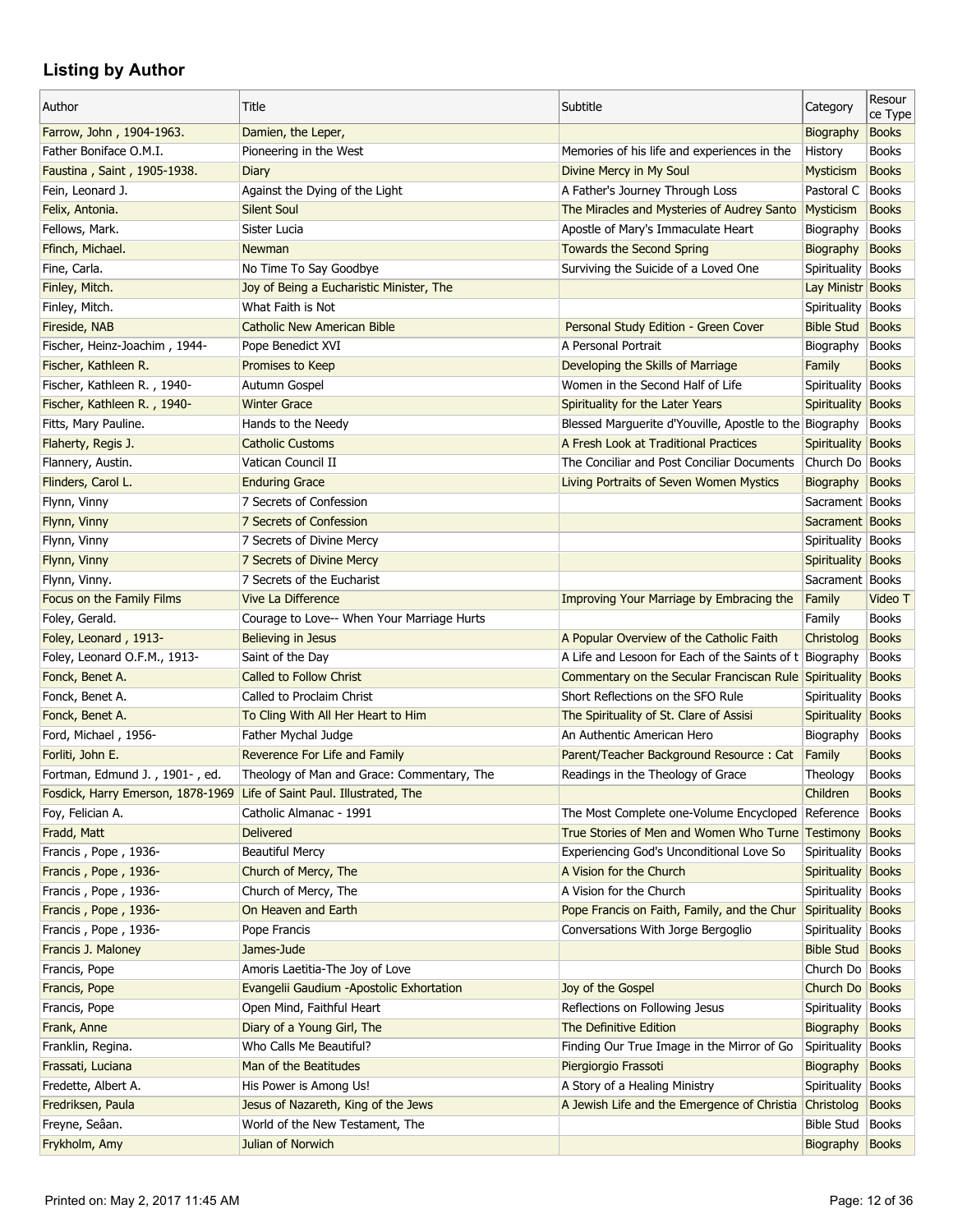| Author                                   | Title                                          | Subtitle                                                     | Category                | Resour<br>ce Type |
|------------------------------------------|------------------------------------------------|--------------------------------------------------------------|-------------------------|-------------------|
| Gaffney, Fr. Myles                       | Signposts of Our Faith                         | Canadian Witnesses to Vocation and Mission Biography         |                         | <b>Books</b>      |
| Gaillardetz, Richard R., 1958-           | By What Authority?                             | A Primer on Scripture, The Magisterium, an                   | Catechism               | <b>Books</b>      |
| Gaitley, Michael E.                      | 33 Days to Merciful Love                       | A Do-it-Yourself Retreat in Preparation for D Spirituality   |                         | <b>Books</b>      |
| Gaitley, Michael E.                      | Consoling the Heart of Jesus                   | A Do-it-Yourself Retreat, Inspired by the Spi Spirituality   |                         | <b>Books</b>      |
| Gaitley, Michael E.                      | One Thing is Three, The                        | How the Most Holy Trinity Explains Everythi Spirituality     |                         | <b>Books</b>      |
| Gaitley, Michael E.                      | Second Greatest Story Ever Told, The           | Now Is the Time of Mercy                                     | Spirituality Books      |                   |
| Gaitley, Michael E.                      | Second Greatest Story Ever Told, The           | Now Is the Time of Mercy                                     | Spirituality   Books    |                   |
| Gaitley, Michael E.                      | You Did It to Me                               | A Practical Guide to Mercy in Action                         | Spirituality            | <b>Books</b>      |
| Gaitley, Michael E., Father, M.I.C.      | 33 Days to Morning Glory                       | A Do-It-Yourself Retreat in Preparation For                  | Spirituality            | <b>Books</b>      |
| Gallagher, Chuck, 1927-                  | <b>Embodied in Love</b>                        | Sacramental Spirituality and Sexual Intimac                  | Family                  | <b>Books</b>      |
| Gallery, Philip D.                       | Can You Find Followers of Jesus?               | Introducing Your Child to Disciples                          | Children                | <b>Books</b>      |
| Gallery, Philip D.                       | Can You Find Saints?                           | Introducing Your Child to Holy Men and Wo                    | Children                | <b>Books</b>      |
| Gallery, Phillip D.                      | Can You Find Jesus?                            | Introducing Your Child to the Gospel                         | Children                | <b>Books</b>      |
| Gallico, Paul, 1897-1976.                | Small Miriacle, The                            |                                                              | Children -              | <b>Books</b>      |
| Gallico, Paul, 1897-1976.                | Steadfast Man, The                             | A Biography of St. Patrick.                                  | Biography               | <b>Books</b>      |
| Galot, Jean                              | Theology of the Priesthood                     |                                                              | <b>Theology</b>         | <b>Books</b>      |
| Gambill, Andrea, ed.                     | Food for the Soul                              | A Best of Bereavement Poetry Collection.                     | Pastoral C              | <b>Books</b>      |
| Gamboso, Vergilio - edited by            | Life of st. Anthony < <assidua>&gt;</assidua>  | By a Contemporary Franciscan                                 | Biography               | <b>Books</b>      |
| Gardner, Edmund G., 1869-1935.           | Road to Siena, The                             | The Essential Biography of St. Catherine                     | Biography               | <b>Books</b>      |
| Gareschâe, Edward F. (Edward Fra         | Everyday Apostle, The                          | Commonsense Ways to Draw Others to Chri Spirituality         |                         | <b>Books</b>      |
| Garris, Norma.                           | Story of Christmas, The                        |                                                              | Children                | <b>Books</b>      |
| Garza, Fabiola.                          | Story of Saint John Paul II, The               | A Boy Who Became Pope                                        | Children                | <b>Books</b>      |
| Gavigan, James.                          | Navarre Bible, The                             | St Paul's Captivity Epistles in the Revised St Bible Stud    |                         | <b>Books</b>      |
| Gavigan, James.                          | Navarre Bible, The                             | St Paul's Epistles to the Thessalonians and P Bible Stud     |                         | <b>Books</b>      |
| George, Jean Craighead                   | Julie of the Wolves                            |                                                              | Children -              | <b>Books</b>      |
| Gerakas, Andrew J.                       | Rosary and Devotion to Mary, The               |                                                              | Mary                    | <b>Books</b>      |
| Gerding, Susan Blum.                     | Lay Ministers, Lay Disciples                   | Evangelizing Power in the Parish                             | Lay Ministr Books       |                   |
| Getty-Sullivan, Mary Ann, 1943-          | Philippians and Philemon                       |                                                              | <b>Bible Stud</b>       | <b>Books</b>      |
| Ghezzi, Bert                             | Voices of the Saints                           | A 365-Day Journey with Our Spiritual Comp                    | Biography               | <b>Books</b>      |
| Giansanti, Gianni.                       | John Paul II                                   | The Pope Who Changed the World                               | Biography               | <b>Books</b>      |
| Gibson, David, 1969-                     |                                                |                                                              |                         |                   |
| Gill, Jean.                              | Coming Catholic Church, The<br>Pray As You Can | How the Faithful Are Shaping a New Americ Spirituality Books |                         | <b>Books</b>      |
|                                          |                                                | Discovering Your Own Prayer Ways                             | Spirituality<br>Fiction |                   |
| Gironella, Josâe Marâia.                 | Cypresses Believe in God, The                  | Spain on the Eve of Civil War - A Novel                      |                         | <b>Books</b>      |
| Girzone, Joseph F.<br>Girzone, Joseph F. | <b>Jesus</b>                                   | A New Understanding of God's Son                             | Christolog              | <b>Books</b>      |
|                                          | Joey                                           | An Inspiring True Story of Faith and Forgive Biography       |                         | <b>Books</b>      |
| Girzone, Joseph F.                       | Joshua and the Children                        | A Parable                                                    | Fiction                 | <b>Books</b>      |
| Girzone, Joseph F.                       | Joshua and the Children                        |                                                              | Fiction                 | <b>Books</b>      |
| Girzone, Joseph F.                       | Joshua and the City                            |                                                              | Fiction                 | <b>Books</b>      |
| Girzone, Joseph F.                       | Joshua and the City                            |                                                              | Fiction                 | <b>Books</b>      |
| Girzone, Joseph F.                       | Joshua in a Troubled World                     | A Story for Our Time                                         | Fiction                 | <b>Books</b>      |
| Girzone, Joseph F.                       | Joshua in the Holy Land                        |                                                              | Fiction                 | <b>Books</b>      |
| Girzone, Joseph F.                       | Joshua in the Holy Land                        |                                                              | <b>Fiction</b>          | <b>Books</b>      |
| Girzone, Joseph F.                       | Joshua the Homecoming                          |                                                              | Fiction                 | <b>Books</b>      |
| Girzone, Joseph F.                       | <b>Never Alone</b>                             | A Personal Way to God by the author of JOS Spirituality      |                         | <b>Books</b>      |
| Gittins, Anthony J., 1943-               | <b>Encountering Jesus</b>                      | How People Come to Faith and Discover Dis Spirituality       |                         | <b>Books</b>      |
| Gittins, Anthony J., 1943-               | Presence That Disturbs, A                      | A Call to Radical Discipleship                               | Spirituality            | <b>Books</b>      |
| Godden, Rumer, 1907-1998.                | Kitchen Madonna, The                           |                                                              | Children                | <b>Books</b>      |
| Goldmann, Gereon                         | Shadow of His Wings, The                       | The True Story of Fr. Gereon Goldmann, OF                    | Biography               | <b>Books</b>      |
| Gomez, Jose H.                           | Immigration and the Next America               | Renewing the Soul of Our Nation                              | Spirituality            | <b>Books</b>      |
| Gommers, Marie-Louise Ternier            | <b>Finding the Treasure Within</b>             | A Woman's Journey Into Preaching                             | Biography               | <b>Books</b>      |
| Gondrand, Franðcois, 1935-               | At God's Pace                                  | A Biography of Josemarâia Escrivâa de Bala                   | Biography               | <b>Books</b>      |
| Goodier, Alban                           | Public Life of Our Lord Jesus Christ, The      | Volume 1                                                     | Christolog              | <b>Books</b>      |
| Goodier, The Most Rev. Archbishop        | Public Life of Our Lord Jesus Christ, The      | Volume 2                                                     | Christolog              | <b>Books</b>      |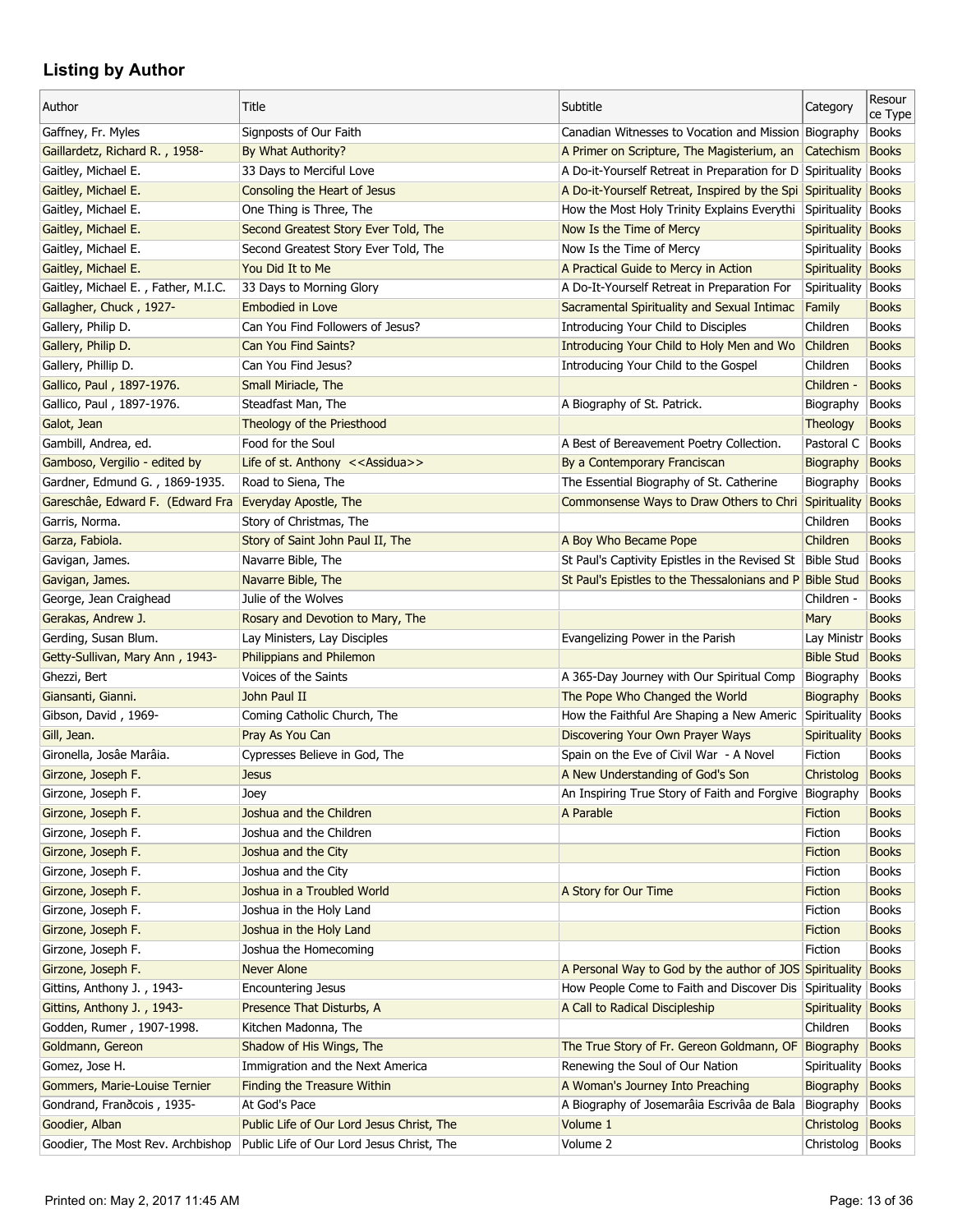| Author                                                       | Title                                                   | Subtitle                                                        | Category                | Resour<br>ce Type |
|--------------------------------------------------------------|---------------------------------------------------------|-----------------------------------------------------------------|-------------------------|-------------------|
| Gortler, Rosemarie.                                          | Beatitudes for Children, The                            |                                                                 | Children                | <b>Books</b>      |
| Gortler, Rosemarie.                                          | Just Like Mary                                          |                                                                 | Children                | <b>Books</b>      |
| Gortler, Rosemarie.                                          | Little Acts of Grace                                    |                                                                 | Children                | <b>Books</b>      |
| Gortler, Rosemarie.                                          | Living the 10 Commandments for Children                 |                                                                 | Children                | <b>Books</b>      |
| Gortler, Rosemarie.                                          | Mass Book for Children, The                             |                                                                 | Children                | <b>Books</b>      |
| Goulding, Gill                                               | Creative Perserverance                                  | Sustaining Life-Giving Ministry in Today's Ch Theology          |                         | <b>Books</b>      |
| Gow, Kathleen M.                                             | Yes Virginia, There is Right and Wrong!                 | <b>Values Education Survival Kit</b>                            | Family                  | <b>Books</b>      |
| Gozier, Andrâe.                                              | 15 Days of Prayer With Saint Benedict                   |                                                                 | Spirituality            | <b>Books</b>      |
| Grace, Sr. Mary                                              | <b>Mohawk Glory</b>                                     | Kateri Tekakwitha                                               | Children                | <b>Books</b>      |
| Grahame, Kenneth                                             | Wind in the Willows, The                                |                                                                 | Children -              | <b>Books</b>      |
| Grant, George, 1954-                                         | <b>Grand Illusions</b>                                  | The Legacy of Planned Parenthood                                | Family                  | <b>Books</b>      |
| Grassi, Dominic.                                             | Living the Mass                                         | How One Hour a Week Can Change Your Lif Liturgy                 |                         | <b>Books</b>      |
| Grassi, Joseph A.                                            | Broken Bread and Broken Bodies                          | The Lord's Supper and World Hunger                              | Spirituality            | <b>Books</b>      |
| Gray, Tim (Timothy Michael), 194                             | Luminous Mysteries, The                                 | Biblical Reflections on the Life of Christ                      | Spirituality            | <b>Books</b>      |
| Gray, Tim (Timothy Michael), 194                             | Mission of the Messiah                                  | On the Gospel of Luke                                           | <b>Bible Stud</b>       | <b>Books</b>      |
| Gray, Tim (Timothy Michael), 194                             | Sacraments in Scripture                                 | Salvation History Made Present                                  | Sacrament   Books       |                   |
| Gray, Tim (Timothy Michael), 194 Sacraments in Scripture     |                                                         | <b>Salvation History Made Present</b>                           | Sacrament Books         |                   |
| Green, Thomas H. (Thomas Henry) Come Down, Zacchaeus         |                                                         | Spirituality & the Laity                                        | Spirituality   Books    |                   |
| Green, Thomas H. (Thomas Henry) Darkness in the Marketplace  |                                                         | The Christian At Prayer in the World                            | Spirituality Books      |                   |
| Green, Thomas H. (Thomas Henry) Opening to God               |                                                         | A Guide to Prayer                                               | Prayer                  | <b>Books</b>      |
| Green, Thomas H. (Thomas Henry) Prayer and Common Sense      |                                                         |                                                                 | <b>Spirituality</b>     | <b>Books</b>      |
| Green, Thomas H. (Thomas Henry) Vacation With the Lord, A    |                                                         | A Personal, Directed Retreat With                               | Spirituality            | <b>Books</b>      |
| Green, Thomas H. (Thomas Henry) Weeds Among the Wheat        |                                                         | Discernment, Where Prayer & Action Meet                         | Spirituality Books      |                   |
| Green, Thomas H. (Thomas Henry) Weeds Among the Wheat        |                                                         | Discernment, Where Prayer & Action Meet                         | Spirituality            | <b>Books</b>      |
| Green, Thomas H. (Thomas Henry) When the Well Runs Dry       |                                                         |                                                                 | Spirituality            | <b>Books</b>      |
| Grèoning, Philip, 1959-, direction, Into Great Silence       |                                                         | Insde the Famed Carthusian Monastry                             | <b>DVD</b>              | <b>DVDs</b>       |
| Grèun, Anselm.                                               | Images of Jesus                                         |                                                                 | Christolog              | <b>Books</b>      |
| Griffiths, Bill (William G.)                                 | Witness, The                                            |                                                                 | Fiction                 | <b>Books</b>      |
| Grignion de Montfort, Louis-Marie,                           | <b>God Alone</b>                                        | The Collected Writings of St. Louis Mary de                     | Spirituality            | <b>Books</b>      |
| Grodi, Marcus                                                | Journeys Home                                           | The Journeys of Protestant Clergy Coming H Testimony            |                         | <b>Books</b>      |
| Grodi, Marcus.                                               | How Firm a Foundation                                   |                                                                 | <b>Fiction</b>          | <b>Books</b>      |
| Groeschel, Benedict J.                                       | Arise from Darkness                                     | When Life Doesn't Make Sense                                    | Spirituality            | <b>Books</b>      |
| Groeschel, Benedict J.                                       | Healing the Original Wound                              | Reflections on the Full Meaning of Salvation Spirituality       |                         | <b>Books</b>      |
| Groeschel, Benedict J.                                       | Healing the Original Wound                              | Reflections on the Full Meaning of Salvation Spirituality       |                         | <b>Books</b>      |
| Groeschel, Benedict J.                                       | In the Presence of Our Lord                             | The History, Theology, and Psychology of $E$ Spirituality Books |                         |                   |
| Groeschel, Benedict J.                                       | Listening at Prayer                                     |                                                                 | Prayer                  | <b>Books</b>      |
| Groeschel, Benedict J.                                       | Reform of Renewal, The                                  |                                                                 | Spirituality            | <b>Books</b>      |
| Groeschel, Benedict J.                                       | Spiritual Passages                                      | The Psychology of Spiritual Development "F                      | Spirituality            | <b>Books</b>      |
| Groeschel, Benedict J.                                       | <b>Stumbling Blocks or Stepping Stones</b>              | Spiritual Answers to Psychological Questions Spirituality       |                         | <b>Books</b>      |
| Grogan, Patricia, FCJ                                        | God's Faithful Instrument                               | Marie Madeleine Victoire de Bengy, Viscount Biography           |                         | <b>Books</b>      |
| Grollenberg, Lucas, 1916-1997.                               | Penguin Shorter Atlas of the Bible, The                 |                                                                 | <b>Bible Stud Books</b> |                   |
| Grollman, Earl A.                                            | In Sickness and in Health                               | How to Cope When Your Loved One is Ill                          | Pastoral C              | <b>Books</b>      |
| Grollman, Earl A.                                            | <b>Talking About Death</b>                              | A Dialogue Between Parent and Child                             | Pastoral C              | <b>Books</b>      |
| Grollman, Earl A.                                            | What Helped Me When My Loved One Died                   |                                                                 | Pastoral C              | <b>Books</b>      |
| Gronowicz, Antoni, 1913-                                     | God's Broker                                            | The Life of John Paul II                                        | Biography               | <b>Books</b>      |
| Groome, Thomas H.                                            | What Makes Us Catholic                                  | Eight Gifts for Life                                            | Spirituality            | <b>Books</b>      |
| Groothuis, Douglas R., 1957-                                 | Confronting the New Age                                 | How to Resist a Growing Religious Moveme                        | Religion                | <b>Books</b>      |
| Gross, Heinrich                                              | Biblical Introduction to the Old Testament, A           |                                                                 | <b>Bible Stud</b>       | <b>Books</b>      |
| Groten, Dallas, 1951-                                        | <b>Ordinary Champions</b>                               | Stories for High-School Youth                                   | Children                | <b>Books</b>      |
| Gruber, Mark, O.S.B.                                         | Journey Back to Eden                                    | My Life and Times among the desert Father Spirituality          |                         | <b>Books</b>      |
|                                                              |                                                         | Meeting the Living God in Scripture                             | <b>Bible Stud</b>       | <b>Books</b>      |
| Guardini, Romano, 1885-1968.<br>Guardini, Romano, 1885-1968. | And the Word Dwelt Among Us<br>Inner Life of Jesus, The | Pattern of All Holiness                                         | Christolog              | Compa             |
| Guardini, Romano, 1885-1968.                                 | Jesus Christus                                          | A Classic Meditation on Christ by the author Christolog Books   |                         |                   |
|                                                              |                                                         |                                                                 |                         |                   |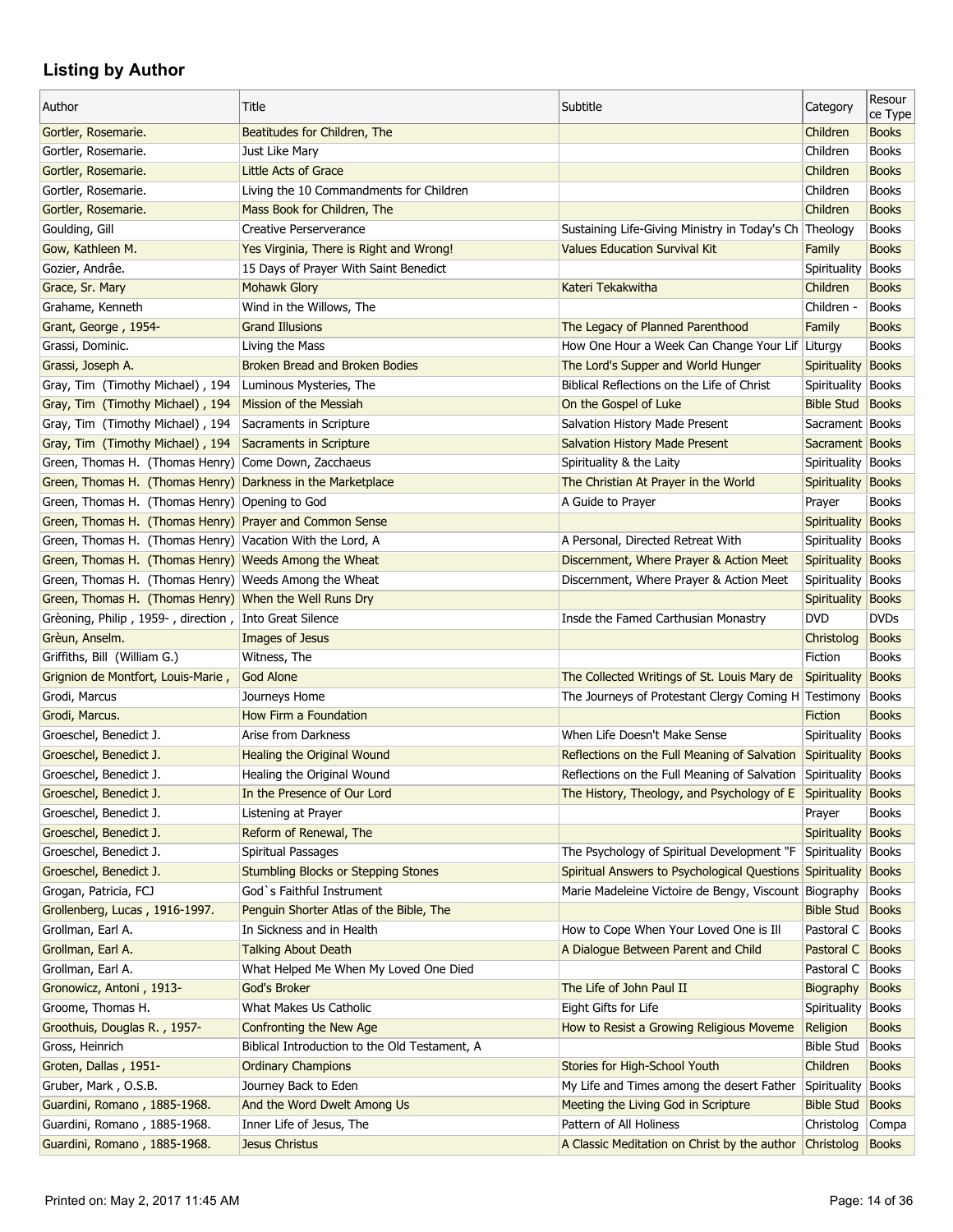| Author                       | Title                                                 | Subtitle                                                       | Category             | Resour<br>ce Type |
|------------------------------|-------------------------------------------------------|----------------------------------------------------------------|----------------------|-------------------|
| Guardini, Romano, 1885-1968. | Lord, The                                             |                                                                | Christolog           | <b>Books</b>      |
| Guardini, Romano, 1885-1968. | Lord's Prayer, The                                    |                                                                | Prayer               | <b>Books</b>      |
| Guernsey, Daniel P.          | Adoration                                             | Eucharistic Texts and Prayers Throughout C                     | Prayer               | <b>Books</b>      |
| Guindon, Kenneth R., 1939-   | King's Highway, El Camino Real, The                   | God's Highway to Peace and Happiness, Fo                       | <b>Testimony</b>     | <b>Books</b>      |
| Guntzelman, Joan, 1937-      | God Knows You're Grieving                             | Things to Do to Help You Through                               | Pastoral C           | <b>Books</b>      |
| Guzie, Tad W.                | Book of Sacramental Basics, The                       |                                                                | Sacrament Books      |                   |
| Haag, Michael, 1943-         | Templars, The                                         | The History and the Myth                                       | History              | <b>Books</b>      |
| Haase, Albert, 1955-         | Swimming in the Sun                                   | Discovering the Lord's Prayer With Francis o Prayer            |                      | <b>Books</b>      |
| Hahn, Dr. Scott              | Healing Power of Confession, The                      |                                                                | Compact              | Compa             |
| Hahn, Kimberly.              | Life-Giving Love                                      | Embracing God's Beautiful Design for Marria Family             |                      | <b>Books</b>      |
| Hahn, Kimberly.              | Our Lady of Sorrows                                   | Drawing from Strength                                          | Compact              | Compa             |
| Hahn, Scott                  | Catholic for a Reason III                             | Scripture and the Mystery of the Mass                          | Liturgy              | <b>Books</b>      |
| Hahn, Scott, author.         | Consuming the Word                                    | The New Testament and the Eucharist in th                      | Theology             | <b>Books</b>      |
| Hahn, Scott.                 | <b>Angels and Saints</b>                              | Biblical Guide to Friendship with God's Holy                   | <b>Spirituality</b>  | <b>Books</b>      |
| Hahn, Scott.                 | Answering the New Atheism                             | Dismantling Dawkins' Case Against God                          | Spirituality         | <b>Books</b>      |
| Hahn, Scott.                 | <b>Evangelizing Catholics</b>                         | A Mission Manual for the New Evangelizatio                     | Spirituality         | <b>Books</b>      |
| Hahn, Scott.                 | Father Who Keeps His Promises, A                      | God's Covenant Love in Scripture                               | Bible Stud   Books   |                   |
| Hahn, Scott.                 | Father Who Keeps His Promises, A                      | God's Covenant Love in Scripture                               | Spirituality Books   |                   |
| Hahn, Scott.                 | First Comes Love                                      | Finding Your Family in the Church and the T                    | Spirituality         | <b>Books</b>      |
| Hahn, Scott.                 | Fourth Cup, The                                       |                                                                | <b>DVD</b>           | <b>DVDs</b>       |
| Hahn, Scott.                 | Gospel of Luke, The                                   | <b>Revised Standard Version</b>                                | <b>Bible Stud</b>    | <b>Books</b>      |
| Hahn, Scott.                 | Hail, Holy Queen                                      | The Mother of God in the Word of God                           | Mary                 | <b>Books</b>      |
| Hahn, Scott.                 | Letter and Spirit                                     | From Written Text to Living Word in the Litu Liturgy           |                      | <b>Books</b>      |
| Hahn, Scott.                 | Lord, Have Mercy                                      | The Healing Power of Confession                                | Sacrament Books      |                   |
| Hahn, Scott.                 | Lord, Have Mercy                                      | The Healing Power of Confession                                | Sacrament   Books    |                   |
| Hahn, Scott.                 | Ordinary Work, Extraordinary Grace                    | My Spiritual Journey in Opus Dei                               | Spirituality Books   |                   |
| Hahn, Scott.                 | Reasons to Believe                                    | How to Understand, Explain, and Defend th                      | Catechism            | <b>Books</b>      |
| Hahn, Scott.                 | <b>Reasons to Believe</b>                             | How to Understand, Explain, and Defend th                      | Catechism Books      |                   |
| Hahn, Scott.                 | Rome Sweet Home                                       | Our Journey to Catholicism                                     | Spirituality   Books |                   |
| Hahn, Scott.                 | <b>Rome Sweet Home</b>                                | Our Journey to Catholicism                                     | Testimony Books      |                   |
| Hahn, Scott.                 | Signs of Life                                         | 40 Catholic Customs and Their Biblical Root Spirituality Books |                      |                   |
| Hahn, Scott.                 | Swear to God                                          | The Promise and Power of the Sacraments                        | Sacrament Books      |                   |
| Hahn, Scott.                 | Understanding "Our Father"                            | Biblical Reflections on the Lord's prayer                      | Spirituality         | <b>Books</b>      |
| Hahn, Scott.                 | What Every Catholic Needs to Know About Mary          |                                                                | <b>DVD</b>           | <b>DVDs</b>       |
| Hahn, Scott.                 | What Every Catholic Needs to Know about the Bible     |                                                                | <b>DVD</b>           | <b>Books</b>      |
|                              | What Every Catholic Needs to Know About the Pope      |                                                                | <b>DVD</b>           | <b>DVDs</b>       |
| Hahn, Scott.                 | Dynamics of Theology                                  |                                                                |                      |                   |
| Haight, Roger.               |                                                       |                                                                | Theology             | Compa             |
| Hampsch, John H.             | Healing Power of the Eucharist, The                   |                                                                | Sacrament Books      |                   |
| Hampsch, John H.             | Healing Power of the Eucharist, The                   |                                                                | Spirituality   Books |                   |
| Hanigan, James P.            | What Are They Saying About Sexual Morality?           |                                                                | Theology             | <b>Books</b>      |
| Hankins, Gerald W.           | Miracle On Centre Street                              |                                                                | Lay Ministr Books    |                   |
| Hansen, Bemt L.              | In the Beginning                                      | The Story of Creation                                          | Children             | <b>Books</b>      |
| Hardon, John                 | Catechism on Homosexuality                            |                                                                | Catechism            | <b>Books</b>      |
| Hardon, John                 | Question & Answer Catholic Catechism, The             |                                                                | Catechism            | <b>Books</b>      |
| Hardy, Richard P             | Knowing the God of Compassion                         | Spirituality and Persons Living with AIDS                      | Spirituality         | <b>Books</b>      |
| Hari, Albert                 | Alive in the Spirit Today                             |                                                                | Children             | <b>Books</b>      |
| Haring, Bernard              | Love is the Answer                                    | A Valuable Study of Marriage and Birth Cont Theology           |                      | <b>Books</b>      |
| Haring, Bernhard, 1912-      | My Witness for the Church                             |                                                                | Biography            | Compa             |
| Harpur, James.               | <b>Sacred Tracks</b>                                  | 2000 Years of Christian Pilgrimage                             | History              | <b>Books</b>      |
| Harrington, Daniel J.        | <b>Interpreting The New Testament</b>                 | A Practical Guide                                              | <b>Bible Stud</b>    | <b>Books</b>      |
| Harris, John D.              | Junkie Priest, The                                    | Father Daniel Egan, S.A                                        | Biography            | <b>Books</b>      |
| Harris, Paul T.              | Frequently Asked Questions About Christian Meditation | The Path of Contemplative Prayer                               | Prayer               | <b>Books</b>      |
| Harris, Paul T.              | John Main                                             | By Those Who Knew Him                                          | Biography            | Books             |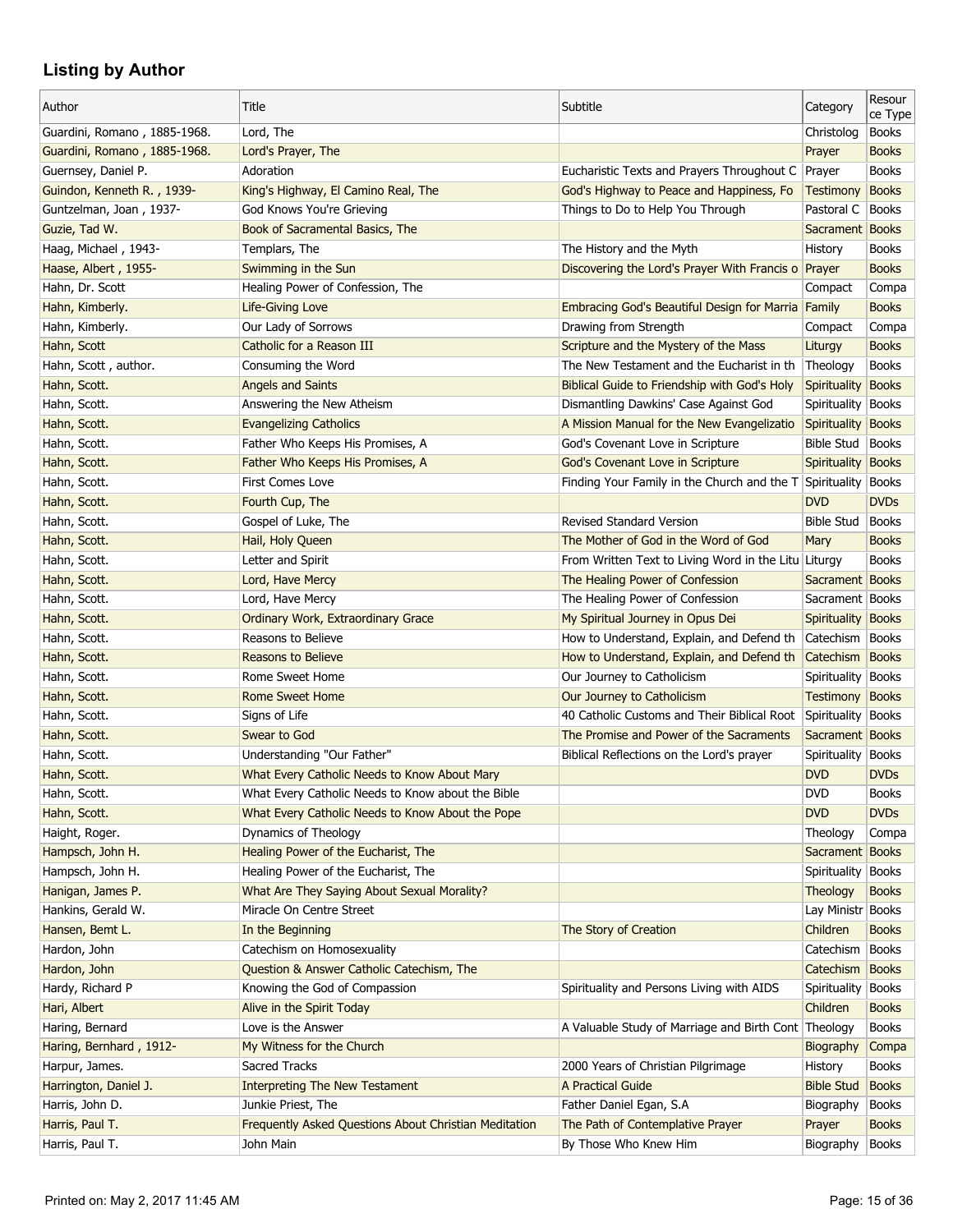| Author                                                            | Title                                    | Subtitle                                              | Category           | Resour<br>ce Type |
|-------------------------------------------------------------------|------------------------------------------|-------------------------------------------------------|--------------------|-------------------|
| Harris, Ruth, 1958-                                               | Lourdes                                  | Body and Spirit in the Secular Age                    | <b>History</b>     | <b>Books</b>      |
| Hart, Dolores.                                                    | Ear of the Heart, The                    | An Actress' Journey From Hollywood to Holy            | Biography          | <b>Books</b>      |
| Hart, Mark, 1973-                                                 | Blessed are the Bored in Spirit          | A Young Catholic's Search for Meaning                 | Spirituality       | <b>Books</b>      |
| Hartline, David J.                                                | Catholic Tide Continues to Turn, The     |                                                       | Spirituality Books |                   |
| Hartline, David J.                                                | Tide is Turning Toward Catholicism, The  |                                                       | Spirituality Books |                   |
| Harvey, John F. (John Francis), 19 Truth About Homosexuality, The |                                          | The Cry of the Faithful                               | Spirituality Books |                   |
| Hatch, Alden, 1898-                                               | Miracle of the Mountain, The             | The Story of Brother Andre and the Shrine o Biography |                    | <b>Books</b>      |
| Hatch, Alden, 1898-.                                              | Man Named John, A                        | The Life of Pope John XXIII                           | Biography          | <b>Books</b>      |
| Hatch, Alden.                                                     | Crown of Glory.                          | The Life of Pope Pius XII                             | Biography          | <b>Books</b>      |
| Havard, Alexandre, author.                                        | Virtuous Leadership                      | An Agenda for Personal Excellence.                    | Lay Ministr Books  |                   |
| Havard, Alexandre, author.                                        | <b>Virtuous Leadership</b>               | An Agenda for Personal Excellence.                    | Spirituality Books |                   |
| Hayes, Edward J.                                                  | Catholicism & Reason                     |                                                       | Catechism          | <b>Books</b>      |
| Hays, Edward                                                      | Christmas Eve Storyteller, The           |                                                       | Children           | <b>Books</b>      |
| Hays, Edward M.                                                   | Sundancer                                | A Mystical Fantasy                                    | Children -         | <b>Books</b>      |
| Healey, Joseph G.                                                 | <b>Small Christian Communities Today</b> | <b>Capturing the New Moment</b>                       | Lay Ministr Books  |                   |
| Healy, Judy.                                                      | 3 Minute Bible Stories                   |                                                       | Children           | <b>Books</b>      |
| Hèaring, Bernhard, 1912-                                          | Celebrating Joy.                         |                                                       | Theology           | <b>Books</b>      |
| Hèaring, Bernhard, 1912-                                          | Hope is the Remedy                       |                                                       | Theology           | <b>Books</b>      |
| Hèaring, Bernhard, 1912-                                          | Liberty of the Children of God, The      |                                                       | Theology           | <b>Books</b>      |
| Hèaring, Bernhard, 1912-                                          | What Does Christ Want?                   |                                                       | Theology           | <b>Books</b>      |
| Heerey, Frances C.                                                | <b>First Holy Communion</b>              | Preparing, Celebrating, Remembering                   | Children           | <b>Books</b>      |
| Heerey, Frances C.                                                | First Holy Communion                     | Preparing, Celebrating, Remembering                   | Children           | <b>Books</b>      |
| Heerey, Frances C.                                                | <b>First Holy Communion</b>              | Preparing, Celebrating, Remembering                   | Children           | <b>Books</b>      |
| Hellwig, Monika.                                                  | Understanding Catholicism                |                                                       | Catechism          | <b>Books</b>      |
| Hepburn, Audrey                                                   | Nun's Story, The                         | Fred Zinnemann's Prodution starring Audre             | <b>DVD</b>         | <b>DVDs</b>       |
| Herrin, Judith.                                                   | Women in Purple                          | Rulers of Medieval Byzantium                          | History            | <b>Books</b>      |
| Hickey, Penny.                                                    | Drink of the Stream                      | Prayers of the Carmelites                             | Prayer             | <b>Books</b>      |
| Hicks, Clifford B.                                                | Alvin Fernald, Foreign Trader            |                                                       | Children           | <b>Books</b>      |
| Hicks, Clifford B.                                                | Alvin Fernald, Mayor for a Day           |                                                       | Children           | <b>Books</b>      |
| Higgins, Ian.                                                     | 13th Day, The                            |                                                       | <b>DVD</b>         | <b>DVDs</b>       |
| Higgins, Michael W.                                               | My Father's Business                     | A Biography of His Eminence G. Emmett Car Biography   |                    | <b>Books</b>      |
| Holland, Barbara.                                                 | One's Company                            | Reflections on Living Alone                           | Spirituality       | Books             |
| Holland, Kevin Crossley                                           | At the Crossing-Places                   |                                                       | Children -         | <b>Books</b>      |
| Holzner, Josef, b. 1875.                                          | Paul of Tarsus                           |                                                       | Bible Stud Books   |                   |
| Homan, Helen Walker                                               | Knights of Christ                        |                                                       | <b>History</b>     | <b>Books</b>      |
| Homan, Helen Walker, 1893-1961.                                   | Saint Anthony and the Christ Child       |                                                       | Children           | <b>Books</b>      |
| <b>Honor Books</b>                                                | God's Little Devotional Book for Women.  |                                                       | Spirituality       | <b>Books</b>      |
| Hoose, Philip M.                                                  | Hey, Little Ant                          |                                                       | Children -         | <b>Books</b>      |
| Houle, Mary Mercy.                                                | Praying with Thomas Aquinas              |                                                       | Prayer             | <b>Books</b>      |
| Howard, Katherine, OSB.                                           | Praying with Benedict                    |                                                       | Prayer             | <b>Books</b>      |
| Hsieh, Philomena                                                  | Bright Cloud, The                        | Faith                                                 | Biography          | <b>Books</b>      |
| Hubbard, Margaret Ann, 1909-                                      | Vincent de Paul, Saint of Charity        |                                                       | Children           | <b>Books</b>      |
| Hubbard, Margaret Ann.                                            | Saint Louis and the Last Crusade         |                                                       | Children           | <b>Books</b>      |
| Hubler, Bernard                                                   | <b>Bartimaeus</b>                        |                                                       | Children           | <b>Books</b>      |
| Hubler, Bernard                                                   | <b>Good Samaritan</b>                    |                                                       | Children           | <b>Books</b>      |
| Hubler, Bernard                                                   | Paralysed Man                            |                                                       | Children           | <b>Books</b>      |
| Hubler, Bernard                                                   | Prodigal Son, The                        |                                                       | Children           | <b>Books</b>      |
| Huck, Gabe.                                                       | Liturgy With Style and Grace             |                                                       | Liturgy            | <b>Books</b>      |
| Hudson, Christopher D.                                            | Fascinating People of the Bible          | 365 Daily Readings from Biblical History              | <b>Bible Stud</b>  | <b>Books</b>      |
| Hughes, Monica                                                    | Maze, The                                |                                                       | Children -         | <b>Books</b>      |
| Hume, Ruth Fox, 1922-                                             | Our Lady Came to Fatima                  |                                                       | Children           | <b>Books</b>      |
| Hunt, Allen                                                       | Confessions of a Mega Church Pastor      | How I Discovered the Hidden Treasures of t Testimony  |                    | Books             |
| Hunt, Marigold.                                                   | Book of Angels, A                        | Stories of Angels in the Bible                        | Children -         | <b>Books</b>      |
|                                                                   |                                          |                                                       |                    |                   |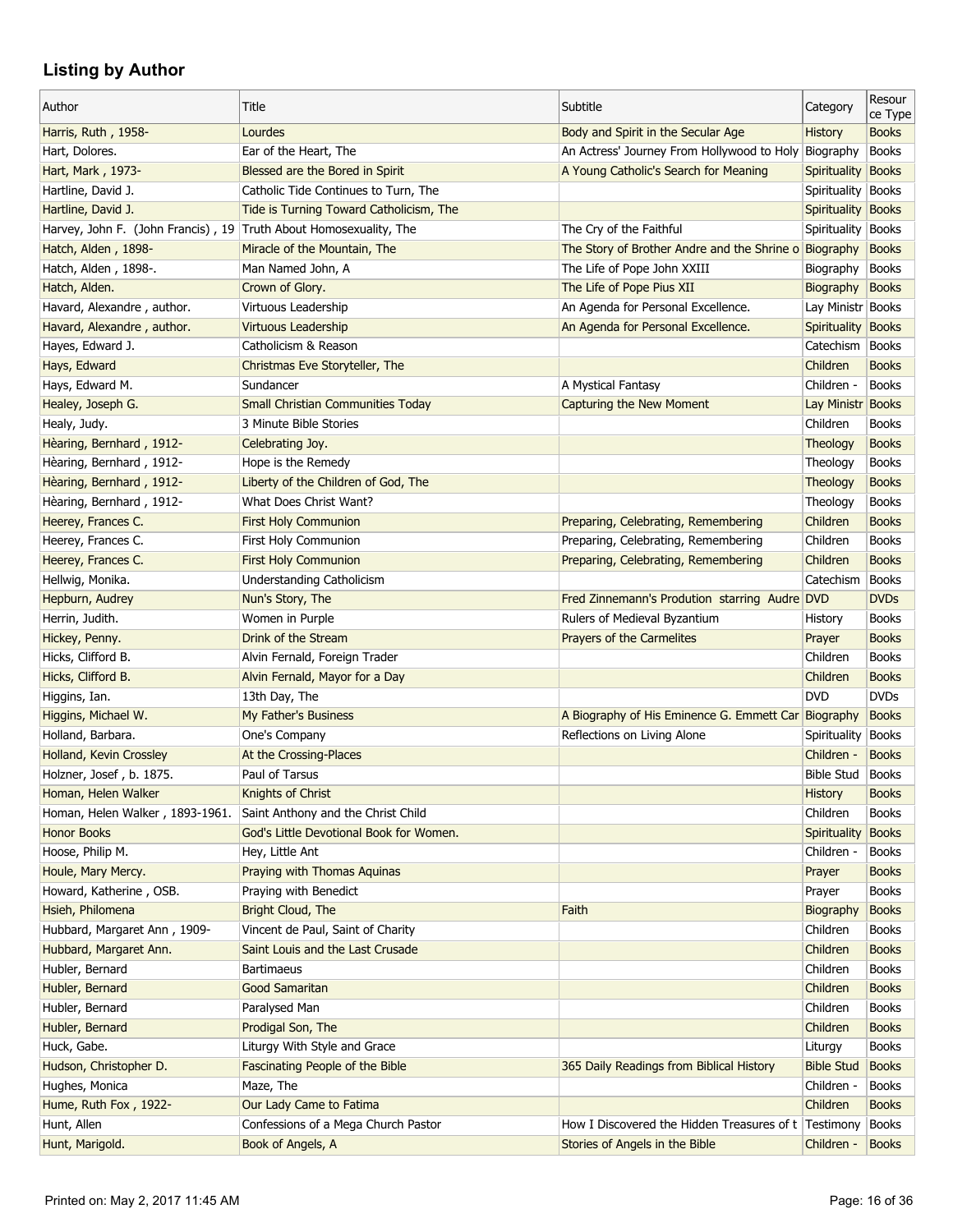| Author                                                    | Title                                                 | Subtitle                                                      | Category           | Resour<br>ce Type |
|-----------------------------------------------------------|-------------------------------------------------------|---------------------------------------------------------------|--------------------|-------------------|
| Hunt, Patricia                                            | Sermon on the Mount, The                              |                                                               | Children           | <b>Books</b>      |
| Hurnard, Hannah.                                          | Hinds' Feet on High Places                            |                                                               | Spirituality       | <b>Books</b>      |
| Huston, Paula.                                            | Season of Mystery, A                                  | 10 Spiritual Practices for Embracing a Happi                  | Spirituality       | <b>Books</b>      |
| Hutchinson, Gloria                                        | Jesus and John                                        | A Story About Friends-For Friends                             | Fiction            | <b>Books</b>      |
| Ibbotson, Eva                                             | Journey to the River Sea                              |                                                               | Children -         | <b>Books</b>      |
| II, John Paul                                             | Papal Wisdom                                          | Words of Hope and Inspiration from John P                     | Spirituality Books |                   |
| II, Pope John Paul                                        | Christian Family, The                                 | In the Teachings of John Paul II                              | Church Do   Books  |                   |
| II, Pope John Paul                                        | <b>Christian Unity</b>                                | Encyclical Letter - Ut Unum Sint of the Holy                  | Church Do Books    |                   |
| II, Pope John Paul                                        | Gift and Mystery                                      |                                                               | Biography          | <b>Books</b>      |
| II, Pope John Paul                                        | Gospel of Life, The                                   | Encyclical Letter - Evangelium Vita, on Abor Church Do Books  |                    |                   |
| II, Pope John Paul                                        | Meditations on the Holy Eucharist                     |                                                               | Mysticism          | <b>Books</b>      |
| Ii, Pope John Paul                                        | Mother of the Redeemer                                | Encyclical Letter of John Paul II                             | Church Do Books    |                   |
| II, Pope John Paul                                        | Year with John Paul II, A                             | Daily Meditations from His Writings and Pra                   | Spirituality       | <b>Books</b>      |
| Ilibagiza, Immaculâee.                                    | Boy Who Met Jesus, The                                | Segatashya of Kibeho                                          | Biography          | <b>Books</b>      |
| Ilibagiza, Immaculâee.                                    | Left to Tell                                          | Discovering God Amidst the Rwandan Holoc Biography            |                    | <b>Books</b>      |
| Ilibagiza, Immaculâee.                                    | Our Lady of Kibeho                                    | Mary speaks to the world from the heart of                    | Mary               | <b>Books</b>      |
| Ilibagiza, Immaculee                                      | Rosary, The                                           | The Prayer That Saved My Life                                 | Biography          | <b>Books</b>      |
| Ilibagiza, ImmaculeI□e.                                   | Left to Tell                                          | Discovering God Amidst the Rwandan Holoc Biography            |                    | <b>Books</b>      |
| Imbach, Jeff                                              | Recovery of Love, The                                 |                                                               | Spirituality       | <b>Books</b>      |
| Ince, Elizabeth M.                                        | St. Thomas More of London                             |                                                               | Children           | <b>Books</b>      |
| Isca, Kay Lynn.                                           | Catholic Etiquette                                    | What You Need to Know About Catholic Rite Spirituality        |                    | <b>Books</b>      |
| Jacks, L.V.                                               | Turquoise Rosary, The                                 |                                                               | Children -         | <b>Books</b>      |
| Jackson, Pamela E. J.                                     | Journeybread for the Shadowlands                      | The Readings for the Rites of the Catechum Spirituality       |                    | <b>Books</b>      |
| Jackson, Peter                                            | Hobbit, The                                           | An Unexpected Journey                                         | <b>DVD</b>         | <b>DVDs</b>       |
| Jackson, Peter                                            | Hobbit, The                                           | The Desolation of Smaug (2 DVDs)                              | <b>DVD</b>         | <b>DVDs</b>       |
| Jacques, Brian                                            | <b>Lord Brocktree</b>                                 | A Tale of Redwall                                             | Children -         | <b>Books</b>      |
| Jacques, Brian                                            | Martin the Warrior                                    | A Tale of Redwall                                             | Children -         | <b>Books</b>      |
| JACQUES, BRIAN                                            | Mossflower                                            | A Tale of Redwall                                             | Children -         | <b>Books</b>      |
| Jacques, Brian                                            | <b>Outcast Of Redwall</b>                             | A Tale of Redwall                                             | Children -         | <b>Books</b>      |
| Jacques, Brian                                            | Redwall                                               | A Tale of Redwall                                             | Children -         | <b>Books</b>      |
| Jacques, Brian                                            | Salamandastron                                        | A Tale of Redwall                                             | Children -         | <b>Books</b>      |
| JACQUES, BRIAN                                            | Taggerung, The                                        | A Tale of Redwall                                             | Children -         | <b>Books</b>      |
| Jacques, Brian.                                           | Long Patrol, The                                      | A Tale Of Redwall                                             | Children -         | <b>Books</b>      |
| Jacques, Brian.                                           | Mattimeo                                              | A Tale of Redwall                                             | Children -         | <b>Books</b>      |
| Jacques, Brian.                                           | Pearls of Lutra, The                                  |                                                               | Children -         |                   |
|                                                           |                                                       | A Tale of Redwall.                                            |                    | <b>Books</b>      |
| Jamart, Francois.                                         | Complete Spiritual Doctrine of St. Therese of Lisieux | A Step-by-Step Program for Moving Beyond                      | Biography          | <b>Books</b>      |
| James, John W.                                            | Grief Recovery Handbook, The                          |                                                               | Pastoral C         | <b>Books</b>      |
| Janda, J.                                                 | Julian                                                | A Play Based on the Life of Julian of Norwic                  | Biography          | <b>Books</b>      |
| Jantzen, Grace.                                           | Julian of Norwich                                     | Mystic and Theologian                                         | Biography          | <b>Books</b>      |
| Jeff Vomund, Father                                       | <b>What Catholics Believe About Sacraments</b>        |                                                               | <b>DVD</b>         | <b>DVDs</b>       |
| Jeffs, Stephanie.                                         | If You'd Been There in Bible Times.                   |                                                               | Children           | <b>Books</b>      |
| JENSEN, LONE                                              | <b>Gifts of Grace</b>                                 | A Gathering of Personal Encounters with the Mary              |                    | <b>Books</b>      |
| John , XXIII , Pope , 1881-1963.                          | Pope John XXIII                                       | <b>Essential Writings</b>                                     | Spirituality       | Compa             |
| John of the Cross, Saint, 1542-159 Dark Night of the Soul |                                                       |                                                               | <b>Mysticism</b>   | <b>Books</b>      |
| John of the Cross, Saint, 1542-159 Dark night of the soul |                                                       |                                                               | Mysticism          | Books             |
| John Paul, II, Pope, 1920-2005.                           | Celebrate 2000!                                       | A Three Year Reader: Reflections on Jesus,                    | Spirituality Books |                   |
| John Paul, II, Pope, 1920-2005.                           | Centesimus Annus                                      | The Social Teaching of the Church                             | Church Do   Books  |                   |
| John Paul, II, Pope, 1920-2005.                           | Crossing the Threshold of Hope                        | Large Print Edition                                           | Spirituality Books |                   |
| John Paul, II, Pope, 1920-2005.                           | Dives in Misericordia - Encyclical Letter             | On the Mercy of God by the Supreme Pontif Church Do Books     |                    |                   |
| John Paul, II, Pope, 1920-2005.                           | Gospel of Life, The                                   | Encyclical Letter - Evangelium Vita, on Abort Church Do Books |                    |                   |
| John Paul, II, Pope, 1920-2005.                           | Interpretation of the Bible in the Church, The        | Address of His Holiness Pope John Paul II a                   | Church Do   Books  |                   |
| John Paul, II, Pope, 1920-2005.                           | Invitation to Joy, An                                 |                                                               | Spirituality Books |                   |
| John Paul, II, Pope, 1920-2005.                           | Lay Members of Christ's Faithful People               | Apostolic Exhortation of Pope John Paull II                   | Church Do   Books  |                   |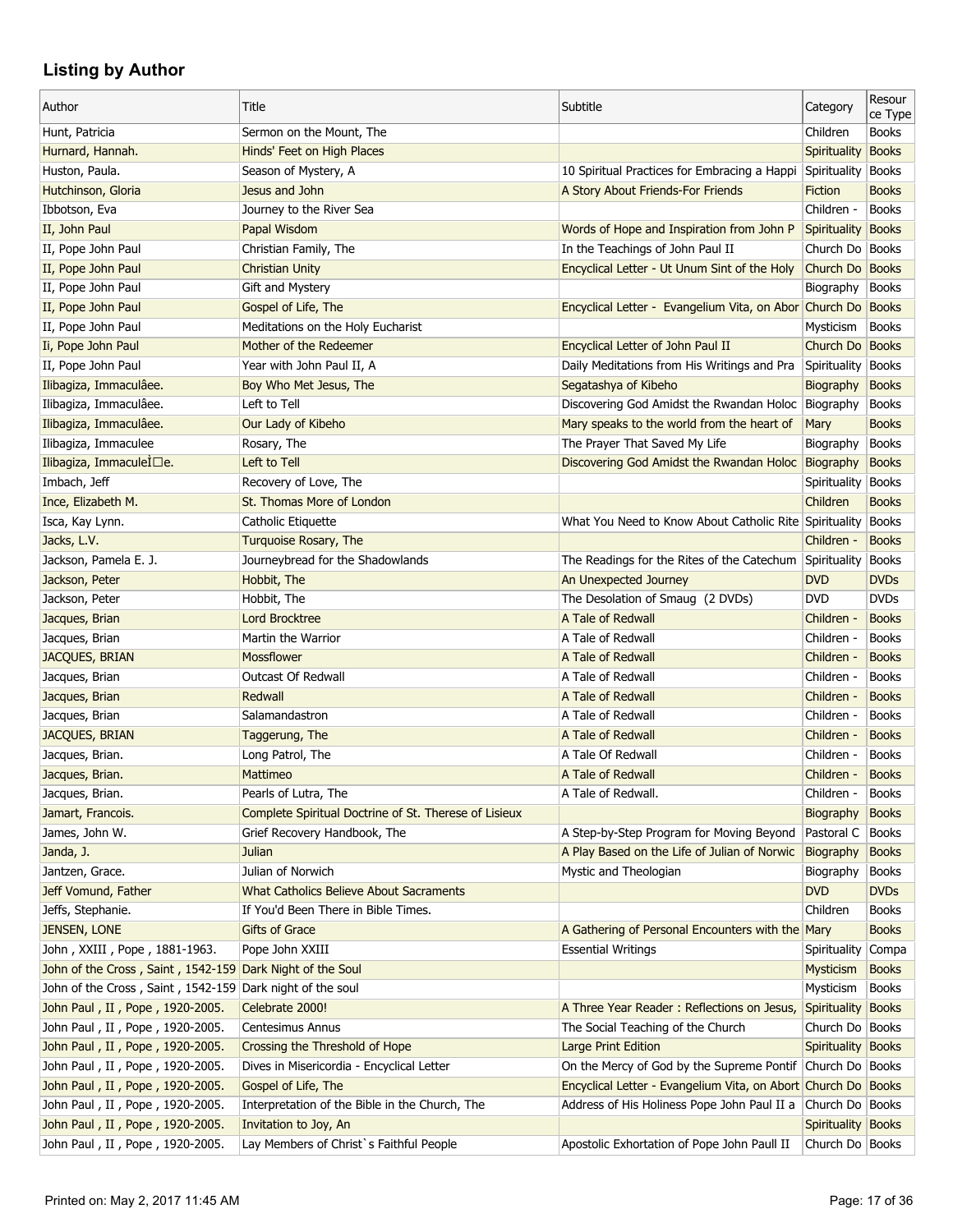| Author                          | Title                                                       | Subtitle                                                                                       | Category           | Resour<br>ce Type |
|---------------------------------|-------------------------------------------------------------|------------------------------------------------------------------------------------------------|--------------------|-------------------|
| John Paul, II, Pope, 1920-2005. | Lay Members of Christ's Faithful People                     | Apostolic Exhortation of Pope John Paull II                                                    | Church Do Books    |                   |
| John Paul, II, Pope, 1920-2005. | Letter of His Holiness John Paul II to the Bishops of the U | Essential Elements in the Church's Teaching                                                    | Church Do   Books  |                   |
| John Paul, II, Pope, 1920-2005. | Letter to Families                                          | From Pope John Paul II                                                                         | Church Do Books    |                   |
| John Paul, II, Pope, 1920-2005. | Love and Responsibility                                     |                                                                                                | Family             | <b>Books</b>      |
| John Paul, II, Pope, 1920-2005. | Mission of Christ the Redeemer                              | <b>Redemptoris Missio</b>                                                                      | Church Do Books    |                   |
| John Paul, II, Pope, 1920-2005. | Mystery and Worship of the Eucharist, The/ Dominicae Ce     | Letter of Pope John Paul                                                                       | Church Do   Books  |                   |
| John Paul, II, Pope, 1920-2005. | Mystery of the Incarnation                                  | Bull of Indiction - Incarnationis Mysterium -                                                  | Church Do Books    |                   |
| John Paul, II, Pope, 1920-2005. | On Human Work                                               | Encyclical Letter - Laborem Exercens of His                                                    | Church Do   Books  |                   |
| John Paul, II, Pope, 1920-2005. | On the Hundredth Anniversary of Rerum Novarum               | Encyclical Letter - Centesimus Annus by Pop Church Do Books                                    |                    |                   |
| John Paul, II, Pope, 1920-2005. | Pope John Paul II on the Genius of Women.                   |                                                                                                | Church Do   Books  |                   |
| John Paul, II, Pope, 1920-2005. | Private Prayers of Pope John Paul II, The                   | The Rosary Hour                                                                                | Prayer             | <b>Books</b>      |
| John Paul, II, Pope, 1920-2005. | Private Prayers of Pope John Paul II., The                  | An Invitation to Prayer                                                                        | Prayer             | <b>Books</b>      |
| John Paul, II, Pope, 1920-2005. | Redeemer of Man, The                                        | Encyclical Letter - Redemptor Hominis, of Hi Church Do Books                                   |                    |                   |
| John Paul, II, Pope, 1920-2005. | Reflections on Humanae Vitae                                | Conjugal Morality and Spirituality                                                             | Church Do   Books  |                   |
| John Paul, II, Pope, 1920-2005. | Role of the Christian Family in the Modern World, The       | Apostolic Exhortation - Familiaris Consortio                                                   | Church Do Books    |                   |
| John Paul, II, Pope, 1920-2005. | Sacred in All Its Forms                                     |                                                                                                | Church Do   Books  |                   |
| John Paul, II, Pope, 1920-2005. | Sign of Contradiction                                       |                                                                                                | Spirituality Books |                   |
| John Paul, II, Pope, 1920-2005. | Sollicitudo Rei Socialis                                    | <b>Encycical Letter</b>                                                                        | Church Do   Books  |                   |
| John Paul, II, Pope, 1920-2005. | Theology of the Body, The                                   | Human Love in the Divine Plan                                                                  | Theology           | <b>Books</b>      |
| John Paul, II, Pope, 1920-2005. | Theology of the Body, The                                   | Human Love in the Divine Plan                                                                  | Theology           | <b>Books</b>      |
| John Paul, II, Pope, 1920-2005. | Theology of the Body, The                                   | Human Love in the Divine Plan                                                                  | <b>Theology</b>    | <b>Books</b>      |
| John Paul, II, Pope, 1920-2005. | Through the Year With Pope John Paul II                     | Readings For Every Day of the Year                                                             | Spirituality Books |                   |
| John Paul, II, Pope, 1920-2005. | <b>Welcoming the New Millennium</b>                         | Wisdom from Pope John Paul II                                                                  | Spirituality Books |                   |
| John Paul, II, Pope, 1920-2005. | Wisdom of John Paul II, The                                 | The Pope on Life's Most Vital Questions                                                        | Spirituality       | <b>Books</b>      |
| John, Leonard St                | Guide to Canadian Shrines, The Novalis                      |                                                                                                | <b>History</b>     | <b>Books</b>      |
| Johnso, Paul                    | Pope John Paul II and the Catholic Restoration              |                                                                                                | History            | <b>Books</b>      |
| Johnson, Abby                   | Unplanned                                                   | The Dramatic True Story of a Former Plann                                                      | Family             | <b>Books</b>      |
| Johnson, Ann                    | Miryam of Judah                                             | Witness in Truth and Tradition                                                                 | Mary               | <b>Books</b>      |
|                                 |                                                             | <b>Teacher Of The Disciples</b>                                                                |                    | <b>Books</b>      |
| Johnson, Ann, 1938-             | Miryam Of Jerusalem                                         | A Guide to the Teachings and Practices of t Spirituality                                       | Mary               | <b>Books</b>      |
| Johnson, Kevin Orlin            | Why do Catholics do That?                                   |                                                                                                |                    |                   |
| Johnson, Vernon                 | Spiritual Childhood                                         | The Spirituality of St. Therese of Lisiseux<br>The Spirituality of St. Thet Dret Ese of Lisieu | Spirituality       | <b>Books</b>      |
| Johnson, Vernon, 1886-1969.     | Spiritual Childhood                                         |                                                                                                | Spirituality       | <b>Books</b>      |
| Johnston, Francis W.            | Wonder of Guadalupe, The                                    | The Origin and Cult of the Miraculous Imag                                                     | Mary               | <b>Books</b>      |
| Joint Declaration               | Justification by Faith Through Grace                        | Joint Declaration on the Doctrine of Justifica Church Do Books                                 |                    |                   |
| Jones, Alex                     | Treasures of the Church, The                                | Disc $#1$ , Disc $#3$                                                                          | Catechism Compa    |                   |
| Jones, Dennis.                  | Read With Me Bible                                          | An NIrV Story Bible for Children                                                               | Children           | <b>Books</b>      |
| Jones, E. Michael.              | <b>Dionysos Rising</b>                                      | The Birth of Cultural Revolution Out of the S Spirituality                                     |                    | <b>Books</b>      |
| Jones, Stanton L.               | Facing the Facts                                            | The Truth About Sex and You - Ages 11 - 1                                                      | Family             | <b>Books</b>      |
| Jones, Stanton L.               | Story of Me, The                                            | Designed for Parents to Read to Their Child Family                                             |                    | <b>Books</b>      |
| Jones, Stanton L.               | What's the Big Deal?                                        | Why God Cares About Sex - Ages 8 - 11                                                          | Family             | <b>Books</b>      |
| Jordan, Mary                    | Prison Angel, The                                           | Mother Antonia's Journey from Beverly Hills                                                    | Biography          | <b>Books</b>      |
| Jorgensen, Susan S., 1951-      | Knitting into the Mystery                                   | A Guide to the Shawl-Knitting Ministry                                                         | Lay Ministr Books  |                   |
| Joslin, Mary Coker              | Good Man of Assisi, The                                     |                                                                                                | Children           | <b>Books</b>      |
| Joslin, Mary Coker              | Good Man of Assisi, The                                     |                                                                                                | Children           | <b>Books</b>      |
| Julian, of Norwich, b. 1343.    | Revelations of Divine Love                                  |                                                                                                | Mysticism          | <b>Books</b>      |
| Jung                            | St. Peters                                                  | Special Edition for the Vatican Museums an                                                     | History            | <b>Books</b>      |
| <b>Justin Press</b>             | <b>Canadian Converts</b>                                    | The Path to Rome                                                                               | <b>Testimony</b>   | <b>Books</b>      |
| Kaam, Adrian Van                | On Being Yourself                                           | Reflections on Spirituality and Orignality                                                     | Spirituality       | <b>Books</b>      |
| Kaczmarek, Louis                | <b>Hidden Treasure</b>                                      | The Riches of the Eucharist                                                                    | Sacrament Books    |                   |
| Kane, John A., 1883-            | School of Mary, The                                         | Forty Essential Lessons for Sinners, from th                                                   | Mary               | <b>Books</b>      |
| Kane, Thomas M.                 | Priests Are People Too!                                     |                                                                                                | Biography          | <b>Books</b>      |
| Karris, Robert J.               | Pastoral Epistles, The                                      |                                                                                                | <b>Bible Stud</b>  | <b>Books</b>      |
| Keating, James.                 | Deacon Reader, The                                          |                                                                                                | Spirituality Books |                   |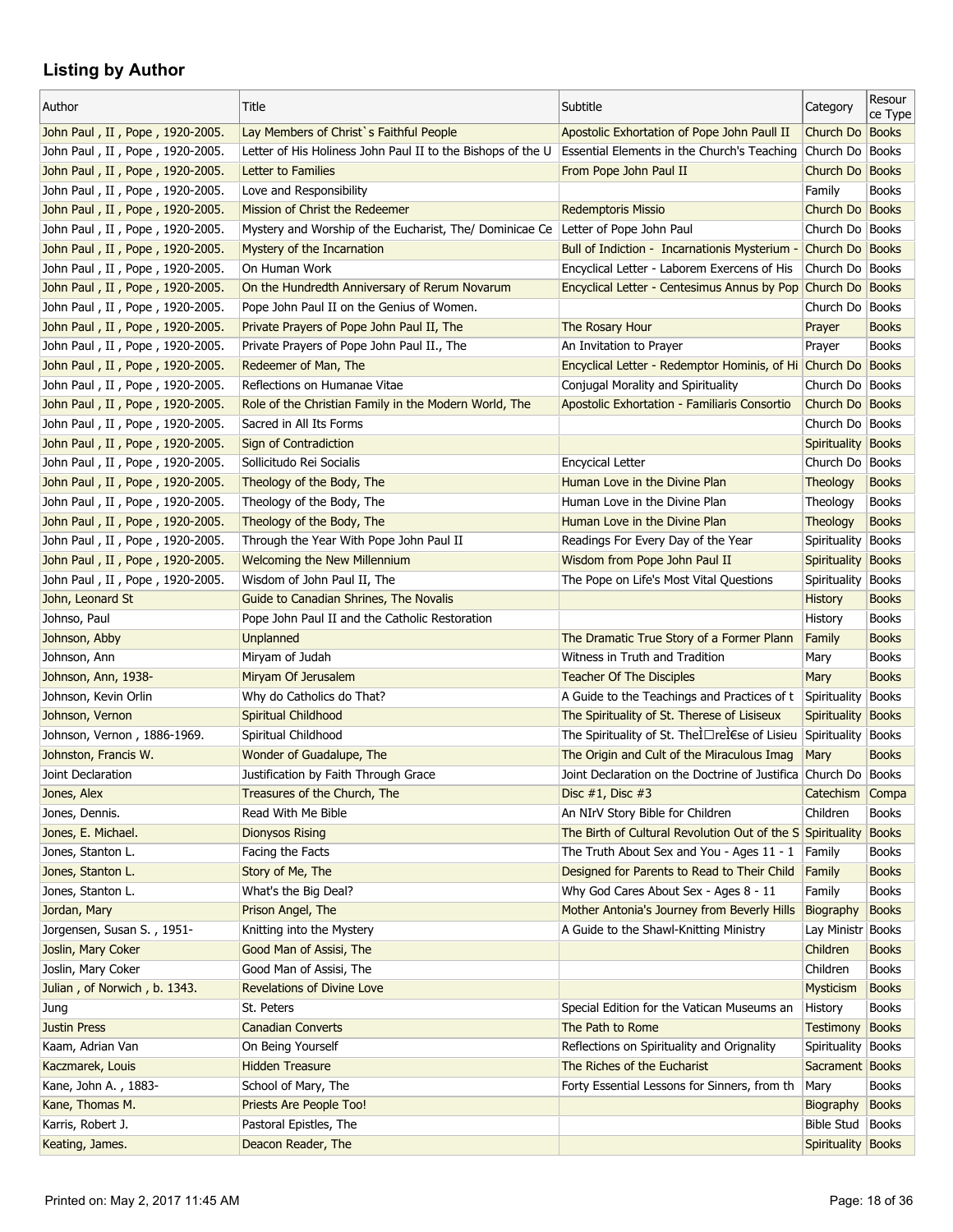| Author                                                   | Title                                                                                                        | Subtitle                                                     | Category            | Resour<br>ce Type |
|----------------------------------------------------------|--------------------------------------------------------------------------------------------------------------|--------------------------------------------------------------|---------------------|-------------------|
| Keating, Karl                                            | Nothing But the Truth                                                                                        |                                                              | Theology            | <b>Books</b>      |
| Keating, Karl.                                           | <b>Catholicism and Fundamentalism</b>                                                                        | The Attack on "Romanism" by "Bible Christi                   | Religion            | <b>Books</b>      |
| Keating, Karl.                                           | Usual Suspects, The                                                                                          | Answering Anti-Catholic Fundamentalists                      | Spirituality        | <b>Books</b>      |
| Keating, Karl.                                           | What Catholics Really Believe--Setting the Record Straight 52 Answers to Common Misconceptions Abo Catechism |                                                              |                     | <b>Books</b>      |
| Keating, Thomas.                                         | Awakenings                                                                                                   |                                                              | Spirituality Books  |                   |
| Keating, Thomas.                                         | <b>Intimacy With God</b>                                                                                     |                                                              | Spirituality Books  |                   |
| Keating, Thomas.                                         | Invitation to Love                                                                                           | The Way of Christian Contemplation                           | Spirituality        | Books             |
| Keating, Thomas.                                         | Mystery of Christ, The                                                                                       | The Liturgy as Spiritual Experience                          | Spirituality Books  |                   |
| Keating, Thomas.                                         | Open Mind, Open Heart                                                                                        | The Contemplative Dimension of the Gospel                    | Spirituality        | <b>Books</b>      |
| Keating, Thomas.                                         | Reawakenings                                                                                                 |                                                              | <b>Spirituality</b> | <b>Books</b>      |
| Keeler, Helen.                                           | Everything Catholicism Book, The                                                                             | Discover the Beliefs, Traditions, and Tenets                 | Catechism   Books   |                   |
| Keller, W. Phillip (Weldon Phillip),                     | Shepherd Looks at Psalm 23, A                                                                                |                                                              | Spirituality        | <b>Books</b>      |
| Kelley, Patrick, 1963-                                   | Stations of the Nativity                                                                                     |                                                              | Children            | <b>Books</b>      |
| Kelly, Matthew                                           | Four Signs of a Dynamic Catholic, The                                                                        |                                                              | Spirituality        | <b>Books</b>      |
| Kelly, Matthew.                                          | <b>Building Better Families</b>                                                                              | A Practical Guide to Raising Amazing Childre Family          |                     | <b>Books</b>      |
| Kelly, Matthew.                                          | Call to Joy, A                                                                                               | Lliving in the Presence of God                               | <b>Spirituality</b> | <b>Books</b>      |
| Kelly, Matthew.                                          | Four Signs of a Dynamic Catholic, The                                                                        |                                                              | Spirituality        | <b>Books</b>      |
| Kelly, Matthew.                                          | Living Everyday with Passion and Purpose                                                                     | What Holds Us Back                                           | <b>DVD</b>          | <b>DVDs</b>       |
| Kelly, Matthew.                                          | Living Everyday with Passion and Purpose                                                                     | Ten Minutes a Day                                            | <b>DVD</b>          | <b>DVDs</b>       |
| Kelly, Matthew.                                          | Living Everyday with Passion and Purpose                                                                     | Our Quest for Happiness                                      | <b>DVD</b>          | <b>DVDs</b>       |
| Kelly, Matthew.                                          | Living Everyday with Passion and Purpose                                                                     | Be the Difference that Makes the Difference                  | <b>DVD</b>          | <b>DVDs</b>       |
| Kelly, Matthew.                                          | Living Everyday with Passion and Purpose                                                                     | The Rhythm of Life                                           | <b>DVD</b>          | <b>DVDs</b>       |
| Kelly, Matthew.                                          | Living Everyday with Passion and Purpose                                                                     | The Seven Levels of Intimacy                                 | <b>DVD</b>          | <b>DVDs</b>       |
| Kelly, Matthew.                                          | Perfectly Yourself                                                                                           | 9 Lessons for Enduring Happiness                             | Spirituality        | <b>Books</b>      |
| Kelly, Matthew.                                          | Rediscovering Catholicism                                                                                    | Journeying Toward Our Spiritual North Star                   | Spirituality        | <b>Books</b>      |
| Kelly, Matthew.                                          | <b>Rediscovering Catholicism</b>                                                                             | Journeying Toward Our Spiritual North Star                   | Spirituality        | <b>Books</b>      |
| Kelly, Matthew.                                          | Seven Levels of Intimacy, The                                                                                | The Art of Loving and the Joy of Being Love                  | Family              | <b>Books</b>      |
|                                                          |                                                                                                              |                                                              |                     |                   |
| Kemp, Carrie, 1938-                                      | <b>Catholics Coming Home</b><br>Imitation of Christ                                                          | A Journey of Reconciliation: a Handbook fo Lay Ministr Compa |                     |                   |
| Kempis, Thomas A<br>Kempis, Thomas A.                    | Imitation of Christ                                                                                          |                                                              | Christolog          | <b>Books</b>      |
|                                                          |                                                                                                              |                                                              | Spirituality        | <b>Books</b>      |
| Kennedy, Martin DePorres.                                | Philadelphia Catholic in King James's Court, A                                                               |                                                              | Fiction             | <b>Books</b>      |
| Kennedy, Robert Francis, 1954-                           | Saint Francis of Assisi                                                                                      | A Life of Joy                                                | Children            | <b>Books</b>      |
| Kennelly, Brian                                          | Two Statues                                                                                                  |                                                              | Children            | <b>Books</b>      |
| Kent, Michael.                                           | Mass of Brother Michel, The                                                                                  |                                                              | Fiction             | <b>Books</b>      |
| Keyes, Frances Parkinson, 1885-19                        | Mother Cabrini                                                                                               | Missionary to the World                                      | Children            | <b>Books</b>      |
| Keyes, Frances Parkinson, 1885-19 Rose and the Lily, The |                                                                                                              | The Lives and Times of Two South America                     | Biography           | <b>Books</b>      |
| Killgallon, James J., 1914-1988.                         | Becoming Catholic Even If You Happen to Be One                                                               |                                                              | Spirituality        | <b>Books</b>      |
| Kilpatrick, William.                                     | Christianity, Islam, and Atheism                                                                             | The Struggle for the Soul of the West                        | Religion            | <b>Books</b>      |
| Kim, Magdalena                                           | Wonderful Story of Creation, The                                                                             |                                                              | Children            | <b>Books</b>      |
| Kindel, Joseph C.                                        | What Must I Do to Be Saved                                                                                   | What Do the Scriptures Say?- A Catholic Per Spirituality     |                     | <b>Books</b>      |
| Kiser, Tami.                                             | Smart Martha's Catholic Guide for busy Moms                                                                  |                                                              | Family              | <b>Books</b>      |
| Kittler, Glenn D.                                        | Maryknoll Fathers., The                                                                                      |                                                              | <b>History</b>      | <b>Books</b>      |
| Klaus, Rita, 1940-                                       | <b>Rita's Story</b>                                                                                          |                                                              | Biography           | <b>Books</b>      |
| Knight, David M., 1931-                                  | Lift Up Your Eyes To The Mountain                                                                            | A Guide To The Spiritual Life                                | <b>Spirituality</b> | <b>Books</b>      |
| Knowles, Leo.                                            | Saints Who Spoke English                                                                                     |                                                              | Biography           | <b>Books</b>      |
| Knowles, Norman                                          | Winds of Change                                                                                              | A History of the Roman Catholic Diocese of                   | <b>History</b>      | <b>Books</b>      |
| Kodell, Jerome.                                          | Catholic Bible Study Handbook, The                                                                           |                                                              | <b>Bible Stud</b>   | <b>Books</b>      |
| Koenig-Bricker, Woodeene                                 | 365 Mary                                                                                                     | A Daily Guide to Mary's Wisdom and Comfor Mary               |                     | <b>Books</b>      |
| Koenig-Bricker, Woodeene.                                | 365 Saints                                                                                                   | Your Daily Guide to the Wisdom and Wonde Spirituality        |                     | <b>Books</b>      |
| Komp, Diane M.                                           | Window to Heaven, A                                                                                          | When Children See Life in Death                              | Pastoral C          | <b>Books</b>      |
| Korn, Frank J.                                           | Rome, The Enchanted City                                                                                     |                                                              | History             | <b>Books</b>      |
| Kosicki, Fr George, CSB                                  | John Paul II, The Great Mercy Pope                                                                           | <b>Beatification Edition</b>                                 | Spirituality        | <b>Books</b>      |
| Kosicki, George W., 1928-                                | Meet Saint Faustina                                                                                          | Herald of Divine Mercy                                       | Biography           | <b>Books</b>      |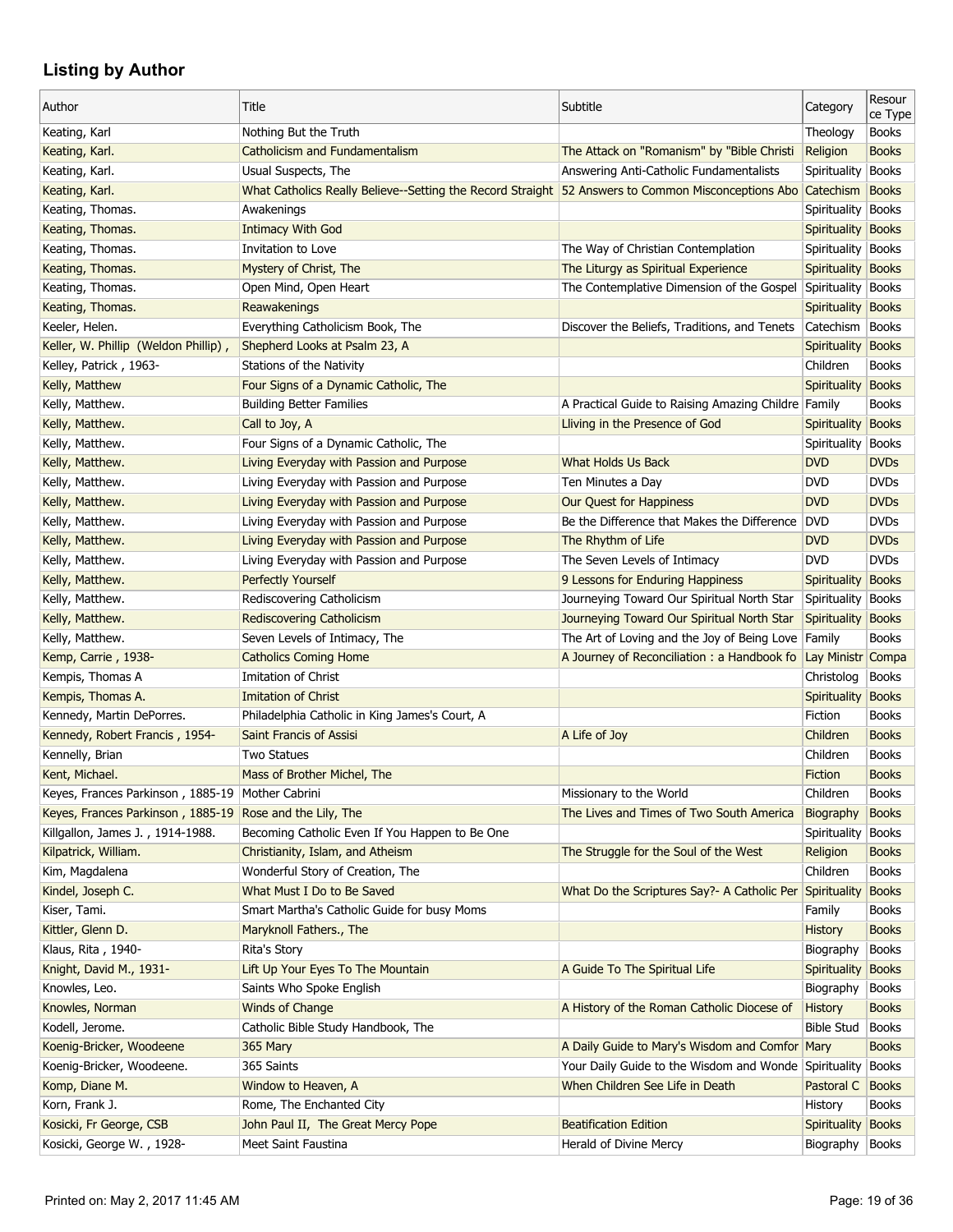| Kotker, Norman.<br>Holy Land in the time of Jesus,, The<br><b>Bible Stud</b><br><b>Books</b><br>Kowalska, Maria Faustina<br>Divine Mercy in My Soul<br>Diary of Saint Maria Faustina Kowalska<br>Compact<br>Compa<br><b>Books</b><br>Kraljevic, Svetozar.<br>Pilgrimage<br>Reflections of a Medjugorje Priest<br>Mary<br>Kreeft, Peter<br>Knowing the Truth of Gods Love the One<br>The One Thing We Can't Live Without<br>Spirituality<br><b>Books</b><br>Kreeft, Peter<br>Your Questions, God's Answers<br>Spirituality Books<br>Kreeft, Peter.<br><b>Back to Virtue</b><br>Traditional Moral Wisdom for Modern Moral<br>Theology<br><b>Books</b><br>Pascal's Pensâees Edited, Outlined, and Expl<br>Kreeft, Peter.<br><b>Christianity For Modern Pagans</b><br>Spirituality Books<br>Kreeft, Peter.<br>Everything You Ever Wanted to Know About Heaven-- But<br>Spirituality<br><b>Books</b><br>Kreeft, Peter.<br>Everything You Ever Wanted to Know About Heaven-- But<br>Spirituality Books<br>Kreeft, Peter.<br>Heaven, the Heart's Deepest longing<br>Spirituality Books<br><b>Making Choices</b><br>Kreeft, Peter.<br>Practical Wisdom for Everyday Moral Decisio Spirituality Books<br>Making Sense Out of Suffering<br>Kreeft, Peter.<br>Spirituality<br><b>Books</b><br>Kreeft, Peter.<br>Yes or No?<br>Straight Answers to Tough Questions About Spirituality<br><b>Books</b><br>Kubicki, James.<br>Rediscovering Devotion to the Sacred Heart Prayer<br><b>Books</b><br>Heart on Fire, A<br>Kübler-Ross, Elisabeth.<br>What the Dying Have to Teach Doctors, Nur Pastoral C<br><b>Books</b><br>On Death And Dying<br>Kun, Jeanne, 1951-<br><b>Treasures Uncovered</b><br>The Parables of Jesus<br>Spirituality   Books<br>Kurelek, William<br>Northern Nativity, A<br>Children -<br><b>Books</b><br>Kushner, Harold S.<br>Lord Is My Shepherd, The<br>Healing Wisdom of the Twenty-third Psalm<br><b>Books</b><br>Spirituality<br>Kwatera, Michael.<br>Ministry of Communion, The<br>Lay Ministr Books<br><b>Bible Stud</b><br>Kysar, Robert.<br>John, the maverick gospel<br><b>Books</b><br>Six Short Stories on the Via Dolorosa<br>Laguette, Ernesto V.<br>Fiction<br><b>Books</b><br>Langer, Rev. Thomas E.<br>Christian Marriage<br>A Guide for Young People.<br><b>Books</b><br>Family<br>Lord is My Shepherd, The<br>The Twenty-Third Psalm<br>LaPadula, Tom.<br>Children<br><b>Books</b><br>Lappin, Peter.<br>Give Me Souls! : Life of Don Bosco<br><b>Books</b><br>Biography<br><b>DVDs</b><br><b>DVD</b><br>Challenging Road to Peace & Happiness, The<br>Larre, Father Lucien<br><b>DVD</b><br><b>DVDs</b><br>Larre, Father Lucien<br>Overcoming Invisible Handicaps to Academic Progress<br>Catherine Labourâe<br>Laurentin, Renâe.<br>Visionary of the Miraculous Medal<br><b>Books</b><br>Biography<br>Laurentin, Reneâ.<br>Medjugorje - Thirteen Years Later<br>Video T<br>Mary<br>Laurentin, Renel $\square$ .<br><b>Bernadette Speaks</b><br>A Life of Saint Bernadette Soubirous in Her<br><b>Books</b><br>Biography<br>Laurentin, Renel <sup> </sup> □.<br>Meaning of Consecration Today, The<br>A Marian Model for a Secularized Age<br><b>Books</b><br>Theology<br><b>Bible Stud</b><br><b>Books</b><br>LaVerdiere, Eugene.<br>Luke<br>When We Pray<br>LaVerdiere, Eugene.<br>Meditation on the Lord's Prayer<br><b>Books</b><br>Prayer<br>Claude de la Colombière<br>LaVigne, Ruth H.<br>Special messenger<br>Biography<br><b>Books</b><br>Theology for Ministry<br>Lavin, Margaret<br>Lay Ministr Books<br>Lavoie, Archbishop Sylvain<br><b>Drumming From Within</b><br>Tales of Hope and Faith from Canada's Nort Biography<br><b>Books</b><br>Lawler, Ronald David, 1926-<br><b>Catholic Sexual Ethics</b><br>A Summary, Explanation & Defense<br>Theology<br><b>Books</b><br>Practice of the Presence of God, The<br>Lawrence, of the Resurrection, Bro<br>Spirituality<br><b>Books</b><br>Lawrence, Ann, 1942-<br>Between the Forest and the Hills<br>Children<br><b>Books</b><br>Le Fort, Gertrud, Freiin von, 1876- Song at the Scaffold, The<br><b>Books</b><br>A Novel<br>Fiction<br>Le Guin, Ursula K., 1929-<br>Tales from Earthsea<br><b>Books</b><br>Children -<br>Leach, George.<br>Beedahbun<br>First Light of Dawn<br>Season<br><b>Books</b><br>Leach, Michael, 1940-<br>Why Stay Catholic?<br>Unexpected Answers to a Life-Changing Qu<br><b>Books</b><br>Spirituality<br>Lèapple, Alfred, 1915-<br>A Brief History<br>Catholic Church, The<br><b>Books</b><br><b>History</b><br>Lebel, Jean-Marie<br>Saint Anne De Beaupre An Inspiration<br><b>Books</b><br>History<br><b>Books</b><br>LeBlanc, Mary Francis.<br>Cause of Our Joy<br>Mary<br>Cause of Our Joy<br>LeBlanc, O. Carm. Sr. Mary Francis<br><b>Books</b><br>Mary<br>Leclercq, Jean, 1911-1993.<br>Love of Learning and the Desire for God, The<br>A Study of Monastic Culture<br><b>Books</b><br><b>Spirituality</b><br>Leclercq, Jean, 1911-1993.<br>Monks on Marriage, a Twelfth-Century View<br>Family<br><b>Books</b><br>Catholic Experience of Small Christian Communities, The<br>Lee, Bernard J., 1932-<br>Lay Ministr Books<br>Lee, Bernard J., 1932-<br>Gathered and Sent<br>The Mission of Small Church Communities T Lay Ministr Books<br>Lee, LeRoy<br>Our Lady Builds a Statue<br><b>Books</b><br><b>History</b><br>Bishop of Marseilles, Founder of the Oblates Biography<br>Leflon, Jean, 1893-1979.<br>Eugene de Mazenod,<br>Books<br>Legere, J. Roy, 1922-<br>Be My Son<br><b>Books</b><br>Biography | Author | Title | Subtitle | Category | Resour  |
|-----------------------------------------------------------------------------------------------------------------------------------------------------------------------------------------------------------------------------------------------------------------------------------------------------------------------------------------------------------------------------------------------------------------------------------------------------------------------------------------------------------------------------------------------------------------------------------------------------------------------------------------------------------------------------------------------------------------------------------------------------------------------------------------------------------------------------------------------------------------------------------------------------------------------------------------------------------------------------------------------------------------------------------------------------------------------------------------------------------------------------------------------------------------------------------------------------------------------------------------------------------------------------------------------------------------------------------------------------------------------------------------------------------------------------------------------------------------------------------------------------------------------------------------------------------------------------------------------------------------------------------------------------------------------------------------------------------------------------------------------------------------------------------------------------------------------------------------------------------------------------------------------------------------------------------------------------------------------------------------------------------------------------------------------------------------------------------------------------------------------------------------------------------------------------------------------------------------------------------------------------------------------------------------------------------------------------------------------------------------------------------------------------------------------------------------------------------------------------------------------------------------------------------------------------------------------------------------------------------------------------------------------------------------------------------------------------------------------------------------------------------------------------------------------------------------------------------------------------------------------------------------------------------------------------------------------------------------------------------------------------------------------------------------------------------------------------------------------------------------------------------------------------------------------------------------------------------------------------------------------------------------------------------------------------------------------------------------------------------------------------------------------------------------------------------------------------------------------------------------------------------------------------------------------------------------------------------------------------------------------------------------------------------------------------------------------------------------------------------------------------------------------------------------------------------------------------------------------------------------------------------------------------------------------------------------------------------------------------------------------------------------------------------------------------------------------------------------------------------------------------------------------------------------------------------------------------------------------------------------------------------------------------------------------------------------------------------------------------------------------------------------------------------------------------------------------------------------------------------------------------------------------------------------------------------------------------------------------------------------------------------------------------------------------------------------------------------------------------------------------------------------------------------------------------------------------------------------------------------------------------------------------------------------------------------------------------------------------------------------------------------------------------------------------------------------------------------------------------------------------------------------------------------------------------------------------------------------------------------------------------------------------------------------------------------------------------------------------------------------------------------------------------------------------------------------------------------------------------------------------------------------------------------------|--------|-------|----------|----------|---------|
|                                                                                                                                                                                                                                                                                                                                                                                                                                                                                                                                                                                                                                                                                                                                                                                                                                                                                                                                                                                                                                                                                                                                                                                                                                                                                                                                                                                                                                                                                                                                                                                                                                                                                                                                                                                                                                                                                                                                                                                                                                                                                                                                                                                                                                                                                                                                                                                                                                                                                                                                                                                                                                                                                                                                                                                                                                                                                                                                                                                                                                                                                                                                                                                                                                                                                                                                                                                                                                                                                                                                                                                                                                                                                                                                                                                                                                                                                                                                                                                                                                                                                                                                                                                                                                                                                                                                                                                                                                                                                                                                                                                                                                                                                                                                                                                                                                                                                                                                                                                                                                                                                                                                                                                                                                                                                                                                                                                                                                                                                                                                         |        |       |          |          | ce Type |
|                                                                                                                                                                                                                                                                                                                                                                                                                                                                                                                                                                                                                                                                                                                                                                                                                                                                                                                                                                                                                                                                                                                                                                                                                                                                                                                                                                                                                                                                                                                                                                                                                                                                                                                                                                                                                                                                                                                                                                                                                                                                                                                                                                                                                                                                                                                                                                                                                                                                                                                                                                                                                                                                                                                                                                                                                                                                                                                                                                                                                                                                                                                                                                                                                                                                                                                                                                                                                                                                                                                                                                                                                                                                                                                                                                                                                                                                                                                                                                                                                                                                                                                                                                                                                                                                                                                                                                                                                                                                                                                                                                                                                                                                                                                                                                                                                                                                                                                                                                                                                                                                                                                                                                                                                                                                                                                                                                                                                                                                                                                                         |        |       |          |          |         |
|                                                                                                                                                                                                                                                                                                                                                                                                                                                                                                                                                                                                                                                                                                                                                                                                                                                                                                                                                                                                                                                                                                                                                                                                                                                                                                                                                                                                                                                                                                                                                                                                                                                                                                                                                                                                                                                                                                                                                                                                                                                                                                                                                                                                                                                                                                                                                                                                                                                                                                                                                                                                                                                                                                                                                                                                                                                                                                                                                                                                                                                                                                                                                                                                                                                                                                                                                                                                                                                                                                                                                                                                                                                                                                                                                                                                                                                                                                                                                                                                                                                                                                                                                                                                                                                                                                                                                                                                                                                                                                                                                                                                                                                                                                                                                                                                                                                                                                                                                                                                                                                                                                                                                                                                                                                                                                                                                                                                                                                                                                                                         |        |       |          |          |         |
|                                                                                                                                                                                                                                                                                                                                                                                                                                                                                                                                                                                                                                                                                                                                                                                                                                                                                                                                                                                                                                                                                                                                                                                                                                                                                                                                                                                                                                                                                                                                                                                                                                                                                                                                                                                                                                                                                                                                                                                                                                                                                                                                                                                                                                                                                                                                                                                                                                                                                                                                                                                                                                                                                                                                                                                                                                                                                                                                                                                                                                                                                                                                                                                                                                                                                                                                                                                                                                                                                                                                                                                                                                                                                                                                                                                                                                                                                                                                                                                                                                                                                                                                                                                                                                                                                                                                                                                                                                                                                                                                                                                                                                                                                                                                                                                                                                                                                                                                                                                                                                                                                                                                                                                                                                                                                                                                                                                                                                                                                                                                         |        |       |          |          |         |
|                                                                                                                                                                                                                                                                                                                                                                                                                                                                                                                                                                                                                                                                                                                                                                                                                                                                                                                                                                                                                                                                                                                                                                                                                                                                                                                                                                                                                                                                                                                                                                                                                                                                                                                                                                                                                                                                                                                                                                                                                                                                                                                                                                                                                                                                                                                                                                                                                                                                                                                                                                                                                                                                                                                                                                                                                                                                                                                                                                                                                                                                                                                                                                                                                                                                                                                                                                                                                                                                                                                                                                                                                                                                                                                                                                                                                                                                                                                                                                                                                                                                                                                                                                                                                                                                                                                                                                                                                                                                                                                                                                                                                                                                                                                                                                                                                                                                                                                                                                                                                                                                                                                                                                                                                                                                                                                                                                                                                                                                                                                                         |        |       |          |          |         |
|                                                                                                                                                                                                                                                                                                                                                                                                                                                                                                                                                                                                                                                                                                                                                                                                                                                                                                                                                                                                                                                                                                                                                                                                                                                                                                                                                                                                                                                                                                                                                                                                                                                                                                                                                                                                                                                                                                                                                                                                                                                                                                                                                                                                                                                                                                                                                                                                                                                                                                                                                                                                                                                                                                                                                                                                                                                                                                                                                                                                                                                                                                                                                                                                                                                                                                                                                                                                                                                                                                                                                                                                                                                                                                                                                                                                                                                                                                                                                                                                                                                                                                                                                                                                                                                                                                                                                                                                                                                                                                                                                                                                                                                                                                                                                                                                                                                                                                                                                                                                                                                                                                                                                                                                                                                                                                                                                                                                                                                                                                                                         |        |       |          |          |         |
|                                                                                                                                                                                                                                                                                                                                                                                                                                                                                                                                                                                                                                                                                                                                                                                                                                                                                                                                                                                                                                                                                                                                                                                                                                                                                                                                                                                                                                                                                                                                                                                                                                                                                                                                                                                                                                                                                                                                                                                                                                                                                                                                                                                                                                                                                                                                                                                                                                                                                                                                                                                                                                                                                                                                                                                                                                                                                                                                                                                                                                                                                                                                                                                                                                                                                                                                                                                                                                                                                                                                                                                                                                                                                                                                                                                                                                                                                                                                                                                                                                                                                                                                                                                                                                                                                                                                                                                                                                                                                                                                                                                                                                                                                                                                                                                                                                                                                                                                                                                                                                                                                                                                                                                                                                                                                                                                                                                                                                                                                                                                         |        |       |          |          |         |
|                                                                                                                                                                                                                                                                                                                                                                                                                                                                                                                                                                                                                                                                                                                                                                                                                                                                                                                                                                                                                                                                                                                                                                                                                                                                                                                                                                                                                                                                                                                                                                                                                                                                                                                                                                                                                                                                                                                                                                                                                                                                                                                                                                                                                                                                                                                                                                                                                                                                                                                                                                                                                                                                                                                                                                                                                                                                                                                                                                                                                                                                                                                                                                                                                                                                                                                                                                                                                                                                                                                                                                                                                                                                                                                                                                                                                                                                                                                                                                                                                                                                                                                                                                                                                                                                                                                                                                                                                                                                                                                                                                                                                                                                                                                                                                                                                                                                                                                                                                                                                                                                                                                                                                                                                                                                                                                                                                                                                                                                                                                                         |        |       |          |          |         |
|                                                                                                                                                                                                                                                                                                                                                                                                                                                                                                                                                                                                                                                                                                                                                                                                                                                                                                                                                                                                                                                                                                                                                                                                                                                                                                                                                                                                                                                                                                                                                                                                                                                                                                                                                                                                                                                                                                                                                                                                                                                                                                                                                                                                                                                                                                                                                                                                                                                                                                                                                                                                                                                                                                                                                                                                                                                                                                                                                                                                                                                                                                                                                                                                                                                                                                                                                                                                                                                                                                                                                                                                                                                                                                                                                                                                                                                                                                                                                                                                                                                                                                                                                                                                                                                                                                                                                                                                                                                                                                                                                                                                                                                                                                                                                                                                                                                                                                                                                                                                                                                                                                                                                                                                                                                                                                                                                                                                                                                                                                                                         |        |       |          |          |         |
|                                                                                                                                                                                                                                                                                                                                                                                                                                                                                                                                                                                                                                                                                                                                                                                                                                                                                                                                                                                                                                                                                                                                                                                                                                                                                                                                                                                                                                                                                                                                                                                                                                                                                                                                                                                                                                                                                                                                                                                                                                                                                                                                                                                                                                                                                                                                                                                                                                                                                                                                                                                                                                                                                                                                                                                                                                                                                                                                                                                                                                                                                                                                                                                                                                                                                                                                                                                                                                                                                                                                                                                                                                                                                                                                                                                                                                                                                                                                                                                                                                                                                                                                                                                                                                                                                                                                                                                                                                                                                                                                                                                                                                                                                                                                                                                                                                                                                                                                                                                                                                                                                                                                                                                                                                                                                                                                                                                                                                                                                                                                         |        |       |          |          |         |
|                                                                                                                                                                                                                                                                                                                                                                                                                                                                                                                                                                                                                                                                                                                                                                                                                                                                                                                                                                                                                                                                                                                                                                                                                                                                                                                                                                                                                                                                                                                                                                                                                                                                                                                                                                                                                                                                                                                                                                                                                                                                                                                                                                                                                                                                                                                                                                                                                                                                                                                                                                                                                                                                                                                                                                                                                                                                                                                                                                                                                                                                                                                                                                                                                                                                                                                                                                                                                                                                                                                                                                                                                                                                                                                                                                                                                                                                                                                                                                                                                                                                                                                                                                                                                                                                                                                                                                                                                                                                                                                                                                                                                                                                                                                                                                                                                                                                                                                                                                                                                                                                                                                                                                                                                                                                                                                                                                                                                                                                                                                                         |        |       |          |          |         |
|                                                                                                                                                                                                                                                                                                                                                                                                                                                                                                                                                                                                                                                                                                                                                                                                                                                                                                                                                                                                                                                                                                                                                                                                                                                                                                                                                                                                                                                                                                                                                                                                                                                                                                                                                                                                                                                                                                                                                                                                                                                                                                                                                                                                                                                                                                                                                                                                                                                                                                                                                                                                                                                                                                                                                                                                                                                                                                                                                                                                                                                                                                                                                                                                                                                                                                                                                                                                                                                                                                                                                                                                                                                                                                                                                                                                                                                                                                                                                                                                                                                                                                                                                                                                                                                                                                                                                                                                                                                                                                                                                                                                                                                                                                                                                                                                                                                                                                                                                                                                                                                                                                                                                                                                                                                                                                                                                                                                                                                                                                                                         |        |       |          |          |         |
|                                                                                                                                                                                                                                                                                                                                                                                                                                                                                                                                                                                                                                                                                                                                                                                                                                                                                                                                                                                                                                                                                                                                                                                                                                                                                                                                                                                                                                                                                                                                                                                                                                                                                                                                                                                                                                                                                                                                                                                                                                                                                                                                                                                                                                                                                                                                                                                                                                                                                                                                                                                                                                                                                                                                                                                                                                                                                                                                                                                                                                                                                                                                                                                                                                                                                                                                                                                                                                                                                                                                                                                                                                                                                                                                                                                                                                                                                                                                                                                                                                                                                                                                                                                                                                                                                                                                                                                                                                                                                                                                                                                                                                                                                                                                                                                                                                                                                                                                                                                                                                                                                                                                                                                                                                                                                                                                                                                                                                                                                                                                         |        |       |          |          |         |
|                                                                                                                                                                                                                                                                                                                                                                                                                                                                                                                                                                                                                                                                                                                                                                                                                                                                                                                                                                                                                                                                                                                                                                                                                                                                                                                                                                                                                                                                                                                                                                                                                                                                                                                                                                                                                                                                                                                                                                                                                                                                                                                                                                                                                                                                                                                                                                                                                                                                                                                                                                                                                                                                                                                                                                                                                                                                                                                                                                                                                                                                                                                                                                                                                                                                                                                                                                                                                                                                                                                                                                                                                                                                                                                                                                                                                                                                                                                                                                                                                                                                                                                                                                                                                                                                                                                                                                                                                                                                                                                                                                                                                                                                                                                                                                                                                                                                                                                                                                                                                                                                                                                                                                                                                                                                                                                                                                                                                                                                                                                                         |        |       |          |          |         |
|                                                                                                                                                                                                                                                                                                                                                                                                                                                                                                                                                                                                                                                                                                                                                                                                                                                                                                                                                                                                                                                                                                                                                                                                                                                                                                                                                                                                                                                                                                                                                                                                                                                                                                                                                                                                                                                                                                                                                                                                                                                                                                                                                                                                                                                                                                                                                                                                                                                                                                                                                                                                                                                                                                                                                                                                                                                                                                                                                                                                                                                                                                                                                                                                                                                                                                                                                                                                                                                                                                                                                                                                                                                                                                                                                                                                                                                                                                                                                                                                                                                                                                                                                                                                                                                                                                                                                                                                                                                                                                                                                                                                                                                                                                                                                                                                                                                                                                                                                                                                                                                                                                                                                                                                                                                                                                                                                                                                                                                                                                                                         |        |       |          |          |         |
|                                                                                                                                                                                                                                                                                                                                                                                                                                                                                                                                                                                                                                                                                                                                                                                                                                                                                                                                                                                                                                                                                                                                                                                                                                                                                                                                                                                                                                                                                                                                                                                                                                                                                                                                                                                                                                                                                                                                                                                                                                                                                                                                                                                                                                                                                                                                                                                                                                                                                                                                                                                                                                                                                                                                                                                                                                                                                                                                                                                                                                                                                                                                                                                                                                                                                                                                                                                                                                                                                                                                                                                                                                                                                                                                                                                                                                                                                                                                                                                                                                                                                                                                                                                                                                                                                                                                                                                                                                                                                                                                                                                                                                                                                                                                                                                                                                                                                                                                                                                                                                                                                                                                                                                                                                                                                                                                                                                                                                                                                                                                         |        |       |          |          |         |
|                                                                                                                                                                                                                                                                                                                                                                                                                                                                                                                                                                                                                                                                                                                                                                                                                                                                                                                                                                                                                                                                                                                                                                                                                                                                                                                                                                                                                                                                                                                                                                                                                                                                                                                                                                                                                                                                                                                                                                                                                                                                                                                                                                                                                                                                                                                                                                                                                                                                                                                                                                                                                                                                                                                                                                                                                                                                                                                                                                                                                                                                                                                                                                                                                                                                                                                                                                                                                                                                                                                                                                                                                                                                                                                                                                                                                                                                                                                                                                                                                                                                                                                                                                                                                                                                                                                                                                                                                                                                                                                                                                                                                                                                                                                                                                                                                                                                                                                                                                                                                                                                                                                                                                                                                                                                                                                                                                                                                                                                                                                                         |        |       |          |          |         |
|                                                                                                                                                                                                                                                                                                                                                                                                                                                                                                                                                                                                                                                                                                                                                                                                                                                                                                                                                                                                                                                                                                                                                                                                                                                                                                                                                                                                                                                                                                                                                                                                                                                                                                                                                                                                                                                                                                                                                                                                                                                                                                                                                                                                                                                                                                                                                                                                                                                                                                                                                                                                                                                                                                                                                                                                                                                                                                                                                                                                                                                                                                                                                                                                                                                                                                                                                                                                                                                                                                                                                                                                                                                                                                                                                                                                                                                                                                                                                                                                                                                                                                                                                                                                                                                                                                                                                                                                                                                                                                                                                                                                                                                                                                                                                                                                                                                                                                                                                                                                                                                                                                                                                                                                                                                                                                                                                                                                                                                                                                                                         |        |       |          |          |         |
|                                                                                                                                                                                                                                                                                                                                                                                                                                                                                                                                                                                                                                                                                                                                                                                                                                                                                                                                                                                                                                                                                                                                                                                                                                                                                                                                                                                                                                                                                                                                                                                                                                                                                                                                                                                                                                                                                                                                                                                                                                                                                                                                                                                                                                                                                                                                                                                                                                                                                                                                                                                                                                                                                                                                                                                                                                                                                                                                                                                                                                                                                                                                                                                                                                                                                                                                                                                                                                                                                                                                                                                                                                                                                                                                                                                                                                                                                                                                                                                                                                                                                                                                                                                                                                                                                                                                                                                                                                                                                                                                                                                                                                                                                                                                                                                                                                                                                                                                                                                                                                                                                                                                                                                                                                                                                                                                                                                                                                                                                                                                         |        |       |          |          |         |
|                                                                                                                                                                                                                                                                                                                                                                                                                                                                                                                                                                                                                                                                                                                                                                                                                                                                                                                                                                                                                                                                                                                                                                                                                                                                                                                                                                                                                                                                                                                                                                                                                                                                                                                                                                                                                                                                                                                                                                                                                                                                                                                                                                                                                                                                                                                                                                                                                                                                                                                                                                                                                                                                                                                                                                                                                                                                                                                                                                                                                                                                                                                                                                                                                                                                                                                                                                                                                                                                                                                                                                                                                                                                                                                                                                                                                                                                                                                                                                                                                                                                                                                                                                                                                                                                                                                                                                                                                                                                                                                                                                                                                                                                                                                                                                                                                                                                                                                                                                                                                                                                                                                                                                                                                                                                                                                                                                                                                                                                                                                                         |        |       |          |          |         |
|                                                                                                                                                                                                                                                                                                                                                                                                                                                                                                                                                                                                                                                                                                                                                                                                                                                                                                                                                                                                                                                                                                                                                                                                                                                                                                                                                                                                                                                                                                                                                                                                                                                                                                                                                                                                                                                                                                                                                                                                                                                                                                                                                                                                                                                                                                                                                                                                                                                                                                                                                                                                                                                                                                                                                                                                                                                                                                                                                                                                                                                                                                                                                                                                                                                                                                                                                                                                                                                                                                                                                                                                                                                                                                                                                                                                                                                                                                                                                                                                                                                                                                                                                                                                                                                                                                                                                                                                                                                                                                                                                                                                                                                                                                                                                                                                                                                                                                                                                                                                                                                                                                                                                                                                                                                                                                                                                                                                                                                                                                                                         |        |       |          |          |         |
|                                                                                                                                                                                                                                                                                                                                                                                                                                                                                                                                                                                                                                                                                                                                                                                                                                                                                                                                                                                                                                                                                                                                                                                                                                                                                                                                                                                                                                                                                                                                                                                                                                                                                                                                                                                                                                                                                                                                                                                                                                                                                                                                                                                                                                                                                                                                                                                                                                                                                                                                                                                                                                                                                                                                                                                                                                                                                                                                                                                                                                                                                                                                                                                                                                                                                                                                                                                                                                                                                                                                                                                                                                                                                                                                                                                                                                                                                                                                                                                                                                                                                                                                                                                                                                                                                                                                                                                                                                                                                                                                                                                                                                                                                                                                                                                                                                                                                                                                                                                                                                                                                                                                                                                                                                                                                                                                                                                                                                                                                                                                         |        |       |          |          |         |
|                                                                                                                                                                                                                                                                                                                                                                                                                                                                                                                                                                                                                                                                                                                                                                                                                                                                                                                                                                                                                                                                                                                                                                                                                                                                                                                                                                                                                                                                                                                                                                                                                                                                                                                                                                                                                                                                                                                                                                                                                                                                                                                                                                                                                                                                                                                                                                                                                                                                                                                                                                                                                                                                                                                                                                                                                                                                                                                                                                                                                                                                                                                                                                                                                                                                                                                                                                                                                                                                                                                                                                                                                                                                                                                                                                                                                                                                                                                                                                                                                                                                                                                                                                                                                                                                                                                                                                                                                                                                                                                                                                                                                                                                                                                                                                                                                                                                                                                                                                                                                                                                                                                                                                                                                                                                                                                                                                                                                                                                                                                                         |        |       |          |          |         |
|                                                                                                                                                                                                                                                                                                                                                                                                                                                                                                                                                                                                                                                                                                                                                                                                                                                                                                                                                                                                                                                                                                                                                                                                                                                                                                                                                                                                                                                                                                                                                                                                                                                                                                                                                                                                                                                                                                                                                                                                                                                                                                                                                                                                                                                                                                                                                                                                                                                                                                                                                                                                                                                                                                                                                                                                                                                                                                                                                                                                                                                                                                                                                                                                                                                                                                                                                                                                                                                                                                                                                                                                                                                                                                                                                                                                                                                                                                                                                                                                                                                                                                                                                                                                                                                                                                                                                                                                                                                                                                                                                                                                                                                                                                                                                                                                                                                                                                                                                                                                                                                                                                                                                                                                                                                                                                                                                                                                                                                                                                                                         |        |       |          |          |         |
|                                                                                                                                                                                                                                                                                                                                                                                                                                                                                                                                                                                                                                                                                                                                                                                                                                                                                                                                                                                                                                                                                                                                                                                                                                                                                                                                                                                                                                                                                                                                                                                                                                                                                                                                                                                                                                                                                                                                                                                                                                                                                                                                                                                                                                                                                                                                                                                                                                                                                                                                                                                                                                                                                                                                                                                                                                                                                                                                                                                                                                                                                                                                                                                                                                                                                                                                                                                                                                                                                                                                                                                                                                                                                                                                                                                                                                                                                                                                                                                                                                                                                                                                                                                                                                                                                                                                                                                                                                                                                                                                                                                                                                                                                                                                                                                                                                                                                                                                                                                                                                                                                                                                                                                                                                                                                                                                                                                                                                                                                                                                         |        |       |          |          |         |
|                                                                                                                                                                                                                                                                                                                                                                                                                                                                                                                                                                                                                                                                                                                                                                                                                                                                                                                                                                                                                                                                                                                                                                                                                                                                                                                                                                                                                                                                                                                                                                                                                                                                                                                                                                                                                                                                                                                                                                                                                                                                                                                                                                                                                                                                                                                                                                                                                                                                                                                                                                                                                                                                                                                                                                                                                                                                                                                                                                                                                                                                                                                                                                                                                                                                                                                                                                                                                                                                                                                                                                                                                                                                                                                                                                                                                                                                                                                                                                                                                                                                                                                                                                                                                                                                                                                                                                                                                                                                                                                                                                                                                                                                                                                                                                                                                                                                                                                                                                                                                                                                                                                                                                                                                                                                                                                                                                                                                                                                                                                                         |        |       |          |          |         |
|                                                                                                                                                                                                                                                                                                                                                                                                                                                                                                                                                                                                                                                                                                                                                                                                                                                                                                                                                                                                                                                                                                                                                                                                                                                                                                                                                                                                                                                                                                                                                                                                                                                                                                                                                                                                                                                                                                                                                                                                                                                                                                                                                                                                                                                                                                                                                                                                                                                                                                                                                                                                                                                                                                                                                                                                                                                                                                                                                                                                                                                                                                                                                                                                                                                                                                                                                                                                                                                                                                                                                                                                                                                                                                                                                                                                                                                                                                                                                                                                                                                                                                                                                                                                                                                                                                                                                                                                                                                                                                                                                                                                                                                                                                                                                                                                                                                                                                                                                                                                                                                                                                                                                                                                                                                                                                                                                                                                                                                                                                                                         |        |       |          |          |         |
|                                                                                                                                                                                                                                                                                                                                                                                                                                                                                                                                                                                                                                                                                                                                                                                                                                                                                                                                                                                                                                                                                                                                                                                                                                                                                                                                                                                                                                                                                                                                                                                                                                                                                                                                                                                                                                                                                                                                                                                                                                                                                                                                                                                                                                                                                                                                                                                                                                                                                                                                                                                                                                                                                                                                                                                                                                                                                                                                                                                                                                                                                                                                                                                                                                                                                                                                                                                                                                                                                                                                                                                                                                                                                                                                                                                                                                                                                                                                                                                                                                                                                                                                                                                                                                                                                                                                                                                                                                                                                                                                                                                                                                                                                                                                                                                                                                                                                                                                                                                                                                                                                                                                                                                                                                                                                                                                                                                                                                                                                                                                         |        |       |          |          |         |
|                                                                                                                                                                                                                                                                                                                                                                                                                                                                                                                                                                                                                                                                                                                                                                                                                                                                                                                                                                                                                                                                                                                                                                                                                                                                                                                                                                                                                                                                                                                                                                                                                                                                                                                                                                                                                                                                                                                                                                                                                                                                                                                                                                                                                                                                                                                                                                                                                                                                                                                                                                                                                                                                                                                                                                                                                                                                                                                                                                                                                                                                                                                                                                                                                                                                                                                                                                                                                                                                                                                                                                                                                                                                                                                                                                                                                                                                                                                                                                                                                                                                                                                                                                                                                                                                                                                                                                                                                                                                                                                                                                                                                                                                                                                                                                                                                                                                                                                                                                                                                                                                                                                                                                                                                                                                                                                                                                                                                                                                                                                                         |        |       |          |          |         |
|                                                                                                                                                                                                                                                                                                                                                                                                                                                                                                                                                                                                                                                                                                                                                                                                                                                                                                                                                                                                                                                                                                                                                                                                                                                                                                                                                                                                                                                                                                                                                                                                                                                                                                                                                                                                                                                                                                                                                                                                                                                                                                                                                                                                                                                                                                                                                                                                                                                                                                                                                                                                                                                                                                                                                                                                                                                                                                                                                                                                                                                                                                                                                                                                                                                                                                                                                                                                                                                                                                                                                                                                                                                                                                                                                                                                                                                                                                                                                                                                                                                                                                                                                                                                                                                                                                                                                                                                                                                                                                                                                                                                                                                                                                                                                                                                                                                                                                                                                                                                                                                                                                                                                                                                                                                                                                                                                                                                                                                                                                                                         |        |       |          |          |         |
|                                                                                                                                                                                                                                                                                                                                                                                                                                                                                                                                                                                                                                                                                                                                                                                                                                                                                                                                                                                                                                                                                                                                                                                                                                                                                                                                                                                                                                                                                                                                                                                                                                                                                                                                                                                                                                                                                                                                                                                                                                                                                                                                                                                                                                                                                                                                                                                                                                                                                                                                                                                                                                                                                                                                                                                                                                                                                                                                                                                                                                                                                                                                                                                                                                                                                                                                                                                                                                                                                                                                                                                                                                                                                                                                                                                                                                                                                                                                                                                                                                                                                                                                                                                                                                                                                                                                                                                                                                                                                                                                                                                                                                                                                                                                                                                                                                                                                                                                                                                                                                                                                                                                                                                                                                                                                                                                                                                                                                                                                                                                         |        |       |          |          |         |
|                                                                                                                                                                                                                                                                                                                                                                                                                                                                                                                                                                                                                                                                                                                                                                                                                                                                                                                                                                                                                                                                                                                                                                                                                                                                                                                                                                                                                                                                                                                                                                                                                                                                                                                                                                                                                                                                                                                                                                                                                                                                                                                                                                                                                                                                                                                                                                                                                                                                                                                                                                                                                                                                                                                                                                                                                                                                                                                                                                                                                                                                                                                                                                                                                                                                                                                                                                                                                                                                                                                                                                                                                                                                                                                                                                                                                                                                                                                                                                                                                                                                                                                                                                                                                                                                                                                                                                                                                                                                                                                                                                                                                                                                                                                                                                                                                                                                                                                                                                                                                                                                                                                                                                                                                                                                                                                                                                                                                                                                                                                                         |        |       |          |          |         |
|                                                                                                                                                                                                                                                                                                                                                                                                                                                                                                                                                                                                                                                                                                                                                                                                                                                                                                                                                                                                                                                                                                                                                                                                                                                                                                                                                                                                                                                                                                                                                                                                                                                                                                                                                                                                                                                                                                                                                                                                                                                                                                                                                                                                                                                                                                                                                                                                                                                                                                                                                                                                                                                                                                                                                                                                                                                                                                                                                                                                                                                                                                                                                                                                                                                                                                                                                                                                                                                                                                                                                                                                                                                                                                                                                                                                                                                                                                                                                                                                                                                                                                                                                                                                                                                                                                                                                                                                                                                                                                                                                                                                                                                                                                                                                                                                                                                                                                                                                                                                                                                                                                                                                                                                                                                                                                                                                                                                                                                                                                                                         |        |       |          |          |         |
|                                                                                                                                                                                                                                                                                                                                                                                                                                                                                                                                                                                                                                                                                                                                                                                                                                                                                                                                                                                                                                                                                                                                                                                                                                                                                                                                                                                                                                                                                                                                                                                                                                                                                                                                                                                                                                                                                                                                                                                                                                                                                                                                                                                                                                                                                                                                                                                                                                                                                                                                                                                                                                                                                                                                                                                                                                                                                                                                                                                                                                                                                                                                                                                                                                                                                                                                                                                                                                                                                                                                                                                                                                                                                                                                                                                                                                                                                                                                                                                                                                                                                                                                                                                                                                                                                                                                                                                                                                                                                                                                                                                                                                                                                                                                                                                                                                                                                                                                                                                                                                                                                                                                                                                                                                                                                                                                                                                                                                                                                                                                         |        |       |          |          |         |
|                                                                                                                                                                                                                                                                                                                                                                                                                                                                                                                                                                                                                                                                                                                                                                                                                                                                                                                                                                                                                                                                                                                                                                                                                                                                                                                                                                                                                                                                                                                                                                                                                                                                                                                                                                                                                                                                                                                                                                                                                                                                                                                                                                                                                                                                                                                                                                                                                                                                                                                                                                                                                                                                                                                                                                                                                                                                                                                                                                                                                                                                                                                                                                                                                                                                                                                                                                                                                                                                                                                                                                                                                                                                                                                                                                                                                                                                                                                                                                                                                                                                                                                                                                                                                                                                                                                                                                                                                                                                                                                                                                                                                                                                                                                                                                                                                                                                                                                                                                                                                                                                                                                                                                                                                                                                                                                                                                                                                                                                                                                                         |        |       |          |          |         |
|                                                                                                                                                                                                                                                                                                                                                                                                                                                                                                                                                                                                                                                                                                                                                                                                                                                                                                                                                                                                                                                                                                                                                                                                                                                                                                                                                                                                                                                                                                                                                                                                                                                                                                                                                                                                                                                                                                                                                                                                                                                                                                                                                                                                                                                                                                                                                                                                                                                                                                                                                                                                                                                                                                                                                                                                                                                                                                                                                                                                                                                                                                                                                                                                                                                                                                                                                                                                                                                                                                                                                                                                                                                                                                                                                                                                                                                                                                                                                                                                                                                                                                                                                                                                                                                                                                                                                                                                                                                                                                                                                                                                                                                                                                                                                                                                                                                                                                                                                                                                                                                                                                                                                                                                                                                                                                                                                                                                                                                                                                                                         |        |       |          |          |         |
|                                                                                                                                                                                                                                                                                                                                                                                                                                                                                                                                                                                                                                                                                                                                                                                                                                                                                                                                                                                                                                                                                                                                                                                                                                                                                                                                                                                                                                                                                                                                                                                                                                                                                                                                                                                                                                                                                                                                                                                                                                                                                                                                                                                                                                                                                                                                                                                                                                                                                                                                                                                                                                                                                                                                                                                                                                                                                                                                                                                                                                                                                                                                                                                                                                                                                                                                                                                                                                                                                                                                                                                                                                                                                                                                                                                                                                                                                                                                                                                                                                                                                                                                                                                                                                                                                                                                                                                                                                                                                                                                                                                                                                                                                                                                                                                                                                                                                                                                                                                                                                                                                                                                                                                                                                                                                                                                                                                                                                                                                                                                         |        |       |          |          |         |
|                                                                                                                                                                                                                                                                                                                                                                                                                                                                                                                                                                                                                                                                                                                                                                                                                                                                                                                                                                                                                                                                                                                                                                                                                                                                                                                                                                                                                                                                                                                                                                                                                                                                                                                                                                                                                                                                                                                                                                                                                                                                                                                                                                                                                                                                                                                                                                                                                                                                                                                                                                                                                                                                                                                                                                                                                                                                                                                                                                                                                                                                                                                                                                                                                                                                                                                                                                                                                                                                                                                                                                                                                                                                                                                                                                                                                                                                                                                                                                                                                                                                                                                                                                                                                                                                                                                                                                                                                                                                                                                                                                                                                                                                                                                                                                                                                                                                                                                                                                                                                                                                                                                                                                                                                                                                                                                                                                                                                                                                                                                                         |        |       |          |          |         |
|                                                                                                                                                                                                                                                                                                                                                                                                                                                                                                                                                                                                                                                                                                                                                                                                                                                                                                                                                                                                                                                                                                                                                                                                                                                                                                                                                                                                                                                                                                                                                                                                                                                                                                                                                                                                                                                                                                                                                                                                                                                                                                                                                                                                                                                                                                                                                                                                                                                                                                                                                                                                                                                                                                                                                                                                                                                                                                                                                                                                                                                                                                                                                                                                                                                                                                                                                                                                                                                                                                                                                                                                                                                                                                                                                                                                                                                                                                                                                                                                                                                                                                                                                                                                                                                                                                                                                                                                                                                                                                                                                                                                                                                                                                                                                                                                                                                                                                                                                                                                                                                                                                                                                                                                                                                                                                                                                                                                                                                                                                                                         |        |       |          |          |         |
|                                                                                                                                                                                                                                                                                                                                                                                                                                                                                                                                                                                                                                                                                                                                                                                                                                                                                                                                                                                                                                                                                                                                                                                                                                                                                                                                                                                                                                                                                                                                                                                                                                                                                                                                                                                                                                                                                                                                                                                                                                                                                                                                                                                                                                                                                                                                                                                                                                                                                                                                                                                                                                                                                                                                                                                                                                                                                                                                                                                                                                                                                                                                                                                                                                                                                                                                                                                                                                                                                                                                                                                                                                                                                                                                                                                                                                                                                                                                                                                                                                                                                                                                                                                                                                                                                                                                                                                                                                                                                                                                                                                                                                                                                                                                                                                                                                                                                                                                                                                                                                                                                                                                                                                                                                                                                                                                                                                                                                                                                                                                         |        |       |          |          |         |
|                                                                                                                                                                                                                                                                                                                                                                                                                                                                                                                                                                                                                                                                                                                                                                                                                                                                                                                                                                                                                                                                                                                                                                                                                                                                                                                                                                                                                                                                                                                                                                                                                                                                                                                                                                                                                                                                                                                                                                                                                                                                                                                                                                                                                                                                                                                                                                                                                                                                                                                                                                                                                                                                                                                                                                                                                                                                                                                                                                                                                                                                                                                                                                                                                                                                                                                                                                                                                                                                                                                                                                                                                                                                                                                                                                                                                                                                                                                                                                                                                                                                                                                                                                                                                                                                                                                                                                                                                                                                                                                                                                                                                                                                                                                                                                                                                                                                                                                                                                                                                                                                                                                                                                                                                                                                                                                                                                                                                                                                                                                                         |        |       |          |          |         |
|                                                                                                                                                                                                                                                                                                                                                                                                                                                                                                                                                                                                                                                                                                                                                                                                                                                                                                                                                                                                                                                                                                                                                                                                                                                                                                                                                                                                                                                                                                                                                                                                                                                                                                                                                                                                                                                                                                                                                                                                                                                                                                                                                                                                                                                                                                                                                                                                                                                                                                                                                                                                                                                                                                                                                                                                                                                                                                                                                                                                                                                                                                                                                                                                                                                                                                                                                                                                                                                                                                                                                                                                                                                                                                                                                                                                                                                                                                                                                                                                                                                                                                                                                                                                                                                                                                                                                                                                                                                                                                                                                                                                                                                                                                                                                                                                                                                                                                                                                                                                                                                                                                                                                                                                                                                                                                                                                                                                                                                                                                                                         |        |       |          |          |         |
|                                                                                                                                                                                                                                                                                                                                                                                                                                                                                                                                                                                                                                                                                                                                                                                                                                                                                                                                                                                                                                                                                                                                                                                                                                                                                                                                                                                                                                                                                                                                                                                                                                                                                                                                                                                                                                                                                                                                                                                                                                                                                                                                                                                                                                                                                                                                                                                                                                                                                                                                                                                                                                                                                                                                                                                                                                                                                                                                                                                                                                                                                                                                                                                                                                                                                                                                                                                                                                                                                                                                                                                                                                                                                                                                                                                                                                                                                                                                                                                                                                                                                                                                                                                                                                                                                                                                                                                                                                                                                                                                                                                                                                                                                                                                                                                                                                                                                                                                                                                                                                                                                                                                                                                                                                                                                                                                                                                                                                                                                                                                         |        |       |          |          |         |
|                                                                                                                                                                                                                                                                                                                                                                                                                                                                                                                                                                                                                                                                                                                                                                                                                                                                                                                                                                                                                                                                                                                                                                                                                                                                                                                                                                                                                                                                                                                                                                                                                                                                                                                                                                                                                                                                                                                                                                                                                                                                                                                                                                                                                                                                                                                                                                                                                                                                                                                                                                                                                                                                                                                                                                                                                                                                                                                                                                                                                                                                                                                                                                                                                                                                                                                                                                                                                                                                                                                                                                                                                                                                                                                                                                                                                                                                                                                                                                                                                                                                                                                                                                                                                                                                                                                                                                                                                                                                                                                                                                                                                                                                                                                                                                                                                                                                                                                                                                                                                                                                                                                                                                                                                                                                                                                                                                                                                                                                                                                                         |        |       |          |          |         |
|                                                                                                                                                                                                                                                                                                                                                                                                                                                                                                                                                                                                                                                                                                                                                                                                                                                                                                                                                                                                                                                                                                                                                                                                                                                                                                                                                                                                                                                                                                                                                                                                                                                                                                                                                                                                                                                                                                                                                                                                                                                                                                                                                                                                                                                                                                                                                                                                                                                                                                                                                                                                                                                                                                                                                                                                                                                                                                                                                                                                                                                                                                                                                                                                                                                                                                                                                                                                                                                                                                                                                                                                                                                                                                                                                                                                                                                                                                                                                                                                                                                                                                                                                                                                                                                                                                                                                                                                                                                                                                                                                                                                                                                                                                                                                                                                                                                                                                                                                                                                                                                                                                                                                                                                                                                                                                                                                                                                                                                                                                                                         |        |       |          |          |         |
|                                                                                                                                                                                                                                                                                                                                                                                                                                                                                                                                                                                                                                                                                                                                                                                                                                                                                                                                                                                                                                                                                                                                                                                                                                                                                                                                                                                                                                                                                                                                                                                                                                                                                                                                                                                                                                                                                                                                                                                                                                                                                                                                                                                                                                                                                                                                                                                                                                                                                                                                                                                                                                                                                                                                                                                                                                                                                                                                                                                                                                                                                                                                                                                                                                                                                                                                                                                                                                                                                                                                                                                                                                                                                                                                                                                                                                                                                                                                                                                                                                                                                                                                                                                                                                                                                                                                                                                                                                                                                                                                                                                                                                                                                                                                                                                                                                                                                                                                                                                                                                                                                                                                                                                                                                                                                                                                                                                                                                                                                                                                         |        |       |          |          |         |
|                                                                                                                                                                                                                                                                                                                                                                                                                                                                                                                                                                                                                                                                                                                                                                                                                                                                                                                                                                                                                                                                                                                                                                                                                                                                                                                                                                                                                                                                                                                                                                                                                                                                                                                                                                                                                                                                                                                                                                                                                                                                                                                                                                                                                                                                                                                                                                                                                                                                                                                                                                                                                                                                                                                                                                                                                                                                                                                                                                                                                                                                                                                                                                                                                                                                                                                                                                                                                                                                                                                                                                                                                                                                                                                                                                                                                                                                                                                                                                                                                                                                                                                                                                                                                                                                                                                                                                                                                                                                                                                                                                                                                                                                                                                                                                                                                                                                                                                                                                                                                                                                                                                                                                                                                                                                                                                                                                                                                                                                                                                                         |        |       |          |          |         |
|                                                                                                                                                                                                                                                                                                                                                                                                                                                                                                                                                                                                                                                                                                                                                                                                                                                                                                                                                                                                                                                                                                                                                                                                                                                                                                                                                                                                                                                                                                                                                                                                                                                                                                                                                                                                                                                                                                                                                                                                                                                                                                                                                                                                                                                                                                                                                                                                                                                                                                                                                                                                                                                                                                                                                                                                                                                                                                                                                                                                                                                                                                                                                                                                                                                                                                                                                                                                                                                                                                                                                                                                                                                                                                                                                                                                                                                                                                                                                                                                                                                                                                                                                                                                                                                                                                                                                                                                                                                                                                                                                                                                                                                                                                                                                                                                                                                                                                                                                                                                                                                                                                                                                                                                                                                                                                                                                                                                                                                                                                                                         |        |       |          |          |         |
|                                                                                                                                                                                                                                                                                                                                                                                                                                                                                                                                                                                                                                                                                                                                                                                                                                                                                                                                                                                                                                                                                                                                                                                                                                                                                                                                                                                                                                                                                                                                                                                                                                                                                                                                                                                                                                                                                                                                                                                                                                                                                                                                                                                                                                                                                                                                                                                                                                                                                                                                                                                                                                                                                                                                                                                                                                                                                                                                                                                                                                                                                                                                                                                                                                                                                                                                                                                                                                                                                                                                                                                                                                                                                                                                                                                                                                                                                                                                                                                                                                                                                                                                                                                                                                                                                                                                                                                                                                                                                                                                                                                                                                                                                                                                                                                                                                                                                                                                                                                                                                                                                                                                                                                                                                                                                                                                                                                                                                                                                                                                         |        |       |          |          |         |
|                                                                                                                                                                                                                                                                                                                                                                                                                                                                                                                                                                                                                                                                                                                                                                                                                                                                                                                                                                                                                                                                                                                                                                                                                                                                                                                                                                                                                                                                                                                                                                                                                                                                                                                                                                                                                                                                                                                                                                                                                                                                                                                                                                                                                                                                                                                                                                                                                                                                                                                                                                                                                                                                                                                                                                                                                                                                                                                                                                                                                                                                                                                                                                                                                                                                                                                                                                                                                                                                                                                                                                                                                                                                                                                                                                                                                                                                                                                                                                                                                                                                                                                                                                                                                                                                                                                                                                                                                                                                                                                                                                                                                                                                                                                                                                                                                                                                                                                                                                                                                                                                                                                                                                                                                                                                                                                                                                                                                                                                                                                                         |        |       |          |          |         |
|                                                                                                                                                                                                                                                                                                                                                                                                                                                                                                                                                                                                                                                                                                                                                                                                                                                                                                                                                                                                                                                                                                                                                                                                                                                                                                                                                                                                                                                                                                                                                                                                                                                                                                                                                                                                                                                                                                                                                                                                                                                                                                                                                                                                                                                                                                                                                                                                                                                                                                                                                                                                                                                                                                                                                                                                                                                                                                                                                                                                                                                                                                                                                                                                                                                                                                                                                                                                                                                                                                                                                                                                                                                                                                                                                                                                                                                                                                                                                                                                                                                                                                                                                                                                                                                                                                                                                                                                                                                                                                                                                                                                                                                                                                                                                                                                                                                                                                                                                                                                                                                                                                                                                                                                                                                                                                                                                                                                                                                                                                                                         |        |       |          |          |         |
|                                                                                                                                                                                                                                                                                                                                                                                                                                                                                                                                                                                                                                                                                                                                                                                                                                                                                                                                                                                                                                                                                                                                                                                                                                                                                                                                                                                                                                                                                                                                                                                                                                                                                                                                                                                                                                                                                                                                                                                                                                                                                                                                                                                                                                                                                                                                                                                                                                                                                                                                                                                                                                                                                                                                                                                                                                                                                                                                                                                                                                                                                                                                                                                                                                                                                                                                                                                                                                                                                                                                                                                                                                                                                                                                                                                                                                                                                                                                                                                                                                                                                                                                                                                                                                                                                                                                                                                                                                                                                                                                                                                                                                                                                                                                                                                                                                                                                                                                                                                                                                                                                                                                                                                                                                                                                                                                                                                                                                                                                                                                         |        |       |          |          |         |
|                                                                                                                                                                                                                                                                                                                                                                                                                                                                                                                                                                                                                                                                                                                                                                                                                                                                                                                                                                                                                                                                                                                                                                                                                                                                                                                                                                                                                                                                                                                                                                                                                                                                                                                                                                                                                                                                                                                                                                                                                                                                                                                                                                                                                                                                                                                                                                                                                                                                                                                                                                                                                                                                                                                                                                                                                                                                                                                                                                                                                                                                                                                                                                                                                                                                                                                                                                                                                                                                                                                                                                                                                                                                                                                                                                                                                                                                                                                                                                                                                                                                                                                                                                                                                                                                                                                                                                                                                                                                                                                                                                                                                                                                                                                                                                                                                                                                                                                                                                                                                                                                                                                                                                                                                                                                                                                                                                                                                                                                                                                                         |        |       |          |          |         |
|                                                                                                                                                                                                                                                                                                                                                                                                                                                                                                                                                                                                                                                                                                                                                                                                                                                                                                                                                                                                                                                                                                                                                                                                                                                                                                                                                                                                                                                                                                                                                                                                                                                                                                                                                                                                                                                                                                                                                                                                                                                                                                                                                                                                                                                                                                                                                                                                                                                                                                                                                                                                                                                                                                                                                                                                                                                                                                                                                                                                                                                                                                                                                                                                                                                                                                                                                                                                                                                                                                                                                                                                                                                                                                                                                                                                                                                                                                                                                                                                                                                                                                                                                                                                                                                                                                                                                                                                                                                                                                                                                                                                                                                                                                                                                                                                                                                                                                                                                                                                                                                                                                                                                                                                                                                                                                                                                                                                                                                                                                                                         |        |       |          |          |         |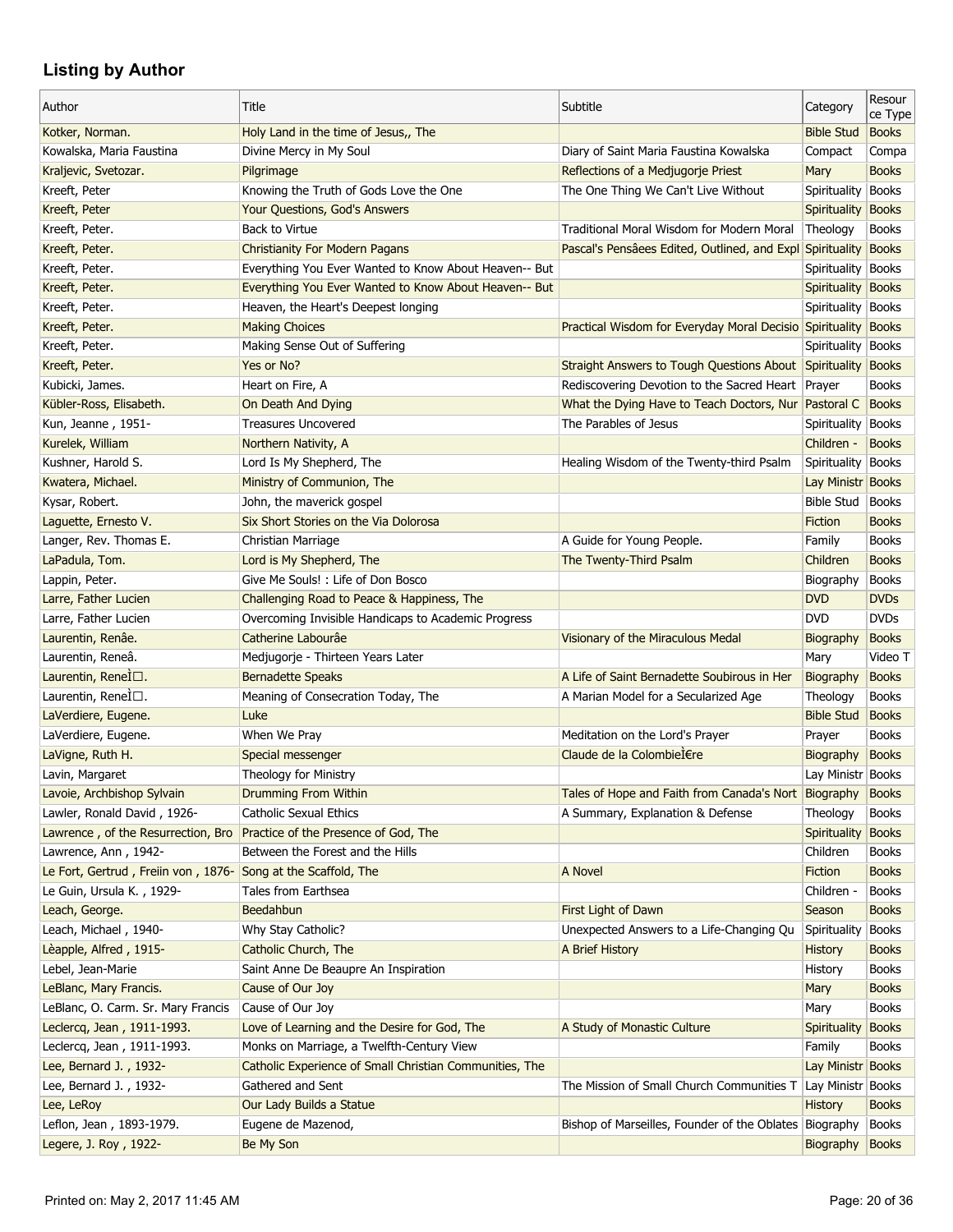| Author                                                       | Title                                                   | Subtitle                                                | Category            | Resour<br>ce Type |
|--------------------------------------------------------------|---------------------------------------------------------|---------------------------------------------------------|---------------------|-------------------|
| Lelia, S.S.N.D. Sister Mary                                  | Leading the Little Ones to Mary                         |                                                         | Children            | <b>Books</b>      |
| Leng, Felicity                                               | <b>Invincible Spirits</b>                               | A Thousand Years of Women's Spiritual Writ Spirituality |                     | <b>Books</b>      |
| L'Engle, Madeleine.                                          | Wrinkle in Time, A                                      |                                                         | Children -          | <b>Books</b>      |
| Lennan, Richard.                                             | Introduction to Catholic Theology, An                   |                                                         | Theology            | <b>Books</b>      |
| Lepetit, Charles.                                            | Two Dancers in the Desert                               | The Life of Charles de Foucauld                         | Biography           | <b>Books</b>      |
| Leseur, Elisabeth, 1866-1914.                                | Secret Diary of Elisabeth Leseur, The                   | The Woman Whose Goodness Changed Her                    | Biography           | <b>Books</b>      |
| Letson, Douglas Richard, 1939-                               | Jesuit Mystique, The                                    |                                                         | History             | <b>Books</b>      |
| Levy, Barrie.                                                | In Love and in Danger                                   | A Teen's Guide to Breaking Free of Abusive              | Family              | <b>Books</b>      |
| Lewandowski, Frrich.                                         | Shooting Stardust                                       |                                                         | Children -          | <b>Books</b>      |
| Lewis, C. S.                                                 | <b>Christian Reunion and Other Essays</b>               |                                                         | <b>Spirituality</b> | <b>Books</b>      |
| Lewis, C. S.                                                 | Chronicles of Narnia Movie Tie-in Edition, The          |                                                         | Children            | <b>Books</b>      |
| Lewis, C. S.                                                 | Complete C. S. Lewis Signature Classics, The            |                                                         | Spirituality        | Books             |
| Lewis, C. S.                                                 | Magician's Nephew, The                                  |                                                         | Children            | <b>Books</b>      |
| Lewis, C. S.                                                 | <b>Miracles</b>                                         |                                                         | Spirituality        | Books             |
| Lewis, C. S.                                                 | Screwtape Letters, The                                  |                                                         | Spirituality        | Books             |
| Lewis, C. S. (Clive Staples), 1898-                          | Christian Reflections,                                  |                                                         | Spirituality        | <b>Books</b>      |
| Lewis, C. S. (Clive Staples), 1898-                          | Great Divorce, The                                      |                                                         | Spirituality Books  |                   |
| Lewis, C. S. (Clive Staples), 1898-                          | Grief Observed, A                                       |                                                         | Spirituality Books  |                   |
| Lewis, C. S. (Clive Staples), 1898-                          | Horse and His Boy. The                                  | The Chronicles of Narnia: Book Three                    | Children -          | <b>Books</b>      |
| Lewis, C. S. (Clive Staples), 1898-                          | Lion The Witch and The Wardrobe., The                   | The Chronicles of Narnia: Book 2                        | Children -          | <b>Books</b>      |
| Lewis, C. S. (Clive Staples), 1898-                          | Magician's Nephew., The                                 | The Chronicles of Narnia ; Book One                     | Children -          | <b>Books</b>      |
| Lewis, C. S. (Clive Staples), 1898-                          | <b>Mere Christianity</b>                                |                                                         | Spirituality        | Books             |
| Lewis, C. S. (Clive Staples), 1898-                          | Problem of Pain, The                                    |                                                         | Spirituality Books  |                   |
| Lewis, C. S. (Clive Staples), 1898-                          | Surprised by Joy                                        | The Shape of My Early Life                              | <b>Biography</b>    | <b>Books</b>      |
| Lewis, C. S. (Clive Staples), 1898-1                         | Last Battle, The                                        | The Chronicles of Narnia - Boiok 7                      | Children -          | <b>Books</b>      |
| LEWIS, C.S.                                                  | Lion, the Witch and the Wardrobe, The                   |                                                         | Children -          | <b>Books</b>      |
| Lewis, Echo.                                                 | Long Way From Welcome, A                                | A Mystery in Paris                                      | Children -          | <b>Books</b>      |
| Ligo, Vivian                                                 |                                                         |                                                         |                     | <b>Books</b>      |
|                                                              | Singing the Lord's Song in a Foreign Land               | Reclaiming Your Faith in a New Culture                  | Theology            | <b>Books</b>      |
| Liguori, Alfonso Maria de', Saint, $1$ Glories of Mary., The | <b>Healing the Greatest Hurt</b>                        |                                                         | Mary                |                   |
| Linn, Dennis.                                                |                                                         |                                                         | Spirituality Books  |                   |
| Linn, Mary Jane.                                             | Healing the Dying                                       | Releasing People to Die                                 | Pastoral C          | <b>Books</b>      |
| Linn, Matthew.                                               | <b>Healing of Memories</b>                              |                                                         | Spirituality Books  |                   |
| Lisieux, St. Therese of                                      | St. Therese of Lisieux                                  | Her Last Conversations                                  | Biography           | <b>Books</b>      |
| Litkowski, Sister MAry Pelagia.                              | Kateri Tekakwitha                                       | Joyful Lover                                            | Children            | <b>Books</b>      |
| Little, Jean                                                 | Pippin the Christmas Pig                                |                                                         | Children            | <b>Books</b>      |
| Liturgy                                                      | Become One Body. One Spirit in Christ                   | Deepening Our Understanding of the Euchar               | <b>DVD</b>          | <b>DVDs</b>       |
| Lloyd, Susie, 1966-                                          | Bless Me, Father, For I Have Kids                       |                                                         | Family              | <b>Books</b>      |
| Lodi, Enzo.                                                  | Saints of the Roman Calendar                            | Including Feasts Proper to the English-Spea             | Biography           | <b>Books</b>      |
| Longenecker, Dwight.                                         | Praying the Rosary for Inner Healing                    |                                                         | Prayer              | <b>Books</b>      |
| Longenecker, Dwight.                                         | Praying the Rosary for Inner Healing                    |                                                         | Spirituality        | Books             |
| Longford, Frank Pakenham, Earl of Pope John Paul II          |                                                         | An Authorized Biography                                 | Biography           | Books             |
| Longley, Katharine M.                                        | Saint Margaret Clitherow                                |                                                         | Biography           | <b>Books</b>      |
| Lord, Bob                                                    | Many Faces Of Mary, The                                 | A Love Story                                            | Mary                | <b>Books</b>      |
| Lord, Bob.                                                   | <b>Martyrs</b>                                          | They Died for Christ                                    | Biography           | <b>Books</b>      |
| Loret, Pierre.                                               | Story of the Mass, The                                  | From the Last Supper to the Present Day                 | Liturgy             | <b>Books</b>      |
| Lorit, Sergio C.                                             | Last Days of Maximilian Kolbe, The                      |                                                         | Biography           | <b>Books</b>      |
| Lotz, Jim, 1929-                                             | Father Jimmy                                            | The Life and Times of Father Jimmy Tompki Biography     |                     | <b>Books</b>      |
| Lovasik, Lawrence G. (Lawrence G                             | Hidden Power of Kindness, The                           | A Practical Handbook for Souls Who Dare to Spirituality |                     | <b>Books</b>      |
| Lovasik, Lawrence G. (Lawrence G                             | My Picture Prayer Book                                  |                                                         | Children            | <b>Books</b>      |
| Lovasik, Lawrence G. (Lawrence G                             | New Picture Book of Saints                              | Illustrated Lives of the Saints for Young and           | Children            | <b>Books</b>      |
| Lowery, Daniel L.                                            | Following Christ                                        | A Handbook of Catholic Moral Teaching                   | Theology            | <b>Books</b>      |
| Lowney, Chris, author.                                       | Pope Francis                                            | Why He Leads the Way He Leads: Lessons                  | Spirituality Books  |                   |
| Loyola, St. Ignatius of                                      | Autobiography of St. Ignatius Loyola With Related Docum |                                                         | Biography Books     |                   |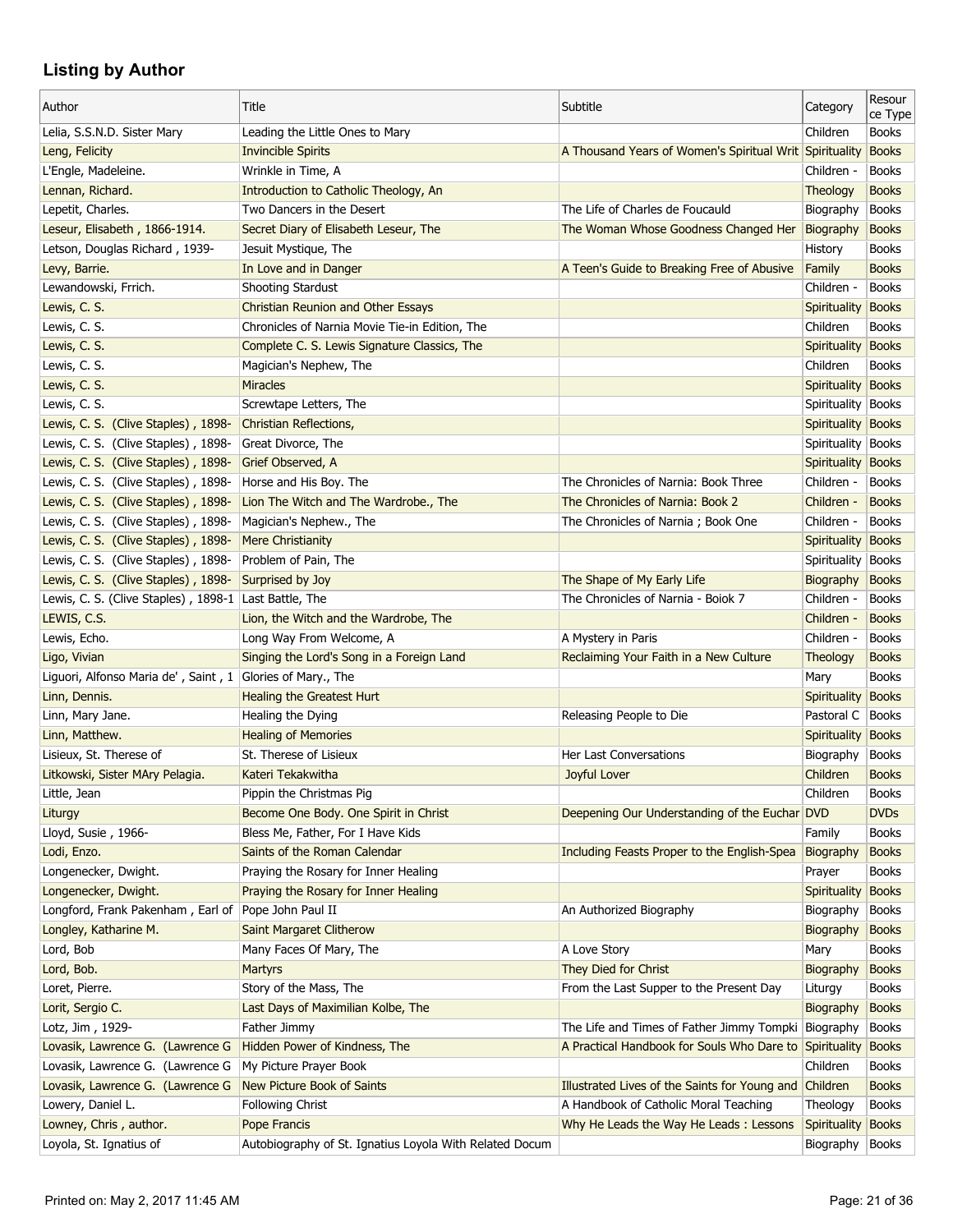| Author                                                      | Title                                                                                          | Subtitle                                                          | Category            | Resour<br>ce Type            |
|-------------------------------------------------------------|------------------------------------------------------------------------------------------------|-------------------------------------------------------------------|---------------------|------------------------------|
| Lubich, Chiara                                              | That All Men be One                                                                            | Orgins and Life of the Focolare Movement                          | <b>Spirituality</b> | <b>Books</b>                 |
| Lubich, Chiara, 1920-2008.                                  | When Did We See You, Lord?                                                                     |                                                                   | Spirituality        | <b>Books</b>                 |
| Lucado, Max                                                 | <b>Come Thirsty</b>                                                                            | Receive What Your Soul Longs for                                  | Spirituality        | <b>Books</b>                 |
| Lucado, Max                                                 | Fearless                                                                                       | Imagine Your Life Without Fear                                    | Spirituality        | <b>Books</b>                 |
| Lucado, Max                                                 | <b>Fearless</b>                                                                                | Imagine Your Life Without Fear                                    | Spirituality Books  |                              |
| Lucado, Max                                                 | Next Door Saviour                                                                              | Near Enough to Touch Strong Enough to Tr Spirituality Books       |                     |                              |
| Lucado, Max                                                 | <b>Outlive Your Life</b>                                                                       | You Were Made to Make A Difference                                | Spirituality        | <b>Books</b>                 |
| Lucado, Max                                                 | <b>Traveling Light</b>                                                                         | Releasing the Burdens You Were Never Inte Spirituality            |                     | <b>Books</b>                 |
| Lucatero, Heliodoro.                                        | Living Mass, The                                                                               | Changes to the Roman Missal and How We                            | Liturgy             | <b>Books</b>                 |
| Ludy, Eric.                                                 | When God Writes Your Love Story                                                                | The Ultimate Approach to Guy/Girl Relations Family                |                     | <b>Books</b>                 |
| <b>Luke Films</b>                                           | <b>Therese</b>                                                                                 | True Story of Saint Therese of Lisieux                            | <b>DVD</b>          | <b>DVDs</b>                  |
| Luke Films                                                  | Therese                                                                                        | True Story of Saint Therese of Lisieux                            | <b>DVD</b>          | <b>DVDs</b>                  |
| Lukefahr, Oscar.                                            | We Worship                                                                                     | A Guide to the Catholic Mass                                      | Liturgy             | <b>Books</b>                 |
| Lutz, A. Fowler.                                            | Stories of the Child Jesus from Many Lands                                                     |                                                                   | Children -          | <b>Books</b>                 |
| <b>Luxvide Production</b>                                   | <b>Saint Rita</b>                                                                              | No Cause is Ever Lost                                             | <b>DVD</b>          | <b>DVDs</b>                  |
| Lynch, John                                                 | Woman Wrapped in Silence, A                                                                    | Poem                                                              | Mary                | <b>Books</b>                 |
| Lynch, Mary                                                 | Art Through Faith                                                                              |                                                                   | <b>History</b>      | <b>Books</b>                 |
| Lyons, Mark J.                                              | Getting To Know Mary                                                                           |                                                                   | Mary                | <b>Books</b>                 |
| M. Angelica (Mary Angelica), Moth Living Prayer             |                                                                                                | In the Silence of the Heart, Jesus Helps Us t Prayer              |                     | <b>Books</b>                 |
|                                                             | M. Angelica (Mary Angelica), Moth   Mother Angelica's Little Book of Life Lessons and Everyday |                                                                   | Spirituality        | <b>Books</b>                 |
| M. Angelica (Mary Angelica), Moth                           | Mother Angelica's Little Book of Life Lessons and Everyday                                     |                                                                   | Spirituality        | <b>Books</b>                 |
| Maalouf, Jean                                               | Praying With Mother Teresa                                                                     |                                                                   | Prayer              | <b>Books</b>                 |
| Maasburg, Leo-M. (Leo-Maximilian) Mother Teresa of Calcutta |                                                                                                | A Personal Portrait                                               | <b>Biography</b>    | <b>Books</b>                 |
| MacDonald, George, 1824-1905.                               | Princess and the Goblin, The                                                                   |                                                                   | Children -          | <b>Books</b>                 |
|                                                             | <b>Conceived Without Sin</b>                                                                   |                                                                   |                     |                              |
| Macfarlane, Bud.<br>MacGregor, James Grierson, 1905-        | Father Lacombe                                                                                 |                                                                   | Fiction             | <b>Books</b><br><b>Books</b> |
|                                                             | <b>Seeing Salvation</b>                                                                        | Images of Christ in Art                                           | Biography           | <b>Books</b>                 |
| MacGregor, Neil, 1946-                                      |                                                                                                | A Handbook About End of Life Care                                 | <b>History</b>      | Books                        |
| MacMillan Karen;                                            | Caregiver's Guide, A                                                                           |                                                                   | Pastoral C          |                              |
| MacNutt, Francis.                                           | Practice of Healing Prayer, The                                                                | A How-to Guide for Catholics                                      | Prayer              | <b>Books</b>                 |
| Madigan, Leo, 1939-                                         | Weka-Feather Cloak, The                                                                        | A New Zealand Fantasy                                             | Children            | <b>Books</b>                 |
| Madott, Bertha Catherine                                    | Book of Days, A                                                                                | Reflections Inspired by the Liturgical Year                       | Liturgy             | <b>Books</b>                 |
| Madott, Bertha Catherine                                    | Saving Graces                                                                                  | Reflections on Hope in Everyday Life                              | Spirituality        | <b>Books</b>                 |
| Madott, Bertha Catherine                                    | Sunshine & Shadow                                                                              | Depression and Spirituality                                       | Spirituality        | <b>Books</b>                 |
| Madrid, Patrick, 1960-                                      | Any Friend of God's is a Friend of Mine                                                        | A Biblical and Historical Explanation of the C Spirituality Books |                     |                              |
| Madrid, Patrick, 1960-                                      | Pope Fiction                                                                                   |                                                                   | Spirituality Books  |                              |
| Madrid, Patrick, 1960-                                      | Search and Rescue                                                                              | How to Bring Your Family and Friends Into-- Spirituality          |                     | <b>Books</b>                 |
| Madrid, Patrick, 1960-                                      | Surprised by Truth                                                                             | Eleven Converts Give the Biblical and Histori Testimony           |                     | <b>Books</b>                 |
| Madrid, Patrick, 1960-                                      | Surprised By Truth 2                                                                           | Fifteen Men and Women Give the Biblical an Testimony              |                     | <b>Books</b>                 |
| Madrid, Patrick, 1960-                                      | Surprised By Truth 3                                                                           | 10 More Converts Explain the Biblical and Hi Testimony            |                     | <b>Books</b>                 |
| Magnuson, JoAnn G.                                          | ISRAEL Tour Study Manual [Catholic Edition]                                                    |                                                                   | History             | <b>Books</b>                 |
| Mahl, Eric                                                  | Being All In                                                                                   | From NFL Playing Field to the Mission Field                       | Compact             | Compa                        |
| Malarkey, Kevin                                             | Boy Who Came Back From Heaven, The                                                             | A Remarkable Account of Miracles, Angels,                         | <b>DVD</b>          | <b>DVDs</b>                  |
| MaliGnski, Mieczysaw                                        | Pope John Paul II                                                                              | The Life of Karol Wojtyla                                         | Biography           | <b>Books</b>                 |
| Mallon, Fr. James                                           | Divine Renovation                                                                              | From a Maintenance to a Missional Parish                          | Spirituality        | <b>Books</b>                 |
| Maloney, George                                             | Jesus Set Me Free                                                                              | <b>Inner Freedom Through Contemplation</b>                        | Spirituality Books  |                              |
| Maloney, George A.                                          | <b>Bright Darkness</b>                                                                         | Jesus - The Lover of Mankind                                      | Spirituality Books  |                              |
| Maloney, George A., 1924-                                   | Eight-Day Retreat, An                                                                          | Alone With the Alone                                              | Spirituality Books  |                              |
| Maloney, George A., 1924-                                   | In Jesus We Trust                                                                              |                                                                   | Spirituality Books  |                              |
| Maloney, George A., 1924-                                   | Pilgrimage of the heart                                                                        | a treasury of Eastern Christian spirituality                      | Spirituality Books  |                              |
| Maloney, George A., 1924-                                   | Singers of the New Song                                                                        | A Mystical Interpretation of the Song of Son                      | Spirituality        | <b>Books</b>                 |
| Maly, Eugene H.                                             | Romans                                                                                         |                                                                   | <b>Bible Stud</b>   | <b>Books</b>                 |
| Mancinelli, Fabrizo                                         | Sistine Chapel, The                                                                            |                                                                   | History             | <b>Books</b>                 |
| Manion, Patricia Jean.                                      | Only One Heart                                                                                 | The Story Of A Pioneer Nun In America.                            | Biography           | <b>Books</b>                 |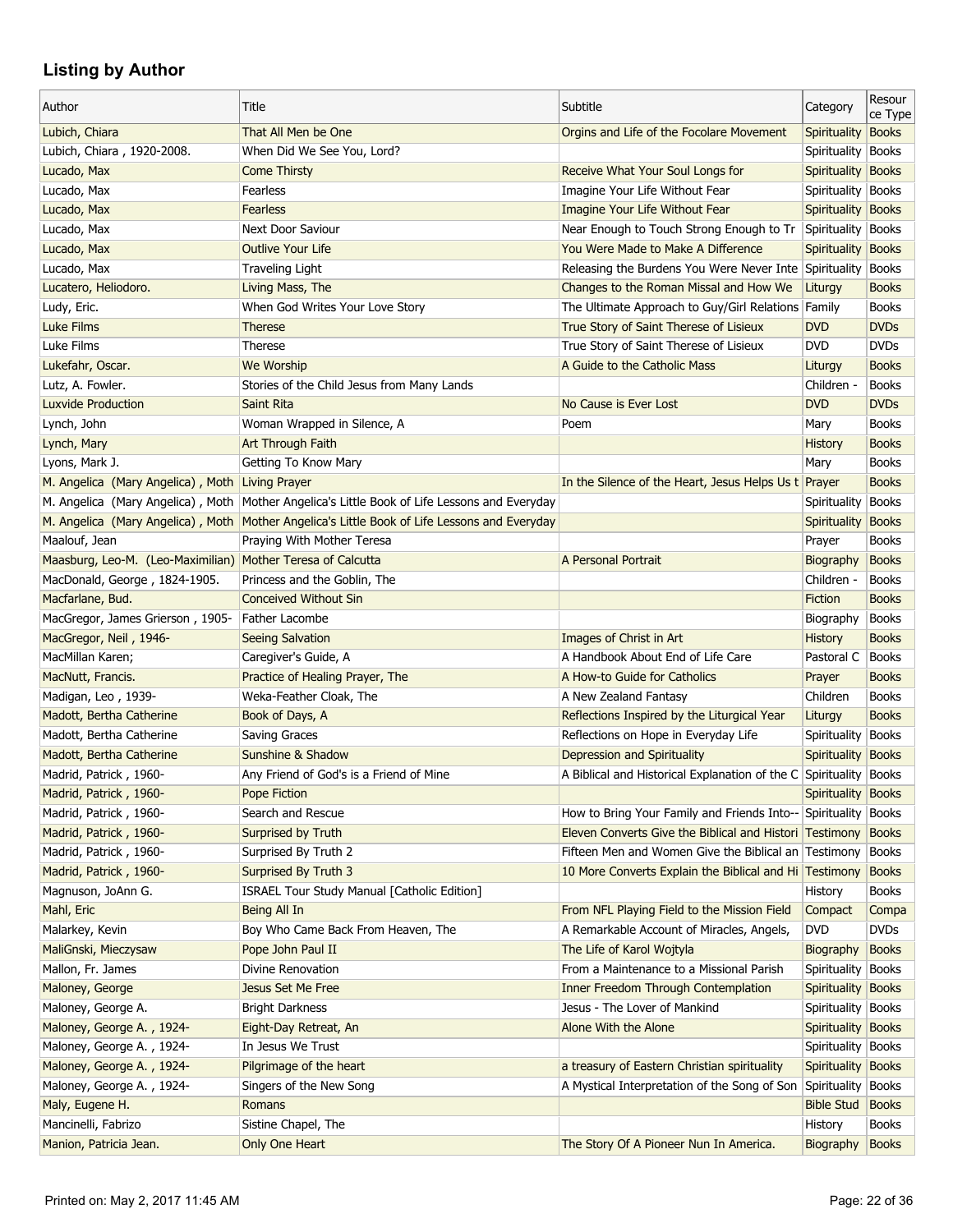| Subtitle<br>Author<br>Title<br>Category                                                                                               | ce Type      |
|---------------------------------------------------------------------------------------------------------------------------------------|--------------|
|                                                                                                                                       |              |
| Manning, Doug<br>Gift of Significance, The<br>Walking People Through a Loss<br>Pastoral C                                             | <b>Books</b> |
| Manning, Doug.<br>Don't Take My Grief Away<br>What to Do When You Lose a Loved One<br>Pastoral C                                      | <b>Books</b> |
| Questions and Answers for Today's Catholic<br>A Catholic Answers Difficult Questions<br>Catechism  <br>Manning, Father Michael, 1940- | Books        |
| Children<br>Marbach, Ethel<br>Saints for the Journey                                                                                  | <b>Books</b> |
| Marchi, John De<br>Fatima from the Beginning.<br>Mary                                                                                 | <b>Books</b> |
| In the Footsteps of Jesus<br>Marchiano, Bruce.<br>Biography                                                                           | <b>Books</b> |
| Arms of Love<br>Marcoux, Carmen, 1966-<br>Fiction                                                                                     | <b>Books</b> |
| Marcoux, Carmen, 1966-<br>Surrender<br>Fiction                                                                                        | <b>Books</b> |
| Marian Movement of Priests<br>To The Priests, Our Lady's Beloved Sons<br>The Marian Movement of Priests<br>Mysticism                  | <b>Books</b> |
| <b>Thomas More</b><br>A Biography<br>Biography<br>Marius, Richard.                                                                    | <b>Books</b> |
| Marks, Frederick<br>Catholic Handbook For Engaged and Newly Married Coupl<br>Family                                                   | <b>Books</b> |
| Marrow, Stanley B.<br>Paul<br>His Letters and His Theology: An Introducti Bible Stud                                                  | <b>Books</b> |
| Marsh, Jack.<br>You Can Help the Alcoholic<br>A Christian Plan For Intervention<br>Spirituality                                       | <b>Books</b> |
| Marshall, Mary.<br><b>Angel Fire</b><br>Fiction                                                                                       | <b>Books</b> |
| Martâinez de Pisâon L., Ramâon, 1 Life Beyond Death<br>The Eschatological Dimension of Christian F<br>Theology                        | <b>Books</b> |
| Martâinez, Luis M. (Luis Maria), 18 When Jesus Sleeps<br>Finding Spiritual Peace Amid the Storms of<br>Spirituality Books             |              |
| Martilnez, Luis M. (Luis Maria),<br>True Devotion to the Holy Spirit<br>Spirituality                                                  | <b>Books</b> |
| Isn't it Time you Discover the Life God Creat Spirituality<br>Martin, Curtis<br>Made for More                                         | <b>Books</b> |
| Martin, Francis<br>Songs of God's People. The<br>The Psalms as Prayer and Poetry<br><b>Bible Stud</b>                                 | <b>Books</b> |
| Martin, James<br>My Life with the Saints<br>Biography                                                                                 | <b>Books</b> |
| Martin, James, 1960-<br>A Pilgrimage<br>Christolog<br><b>Jesus</b>                                                                    | <b>Books</b> |
| He Loves Me<br>Martin, Patrick A.<br>Fantastic!<br>Biography                                                                          | <b>Books</b> |
| Called to Holiness<br>Martin, Ralph, 1942-<br>What it Means to Encounter the Living God<br>Spirituality Books                         |              |
|                                                                                                                                       |              |
| Catholic Church at the End of an Age, The<br>Martin, Ralph, 1942-<br>What is the Spirit Saying?<br>Spirituality Books                 |              |
| Martin, Ralph, 1942-<br>Catholic Church at the End of an Age, The<br>What is the Spirit Saying?<br>Spirituality                       | <b>Books</b> |
| Reading Scripture as the Word of God<br><b>Bible Stud</b><br>Marting, George                                                          | <b>Books</b> |
| Meditations on His Life and Letters<br>Martini, Carlo Maria, 1927-2012.<br>Gospel According to St. Paul, The<br>Bible Stud   Books    |              |
| Martini, Carlo Maria, 1927-2012.<br><b>Letting God Free Us</b><br>Meditations on Ignatian Spiritual Exercises<br>Spirituality Books   |              |
| The Way of the Paschal Mystery<br>Martini, Carlo N.<br>Through Moses to Jesus<br>Spirituality   Books                                 |              |
| An Historical Introduction to the Sacraments Sacrament Books<br>Martos, Joseph, 1943-.<br>Doors to the Sacred                         |              |
| Marx, Fr. Paul<br>Apostle of Life, The<br>Biography                                                                                   | <b>Books</b> |
| Marx, Fr. Paul<br>Confessions of a Prolife Missioinary<br>The Journeys of Fr. Paul Marx, OSB<br>Biography                             | <b>Books</b> |
| Reflections on the Art of Christian Friendshi<br>Mary Francis, Mother, 1921-<br>But I Have Called You Friends<br>Spirituality         | <b>Books</b> |
| Mary Francis, Mother, 1921-<br>Chastity, Poverty, and Obedience<br>Recovering the Vision for the Renewal of Re Spirituality Books     |              |
| Mary Oliver, Mother.<br>Mary Ward, 1585-1645.<br>Biography                                                                            | <b>Books</b> |
| Masson, Sophie, 1959-<br>Children -<br>First Day, The                                                                                 | <b>Books</b> |
| Masson, Sophie, 1959-<br>Malkin<br>Children -                                                                                         | <b>Books</b> |
| Matheson, Shirlee Smith<br>Youngblood of the Peace<br>Biography                                                                       | <b>Books</b> |
| Matthews, Leonard, 1920-<br>Daniel and His Friends<br>Children                                                                        | <b>Books</b> |
| Mauriac, Frandcois, 1885-1970.<br><b>Holy Thursday</b><br>An Intimate Remembrance<br>Season                                           | <b>Books</b> |
| Mayeski, Marie Anne.<br>Women at the Table<br>Three Medieval Theologians<br>Theology                                                  | <b>Books</b> |
| Richest of the poor<br>The Life of Saint Francis of Assisi.<br>Maynard, Theodore, 1890-1956.<br>Biography                             | <b>Books</b> |
| Mayo, Margaret<br>Brother Sun, Sister Moon<br>Children                                                                                | <b>Books</b> |
| McAuley, Lynn, 1956-<br>As Pastor and Brother<br>In Memory of Pope John Paul II's Visits to C History                                 | <b>Books</b> |
| McBride, Alfred Father<br>Images of Mary<br><b>DVD</b>                                                                                | <b>DVDs</b>  |
| McBride, Alfred.<br><b>Celebrating the Mass</b><br>A Guide for Understanding and Loving the<br>Liturgy                                | <b>Books</b> |
| McBride, Alfred.<br><b>Essentials of the Faith</b><br>A Guide to the Catechism of the Catholic Ch<br>Catechism                        | <b>Books</b> |
| <b>Father McBride's College Catechism</b><br>McBride, Alfred.<br>Catechism                                                            | <b>Books</b> |
| McBride, Alfred.<br>Father McBride's Teen Catechism<br>Based on the Catechism of the Catholic Chu<br>Catechism                        | <b>Books</b> |
| McBride, Alfred.<br>Short History of the Mass, A<br>Liturgy                                                                           | <b>Books</b> |
| McBrien, Philip J.<br>Word of the Lord, The, Year C<br>Reflections on the Sunday Readings- Year C Liturgy                             | <b>Books</b> |
| McBrien, Richard P.<br>Lives of the Popes<br>The Pontiffs from St. Peter to John Paul II<br>Biography                                 | <b>Books</b> |
| McCloskey, C. John, Father.<br>Good News, Bad News<br>Evangelization, Conversion, and the Crisis of Spirituality Books                |              |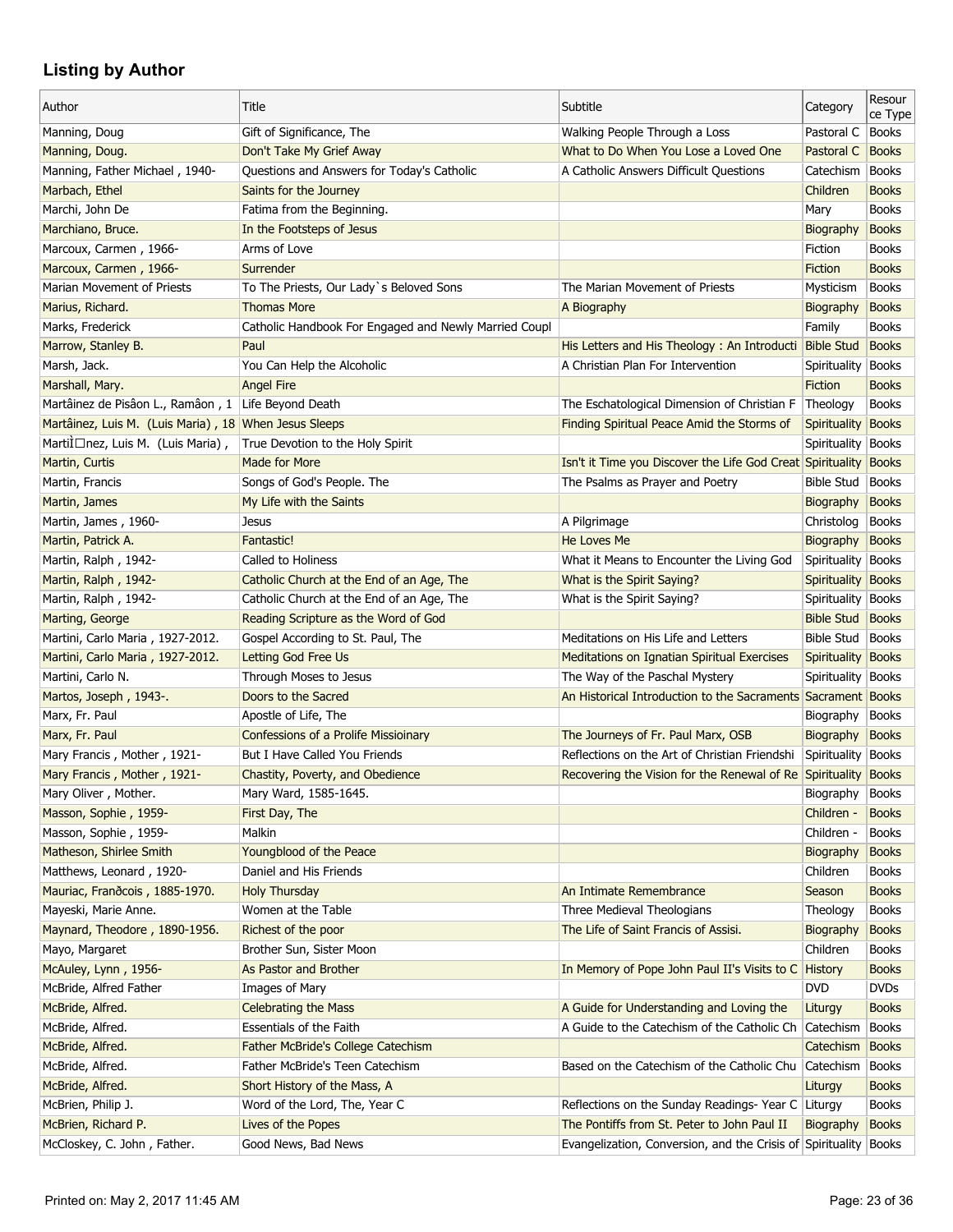|                                   |                                      |                                                        |                      | Resour       |
|-----------------------------------|--------------------------------------|--------------------------------------------------------|----------------------|--------------|
| Author                            | Title                                | Subtitle                                               | Category             | ce Type      |
| McConnell, Barbara.               | Sainte-Marie Among the Hurons        |                                                        | <b>History</b>       | <b>Books</b> |
| McDonough, Peter, 1939-           | Men Astutely Trained                 | A History of the Jesuits in the American Cen   History |                      | <b>Books</b> |
| McDowell, Bart.                   | <b>Inside the Vatican</b>            |                                                        | <b>History</b>       | <b>Books</b> |
| McDowell, Bart.                   | Inside the Vatican                   |                                                        | Reference            | <b>Books</b> |
| McGinty, Mary Peter               | Sacrament of Christian Life, The     |                                                        | <b>Spirituality</b>  | <b>Books</b> |
| McGivern, Rev. James S., S.J.     | Saga of the Church in Canada, A      |                                                        | History              | <b>Books</b> |
| McGraw, Jay.                      | Closing the Gap                      | A Strategy for Bringing Parents and Teens T Family     |                      | <b>Books</b> |
| McGuire, Rita                     | Marguerite dYouville                 | A Biography Based on the Life and Times of             | Biography            | <b>Books</b> |
| McKenna, Briege.                  | Miracles Do Happen                   |                                                        | Spirituality         | <b>Books</b> |
| McKenna, Megan.                   | Like a Hammer Shattering Rock        | Hearing the Gospels Today                              | Spirituality Books   |              |
| McKenna, Megan.                   | <b>Parables</b>                      | The Arrows of God                                      | Spirituality Books   |              |
| McKenna, OSC Briege               | Power of the Sacraments, The         |                                                        | Sacrament   Books    |              |
| McLaughlin, John L.               | Questions of Jesus, The              |                                                        | Christolog           | <b>Books</b> |
| McLaughlin, John L.               | Questions of Jesus, The              | Meditations on the New Testament                       | Spirituality         | <b>Books</b> |
| McManus, Brendan.                 | <b>Redemption Road</b>               | Grieving on the Camino                                 | Biography            | <b>DVDs</b>  |
| McNamara, Jo Ann, 1931-           | Sisters in Arms                      | Catholic Nuns Through Two Millennia                    | History              | <b>Books</b> |
| McNeill, Donald P.                | Compassion                           | A Reflection on the Christian Life                     | Spirituality         | <b>Books</b> |
| McPolin, James                    | John                                 |                                                        | <b>Bible Stud</b>    | <b>Books</b> |
| <b>Mediatrade SPA</b>             | Padre Pio - Miracle Man              | The Priest Who Bore the Wounds of Christ               | <b>DVD</b>           | <b>DVDs</b>  |
|                                   |                                      |                                                        |                      |              |
| Medwick, Cathleen.                | Teresa of Avila                      | The Progress of a Soul                                 | Biography            | <b>Books</b> |
| Meeker, Margaret J.               | Boys Should be Boys                  |                                                        | Family               | <b>Books</b> |
| Meeker, Margaret J.               | Strong Fathers, Strong Daughters     | 10 Secrets Every Father Should Know                    | Family               | <b>Books</b> |
| Meinardus, Otto Friedrich August. | St. Paul in Greece                   |                                                        | <b>Bible Stud</b>    | <b>Books</b> |
| Meissen, Randall J.               | Living Miracles                      | The Spiritual Sons of John Paul the Great              | Biography            | <b>Books</b> |
| Melgari, Amelia Tondini           | Our Lord's Life                      | His Story in Revernt Words and Original Pai            | Children             | <b>Books</b> |
| Menen, Aubrey.                    | Upon This Rock.                      |                                                        | Reference            | Books        |
| Meninger, William.                | 1012 Monastery Road                  | A Spiritual Journey                                    | Spirituality Books   |              |
| Merton, Thomas                    | Faith and Violence                   | Christian Teaching and Christian Practice              | Spirituality   Books |              |
| Merton, Thomas                    | No Man is an Island                  |                                                        | Spirituality Books   |              |
| Merton, Thomas                    | Seven Storey Mountain, The           | 50th Anniversary                                       | Biography            | <b>Books</b> |
| Merton, Thomas, 1915-1968.        | <b>Essential Writings</b>            | <b>Spiritual Master</b>                                | Spirituality         | <b>Books</b> |
| Merton, Thomas, 1915-1968.        | Life and Holiness                    |                                                        | Spirituality Books   |              |
| Merton, Thomas, 1915-1968.        | Run to the Mountain                  | The Story of a Vocation                                | Spirituality Books   |              |
| Merton, Thomas, 1915-1968.        | Thomas Merton, Spiritual Master      | The Essential Writings                                 | Spirituality Books   |              |
| MIC, Fr. Michael E. Gaitley       | Second Greatest Story Ever Told, The |                                                        | Spirituality Books   |              |
| Michell, Robert Thomas, O.F.M.    | Pause Awhile                         | Poems for Reflection                                   | Spirituality         | <b>Books</b> |
| <b>Mike Charles Productions</b>   | Pictures of Guyana                   |                                                        | <b>DVD</b>           | <b>DVDs</b>  |
| Miles, Cassian A.                 | Alert to God's Work                  | Ready-to Read Scripture Guides for Weekda Bible Stud   |                      | <b>Books</b> |
| Miller, John W., 1926-            | <b>Biblical faith and Fathering</b>  | Why We Call God "Father"                               | <b>Spirituality</b>  | <b>Books</b> |
| Miller, Marcianne                 | First Valentine, The                 |                                                        | <b>DVD</b>           | <b>DVDs</b>  |
| Miller, Michael J.                | Youcat                               | Youth Catechism of the Catholic Church                 | Catechism            | <b>Books</b> |
| Minutoli, Armando.                | Medjugorje                           | A Pilgrim's Journey: A True story of Spiritua Mary     |                      | <b>Books</b> |
| Miravalle, Mark                   | <b>Meet Your Mother</b>              | A Brief Introduction to Mary                           | Spirituality         | <b>Books</b> |
| Miravalle, Mark I., 1959-         | Medjugorje and the Family            | Helping Families to Live the Message                   | Family               | <b>Books</b> |
| Miravalle, Mark.                  | It Is Time To Meet St. Philomena     |                                                        | <b>Biography</b>     | <b>Books</b> |
| Mirivalle, Mark                   | Meet Your Spiritual Father           |                                                        | Spirituality         | <b>Books</b> |
| Mitch, Stacy.                     | Courageous Love                      | A Bible Study on Holiness for Women                    | <b>Bible Stud</b>    | <b>Books</b> |
| Mitch, Stacy.                     | Courageous Virtue                    | A Bible Study on Moral Excellence for Wome Bible Stud  |                      | <b>Books</b> |
| Mitchell, Robert Thomas, O.F.M.   | Moments of Faith                     | <b>Vision Embraced</b>                                 | Spirituality         | <b>Books</b> |
| Mitchell, Robert Thomas, O.F.M.   | Music of the Heart                   |                                                        | Spirituality         | <b>Books</b> |
| Monasterio, Enrique               | <b>God's Nativity Scene</b>          |                                                        | Children             | <b>Books</b> |
| Monasterio, Enrique               | God's Nativity Scene                 |                                                        | Spirituality   Books |              |
| Monbourquette, John               | How to Forgive                       | A Step-By-Step Guide                                   | Spirituality Books   |              |
|                                   |                                      |                                                        |                      |              |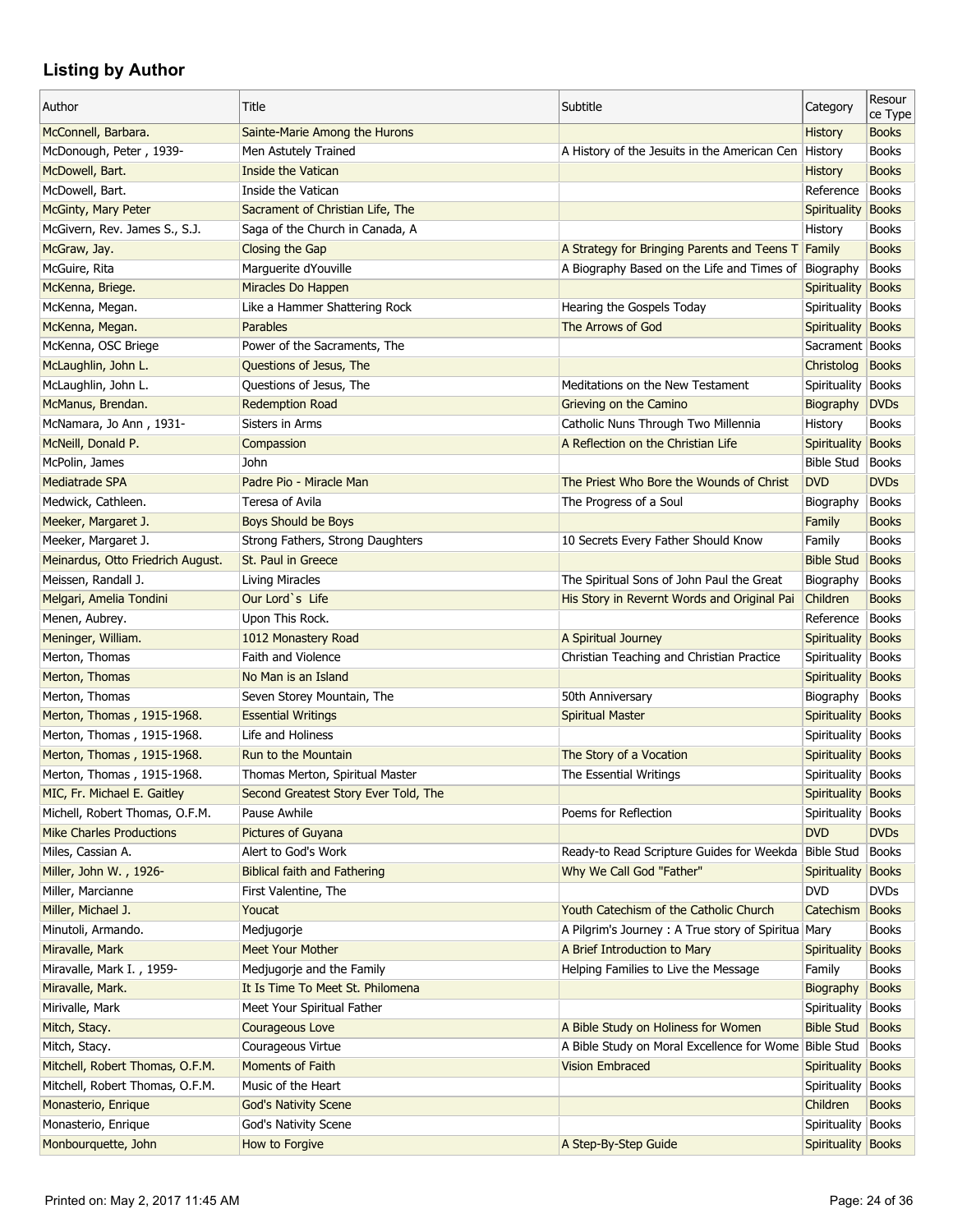| Author                                                   | Title                                                                                               | Subtitle                                                  | Category               | Resour<br>ce Type |
|----------------------------------------------------------|-----------------------------------------------------------------------------------------------------|-----------------------------------------------------------|------------------------|-------------------|
| Montague, George T                                       | Maturing In Christ                                                                                  | Saint Paul's Program for Christian Growth                 | <b>Bible Stud</b>      | <b>Books</b>      |
| Montague, George T.                                      | Living Thought of Saint Paul, The                                                                   | An Introduction to Pauline Theology Throug                | <b>Bible Stud</b>      | <b>Books</b>      |
| Montfort, St Louis Marie de                              | True Devotion To Mary                                                                               | With Preparation for Total Consecration                   | Mary                   | <b>Books</b>      |
| Montgomery, Dan, 1946-                                   | Mystery of Half Moon Cove, The                                                                      |                                                           | Children -             | <b>Books</b>      |
| Moore, Clement C.                                        | Night Before Christmas, The                                                                         |                                                           | Children               | <b>Books</b>      |
| Moran, Gabriel.                                          | Theology of Revelation.                                                                             |                                                           | Theology               | <b>Books</b>      |
| Moran, Sally                                             | Woman for All Seasons, A                                                                            | Reflections on Mary                                       | Mary                   | <b>Books</b>      |
| More, Sir Thomas                                         | Utopia, The                                                                                         | Of Sir Thomas More                                        | Spirituality           | <b>Books</b>      |
| Morgan, Tom, 1957-                                       | Saints                                                                                              | A visual Almanac of the Virtuous, Pure, Prai Biography    |                        | <b>Books</b>      |
| Morice, Fr. Henri                                        | Why Bad Things Happen to Good Catholics                                                             | And Other Mysteries of God's Love and Prov Spirituality   |                        | <b>Books</b>      |
| Morris, Jonathan, 1972-                                  | Promise, The                                                                                        | God's Purpose and Plan For When Life Hurts Spirituality   |                        | <b>Books</b>      |
| Morris, Jonathan, 1972-                                  | Promise, The                                                                                        | God's Purpose and Plan for When Life Hurts Spirituality   |                        | <b>Books</b>      |
| Morris, Jonathan, 1972-                                  | Way of Serenity, The                                                                                | Finding Peace and Happiness in the Serenity Spirituality  |                        | <b>Books</b>      |
| Morrow, T. G.                                            | Christian Courtship in an Oversexed World                                                           | A Guide for Catholics                                     | Family                 | <b>Books</b>      |
| Morton, H. V.                                            | In The Steps Of St. Paul                                                                            |                                                           | <b>Bible Stud</b>      | <b>Books</b>      |
| Morton, H. V. (Henry Vollam), 189 This is the Holy Land, |                                                                                                     | A Pilgrimage in Words and Pictures,                       | <b>History</b>         | <b>Books</b>      |
| Muggeridge, Malcolm                                      | Conversion                                                                                          | A Spiritual Journey                                       | Spirituality           | <b>Books</b>      |
| Muggeridge, Malcolm, 1903-1990.                          | Something Beautiful for God                                                                         | Mother Teresa of Calcutta.                                | Biography              | <b>Books</b>      |
| Muggeridge, Malcolm, 1903-1990.                          | Third Testament, A                                                                                  | A Modern Pilgrim Explores the Spiritual Wan   Biography   |                        | <b>Books</b>      |
| Mugridge, Christine Anne.                                | God's Call to Women                                                                                 | <b>Twelve Spiritual Memoirs</b>                           | <b>Spirituality</b>    | <b>Books</b>      |
| Murphy, Richard Thomas Aquinas                           | An Introduction to the Prophets of Israel                                                           |                                                           | <b>Bible Stud</b>      | Books             |
| Murray, Lorraine V.                                      | Confessions of an Ex-Feminist                                                                       |                                                           | <b>Testimony Books</b> |                   |
| Muto, Susan                                              | John of the Cross for Today                                                                         | The Ascent                                                | Spirituality Books     |                   |
| Muto, Susan Annette                                      | <b>Meditation in Motion</b>                                                                         |                                                           | Spirituality Books     |                   |
| Muto, Susan Annette.                                     | Am I Living a Spiritual Life?                                                                       | Qestions and Answers For Those Who Pray                   | Spirituality           | <b>Books</b>      |
| Mutsuo Fukushima, Francis.                               | Akita: Mother of God as Coredemptrix; Modern Miracles o Tears From the Statue of the Holy Virgin, A |                                                           | Mysticism              | <b>Books</b>      |
| Myers, Rawley.                                           | Faith Experiences of Catholic Converts                                                              |                                                           | Testimony              | <b>Books</b>      |
| Nathanson, Bernard N.                                    | Hand of God, The                                                                                    | A Journey from Death to Life by the Abortio Biography     |                        | <b>Books</b>      |
| Navarre, University of                                   | Navarre Bible, The                                                                                  | New Testament                                             | <b>Bible Stud</b>      | <b>Books</b>      |
| Nelson, Marcia Z.                                        | God of Second Chances, The                                                                          | Stories of Lives Transformed by Faith                     | Testimony              | Books             |
| Neumann, Anton.                                          | Israel                                                                                              |                                                           | History                | <b>Books</b>      |
| Neusner, Jacob, 1932-                                    | Way of Torah, The                                                                                   | an introduction to Judaism                                | Religion               | <b>Books</b>      |
| Nevins, Albert J., 1915-                                 | Saint Francis of the Seven Seas                                                                     |                                                           | Children               | <b>Books</b>      |
| New American Bible                                       | Catholic Study Bible, The                                                                           | New American Bible including the revised Ps Bible Stud    |                        | <b>Books</b>      |
| Nguyãäen, Phanxicão Xaviãe Væan                          | Testimony of hope                                                                                   | The Spiritual Exercises of Pope John Paul II Spirituality |                        |                   |
|                                                          |                                                                                                     |                                                           |                        | <b>Books</b>      |
| Nichols, Aidan.                                          | Shape of Catholic Theology, The                                                                     | An Introduction to its Sources, Principles, an Theology   |                        | <b>Books</b>      |
| Nichols, Aidan.                                          | Spirituality For the Twenty-First Century, A<br>Francis, The Knight of Assisi                       |                                                           | Spirituality           | <b>Books</b>      |
| Nichols, Terri Vorndran                                  |                                                                                                     |                                                           | Children               | <b>Books</b>      |
| Nobisso, Josephine.                                      | Weight of a Mass, The                                                                               | A Tale of Faith                                           | Children               | <b>Books</b>      |
| Nodel, Maxine                                            | Joseph                                                                                              | <b>Great Bible Stories</b>                                | Children               | <b>Books</b>      |
| Nodel, Maxine                                            | Joseph in Egypt                                                                                     |                                                           | Children               | <b>Books</b>      |
| Noll, Ray Robert, 1934-                                  | <b>Sacraments</b>                                                                                   | A New Understanding for a New Generation                  | Sacrament Books        |                   |
| None                                                     | Children's Bible, The                                                                               | The Old Testament and the New Testament Children          |                        | <b>Books</b>      |
| <b>None</b>                                              | Children's Bible, The                                                                               | The Old Testament and the New Testament Children          |                        | <b>Books</b>      |
| None                                                     | Confirmation                                                                                        | Preparing, Celebrating, Reviewing, Rememb Children        |                        | <b>Books</b>      |
| Normile, Patti.                                          | <b>Following Francis of Assisi</b>                                                                  | A Spirituality For Daily Living                           | Spirituality           | <b>Books</b>      |
| Norquist, Marilyn                                        | How to Read and Pray Saint Paul                                                                     |                                                           | <b>Bible Stud</b>      | <b>Books</b>      |
| Norris, Kathleen, 1947-                                  | Holy Twins, The                                                                                     | <b>Benedict and Scholastica</b>                           | Children               | <b>Books</b>      |
| Nortz, Fr. Basil                                         | <b>Music and Morality</b>                                                                           | What is Wrong with Rock Music?                            | Compact                | Compa             |
| Nouwen, Henri J. M.                                      | Aging                                                                                               | The Fulfillment of Life                                   | Spirituality           | <b>Books</b>      |
| Nouwen, Henri J. M.                                      | Behold the Beauty of the Lord                                                                       | Praying with Icons                                        | Spirituality Books     |                   |
| Nouwen, Henri J. M.                                      | Behold the Beauty of the Lord                                                                       | Praying With Icons                                        | Spirituality Books     |                   |
| Nouwen, Henri J. M.                                      | Beyond the Mirror                                                                                   | Reflections on Death and Life                             | Spirituality Books     |                   |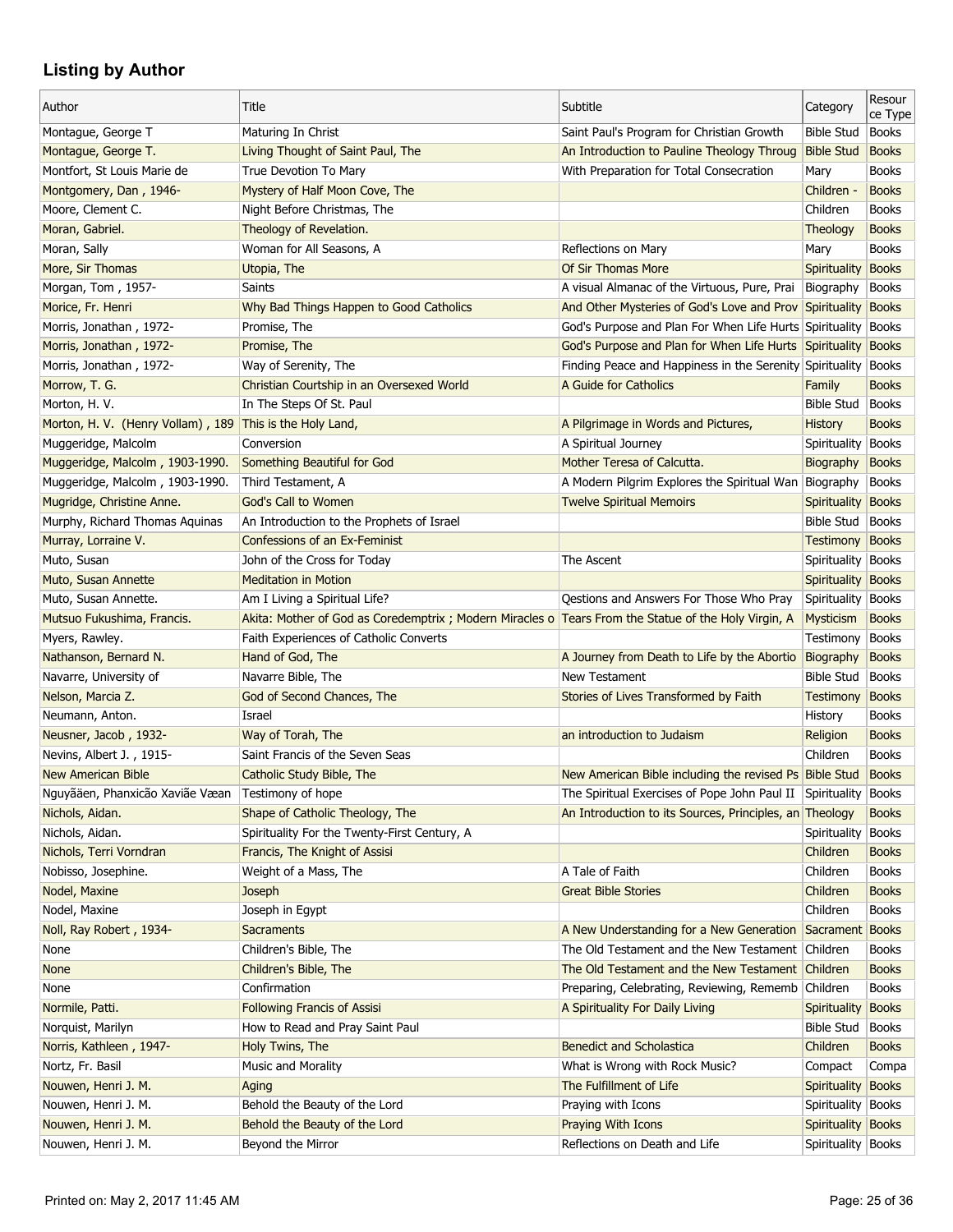| Author                                                      | Title                                                  | Subtitle                                                   | Category                  | Resour<br>ce Type |
|-------------------------------------------------------------|--------------------------------------------------------|------------------------------------------------------------|---------------------------|-------------------|
| Nouwen, Henri J. M.                                         | Clowning in Rome                                       | Reflections on Solitude, Celibacy, Prayer, an Spirituality |                           | <b>Books</b>      |
| Nouwen, Henri J. M.                                         | <b>Creative Ministry</b>                               |                                                            | Spirituality              | <b>Books</b>      |
| Nouwen, Henri J. M.                                         | <b>Discernment</b>                                     | Reading the Signs of Daily Life                            | Spirituality Books        |                   |
| Nouwen, Henri J. M.                                         | Genesee Diary, The                                     | Report from a Trappis tMonastery                           | Spirituality              | <b>Books</b>      |
| Nouwen, Henri J. M.                                         | Henri Nouwen                                           | <b>Writings</b>                                            | Spirituality Books        |                   |
| Nouwen, Henri J. M.                                         | In the Name of Jesus                                   | Reflections on Christian Leadership                        | Spirituality   Books      |                   |
| Nouwen, Henri J. M.                                         | Inner Voice of Love, The                               | A Journey Through Anguish to Freedom                       | Spirituality Books        |                   |
| Nouwen, Henri J. M.                                         | Letter of Consolation, A                               |                                                            | Spirituality Books        |                   |
| Nouwen, Henri J. M.                                         | Life of the Beloved                                    | Spiritual Living in a Secular World                        | Spirituality Books        |                   |
| Nouwen, Henri J. M.                                         | Lifesigns                                              | Intimacy, Fecundity, and Ecstasy in Christia               | Spirituality Books        |                   |
| Nouwen, Henri J. M.                                         | Only Necessary Thing, The                              | Living a Prayerful Life                                    | Spirituality Books        |                   |
| Nouwen, Henri J. M.                                         | Reaching Out                                           | The Three Movements of the Spiritual Life                  | Spirituality Books        |                   |
| Nouwen, Henri J. M.                                         | Return of the Prodigal Son, The                        | A Story of Homecoming                                      | Spirituality              | <b>Books</b>      |
| Nouwen, Henri J. M.                                         | Road to Daybreak, The                                  | A Spiritual Journey                                        | Spirituality              | <b>Books</b>      |
| Nouwen, Henri J. M.                                         | Sabbatical Journey                                     | The Diary of His Final Year                                | <b>Spirituality Books</b> |                   |
| Nouwen, Henri J. M.                                         | Spiritual Direction                                    | Wisdom For the Long Walk of Faith                          | Spirituality   Books      |                   |
| Nouwen, Henri J. M.                                         | Turn My Mourning Into Dancing                          | Finding Hop0e in Hard Times                                | Spirituality Books        |                   |
| Nouwen, Henri J. M.                                         | Way of the Heart, The                                  | Desert Spirituality and Contemporary Ministr Spirituality  |                           | <b>Books</b>      |
| Nouwen, Henri J. M.                                         | With Burning Hearts                                    | A Meditation on the Eucharistic Life                       | Spirituality              | <b>Books</b>      |
| Nouwen, Henri J. M.                                         | With Open Hands                                        |                                                            | Spirituality              | <b>Books</b>      |
| Nouwen, Henri J. M.                                         | Wounded Healer, The                                    | Ministry in Contemporary Society                           | Spirituality              | <b>Books</b>      |
| Nugent, Madeline Pecora                                     | Divine Office for Dodos, The                           | A Step-By-Step Guide to Praying the Liturgy                |                           | <b>Books</b>      |
|                                                             | <b>Before I Was Born</b>                               | Designed for Parents to Read to Their Child                | Prayer<br>Family          | <b>Books</b>      |
| Nystrom, Carolyn.                                           |                                                        |                                                            |                           |                   |
| O.F.M., Benet A. Fonck                                      | Called to Build a More Fraternal and Evangelical World | Commentary on the Rule of the Secular Fra                  | Spirituality              | <b>Books</b>      |
| O.F.M., Friar Jack Wintz                                    | St. Anthony of Padua                                   | His Life, Legends, and Devotions                           | Biography                 | <b>Books</b>      |
| O.F.M., Pat Mc Closkey                                      | Ask a Franciscan                                       | Answers to Catholic Questions                              | Catechism                 | <b>Books</b>      |
| O.F.M.Cap, Charles J. Chaput                                | Living the Catholic Faith                              | Rediscovering the Basics                                   | Spirituality              | <b>Books</b>      |
| O'Brien, Darcy.                                             | Hidden Pope, The                                       | The Untold Story of a Lifelong Friendship Th Biography     |                           | <b>Books</b>      |
| O'Brien, Gene.                                              | <b>Couples Praying</b>                                 | A Special Intimacy                                         | Family                    | <b>Books</b>      |
| O'Brien, John A. (John Anthony), $1$ Courtship and Marriage |                                                        | How to Prepare for Lifelong Love                           | Family                    | <b>Books</b>      |
| O'Brien, John A. (John Anthony), 1 Giants of the faith      |                                                        | Conversions Which Changed the World.                       | Biography                 | <b>Books</b>      |
| O'Brien, Michael                                            | <b>Father Elijah</b>                                   | An Apocalypse                                              | Fiction                   | <b>Books</b>      |
| O'Brien, Michael                                            | <b>Strangers and Sojourners</b>                        |                                                            | Fiction                   | <b>Books</b>      |
| O'Brien, Michael D. (Michael David) Father Elijah           |                                                        | An Apocalypse                                              | Fiction                   | <b>Books</b>      |
| O'Brien, Michael D. (Michael David) Sophia House            |                                                        | A Novel                                                    | Fiction                   | <b>Books</b>      |
| O'Brien, Robert C.                                          | Mrs. Frisby and the Rats of Nimh                       |                                                            | Children -                | <b>Books</b>      |
| Ogden, Greg                                                 | <b>Discipleship Essentials</b>                         | A Guide to Building Your Life in Christ                    | Spirituality              | <b>Books</b>      |
| Ogle, Fr. Bob                                               | North/South Calling                                    |                                                            | Biography                 | <b>Books</b>      |
| Ohlson, Kristin                                             | <b>Stalking the Divine</b>                             |                                                            | Spirituality Books        |                   |
| Oliva, Max                                                  | Praying the Beatitudes                                 |                                                            | Spirituality Books        |                   |
| Oliva, Max.                                                 | Free to Pray, Free to Love                             | Growing in Prayer & Compassion                             | Spirituality Books        |                   |
| Oliva, Max.                                                 | Masculine Spirit, The                                  | Resources for Reflective Living                            | Spirituality              | <b>Books</b>      |
| O'Mahony, Gerald.                                           | Abba! Father!                                          | A Personal Catechism                                       | Catechism                 | <b>Books</b>      |
| O'Malley, William J.                                        | Fifth Week, The                                        |                                                            | Biography                 | <b>Books</b>      |
| O'Malley, William J.                                        | Why be Catholic?                                       |                                                            | Spirituality              | <b>Books</b>      |
| Osborne, Kenan B.                                           | Christian Sacraments in a Postmodern World             | A theology for the Third Millennium                        | Theology                  | <b>Books</b>      |
| Osborne, Kenan B.                                           | Christian Sacraments of Initiation, The                | Baptism, Confirmation, Eucharist                           | Sacrament Books           |                   |
| Osborne, Kenan B.                                           | Reconciliation and Justification                       | The Sacrament and its Theology                             | Theology                  | <b>Books</b>      |
| Osiek, Carolyn                                              | Galatians                                              |                                                            | <b>Bible Stud</b>         | <b>Books</b>      |
| Ottaviani, Ettorina                                         | My First Bible                                         |                                                            | Children                  | <b>Books</b>      |
| Oursler, Fulton, 1893-1952.                                 | Father Flanagan of Boys Town                           |                                                            | Biography                 | <b>Books</b>      |
| Pable, Martin W.                                            | <b>Catholics and Fundamentalists</b>                   | Understanding the Difference                               | Catechism   Books         |                   |
| Pable, Martin W.                                            | Quest For the Male Soul, The                           | Iin Search of Something More                               | Spirituality Books        |                   |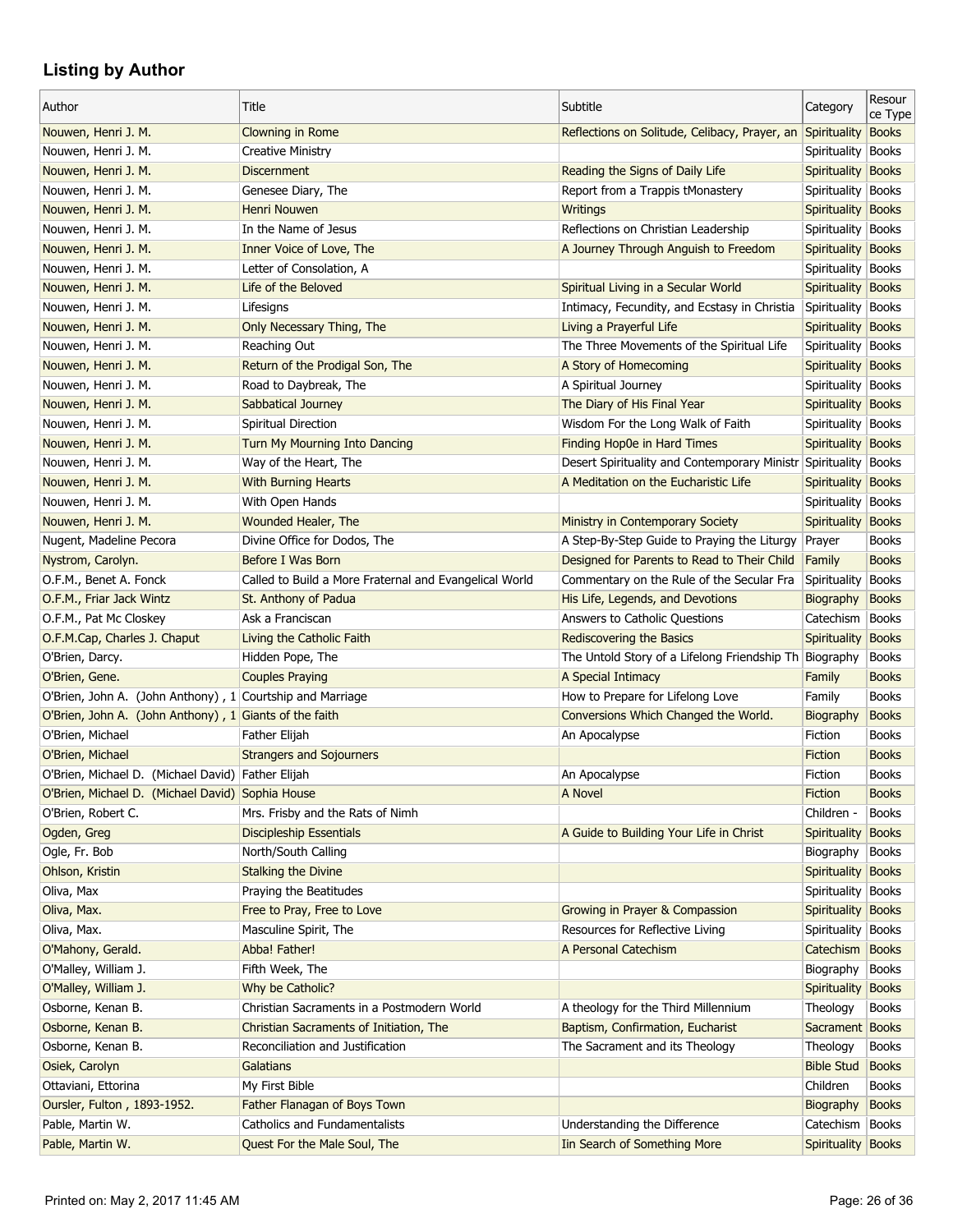| Author                              | Title                                                                                             | Subtitle                                                  | Category                    | Resour<br>ce Type |
|-------------------------------------|---------------------------------------------------------------------------------------------------|-----------------------------------------------------------|-----------------------------|-------------------|
| Pacer, Mike                         | Mercy and Hope                                                                                    |                                                           | Spirituality                | <b>Books</b>      |
| Pacholczyk, Rev. Dr. Tadeusz        | <b>Cutting Through the Spin</b>                                                                   | On Stem Cells and Cloning                                 | <b>DVD</b>                  | <b>DVDs</b>       |
| Pacwa, Mitch                        | Eucharistic Symbols in the Old Testament                                                          | 4 CD Set                                                  | <b>DVD</b>                  | Compa             |
| Pacwa, Mitch                        | Go in Peace                                                                                       | Your Guide to the Purpose and Power of Co                 | Sacrament Books             |                   |
| Pacwa, S. J.                        | St. Paul                                                                                          | A Bible Study Guide for Catholics                         | Bible Stud   Books          |                   |
| Paquette, Agathe                    | Liberated at Last                                                                                 |                                                           | <b>Testimony Books</b>      |                   |
| Parker, William J., C. Ss. R.       | Scripture 101                                                                                     | An Intro to Reading the Bible                             | Bible Stud                  | <b>Books</b>      |
| Parsons, Heather                    | Vicka - Touched by a Mother's Love                                                                | Conversations With a Medjugorje Visionary                 | Mary                        | <b>Books</b>      |
| Paterson, James                     | Jim's Grandiose Big Bible Picture Book                                                            |                                                           | Biography                   | <b>Books</b>      |
| Paterson, Katherine.                | Angels & Other Strangers                                                                          | <b>Family Christmas Stories</b>                           | Children -                  | <b>Books</b>      |
| Paterson, Katherine.                | Angels & Other Strangers.                                                                         | <b>Family Christmas Stories</b>                           | Children -                  | <b>Books</b>      |
| Paul, VI, Pope, 1897-1978.          | Dogmatic Constitution on the Church                                                               | Lumen Gentium -                                           | Church Do Books             |                   |
| Paul, VI, Pope, 1897-1978.          | Family, The                                                                                       | Center of Love and Life                                   | Church Do   Books           |                   |
| Paul, VI, Pope, 1897-1978.          | For the Right Ordering and Development of Devotion to the Apostolic Exhortation - Marialis Cultus |                                                           | Church Do   Books           |                   |
| Paul, VI, Pope, 1897-1978.          | On Evangelization in the Modern World                                                             | Apostolic Exhortation - Evangelii Nuntiandi               | Church Do   Books           |                   |
| Pauli, Hertha, 1909-1973.           | Bernadette, Our Lady's Little Servant                                                             |                                                           | <b>Children</b>             | <b>Books</b>      |
| <b>Paulist Pictures</b>             | <b>Entertaining Angels</b>                                                                        | The Dorthy Day Story                                      | <b>DVD</b>                  | <b>DVDs</b>       |
| Paulos, Dan.                        | In the Midst of Chaos, Peace                                                                      |                                                           | Spirituality                | <b>Books</b>      |
| Paulsen, Gary                       | River, The                                                                                        |                                                           | Children                    | <b>Books</b>      |
| Paulsen, Gary.                      | Hatchet                                                                                           |                                                           | Children -                  | <b>Books</b>      |
| Paulsen, Gary.                      | Tent, The                                                                                         |                                                           | Children -                  | <b>Books</b>      |
| Pavone, Frank A.                    | <b>Ending Abortion</b>                                                                            | Not Just Fighting It!                                     | Spirituality                | <b>Books</b>      |
| Pearson-Vasey, Gloria               | Road Trip, The                                                                                    | Life with Autism                                          | Biography                   | <b>Books</b>      |
| Peek, Susan                         | Soldier Surrenders, A                                                                             | The Conversion of Saint Camillus de Lellis, a Biography   |                             | <b>Books</b>      |
| Peel, Donald.                       | Ministry of Listening, The                                                                        | Team Visiting in Hospital and Home                        | Lay Ministr Books           |                   |
| Peers, E. Allison; Silverio Teresa; | Life of Teresa of Jesus, The                                                                      | The Autobiography of Teresa of Avila                      | Biography                   | <b>Books</b>      |
| Pelikan, Jaroslav, 1923-2006.       | Mary Through the Centuries                                                                        | Her Place in the History of Culture                       | Mary                        | <b>Books</b>      |
| Pelletier, Joseph Albert, 1912-     | Queen of Peace Visits Medugorje, The                                                              |                                                           | Mary                        | <b>Books</b>      |
| Pelucchi, Giuliana, 1928-           | Blessed Gianna Beretta Molla                                                                      | A Woman's Life, 1922-1962                                 | Biography                   | <b>Books</b>      |
| Pennington, M. Basil.               | <b>Centering Prayer</b>                                                                           | Renewing An Ancient Christian Prayer Form                 | Prayer                      | <b>Books</b>      |
| Pennington, M. Basil.               | Daily We Touch Him                                                                                | Practical Religious Experiences                           |                             | <b>Books</b>      |
|                                     | New Testament, The                                                                                | The Good News of Jesus                                    | Prayer<br><b>Bible Stud</b> | <b>Books</b>      |
| Pennock, Michael.                   |                                                                                                   |                                                           |                             |                   |
| Perego, Jeanne.                     | Joseph and Chico                                                                                  | The Life of Pope Benedict XVI as told by a $C$ Children   |                             | <b>Books</b>      |
| Perkins, Pheme.                     | Johannine Epistles, The                                                                           |                                                           | <b>Bible Stud</b>           | <b>Books</b>      |
| Perkins, Pheme.                     | Reading the New Testament                                                                         | An Introduction                                           | Bible Stud Books            |                   |
| Perkins, Pheme.                     | Reading the New Testament                                                                         | An introduction                                           | <b>Bible Stud</b>           | <b>Books</b>      |
| Perkins, Pheme.                     | Reading the New Testament                                                                         | An Introduction                                           | <b>Bible Stud</b>           | <b>Books</b>      |
| Pernoud, Rel⊤gine, 1909-1998.       | Women in the Days of Cathedrals                                                                   |                                                           | <b>History</b>              | <b>Books</b>      |
| Perquin, Bonaventure.               | Abba, Father                                                                                      |                                                           | Spirituality                | <b>Books</b>      |
| Perry, John                         | <b>Torture</b>                                                                                    | Religious Ethics and National Security                    | Spirituality                | <b>Books</b>      |
| Peters, John                        | C. S. Lewis                                                                                       | The Man and His Achievement                               | Biography                   | <b>Books</b>      |
| Petersen, Randy.                    | Family Book of Bible Fun, The                                                                     |                                                           | Children                    | <b>Books</b>      |
| Peterson, Lorraine.                 | If You Really Trust Me, Why Can't I Stay Out Later?                                               |                                                           | Family                      | <b>Books</b>      |
| Peterson, Lorraine.                 | Please Give Me Another Chance, Lord                                                               |                                                           | Prayer                      | <b>Books</b>      |
| Petrisko, Dr. Thomas W.             | In God's Hands                                                                                    | The Miraculous Story of Little Audrey Santo               | Mysticism                   | <b>Books</b>      |
| Petrisko, Dr. Thomas W.             | In God's Hands                                                                                    | Miraculous Story of Audrey Santo                          | Mysticism                   | <b>Books</b>      |
| Petrisko, Thomas W.                 | Sorrow, The Sacrifice, And The Triumph, The                                                       | The Apparitions, Visions, And Prophecies Of Mysticism     |                             | <b>Books</b>      |
| Petrisko, Thomas W.                 | Sorrow, the Sacrifice, and the Triumph, The                                                       | The Apparitions, Visions, and Prophecies of               | <b>Mysticism</b>            | <b>Books</b>      |
| Peuch, Father Leonard M., O.F.M.    | To Better Understand the Mass                                                                     |                                                           | Liturgy                     | <b>Books</b>      |
| Philadelphia, Archdiocese Of.       | Love Is Our Mission                                                                               | The Family Fully Alive - A Preparpatory Cate Family       |                             | <b>Books</b>      |
| Philibert, Paul J.                  | Priesthood of the Faithful, The                                                                   | Key to a Living Church                                    | Spirituality                | Compa             |
| Philippe, Jacques, Rev.             | Called to Life                                                                                    |                                                           | Spirituality                | <b>Books</b>      |
| Pinto, Matthew.                     | Did Adam and Eve Have Belly Buttons?                                                              | And 199 Other Questions from Catholic Tee Catechism Books |                             |                   |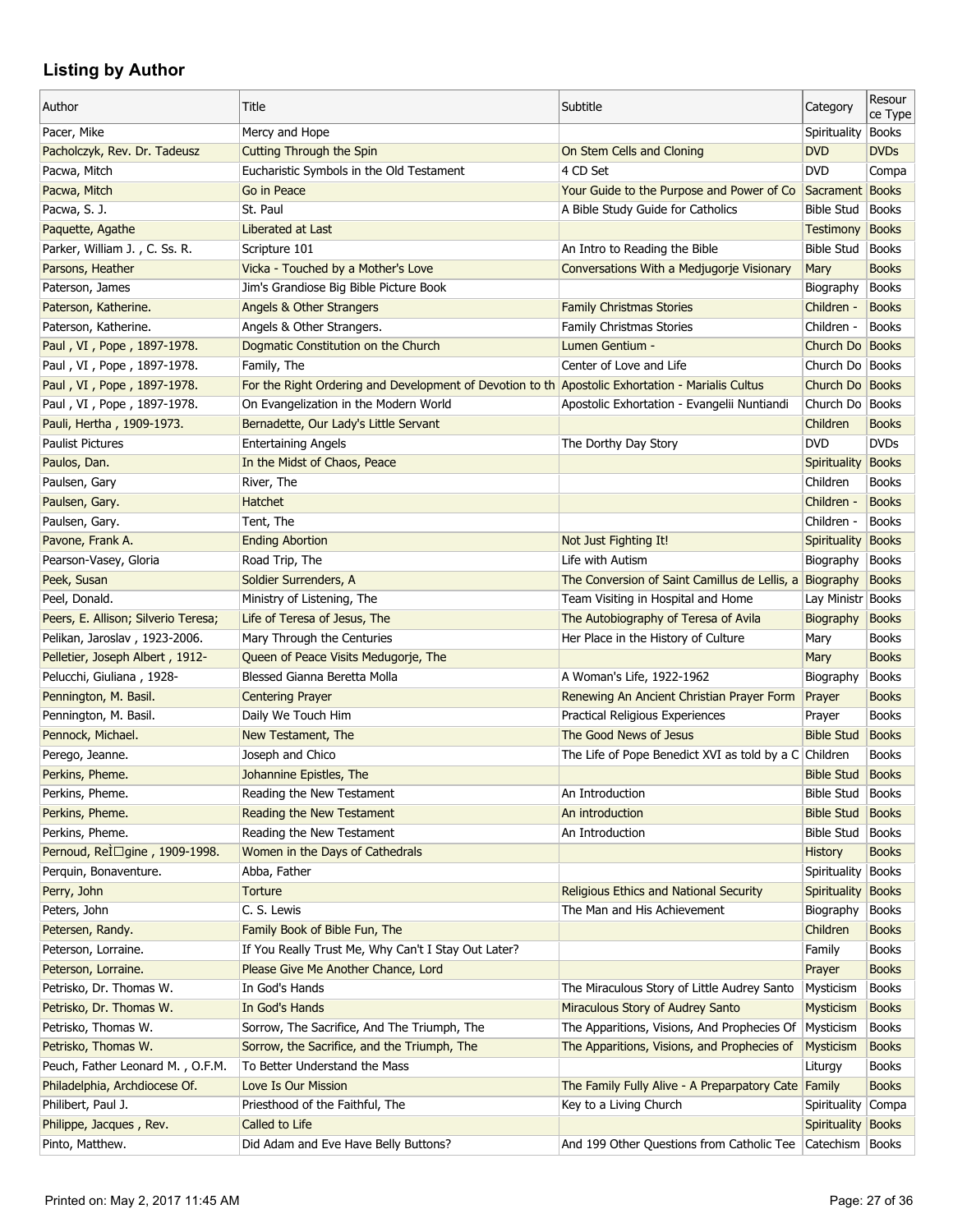| Author                                                         | Title                                                    | Subtitle                                                          | Category                     | Resour<br>ce Type            |
|----------------------------------------------------------------|----------------------------------------------------------|-------------------------------------------------------------------|------------------------------|------------------------------|
| Pinto, Matthew.                                                | Did Jesus have a Last Name?                              | And 199 Other Questions from Catholic Tee                         | Catechism                    | <b>Books</b>                 |
| Pio, of Pietrelcina, Saint, 1887-196 Padre Pio's Words of Hope |                                                          |                                                                   | Spirituality                 | <b>Books</b>                 |
| Pio, of Pietrelcina, Saint, 1887-196 Secrets of a Soul         |                                                          | Padre Pio's Letters to His Spiritual Director                     | Spirituality                 | <b>Books</b>                 |
| Pio, of Pietrelcina, Saint, 1887-196 Words of light            |                                                          | Inspiration From the Letters of Padre Pio                         | Spirituality                 | <b>Books</b>                 |
| Pitre, Brant James.                                            | Jesus and the Jewish Roots of the Eucharist              | Unlocking the Secrets of the Last Supper                          | Liturgy                      | <b>Books</b>                 |
| Pitre, Brant, Dr.                                              | Confirmation                                             | The Sacrament of Evangelization & Martyrd                         | Compact                      | Compa                        |
| Pitre, Dr. Brant                                               | Jesus the Bridegroom                                     | The Greatest Love Story Ever Told                                 | Compact                      | Compa                        |
| Plough Publishing                                              | Watch for the Light                                      | Readings for Advent and Christmas.                                | Season                       | <b>Books</b>                 |
| Pochocki, Ethel, 1925-                                         | One-of-a-Kind Friends                                    | Saints and Heroes for Kids                                        | Children                     | <b>Books</b>                 |
| Pochocki, Ethel, 1925-                                         | One-of-a-Kind Friends                                    | Saints and Heroes for Kids                                        | Children                     | <b>Books</b>                 |
| Pointer, Diana                                                 | First Christmas, The                                     | Make a 3D Model Nativity Scene                                    | Children                     | <b>Books</b>                 |
| Poole, Josephine.                                              | Joan of Arc                                              |                                                                   | Children                     | <b>Books</b>                 |
| Poortvliet, Rien.                                              | He Was One of Us                                         | The Life of Jesus of Nazareth                                     | Children                     | <b>Books</b>                 |
| Pope Benedict XVII                                             | Deus Caritas Est                                         | Encyclical Letter - Benedict XVI                                  | Church Do   Books            |                              |
| Pope John Paul II                                              | Church and the Eucharist                                 | Encyclical Letter Ecclesia de Eucharistia                         | Church Do Books              |                              |
| Pope John Paul II                                              | Church in America, The                                   | Post-Synodal Apostolic Exhortation Ecclesia i Church Do Books     |                              |                              |
| Pope John Paul II                                              | Jubilee of the Year 2000                                 | Apolistolic Letter - Tertio Millennio Advenien Church Do Books    |                              |                              |
| Pope John XXIII                                                | Mater et Magistra                                        | Christianity and Social Progress                                  | Church Do   Books            |                              |
| Porter, J. S., 1950-                                           | <b>Thomas Merton</b>                                     | Hermit at the Heart of things                                     | Biography                    | <b>Books</b>                 |
| Potworowski, Christophe.                                       | Contemplation and Incarnation                            | The Theology of Marie-Dominique Chenu                             | Theology                     | <b>Books</b>                 |
| Poust, Mary DeTurris.                                          | Essential Guide to Catholic Prayer and the Mass, The     |                                                                   | Liturgy                      | <b>Books</b>                 |
| Powell, Carol.                                                 | How to Bring Up Children in the Catholic Faith           |                                                                   | Family                       | <b>Books</b>                 |
| Powell, John Joseph, 1925-                                     | Life-Giving Vision, A                                    | How to Be a Christian In Today's World                            | <b>Spirituality</b>          | <b>Books</b>                 |
| Powell, John Joseph, 1925-                                     | Christian Vision, The                                    | The Truth That Sets Us Free                                       | Spirituality                 | <b>Books</b>                 |
| Powell, John S.                                                | Happiness Is an Inside Job                               |                                                                   |                              | <b>Books</b>                 |
| Powell, John S.J.                                              | Why Am I Afraid to Love.                                 |                                                                   | Spirituality                 |                              |
| Powell, John.                                                  | Why Am I Afraid To Tell You Who I Am?                    | <b>Insights Into Personal Growth</b>                              | Spirituality<br>Spirituality | <b>Books</b><br><b>Books</b> |
|                                                                |                                                          |                                                                   |                              |                              |
| Power-Waters, Alma, 1896-                                      | Mother Seton and the Sisters of Charity                  |                                                                   | Children                     | <b>Books</b>                 |
| Power-Waters, Alma, 1896-                                      | Saint Catherine Labourel $\Box$ and the Miraculous Medal |                                                                   | Children                     | <b>Books</b>                 |
| Power-Waters, Alma, 1896-                                      | Saint Catherine Labourel □ and the Miraculous Medal      |                                                                   | Children                     | <b>Books</b>                 |
| Preiss, John C.                                                | Miracle of the Dancing Sun At Fatima                     |                                                                   | Children                     | <b>Books</b>                 |
| Proctor, Sister Patricia                                       | 201 Inspirational Stories of the Eucharist               | Year of the Eucharist                                             | Testimony                    | <b>Books</b>                 |
| <b>Proost Publishing</b>                                       | <b>Illustrated Bible</b>                                 | Jerusalem Bible Version                                           | <b>Bible Stud</b>            | <b>Books</b>                 |
| Pungente, John                                                 | Finding God in the Dark II                               | Taking the Spiritual Exercises of St. Ignatius Spirituality Books |                              |                              |
| Pursell, Brennan C., 1967-                                     | Benedict of Bavaria                                      | An Intimate Portrait of the Pope and His Ho Biography             |                              | <b>Books</b>                 |
| Quattlebaum, Mary.                                             | Shine Man, The                                           | A Christmas Story                                                 | Children -                   | <b>Books</b>                 |
| Quay, Paul M.                                                  | Christian Meaning of Human Sexuaity, The                 |                                                                   | Spirituality                 | <b>Books</b>                 |
| Quesnell, John G.                                              | Holy Terrors and Holy Parents                            | A Practical Guide for Christian Parents                           | Family                       | <b>Books</b>                 |
| Rabb, M. E.                                                    | Chocolate Lover, The                                     |                                                                   | Children -                   | <b>Books</b>                 |
| Rachel Productions                                             | Passion of Bernadette, The                               | Sequel to Bernadedtte - Her Vision Became                         | <b>DVD</b>                   | <b>DVDs</b>                  |
| Ragueneau, S.J. Paul                                           | Shadows Over Huronia                                     |                                                                   | <b>History</b>               | <b>Books</b>                 |
| Rahner, Johann                                                 | Courage to Pray, The                                     |                                                                   | Prayer                       | <b>Books</b>                 |
| Rahner, Karl                                                   | <b>Encounters With Silence</b>                           |                                                                   | Theology                     | <b>Books</b>                 |
| Rahner, Karl                                                   | Everyday Faith                                           |                                                                   | Theology                     | <b>Books</b>                 |
| Rahner, Karl                                                   | On the Theology of Death                                 |                                                                   | Theology                     | <b>Books</b>                 |
| Rahner, Karl, 1904-1984.                                       | Hominisation                                             | The Evolutionary Origin of Man as a Theolo                        | Theology                     | <b>Books</b>                 |
| Rahner, Karl, 1904-1984.                                       | Meditations on Freedom and the Spirit                    |                                                                   | Theology                     | <b>Books</b>                 |
| Rai Trade Production                                           | St. Giuseppe Moscati                                     | Doctor to the Poor                                                | <b>DVD</b>                   | <b>DVDs</b>                  |
| Randolph, Francis.                                             | Pardon and Peace                                         | A Sinner's Guide to Confession                                    | Sacrament Books              |                              |
| Ratzinger, Joseph Cardinal, 1927-                              | Many Religions, One Covenant                             | Israel, the Church, and the World                                 | Theology                     | <b>Books</b>                 |
| Ratzinger, Joseph Cardinal, 1927-                              | Spirit of the Liturgy, The                               |                                                                   | Liturgy                      | <b>Books</b>                 |
| Ray, Mary, 1932-                                               | Beyond the Desert Gate                                   |                                                                   | Children -                   | <b>Books</b>                 |
| Ray, Mary, 1932-                                               | Ides of April, The                                       |                                                                   | Children                     | <b>Books</b>                 |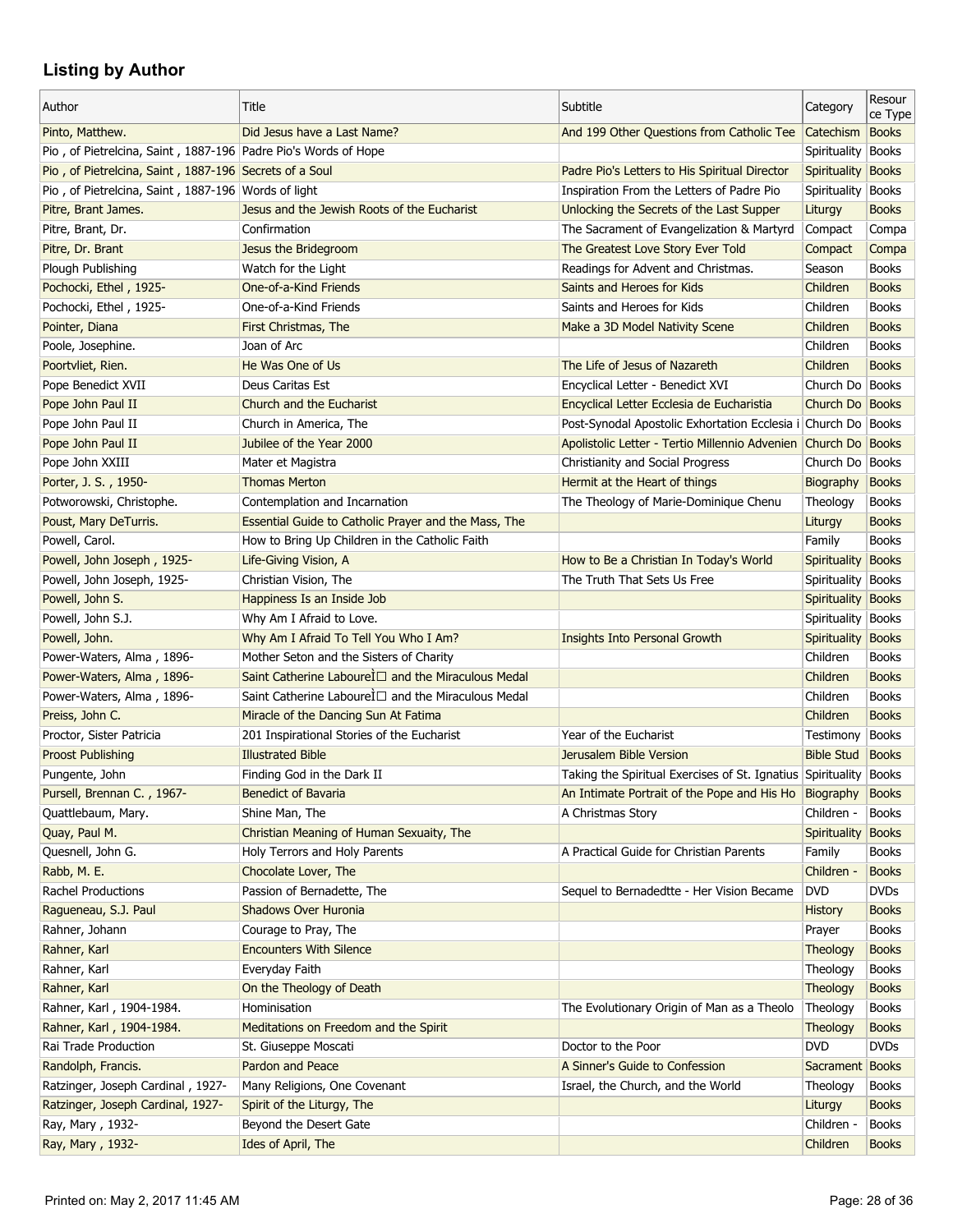| Author                            | Title                                                   | Subtitle                                                                                 | Category                     | Resour<br>ce Type            |
|-----------------------------------|---------------------------------------------------------|------------------------------------------------------------------------------------------|------------------------------|------------------------------|
| Ray, Stephen                      | Faith for Beginners, The                                | Understanding the Creeds                                                                 | Catechism                    | <b>Books</b>                 |
| Ray, Stephen K.                   | <b>Crossing the Tiber</b>                               | <b>Evangelical Protestants Discover the Historic Testimony</b>                           |                              | <b>Books</b>                 |
| Ray, Stephen K.                   | Faith for Beginners, The                                | Understanding the Creeds                                                                 | Catechism                    | <b>Books</b>                 |
| Ray, Steve                        | Defending the Fullness of the Faith                     | 4 CD Set                                                                                 | <b>DVD</b>                   | Compa                        |
| Reck, William A.                  | Dear Marian Movement                                    | Let God be God                                                                           | Mysticism                    | <b>Books</b>                 |
| Reilly, Robert R., 1946-          | Closing of the Muslim Mind, The                         | How Intellectual Suicide Created the Moder                                               | Religion                     | <b>Books</b>                 |
| Remler, Fr. F. J.                 | Why Must I Suffer?                                      |                                                                                          | <b>Spirituality</b>          | <b>Books</b>                 |
| Reynolds, Bede                    | Rebel from Riches, A                                    | The Authobiography of a Unpremeditated M Testimony                                       |                              | <b>Books</b>                 |
| Richards, Fr Larry                | Surrender!                                              | The Life Changing Power of Doing God's Wil Spirituality                                  |                              | <b>Books</b>                 |
| Richards, Larry.                  | Be a Man!                                               | Becoming the Man God Created You to Be                                                   | Spirituality                 | <b>Books</b>                 |
| Richardson, Douglas Scott, 1939-  | Canadian Churches                                       | An Architectural History                                                                 | History                      | <b>Books</b>                 |
| Richter, Fr. Thomas J.            | Trust in the Lord                                       |                                                                                          | Compact                      | Compa                        |
| Riley-Smith, Jonathan.            | What Were the Crusades?                                 |                                                                                          | History                      | <b>Books</b>                 |
| Ripabottoni, Father Alessandro of | Saint Pio of Pietrelcina                                |                                                                                          | Biography                    | <b>Books</b>                 |
| Robbins, Tim, 1958-, direction, w | Dead Man Walking                                        | True Words From a Death Row Inmate                                                       | <b>DVD</b>                   | <b>DVDs</b>                  |
| Robertson, Jenny                  | Mary of Nazareth                                        |                                                                                          | Mary                         | <b>Books</b>                 |
| Robertson, Jenny                  | Mary of Nazareth                                        |                                                                                          | Mary                         | <b>Books</b>                 |
| Robinson, Jonathan, 1929-         | <b>Spiritual Combat Revisited</b>                       |                                                                                          | Spirituality                 | <b>Books</b>                 |
| Roccasalvo, Joseph.               | Portrait of a Woman                                     |                                                                                          | Fiction                      | <b>Books</b>                 |
| Roche, Luane.                     | Proud Tree, The                                         |                                                                                          | Children                     | <b>Books</b>                 |
| Roderick, Philip                  | Beloved                                                 | Henrii Nouwen in Conversation                                                            | Spirituality                 | <b>Books</b>                 |
| Rodriguez, Fr. Otilio             | Saint John of the Cross                                 | The Nightingale of God                                                                   | Spirituality                 | <b>Books</b>                 |
| Rohr, Richard                     | Everything Belongs                                      | The Gift of Contemplative Prayer                                                         | Spirituality                 | <b>Books</b>                 |
| Rohr, Richard                     | Why Be Catholic?                                        | Understanding Our Experience and Traditio                                                | Spirituality                 | <b>Books</b>                 |
| Rohr, Richard.                    | Great Themes of Scripture, The                          | Old Testament                                                                            | <b>Bible Stud</b>            | <b>Books</b>                 |
| Rohr, Richard.                    | <b>Hope Against Darkness</b>                            | The Transforming Vision of Saint Francis In                                              | Spirituality                 | <b>Books</b>                 |
| Rohr, Richard.                    | Jesus' Plan For a New World                             | The Sermon on the Mount.                                                                 | Spirituality                 | <b>Books</b>                 |
| Rohr, Richard.                    | Job and the Mystery of Suffering                        | <b>Spiritual Reflections</b>                                                             | <b>Spirituality Books</b>    |                              |
| Rohr, Richard.                    | Radical Grace                                           | Daily Meditations                                                                        | Spirituality   Books         |                              |
| Rolheiser, Ronald                 | Restless Heart, The                                     |                                                                                          | Spirituality Books           |                              |
| Rolheiser, Ronald                 | Seeking Spirituality                                    |                                                                                          | Spirituality   Books         |                              |
| Rolheiser, Ronald.                | Forgotten Among the Lilies                              | Learning to Live Beyond our Fears                                                        | Spirituality Books           |                              |
| Rolheiser, Ronald.                | Holy Longing, The                                       | The Search for a Christian Spirituality                                                  | Spirituality Books           |                              |
| Rolheiser, Ronald.                | Our One Great Act of Fidelity                           | Waiting for Christ in the Eucharist                                                      | Spirituality Books           |                              |
| Rolheiser, Ronald.                | Shattered Lantern, The                                  | Rediscovering a Felt Presence of God                                                     | Spirituality Books           |                              |
| Rolheiser, Ronald.                | Shattered Lantern, The                                  | Rediscovering a Felt Presence of God                                                     | Spirituality                 | <b>Books</b>                 |
| Roschini, Fr. Gabriel M.          | Virgin Mary in the Writings of Maria Valtorta, The      |                                                                                          | Mysticism                    | <b>Books</b>                 |
| Rose, Michael S., 1969-           | Priest                                                  | Portraits of Ten Good Men Serving the Chur                                               | Biography                    | <b>Books</b>                 |
| Roseau, Pia                       | Grandmother Rosalie                                     | Life of Mother de la Nativite, Foundress of t   Biography                                |                              | <b>Books</b>                 |
| Rosen, Laura Epstein.             | When Someone You Love is Depressed                      | How to Help Your Loved One Without Losin                                                 | Pastoral C                   | <b>Books</b>                 |
| Ross, Allan.                      | Night The Angels Sang, The                              | Luke 2:8-20 For Children                                                                 | Children                     | <b>Books</b>                 |
| Round, Graham                     | Nehemiah Builds a City                                  |                                                                                          | Children                     | <b>Books</b>                 |
| Rovers, Martin                    | Healing the Wounds in Couple Relationships              |                                                                                          | Family                       | <b>Books</b>                 |
| Rowatt, Wade.                     | <b>Adolescents In Crisis</b>                            | A Guidebook For Parents, Teachers, Minister Family                                       |                              | <b>Books</b>                 |
| Rupp, Gordon                      | <b>Thomas More</b>                                      | The King's Good Servant                                                                  | Biography                    | <b>Books</b>                 |
| Rupp, Joyce.                      | Cup of Our Life, The                                    | A Guide for Spiritual Growth                                                             | Spirituality Books           |                              |
|                                   |                                                         |                                                                                          |                              |                              |
| Rupp, Joyce.                      | Cup of our Life, The                                    | A Guide to Spiritual Growth<br>The Path of Midlife Spirituality                          | Spirituality Books           | <b>Books</b>                 |
| Rupp, Joyce.                      | Dear Heart, Come Home<br>May I have This Dance?         |                                                                                          | Spirituality<br>Spirituality |                              |
| Rupp, Joyce.                      |                                                         |                                                                                          |                              | <b>Books</b>                 |
| Rupp, Joyce.                      | <b>Praying Our Goodbyes</b><br>Walk in a Relaxed Manner | A Spiritual Companion Through Life's Losses Spirituality<br>Life Lessons From the Camino |                              | <b>Books</b>                 |
| Rupp, Joyce.                      | How to Watch Movies With Kids                           |                                                                                          | Spirituality                 | <b>Books</b>                 |
| Rupprecht, Hosea M.               |                                                         | A Values-Based Strategy                                                                  | Spirituality                 | <b>Books</b><br><b>Books</b> |
| Rutkoski, Thomas                  | Apostles of the Last Days                               | The Fruits of Medjugorje                                                                 | Mary                         |                              |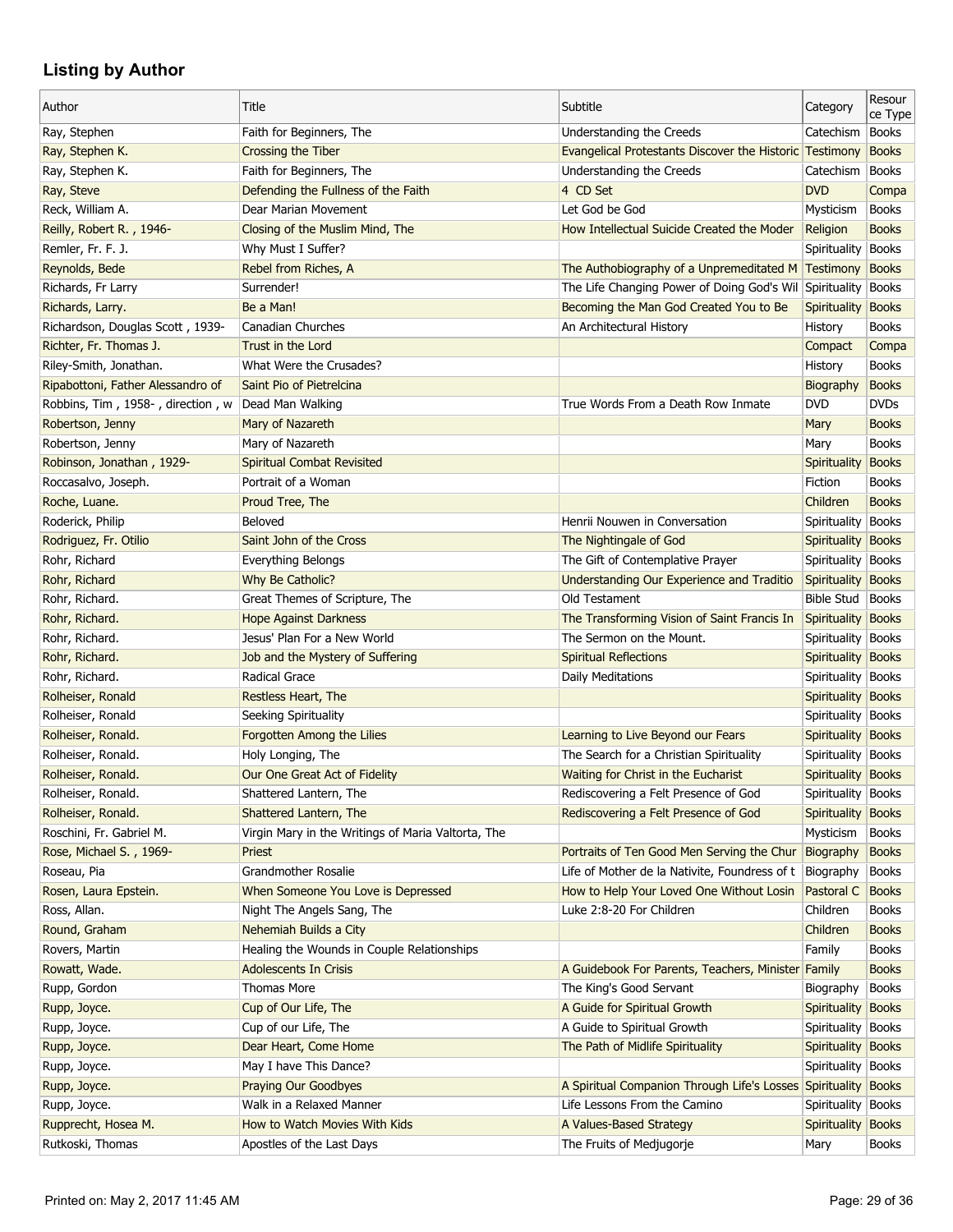| Author                                      | Title                                                    | Subtitle                                                                              | Category                  | Resour<br>ce Type            |
|---------------------------------------------|----------------------------------------------------------|---------------------------------------------------------------------------------------|---------------------------|------------------------------|
| Rutler, George W. (George William           | Crisis of Saints, A                                      | The Call to Heroic Faith in an Unheroic Worl                                          | Spirituality              | <b>Books</b>                 |
| Ryan, Thomas, Father.                       | Four Steps to Spiritual Freedom                          |                                                                                       | Spirituality              | <b>Books</b>                 |
| Rylant, Cynthia.                            | Dreamer, The                                             |                                                                                       | Children                  | <b>Books</b>                 |
| Rylant, Cynthia.                            | Heavenly Village, The                                    |                                                                                       | Children -                | <b>Books</b>                 |
| S.J., Rev. Fr. Francis J. Finn              | Claude Lightfoot                                         | Or How the Problem Was Solved                                                         | Children                  | <b>Books</b>                 |
| S.J., Rev. Fr. Francis J. Finn              | <b>Ethelred Preston</b>                                  | Or the Adventures of a Newcomer                                                       | Children                  | <b>Books</b>                 |
| S.J., Rev. Fr. Francis J. Finn              | <b>That Football Game</b>                                | And What Came of It                                                                   | Children                  | <b>Books</b>                 |
| S.J., Rev. Fr. Francis J. Finn              | <b>Tom Playfair</b>                                      | Or Making a Start                                                                     | Children                  | <b>Books</b>                 |
| Saint Sing, Susan.                          | Francis and the San Damiano Cross                        | <b>Meditations on Spiritual Transformation</b>                                        | <b>Spirituality</b>       | <b>Books</b>                 |
| Saint-Exupâery, Antoine de, 1900-           | Little Prince, The                                       |                                                                                       | Children -                | <b>Books</b>                 |
| Saint-Pierre, Michel De                     | <b>Bernadette and Lourdes</b>                            |                                                                                       | Biography                 | <b>Books</b>                 |
| Sales, Francisco De                         | Introduction to the Devout Life                          | 400th Anniversary Edition                                                             | Spirituality              | <b>Books</b>                 |
| Salza, John.                                | Biblical Basis For the Catholic Faith, The               |                                                                                       | Catechism                 | <b>Books</b>                 |
| Salza, John.                                | Masonry Unmasked                                         | An Insider Reveals the Secrets of the Lodge Religion                                  |                           | <b>Books</b>                 |
| Samir, Khalil.                              | 111 Questions on Islam                                   | Samir Khalil Samir, S.J. on Islam and the W                                           | Religion                  | <b>Books</b>                 |
| Santa, Thomas M., 1952-                     | Essential Catholic Handbook of the Sacraments, The       | A Summary of Beliefs, Rites, and Prayers : (                                          | Sacrament   Books         |                              |
| Santini, Loretta                            | Rome and Vatican                                         |                                                                                       | <b>History</b>            | <b>Books</b>                 |
| Savery, Constance.                          | <b>Enemy Brothers</b>                                    |                                                                                       | Children                  | <b>Books</b>                 |
| Savery, Constance.                          | Reb and the Redcoats, The                                |                                                                                       | Children -                | <b>Books</b>                 |
| Scanlan, Michael                            | Let The Fire Fall                                        |                                                                                       | Spirituality              | <b>Books</b>                 |
| Scanlan, Michael, 1931-                     | Portion of My Spirit, A                                  | The Catholic Charismatic Revival                                                      | Spirituality              | <b>Books</b>                 |
| Scanlan, Michael, 1931-                     | Truth About Trouble, The                                 |                                                                                       | Spirituality              | <b>Books</b>                 |
| Scanlon, Paul, O.P.                         | <b>Finding the Elusive God</b>                           |                                                                                       | <b>Spirituality</b>       | <b>Books</b>                 |
| Scaperlanda, Maria Ruiz                     | Complete Idiot's Guide to Mary of Nazareth, The          | A Revernt Exploration of the life and World                                           | Mary                      | <b>Books</b>                 |
| Scaperlanda, Maria Ruiz                     | <b>Edith Stein</b>                                       | St. Teresa Benedicta of the Cross                                                     | Biography                 | <b>Books</b>                 |
| Scardamaglia, Francesco, 1945-20            | <b>Mother Teresa</b>                                     |                                                                                       | <b>DVD</b>                | <b>DVDs</b>                  |
| Scardamaglia, Francesco, 1945-20            | <b>Mother Teresa</b>                                     |                                                                                       | <b>DVD</b>                | <b>DVDs</b>                  |
| Schèonborn, Christoph von.                  | Who Needs God?                                           |                                                                                       | Spirituality              | <b>Books</b>                 |
| Schmidt, Joseph F.                          | Praying with Therese of Lisieux                          |                                                                                       | Prayer                    | <b>Books</b>                 |
| Schmidt, Joseph F.                          | Walking the Little Way of The□rese of Lisieux            | Discovering the Path of Love                                                          | Biography                 | <b>Books</b>                 |
| Schmitz, Fr. Mike                           | LIving by Design not by Default                          | Using Technology as a Christan                                                        | Compact                   | Compa                        |
| Schoeman, Roy H.                            | Honey from the Rock                                      | Sixteen Jews Find the Sweetness of Christ                                             | Testimony                 | <b>Books</b>                 |
| Schoeman, Roy H.                            | Salvation is from the Jews (John 4:22)                   | The Role of Judaism in Salvation History fro                                          | <b>History</b>            | <b>Books</b>                 |
| Schreck, Alan.                              | Basics of the Faith                                      | A Catholic Catechism                                                                  | Catechism Books           |                              |
| Schreck, Alan.                              | <b>Catholic And Christian</b>                            | An Explanation Of Commonly Misunderstoo                                               | Catechism Books           |                              |
| Schreck, Alan.                              |                                                          |                                                                                       | Spirituality              |                              |
| Schuchts, Bob.                              | Your Life in the Holy Spirit<br><b>Be Healed</b>         | What Every Catholic Needs to Know and Ex<br>A Guide to Encountering the Powerful Love | Spirituality              | <b>Books</b><br><b>Books</b> |
| Schulte, Rev. Carl G.                       | Life of Sr. Marie de Mandat-Grancey, The, & Mary's Hous  |                                                                                       | History                   | <b>Books</b>                 |
|                                             | When Hitler Took Austria                                 |                                                                                       |                           | <b>Books</b>                 |
| Schuschnigg, Kurt von<br>Schutte, Daniel L. | Walking the Sacred Path                                  | A Memoir of Heroic Faith by the Chancellor's Biography                                |                           | <b>Books</b>                 |
|                                             |                                                          | Spiritual Exercises for Today<br>Rediscovering the Power and Beauty of the            | Family                    |                              |
| Scott, David                                | Catholic Passion, The                                    |                                                                                       | Spirituality              | <b>Books</b>                 |
| Searle, Mark, 1941-1992.<br>Seewald, Peter. | Parish, a Place For Worship<br><b>Benedict XVI</b>       | An Intimate Portrait                                                                  | Liturgy                   | <b>Books</b><br><b>Books</b> |
|                                             |                                                          | A Program of Spiritual Healing                                                        | Biography<br>Spirituality |                              |
| Seewald, Peter.                             | Wisdom From the Monastery<br>Wisdom of the Celtic Saints |                                                                                       |                           | <b>Books</b>                 |
| Sellner, Edward Cletus.                     |                                                          |                                                                                       | Biography                 | <b>Books</b>                 |
| Senior, Donald.                             | Catholic Study Bible, The                                | New American Bible including the revised Ps Bible Stud                                |                           | <b>Books</b>                 |
| Senior, Donald.                             | Jesus: A Gospel Portrait                                 |                                                                                       | Christolog                | <b>Books</b>                 |
| Senior, Donald.                             | Passion of Jesus in the Gospel of Mark, The              |                                                                                       | <b>Bible Stud</b>         | <b>Books</b>                 |
| Seredy, Kate.                               | Philomena                                                |                                                                                       | Children                  | <b>Books</b>                 |
| Shah, Hannah.                               | Imam's Daughter, The                                     | My Desparate Flight to Freedom                                                        | Biography                 | <b>Books</b>                 |
| Shannon, Mark.                              | Acrobat & the Angel, The                                 |                                                                                       | Children -                | <b>Books</b>                 |
| Shannon, William Henry, 1917-               | Seeking the Face of God                                  |                                                                                       | Spirituality              | <b>Books</b>                 |
| Shaw, Russell                               | Why We Need Confession                                   |                                                                                       | Sacrament Books           |                              |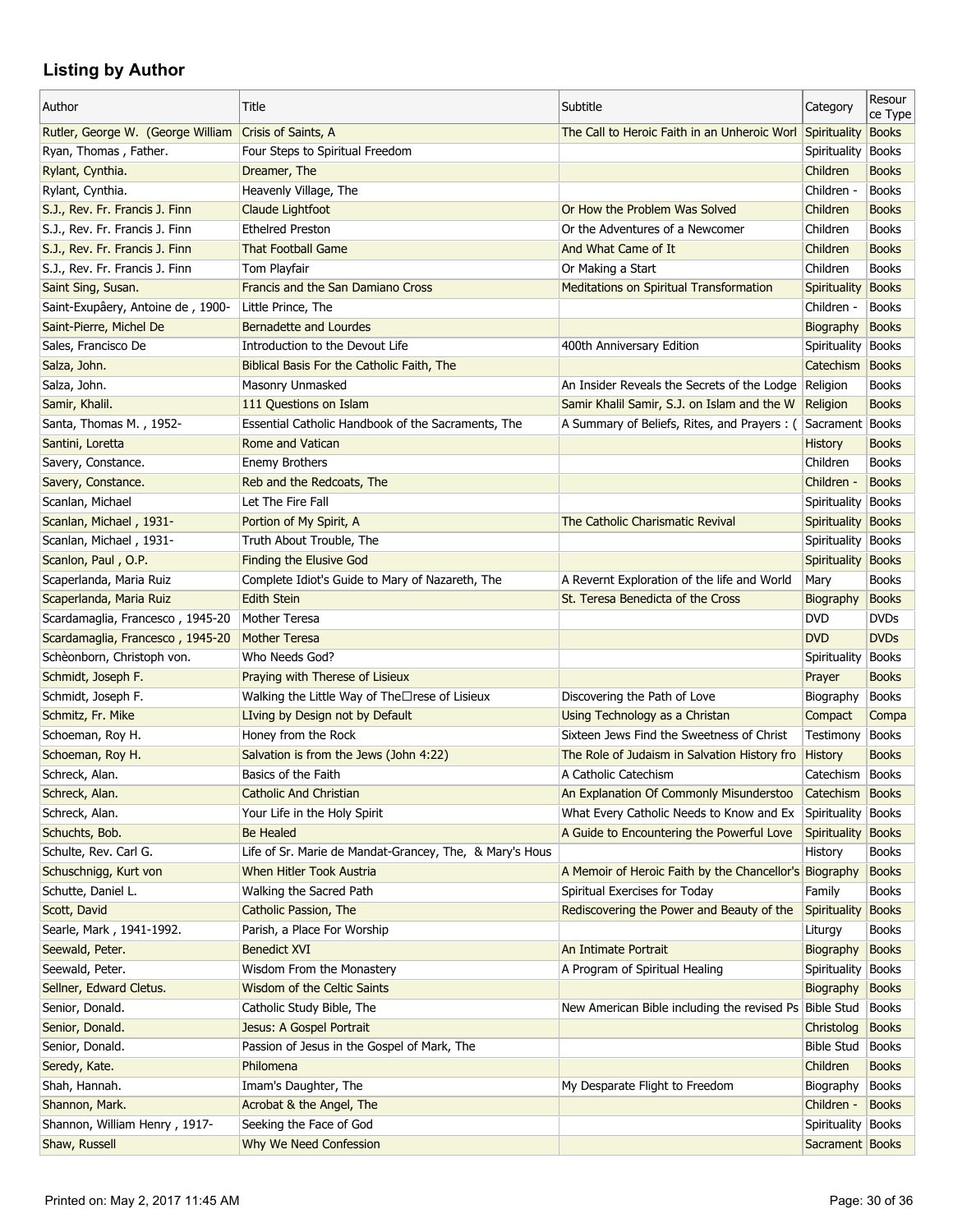| Author                                                          | Title                                                                             | Subtitle                                                       | Category             | Resour<br>ce Type |
|-----------------------------------------------------------------|-----------------------------------------------------------------------------------|----------------------------------------------------------------|----------------------|-------------------|
| Shaw, Russell B.                                                | To Hunt, To Shoot, To Entertain                                                   | Clericalism and the Catholic Laity                             | Theology             | <b>Books</b>      |
| Shea, John, 1941-                                               | Experience of Spirit, An                                                          | Spirituality and Storytelling                                  | Spirituality         | <b>Books</b>      |
| Shea, Mark P.                                                   | By What Authority?                                                                | An Evangelical Discovers Catholic Tradition                    | Spirituality         | <b>Books</b>      |
| Shea, Mark P.                                                   | By What Authority?                                                                | An Evangelical Discovers Catholic Tradition -                  | Spirituality         | <b>Books</b>      |
| Shea, Mark P.                                                   | Da Vinci Deception, The                                                           | 100 Questions About the Facts and Fiction o Spirituality Books |                      |                   |
| Sheed, F. J.                                                    | Map of Life, A                                                                    | A Simple Study of the Catholic Faith                           | Catechism Books      |                   |
| Sheed, F. J.                                                    | Map of Life, A                                                                    | A Simple Study of the Catholic Faith                           | Catechism            | <b>Books</b>      |
| Sheehan, Arthur.                                                | <b>Father Damien and the Bells</b>                                                |                                                                | Children             | <b>Books</b>      |
| Sheen, Fulton                                                   | <b>Finding True Happiness</b>                                                     |                                                                | Spirituality         | <b>Books</b>      |
| Sheen, Fulton J.                                                | Life of Christ                                                                    | <b>Complete and Unabridged</b>                                 | Christolog           | <b>Books</b>      |
| Sheen, Fulton J. (Fulton John), 18 Family Retreat, A            |                                                                                   | With Archbishop Fulton J. Sheen                                | <b>DVD</b>           | <b>DVDs</b>       |
| Sheen, Fulton J. (Fulton John), 18 Jesus, Son of Mary           |                                                                                   |                                                                | Children             | <b>Books</b>      |
| Sheen, Fulton J. (Fulton John), 18 Life of Christ               |                                                                                   |                                                                | Christolog           | <b>Books</b>      |
| Sheen, Fulton J. (Fulton John), 18 Love That Waits For You, The |                                                                                   |                                                                | Compact              | Compa             |
| Sheen, Fulton J. (Fulton John), 18 Life of Christ               |                                                                                   |                                                                | Christolog           | <b>Books</b>      |
| Sheen, Fulton J. (Fulton John), 18 Quotable Fulton Sheen, The   |                                                                                   | A Topical Compilation of the Wit, Wisdom, a Spirituality       |                      | <b>Books</b>      |
| Sheen, Fulton J. (Fulton John), 18 Three to Get Married         |                                                                                   |                                                                | Family               | <b>Books</b>      |
| Sheen, Fulton J. (Fulton John), 18 Treasure in Clay             |                                                                                   | The Autobiography of Fulton J. Sheen.                          | Biography            | <b>Books</b>      |
| Sheen, Fulton J. (Fulton John), 18 World's First Love, The      |                                                                                   |                                                                | Mary                 | <b>Books</b>      |
| Sheen, Fulton J. (Fulton John), 18 World's First Love, The      |                                                                                   |                                                                | Mary                 | <b>Books</b>      |
| Sheen, Fulton J. (Fulton John), 18 Your Life is Worth Living    |                                                                                   | Yhe Christian Philosophy of Life                               | Spirituality         | <b>Books</b>      |
|                                                                 | Sheen, Fulton J., (Fulton John), 18 Lent and Easter - Wisdom from Fulton J. Sheen | Daily Scripture and Prayers Together With S Season             |                      | <b>Books</b>      |
| Sheikh, Bilguis.                                                | I Dared to Call Him Father                                                        | The Miraculous Story of a Muslim Woman's                       | Biography            | <b>Books</b>      |
| Short, William J.                                               | Poverty and Joy                                                                   | The Franciscan Tradition                                       | Theology             | <b>Books</b>      |
| Shrine, Martyrs                                                 | Martyrs Shrine                                                                    |                                                                | History              | <b>Books</b>      |
| Shriver, Maria.                                                 | What's Heaven?                                                                    |                                                                | Children             | <b>Books</b>      |
| Signer, Billie Touchstone                                       | Rescue on the Rapids                                                              | And Other Stories                                              | Children -           | <b>Books</b>      |
| Signer, Billie Touchstone, 1930-                                | Cry of the Eagle                                                                  |                                                                | Children -           | <b>Books</b>      |
| Signer, Billie Touchstone, 1930-                                | <b>Shetland Summer</b>                                                            |                                                                | Children -           | <b>Books</b>      |
| Silbermann, Eileen Zieget.                                      | Savage Sacrament, The                                                             | A Theology of Marriage After American Femi Family              |                      | <b>Books</b>      |
| Silf, Margaret                                                  | At Sea With God                                                                   |                                                                | Spirituality         | <b>Books</b>      |
| Silf, Margaret                                                  | Gift Of Prayer, The                                                               | Embracing the Sacred in the Everyday                           | Spirituality         | <b>Books</b>      |
|                                                                 |                                                                                   | The Human Journey from a Speck of Stardu                       | Spirituality         | <b>Books</b>      |
| Silf, Margaret<br>Silf, Margaret.                               | Roots and Wings                                                                   | An Invitation to Ignatian Spirituality                         | Spirituality Books   |                   |
| Silverstein, Shel.                                              | <b>Inner Compass</b><br>Giving Tree, The                                          |                                                                | Children -           |                   |
|                                                                 |                                                                                   |                                                                |                      | <b>Books</b>      |
| Sister Alice Johnson                                            | <b>Immaculate Paths</b>                                                           | Profiles of 30 Ordinary Lives Embraced by O                    | Mysticism            | <b>Books</b>      |
| Sisters, Maryknoll                                              | Treasure Box Book 1<br><b>Treasure Box Book 2</b>                                 | Book 1<br>Book 2                                               | Children<br>Children | <b>Books</b>      |
| Sisters, Maryknoll                                              |                                                                                   |                                                                |                      | <b>Books</b>      |
| Sisters, Maryknoll                                              | Treasure Box Book 3                                                               | Book 3                                                         | Children             | <b>Books</b>      |
| Sisters, Maryknoll                                              | Treasure Box Book 5                                                               | Book 5                                                         | Children             | <b>Books</b>      |
| Sisters, Maryknoll                                              | Treasure Box Book 6                                                               | Book 6                                                         | Children             | <b>Books</b>      |
| Sittser, Gerald Lawson, 1950-                                   | Grace Disguised, A                                                                | How the Soul Grows Through Loss                                | Spirituality         | <b>Books</b>      |
| Skinner, Constance Lindsay, 1882-                               | <b>Becky Landers</b>                                                              | <b>Frontier Warrior</b>                                        | Children             | <b>Books</b>      |
| Slaughter, Frank G                                              | Constantine                                                                       | The Miracle of the Flaming Cross                               | <b>Historical</b>    | <b>Books</b>      |
| Slaughter, Frank G. (Frank Gill), 1                             | God's Warrior                                                                     | A Biographical Novel of Paul, the Crusading                    | Historical           | <b>Books</b>      |
| Slaughter, Frank G. (Frank Gill), 1                             | Upon this rock,                                                                   | Simon Peter, Prince of the Apostles, A Novel Fiction           |                      | <b>Books</b>      |
| Slonim, Reuben                                                  | In the Steps of Pope Paul                                                         | A Rabbi's Impresion of the Pope in the Holy                    | Biography            | <b>Books</b>      |
| Smalley, Gary.                                                  | If Only He Knew                                                                   | A Valuable Guide to Understanding & Loving Family              |                      | <b>Books</b>      |
| Smalley, Gary.                                                  | Key to Your Child's Heart, The                                                    |                                                                | Family               | <b>Books</b>      |
| Smith, Harold Ivan, 1947-                                       | Decembered Grief, A                                                               | Living With Loss While Others Are Celebrati                    | Pastoral C           | <b>Books</b>      |
| Smith, Linda Anne                                               | Terrifying Freedom                                                                |                                                                | Fiction              | <b>Books</b>      |
| Smith, Pamela                                                   | <b>Woman Gifts</b>                                                                | <b>Biblical Models for Forming Church</b>                      | Spirituality         | <b>Books</b>      |
| smm, Fr. Hugh Gillespie                                         | Preparation for Total Consecration According to St. Louis                         |                                                                | Spirituality Books   |                   |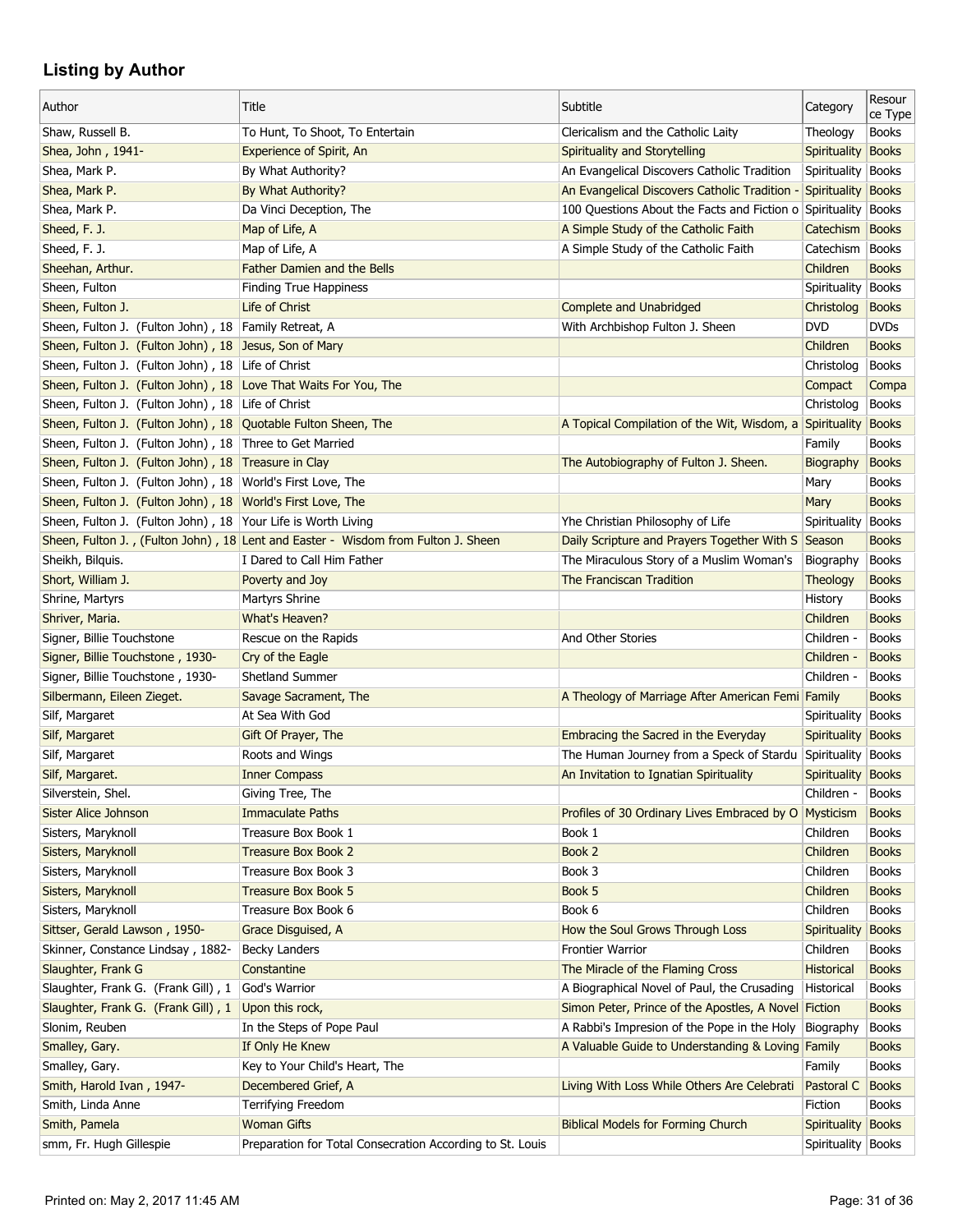| Author                                                             | Title                                                    | Subtitle                                                                              | Category             | Resour<br>ce Type            |
|--------------------------------------------------------------------|----------------------------------------------------------|---------------------------------------------------------------------------------------|----------------------|------------------------------|
| Smolarski, Dennis Chester, 1947-                                   | <b>Sacred Mysteries</b>                                  | Sacramental Principles and Liturgical Practic                                         | Liturgy              | <b>Books</b>                 |
| Smolin, Ann.                                                       | Healing After the Suicide of a Loved One                 |                                                                                       | Pastoral C           | <b>Books</b>                 |
| Smucker, Barbara                                                   | <b>Underground to Canada</b>                             |                                                                                       | Children -           | <b>Books</b>                 |
| Snyder, Graydon F.                                                 | Irish Jesus, Roman Jesus                                 | The Formation Early Irish Christianity                                                | History              | <b>Books</b>                 |
| Sobol, Donald J.                                                   | <b>Secret Agents Four</b>                                |                                                                                       | Children             | <b>Books</b>                 |
| Sofield, Loughlan.                                                 | Collaboration                                            | Uniting our Gifts in Ministry                                                         | Lay Ministr Books    |                              |
| Sofield, Loughlan.                                                 | Collaborative Leader, The                                | Listening to the Wisdom of God's People                                               | Lay Ministr Books    |                              |
| Sofield, Loughlan.                                                 | <b>Collaborative Ministry</b>                            | <b>Skills and Guidelines</b>                                                          | Lay Ministr Books    |                              |
| Sophia Michalenko, Sister.                                         | Life of Faustina Kowalska, The                           | The Authorized Biography                                                              | Biography            | <b>Books</b>                 |
| Southern, R. W. (Richard William),                                 | Western Society And The Church In The Middle Ages        |                                                                                       | History              | <b>Books</b>                 |
| Spaulding, Jack                                                    | Hope for the Journey                                     |                                                                                       | Spirituality         | <b>Books</b>                 |
| Spence, Eleanor.                                                   | Me and Jeshua                                            |                                                                                       | Children -           | <b>Books</b>                 |
| Spence, Eleanor.                                                   | Switherby Pilgrims, The                                  | A Tale of the Australian Bush                                                         | Children             | <b>Books</b>                 |
| Spencer, Glenn M.                                                  | Blessed Are Those Who Mourn                              | Comforting Catholics in Their Time of Grief                                           | Pastoral C           | <b>Books</b>                 |
| Speyr, Adrienne von.                                               | Confession                                               |                                                                                       | Sacrament Books      |                              |
| Spielleiter, Hans Maier                                            | Passionsspiele Oberammergau 1634=1984                    | Oberammergau Passion Play - Historical Eve History                                    |                      | <b>Books</b>                 |
| Spink, Kathryn                                                     | The Miracle, The Message, The Story                      | Jean Vanier and L'Arche                                                               | Biography            | <b>Books</b>                 |
| Spink, Kathryn.                                                    | Mother Teresa                                            | A Complete Authorized Biography                                                       | Biography            | <b>Books</b>                 |
| Spitzer, Robert J., 1952-                                          | New Proofs for the Existence of God                      | Contributions of Contemporary Physics and                                             | Spirituality         | <b>Books</b>                 |
| Spyri, Johanna, 1827-1901.                                         | Heidi                                                    |                                                                                       | Children -           | <b>Books</b>                 |
| Sri, Edward                                                        | Biblical Walk Through the Mass, A                        | Understanding What We Say and Do In The                                               | Liturgy              | <b>Books</b>                 |
| Sri, Edward                                                        | Guide to the New Translation of the Mass Booklet, A      |                                                                                       | Liturgy              | <b>Books</b>                 |
| Sri, Edward                                                        | Men, Women, and the Mystery of Love                      | Practical Insights from John Paul II's Love a                                         | Family               | <b>Books</b>                 |
| Sri, Edward P.                                                     | Men, Women, and the Mystery of Love                      |                                                                                       | Family               | <b>Books</b>                 |
| Sri, Edward P.                                                     | New Rosary in Scripture, The                             | Biblical Insights For Praying the 20 Mysterie Spirituality                            |                      | <b>Books</b>                 |
| Ssemakula, Yozefu B.                                               | Healing of Families, The                                 | How To Pray Effectively for Those Stubborn                                            | Spirituality         | <b>DVDs</b>                  |
| Stackpole, Robert.                                                 | <b>Divine Mercy</b>                                      | A Guide from Genesis to Benedict XVI                                                  | Spirituality         | <b>Books</b>                 |
| Stang, Egbert                                                      | Love's Greatest Song                                     |                                                                                       | Spirituality   Books |                              |
| Stanton, Sue, 1952-                                                | Child's Guide to the Mass                                |                                                                                       | Children             | <b>Books</b>                 |
| Staples, Tim                                                       | Mediatrix of all Grace                                   | Mary's Role in the Plan of Salvation                                                  | Compact              | Compa                        |
| Staudacher, Carol.                                                 | Time to Grieve, A                                        | Meditations for Healing After the Death of a                                          | Pastoral C           | <b>Books</b>                 |
| Steen, Shirley                                                     | Child's Bible, A                                         | New Testament - Book one of two                                                       | Children             | <b>Books</b>                 |
| Steichen, Donna.                                                   | <b>Prodigal Daughters</b>                                | Catholic Women Come Home to the Church Testimony                                      |                      | <b>Books</b>                 |
| Steiner, Johannes, 1902-                                           | <b>Therese Neumann</b>                                   | A Portrait Based on Authentic Accounts, Jou Mysticism                                 |                      | <b>Books</b>                 |
| Steinmueller, John E., 1899- [from                                 | Catholic Biblical Encyclopedia                           | <b>New Testament</b>                                                                  | Reference            | <b>Books</b>                 |
|                                                                    | Catholic Biblical Encyclopedia                           | Old Testament                                                                         | Reference            | <b>Books</b>                 |
| Steinmueller, John E., 1899- [from                                 | Paul Among Jews and Gentiles, and Other Essays           |                                                                                       | <b>Bible Stud</b>    | <b>Books</b>                 |
| Stendahl, Krister.                                                 | Anchor                                                   | God's Promises of Hope to Parents                                                     | Family               | <b>Books</b>                 |
| Stenson, James B.                                                  |                                                          |                                                                                       |                      |                              |
| Stenson, James B.<br>Stenson, James B.                             | Lifeline                                                 | The Religious Upbringing of Your Children                                             | Family               | <b>Books</b>                 |
| Stern, Karl.                                                       | Upbringing                                               | A Discussion Handbook for Parents of Youn                                             | Family               | <b>Books</b><br><b>Books</b> |
|                                                                    | Pillar Of Fire., The                                     |                                                                                       | <b>Testimony</b>     |                              |
| Sticco, Maria                                                      | Peace of St. Francis, The                                |                                                                                       | Biography            | <b>Books</b>                 |
| Stickler, Alphonso M. (Alphonso Ma Case for Clerical Celibacy, The |                                                          | Its Historical Development and Theological<br>Exodus, Wilderness, and Moses Themes in | Theology             | <b>Books</b>                 |
| Stock, Augustine.                                                  | Way in the wilderness, The                               |                                                                                       | <b>Bible Stud</b>    | <b>Books</b>                 |
| Stoutzenberger, Joseph.                                            | Praying with Francis of Assisi                           |                                                                                       | Prayer               | <b>Books</b>                 |
| Stuhlmueller, Carroll                                              | <b>Biblical Meditations for Ordinary Time</b>            | Part II, Weeks 10 to 22                                                               | Season               | <b>Books</b>                 |
| Stuhlmueller, Carroll                                              | <b>Biblical Meditations for Ordinary Time</b>            | <b>Weeks 23-34</b>                                                                    | Season               | <b>Books</b>                 |
| Stuhlmueller, Carroll.                                             | Biblical Meditations for Advent and the Christmas Season |                                                                                       | Season               | <b>Books</b>                 |
| Stuhlmueller, Carroll.                                             | <b>Biblical Meditations for Lent</b>                     |                                                                                       | Season               | <b>Books</b>                 |
| Stuhlmueller, Carroll.                                             | Biblical meditations for Ordinary Time - Weeks 1-9       |                                                                                       | Season               | <b>Books</b>                 |
| Stuhlmueller, Carroll.                                             | <b>Biblical Meditations for the Easter Season</b>        |                                                                                       | Season               | <b>Books</b>                 |
| Sullivan, Francis                                                  | Church We Believe In, The                                | One, Holy, Catholic, and Apostolic                                                    | Biography            | <b>Books</b>                 |
| Summerhill, Louise.                                                | Story of Birthright, The                                 | The Alternative to Abortion                                                           | Pastoral C Books     |                              |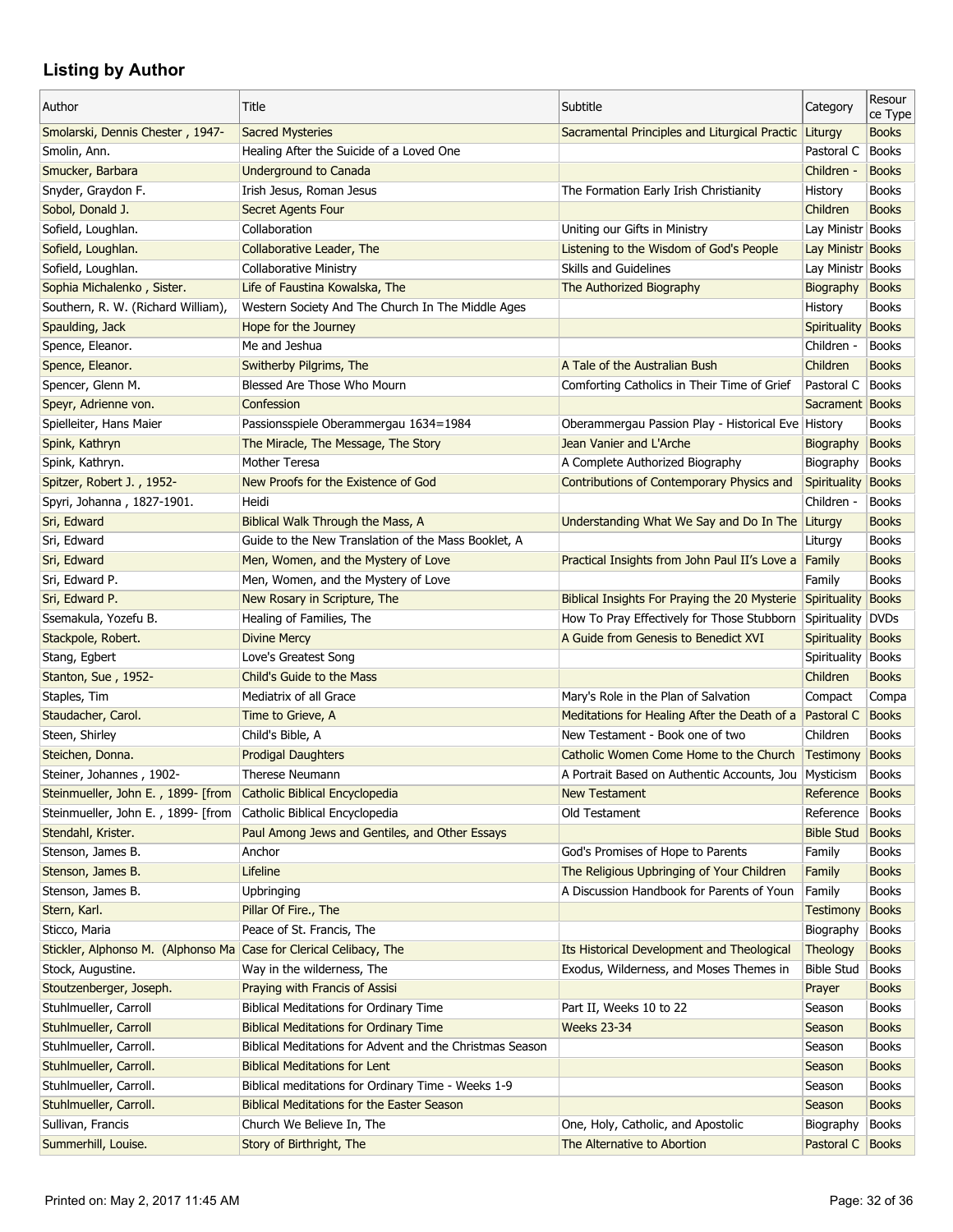| Author                                                                   | Title                                                                              | Subtitle                                                  | Category           | Resour<br>ce Type |
|--------------------------------------------------------------------------|------------------------------------------------------------------------------------|-----------------------------------------------------------|--------------------|-------------------|
| Sungenis, Robert A.                                                      | Not by Faith Alone                                                                 | The Biblical Evidence for the Catholic Doctri             | Theology           | <b>Books</b>      |
| Svoboda, Melannie.                                                       | <b>Abundant Treasures</b>                                                          | Meditations on the Many Gifts of the Spirit               | Spirituality       | <b>Books</b>      |
| Swain, Lionel                                                            | <b>Ephesians</b>                                                                   |                                                           | <b>Bible Stud</b>  | <b>Books</b>      |
| Sweeney, Jon M.                                                          | <b>Strange Heaven</b>                                                              | The Virgin Mother as Woman, Disciple and                  | Mary               | <b>Books</b>      |
| Talbot, John Michael                                                     | Way of the Mystics, The                                                            | Ancient Wisdom for Experiencing God Toda                  | Spirituality Compa |                   |
| Tarry, Ellen, 1906-                                                      | Saint Katharine Drexel                                                             | Friend of the Oppressed                                   | Children           | <b>Books</b>      |
| Tassi, Peter.                                                            | Beauty Within, The                                                                 | A Celebration of Teenage Life and Faith                   | Family             | <b>Books</b>      |
| Tassone, Susan.                                                          | Praying With the Saints for the Holy Souls in Purgatory                            |                                                           | Spirituality       | <b>Books</b>      |
| Taylor, Cora                                                             | On Wings of a Dragon                                                               |                                                           | Children           | <b>Books</b>      |
| Taylor, Cora.                                                            | On Wings of a Dragon                                                               |                                                           | Children -         | <b>Books</b>      |
| Tazewell, Charles.                                                       | Littlest Angel, The                                                                |                                                           | Children           | <b>Books</b>      |
| Temes, Roberta.                                                          | Living With an Empty Chair                                                         | A Guide Through Grief                                     | Pastoral C         | <b>Books</b>      |
| Tenny, Merrill                                                           | Handy Bible Dictionary and Concordance, The                                        |                                                           | Reference          | <b>Books</b>      |
| Terelëiìa, æIosyp.                                                       | Josyp Terelya Witness To Apparitions And Persecution In                            | An Autobiography                                          | Biography          | <b>Books</b>      |
| Teresa, Mother, 1910-1997.                                               | Love, a Fruit Always in Season                                                     | Daily Meditations from the Words of Mother                | Prayer             | <b>Books</b>      |
| Teresa, of Avila, Saint, 1515-1582. Autobiography of St. Teresa of Avila |                                                                                    |                                                           | <b>Mysticism</b>   | <b>Books</b>      |
|                                                                          | Teresa, of Avila, Saint, 1515-1582. Collected Letters of St. Teresa of Avila, The  |                                                           | Mysticism          | <b>Books</b>      |
| Teresa, of Avila, Saint, 1515-1582. Interior Castle                      |                                                                                    |                                                           | Mysticism          | <b>Books</b>      |
| Teresa, Mother                                                           | Mother Teresa                                                                      | In My Own Words. Compiled by Jose Luis G                  | Spirituality Books |                   |
| Teresa, Mother                                                           | No Greater Love                                                                    |                                                           | Spirituality       | <b>DVDs</b>       |
| Teresa, Mother, 1910-1997.                                               | Simple Path, A                                                                     |                                                           | Spirituality Books |                   |
| Therese, de Lisieux, Saint, 1873-1                                       | Story of a Soul, The                                                               | The Autobiography of Saint Therese of Lisie               | Biography          | <b>Books</b>      |
| Thigpen, Thomas Paul, 1954-                                              | Rapture Trap, The                                                                  | A Catholic Response to "End Times" Fever                  | Spirituality Books |                   |
| Thomas, áa Kempis, 1380-1471.                                            | On the Passion of Christ According to the Four Evangelists Prayers and Meditations |                                                           | Spirituality       | Books             |
| Thomson, Paul van K. (Paul van Ku Plus Sign On The Roof                  |                                                                                    |                                                           | Biography          | <b>Books</b>      |
| Thornton, Francis Beauchesne                                             | <b>Cross Upon Cross</b>                                                            | The Life of Pope Pius IX                                  | Biography          | <b>Books</b>      |
| Thury, Frederick H                                                       | Last Straw, The                                                                    |                                                           | Children           | <b>Books</b>      |
| Tickle, Phyllis                                                          | Graces We Remember, The                                                            | Sacred Days of Ordinary Time                              | Spirituality Books |                   |
| Tobin, Greg.                                                             | Holy Father                                                                        | Pope Benedict XVI : Pontiff For A New Era                 | Biography          | <b>Books</b>      |
| Tolhurst, James                                                          | <b>Concise Catechism for Catholics, A</b>                                          | A Simple Exposition of Catholic Doctrine                  | Catechism          | Books             |
| Tolkien, J. R. R.                                                        | Hobbit, The                                                                        |                                                           | Children -         | <b>Books</b>      |
| Tolkien, J. R. R.                                                        | Hobbit, The                                                                        | Or, There and Back Again                                  | Children -         | <b>Books</b>      |
| Tolkien, J. R. R.                                                        | Lord of the Rings, The                                                             | The Fellowship of the Ring - Part One                     | Children -         | <b>Books</b>      |
| Tolkien, J. R. R.                                                        | Lord of the Rings, The                                                             | The Two Towers - Part Two                                 | Children -         | <b>Books</b>      |
| Tolkien, J.R.R.                                                          | Hobbit, The                                                                        |                                                           | Children           | <b>Books</b>      |
| Tomczak, Larry, 1949-                                                    | Clap Your Hands!                                                                   | A Young Catholic Encountes Christ                         | Testimony          | <b>Books</b>      |
| Tomeo, Teresa                                                            | <b>Extreme Makeover</b>                                                            | Women Transformed by Christ, Not Confor                   | Spirituality       | Books             |
| Tomeo, Teresa.                                                           | <b>Extreme Makeover</b>                                                            | Women Transformed by Christ, Not Confor                   | Spirituality       | <b>Books</b>      |
| Tomita, Tamlyn.                                                          | Hiroshima Maiden                                                                   |                                                           | <b>DVD</b>         | <b>DVDs</b>       |
| Torchia, Adela                                                           | Brother Fire, Sister Earth                                                         | The Way of St. Francis for a Socially Respon Spirituality |                    | Books             |
| Tornielli, Andrea, 1964-                                                 | Francis                                                                            | Pope of a New World                                       | Biography          | <b>Books</b>      |
| Tosatti, Marco, 1947-                                                    | John Paul II                                                                       | Portrait of a Pontiff.                                    | Biography          | <b>Books</b>      |
| Trapp, Maria Augusta.                                                    | Story of the Trapp Family Singers, The : The Story Which                           |                                                           | Biography          | <b>Books</b>      |
| Treece, Patricia.                                                        | Nothing Short of a Miracle                                                         | God's Healing Power in Modern Saints                      | Testimony          | <b>Books</b>      |
| Trese, Leo J.                                                            | Faith Explained, The                                                               |                                                           | Catechism          | Books             |
| TrevinIfo, Elizabeth Borton de, 190 Nacar, The White Deer                |                                                                                    | A Story of Old Mexico                                     | Children           | <b>Books</b>      |
| Trevor, Meriol.                                                          | Angel & Dragon                                                                     |                                                           | Children -         | <b>Books</b>      |
| Trevor, Meriol.                                                          | Crystal Snowstorm, The                                                             |                                                           | Children -         | <b>Books</b>      |
| Trevor, Meriol.                                                          | Following the Phoenix                                                              |                                                           | Children -         | <b>Books</b>      |
| Trevor, Meriol.                                                          | Rose & Crown, The                                                                  |                                                           | Children -         | <b>Books</b>      |
| Trevor, Meriol.                                                          |                                                                                    |                                                           | Children -         | <b>Books</b>      |
|                                                                          | Rose Round, The                                                                    |                                                           | Children           | <b>Books</b>      |
| Trevor, Meriol.                                                          | Sun Slower, Sun Faster                                                             |                                                           |                    |                   |
| Trigilio, John.                                                          | Catholicism for Dummies                                                            |                                                           | Catechism          | Books             |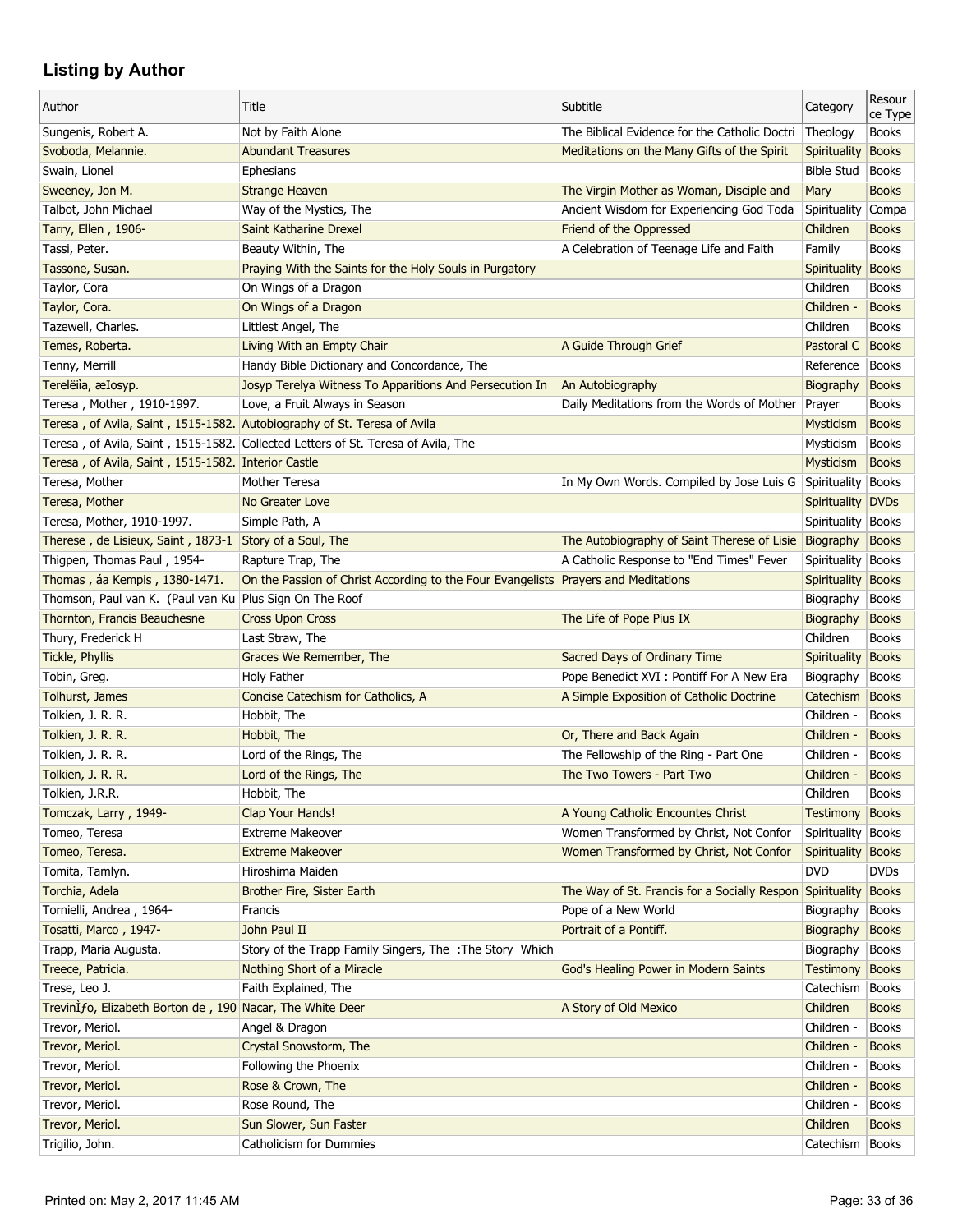| Author                              | Title                                                                               | Subtitle                                                         | Category            | Resour<br>ce Type |
|-------------------------------------|-------------------------------------------------------------------------------------|------------------------------------------------------------------|---------------------|-------------------|
| Trigilio, John.                     | John Paul II for Dummies                                                            |                                                                  | Biography           | <b>Books</b>      |
| Trigilio, John.                     | Women in the Bible for Dummies                                                      |                                                                  | <b>Bible Stud</b>   | <b>Books</b>      |
| Trochu, F.                          | Cure D'Ars, The                                                                     | St. Jean-Marie-Baptiste Vianney                                  | Biography           | <b>Books</b>      |
| Tuck, Mildred A.                    | Child's Book of Miracles & Wonders, A                                               |                                                                  | Children            | <b>Books</b>      |
| Turpin, Joanne                      | Women in Church History                                                             | 20 Stories for 20 Centuries                                      | <b>History</b>      | <b>Books</b>      |
| Tutu, Desmond.                      | God Has a Dream                                                                     | A Vision of Hope For Our Time                                    | Spirituality Books  |                   |
| Twain, Mark                         | Joan of Arc                                                                         |                                                                  | Biography           | <b>Books</b>      |
| Tydings, Judith.                    | Gathering a people                                                                  | Catholic Saints in Charismatic Perspective                       | Biography           | <b>Books</b>      |
| Tynan, Michael                      | <b>Catechism for Catholics</b>                                                      | A Guide to Living the Faith In Our Time                          | Catechism           | Books             |
| Ulicny, Joan                        | Greater Vision, A                                                                   | <b>Back from Abortion</b>                                        | Testimony           | <b>Books</b>      |
| Upton, Julia.                       | Time for Embracing, A                                                               | <b>Reclaiming Reconciliation</b>                                 | Sacrament Books     |                   |
| V.F., Rev. Msgr. Richard L. Carroll | Remnant Church, The                                                                 |                                                                  | Spirituality Books  |                   |
| Valentine, Mary Hester.             | Saints For Contemporary Women                                                       |                                                                  | Biography           | <b>Books</b>      |
| Valtorta, Maria                     | Maria Valtorta                                                                      | Autobiography                                                    | Mysticism           | <b>Books</b>      |
| Van Kaam, Adrian L., 1920-          | <b>Looking For Jesus</b>                                                            | Meditations On The Last Discourse Of St. Jo                      | Spirituality        | <b>Books</b>      |
| Van Parys, Johan.                   | Symbols That Surround Us                                                            | <b>Faithful Reflections</b>                                      | Liturgy             | <b>Books</b>      |
| Van Stockum, Hilda, 1908-2006.      | Andries                                                                             |                                                                  | Children            | <b>Books</b>      |
| Van Stockum, Hilda, 1908-2006.      | Borrowed House, The                                                                 |                                                                  | Children            | <b>Books</b>      |
| Van Stockum, Hilda, 1908-2006.      | <b>Canadian Summer</b>                                                              |                                                                  | Children -          | <b>Books</b>      |
| Van Stockum, Hilda, 1908-2006.      | Cottage at Bantry Bay, The                                                          |                                                                  | Children            | <b>Books</b>      |
| Van Stockum, Hilda, 1908-2006.      | Francie On the Run                                                                  |                                                                  | Children -          | <b>Books</b>      |
| Van Stockum, Hilda, 1908-2006.      | Mitchells, The                                                                      | Five for Victory                                                 | Children -          | <b>Books</b>      |
| Van Stockum, Hilda, 1908-2006.      | Pegeen                                                                              |                                                                  | Children -          | <b>Books</b>      |
| Van Stockum, Hilda, 1908-2006.      | Winged Watchman, The                                                                |                                                                  | Children            | <b>Books</b>      |
| Van Zeller, Hubert, 1905-           | How to Find God-- and Discover Your True Self in the Proc A Handbook for Christians |                                                                  | <b>Spirituality</b> | <b>Books</b>      |
| Vanderwyden, P. William             | <b>Butterflies</b>                                                                  | Talking With Children About Death--And Life Pastoral C           |                     | <b>Books</b>      |
| Vanier, Jean                        | Challenge of L'Arche, The                                                           | With Introduction and Conc lusion by Jean                        | Biography           | <b>Books</b>      |
| Vanier, Jean                        | Followers of Jesus                                                                  |                                                                  | Spirituality Books  |                   |
| Vanier, Jean                        | In Weakness, Strength                                                               | The Spiritual Sources of General the Rt. Hon Bible Stud          |                     | Books             |
| Vanier, Jean                        | In Weakness, Strength                                                               | The Spiritual Sources of General The Rt. Ho                      | Biography           | <b>Books</b>      |
| Vanier, Jean                        | In Weakness, Strength.                                                              | The Spiritual Sources of General The Rt. Ho                      | Spirituality Books  |                   |
| Vanier, Jean                        | Man and Woman God Made Them                                                         |                                                                  | Spirituality Books  |                   |
| Vanier, Jean, 1928-                 | Ark For The Poor, An                                                                | The Story of l'Arche                                             | Biography           | <b>Books</b>      |
| Vanier, Jean, 1928-                 | Be Not Afraid                                                                       |                                                                  | Spirituality Books  |                   |
| Vanier, Jean, 1928-                 | <b>Becoming Human</b>                                                               |                                                                  | Spirituality Books  |                   |
| Vanier, Jean, 1928-                 | Eruption to Hope.                                                                   |                                                                  | Spirituality        | Books             |
| Vanier, Jean, 1928-                 | Heart of l'Arche, The                                                               | A Spirituality for Every Day                                     | Spirituality        | <b>Books</b>      |
| Vanier, Jean, 1928-                 | Jesus, the Gift of Love                                                             |                                                                  | Christolog          | <b>Books</b>      |
| Vanier, Jean, 1928-                 | Broken Body, The                                                                    |                                                                  | Spirituality        | <b>Books</b>      |
| Vanier, Jean, 1928-                 | Community & Growth                                                                  | Our Pilgrimage Together                                          | Spirituality Books  |                   |
|                                     | Man And Woman He Made Them                                                          |                                                                  | Spirituality Books  |                   |
| Vanier, Jean, 1928-                 |                                                                                     |                                                                  |                     |                   |
| VanLiere, Donna, 1966-              | Christmas Shoes, The                                                                |                                                                  | Children -          | <b>Books</b>      |
| Various                             | Bread and Wine                                                                      | Readings for Lent and Easter.                                    | Season              | <b>Books</b>      |
| Venzina, Robert                     | La Cote de Beaupre                                                                  | DVD Tour of St. Anne-de-Beaupre                                  | <b>DVD</b>          | <b>DVDs</b>       |
| Vere, Pete                          | Pied Piper of Atheism                                                               | Philip Pullman and children's Fantasy                            | Catechism           | <b>Books</b>      |
| Von Hildebrand, Alice.              | By Grief Refined                                                                    | Letters to a Widow                                               | Spirituality        | Books             |
| Von Hildebrand, Dietrich, 1889-     | Man and Woman                                                                       | Love & the Meaning of Intimacy                                   | Family              | <b>Books</b>      |
| Vost, Kevin.                        | Fit For Eternal Life                                                                | A Christian Approach to Working Out, Eatin                       | Spirituality        | Books             |
| Vost, Kevin.                        | From Atheism to Catholicism                                                         | How Scientists and Philosophers Led Me to                        | <b>Testimony</b>    | <b>Books</b>      |
| Vost, Kevin.                        | Memorize the Faith! (and most anything else)                                        | Using the Methods of the Great Catholic Me                       | Catechism           | <b>Books</b>      |
| Vrettos, Theodore                   | Origen                                                                              | An Historical Novel                                              | Mysticism           | <b>Books</b>      |
| Waal, Esther de                     | Lost in Wonder                                                                      | Rediscovering the Spiritual Art Of Attentiven Spirituality Books |                     |                   |
| Waddell, Helen, 1889-1965, tr.      | Desert Fathers, The                                                                 |                                                                  | Biography Books     |                   |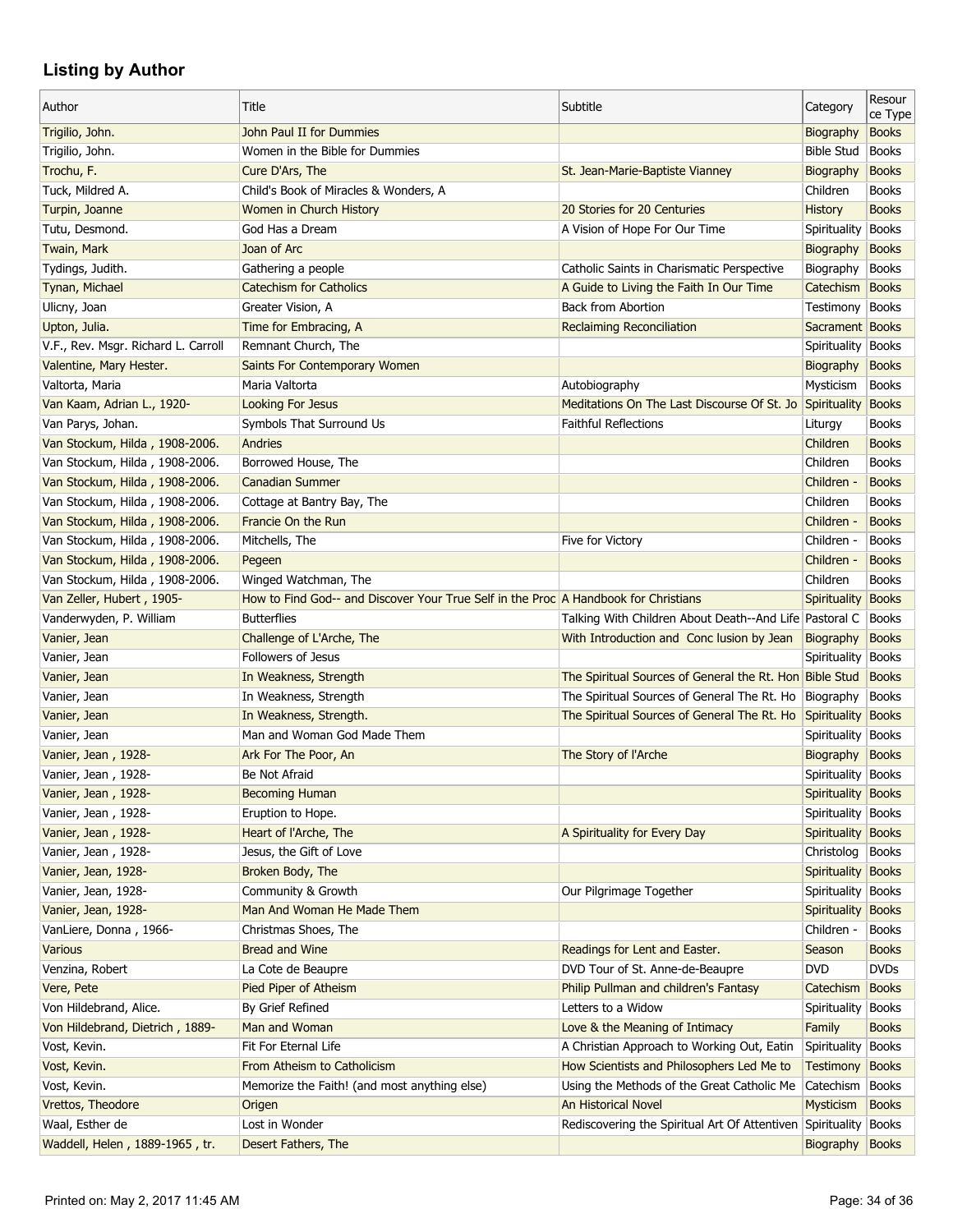| Author                                                 | Title                                                   | Subtitle                                                      | Category             | Resour<br>ce Type |
|--------------------------------------------------------|---------------------------------------------------------|---------------------------------------------------------------|----------------------|-------------------|
| Waite, Terry.                                          | Taken On Trust                                          |                                                               | Biography            | <b>Books</b>      |
| Waldron, Robert                                        | <b>Thomas Merton</b>                                    | <b>Master of Attention</b>                                    | Biography            | <b>Books</b>      |
| Wallace, Lew                                           | Ben-Hur                                                 | A Tale of the Christ                                          | Fiction              | <b>Books</b>      |
| Wallace, Sue.                                          | Twelve, The                                             | Profiles of the 12 Apostles                                   | Children             | <b>Books</b>      |
| Wallace, Susan Helen, 1940-2013.                       | Saints for Young Readers for Every Day                  |                                                               | Children             | <b>Books</b>      |
| Walsh, William T.                                      | Our Lady of Fatima                                      |                                                               | Mary                 | <b>Books</b>      |
| Walsh, William Thomas, 1891-1949 Peter the Apostle     |                                                         |                                                               | <b>Bible Stud</b>    | <b>Books</b>      |
| Wansbrough, Henry, 1934-                               | New Testament of the New Jerusalem Bible, with complet  |                                                               | <b>Bible Stud</b>    | <b>Books</b>      |
| Wansbrough, Henry, 1934-                               | Story of the Bible, The                                 | How it came to us                                             | <b>Bible Stud</b>    | <b>Books</b>      |
| Ward, Benedicta, 1933-                                 | Harlots of the Desert                                   | A Study of Repentance in Early Monastic So                    | Biography            | <b>Books</b>      |
| Warda, Jim.                                            | Where Are We Going so Fast?                             | Fiding the Sacred in Everyday Moments                         | Sacrament   Books    |                   |
| Watson, Brown                                          | <b>Stories of Jesus</b>                                 |                                                               | Children             | <b>Books</b>      |
| Weaver, Joanna.                                        | Having a Mary Heart in a Martha World                   | Finding Intimacy With God in the Busyness                     | Spirituality         | <b>Books</b>      |
| Weber, Gerard P.                                       | Breaking Open the Gospel of Mark                        |                                                               | <b>Bible Stud</b>    | <b>Books</b>      |
| Weber, Gerard P., 1918-                                | Breaking Open the Gospel of Luke                        |                                                               | <b>Bible Stud</b>    | <b>Books</b>      |
| Weber, Gerard P., 1918-2009.                           | Breaking Open the Gospel of John                        |                                                               | <b>Bible Stud</b>    | <b>Books</b>      |
| Weible, Wayne                                          | Final Harvest, The                                      | Medjugorje at the End of the Century                          | Mary                 | <b>Books</b>      |
| Weible, Wayne.                                         | Letters from Medjugorje                                 |                                                               | Mary                 | <b>Books</b>      |
| Weible, Wayne.                                         | Medjugorje - The Message                                |                                                               | Mary                 | <b>Books</b>      |
| Weible, Wayne.                                         | Medjugorje - The Mission                                |                                                               | Mary                 | <b>Books</b>      |
| Weigel, George                                         | Witness to Hope                                         | The Biography of Pope John Paul II                            | Biography            | <b>Books</b>      |
| Weigel, George, 1951-                                  |                                                         | Crisis, Reform, and the Future of the Church Spirituality     |                      | <b>Books</b>      |
|                                                        | Courage to be Catholic, The                             | A Spiritual and Practical Guide to Confession Sacrament Books |                      |                   |
| Weinandy, Thomas G. (Thomas Ge Sacrament of Mercy, The |                                                         |                                                               |                      |                   |
| Weinandy, Thomas O.F.M.                                | Receiving the Promise                                   | The Spirit's Work of Conversion                               | Spirituality         | <b>Books</b>      |
| Weiser, Father Francis                                 | Catholic Christmas Book, The                            |                                                               | Spirituality         | <b>Books</b>      |
| Welch, John, 1939-                                     | Carmelite Way, The                                      | An Ancient Path for Today's Pilgrim                           | Spirituality         | <b>Books</b>      |
| West, Christopher                                      | Heaven's Song                                           | Sexual Love as It Was Meant to Be                             | Spirituality   Books |                   |
| West, Christopher                                      | Love That Satisfies, The                                | Reflections on Eros & Agape                                   | Spirituality Books   |                   |
| West, Christopher                                      | Marriage and the Eucharist                              |                                                               | Family               | Compa             |
| West, Christopher                                      | Theology of the Body for Beginners                      | A Basic Introduction to Pope John Paul II's                   | Theology             | <b>Books</b>      |
| West, Christopher, 1969-                               | At the Heart of the Gospel                              | Reclaiming the Body for the New Evangeliza Spirituality       |                      | <b>Books</b>      |
| West, Christopher, 1969-                               | <b>Good News About Sex and Marriage</b>                 | Answers to Your Honest Questions About C                      | Family               | <b>Books</b>      |
| West, Christopher, 1969-                               | Good News About Sex and Marriage                        | Answers to Your Honest Questions About C                      | Family               | <b>Books</b>      |
| West, Christopher, 1969-                               | Theology of the Body Explained                          | A Commentary on John Paul II's "Gospel of                     | Theology             | <b>Books</b>      |
| West, Morris L., 1916-                                 | Devil's Advocate, The                                   |                                                               | Biography            | <b>Books</b>      |
| West, Morris L., 1916-                                 | Shoes of the Fisherman,, The                            | A Novel.                                                      | Fiction              | <b>Books</b>      |
| Weyer, Robert Van de                                   | Shepherd's Son, The                                     | A Story of Christmas                                          | Children             | <b>Books</b>      |
| Whalen, William J.                                     | How Different Christian Churches Celebrate the Sacramen |                                                               | Religion             | <b>Books</b>      |
| Wheatcroft, Andrew                                     | Infidels                                                | A History Of The Conflict Between Christend History           |                      | <b>Books</b>      |
| Wheelwright, Julie.                                    | <b>Esther</b>                                           | The Remarkable True Story of Esther Wheel Biography           |                      | <b>Books</b>      |
| Whitehead, Evelyn Eaton                                | Sense of Sexuality, A                                   | Christian Love and Intimacy                                   | Family               | <b>Books</b>      |
| Whyte, Michael.                                        | No Greater Love                                         | A Unique Portrait of the Carmelite Nuns                       | <b>DVD</b>           | <b>DVDs</b>       |
| Wibberley, Leonard, 1915-1983.                         | Flint's Island                                          |                                                               | Children -           | <b>Books</b>      |
| Wicks, Robert J.                                       | Touching the Holy                                       | Ordinariness, Self-Esteem and Friendship                      | Spirituality         | <b>Books</b>      |
| Wiederkehr, Macrina.                                   | Tree Full of Angels, A                                  | Seeing the Holy in the Ordinary                               | Spirituality         | <b>Books</b>      |
| Wiker, Benjamin, 1960-                                 | Darwin Myth, The                                        | The Life and Lies of Charles Darwin                           | Spirituality         | <b>Books</b>      |
| Wiker, Benjamin, 1960-                                 | Mystery of the Periodic Table, The                      |                                                               | Children -           | <b>Books</b>      |
| Wilkes, Paul, 1938-                                    | In Mysterious Ways                                      | The Death And Life of a Parish Priest                         | Biography            | <b>Books</b>      |
| Wilkes, Paul, 1938-                                    | Beyond The Walls                                        | Monastic Wisdom For Everyday Life                             | Spirituality         | <b>Books</b>      |
| Wilkins, Ronald J.                                     | Emerging Church, The                                    | The Story of the Roman Catholic Church fro                    | <b>History</b>       | <b>Books</b>      |
| Willard, Barbara.                                      | Son of Charlemagne                                      |                                                               | Children             | <b>Books</b>      |
| Williams, Jane                                         | Angels                                                  |                                                               | <b>Bible Stud</b>    | <b>Books</b>      |
| Williams, Karen Lynn.                                  | Circles of Hope                                         |                                                               | Children             | Books             |